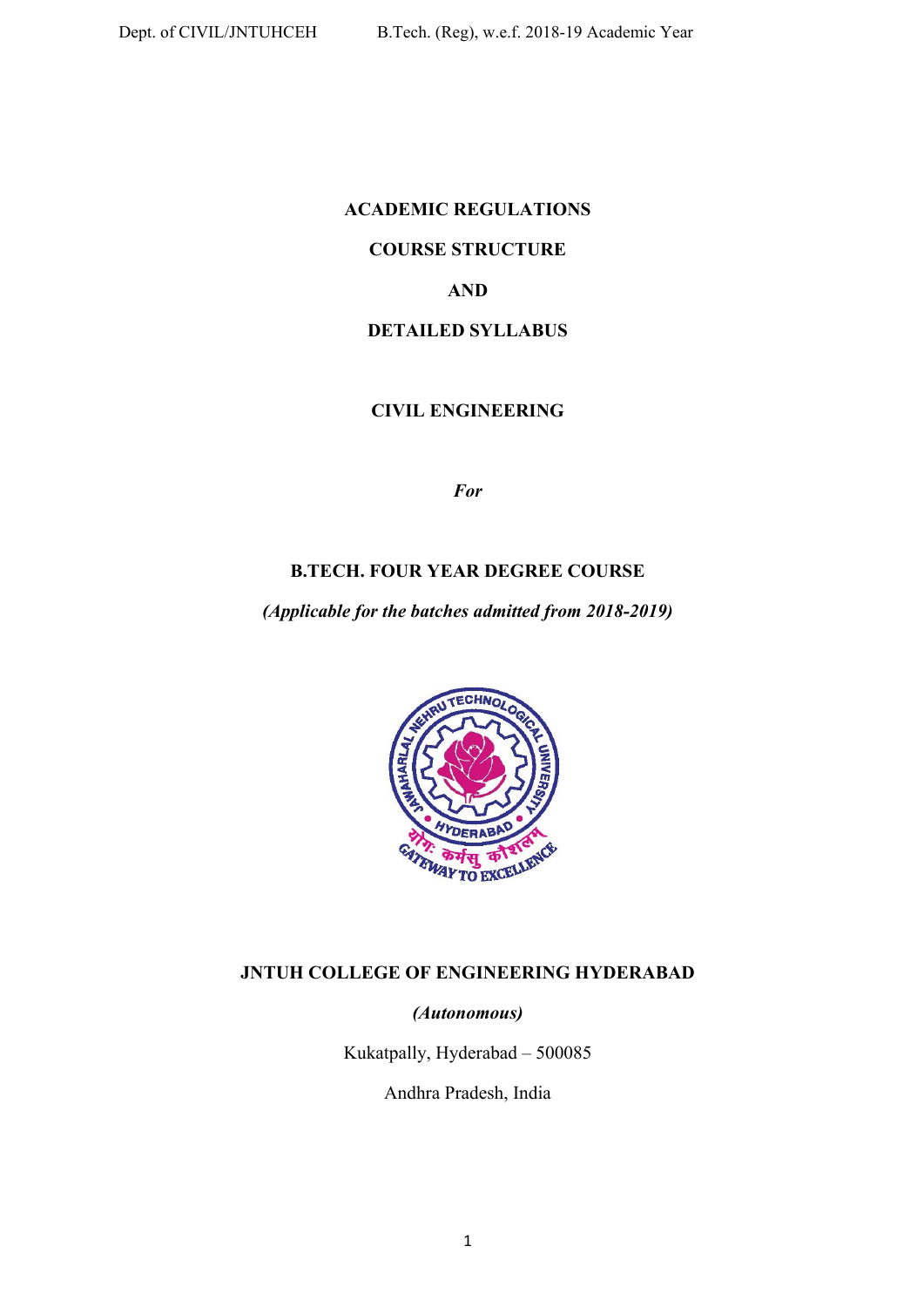# **Vision of the Institution**

 To be recognized as one of the top 10 institutes in the country offering technical education, sustaining and improving its **repute of UG programmes**, expanding **need based PG and research programmes** with global outlook, synergizing teaching and research for societal relevance.

# **Mission of the Institution**

- 1. To identify technological advancements and build the **right level of skills at the right Time** contributing to the industrial and national growth.
- 2. To identify and keep abreast with the **state of the art technology maintaining** its legacy of Striving for excellence in higher education.
- 3. To promote **world class research** of local relevance to society.
- 4. With a research community of professors, research fellows and research centres, **expand the Scale and multidisciplinary** character of its research activities.
- 5. With a **global outlook** strive for collaborations to network with International Universities And National Institutes of Research and Higher Learning.

# **Vision of the Department**

 $\triangleright$  The Department of Civil Engineering is committed to raise the intellectual tone of the young students in understanding and incorporating emerging technologies, with an objective of enhancing their competence by applying their proficiency and skill for infrastructure andeconomic development of the society.

# **Mission of the Department:**

- 1. To strengthen the teaching tools in order to orient students to acquire necessary skills to perform in the field or to handle industrial projects.
- 2. To enhance students into knowledgeable, responsible professionals, successful practitioners and lifelong learners in emerging fields for the betterment of society.
- 3. To improve the quality of technological education through training, consultancy, research, and innovation.
- 4. To identify, evaluate and implement scientifically proven technological solutions.

# **Program Educational Objectives**

| PEO 1   | To provide students with a solid foundation in mathematical, scientific and              |
|---------|------------------------------------------------------------------------------------------|
|         | engineering fundamentals required to solve engineering problems and to pursue            |
|         | and to enroll in advanced studies                                                        |
| PEO 2   | To Impart basic technical knowledge and skills in Civil Engineering and related          |
|         | fields to cater to the emerging technological needs of society.                          |
| PEO 3   | To perceive the technical knowhow, adaptability and innovation in their work             |
|         | so as to pursue lifelong learning, and to be leaders, both in their chosen               |
|         | profession and in other activities.                                                      |
|         | PEO 4 To Provide expertise in carrying out civil engineering projects by using state-of- |
|         | art of computing and experimental techniques to develop interdisciplinary                |
|         | approach.                                                                                |
| PEO $5$ | To Train the student to possess good communication and presentation skills               |
|         | with ability to work in teams and contributing significantly to the technological        |
|         | development of the Nation.                                                               |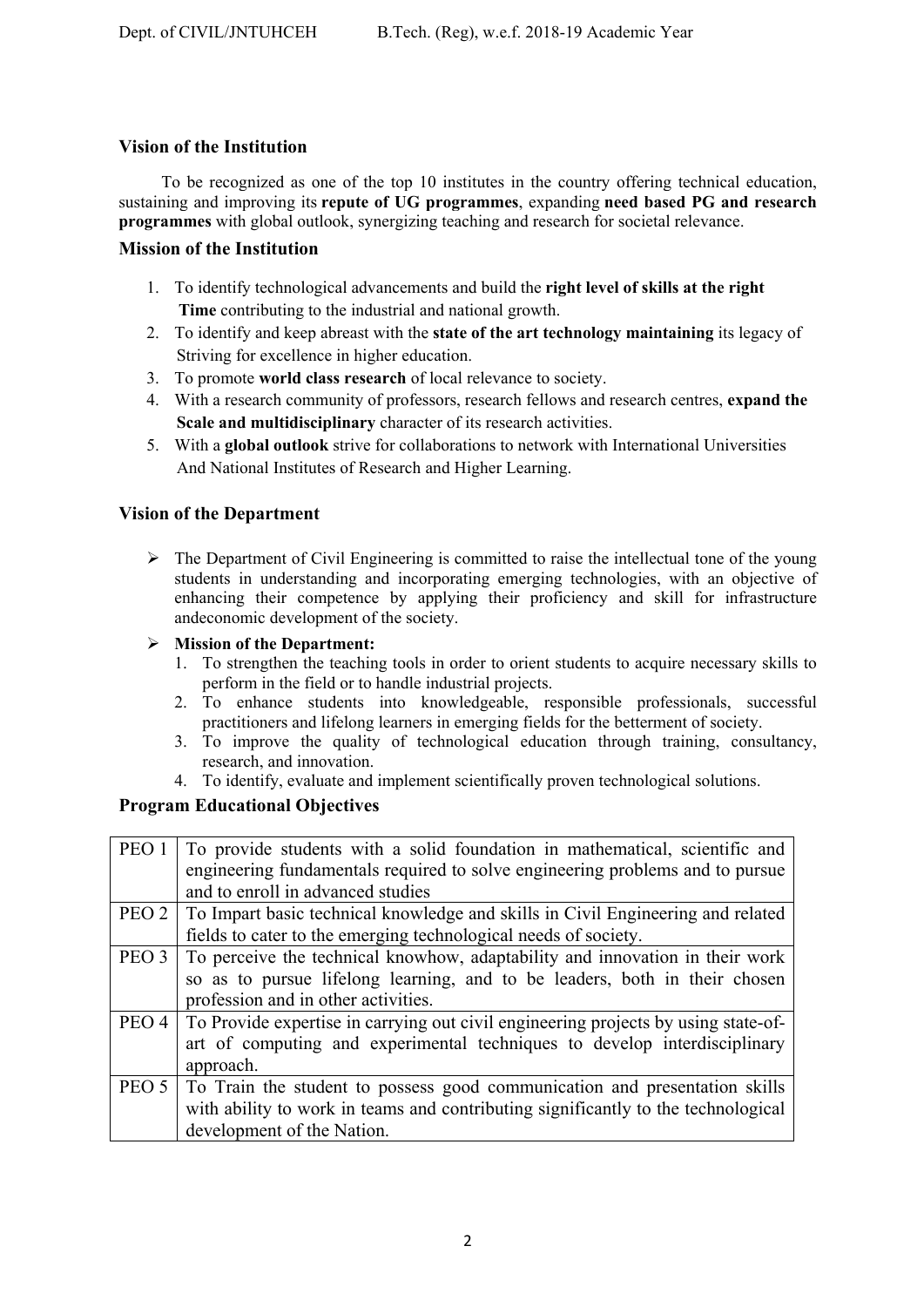# **Program Outcomes**

- 1. **Engineering knowledge**: Apply the knowledge of mathematics, science, engineeringfundamentals, and an engineering specialization to the solution of complex engineering problems.
- 2. **Problem analysis**: Identify, formulate, review research literature, and analyze complexengineering problems reaching substantiated conclusions using first principles of mathematics, natural sciences, and engineering sciences.
- 3. **Design/development of solutions**: Design solutions for complex engineering problems anddesign system components or processes that meet the specified needs with appropriate consideration for the public health and safety, and the cultural, societal, and environmental considerations.
- 4. **Conduct investigations of complex problems**: Use research-based knowledge and researchmethods including design of experiments, analysis and interpretation of data, and synthesis of the information to provide valid conclusions.
- 5. **Modern tool usage**: Create, select, and apply appropriate techniques, resources, and modernengineering and IT tools including prediction and modeling to complex engineering activities with an understanding of the limitations.
- 6. **The engineer and society**: Apply reasoning informed by the contextual knowledge to assesssocietal, health, safety, legal and cultural issues and the consequent responsibilities relevant to the professional engineering practice.
- 7. **Environment and sustainability**: Understand the impact of the professional engineering solutionsin societal and environmental contexts, and demonstrate the knowledge of, and need for sustainable development.
- 8. **Ethics**: Apply ethical principles and commit to professional ethics and responsibilities and norms ofthe engineering practice.
- 9. **Individual and team work**: Function effectively as an individual, and as a member or leader indiverse teams, and in multidisciplinary settings.
- 10. **Communication**: Communicate effectively on complex engineering activities with the engineeringcommunity and with society at large, such as, being able to comprehend and write effective reports and design documentation, make effective presentations, and give and receive clear instructions.
- 11. **Project management and finance**: Demonstrate knowledge and understanding of theengineering and management principles and apply these to one's own work, as a member **and** leader in a team, to manage projects and in multidisciplinary environments.
- **12. Life-long learning**: Recognize the need for, and have the preparation and ability to engage inindependent and life-long learning in the broadest context of technological change.

# **Program Specific Out Comes**

- 1. Understand the basics of Science, behavioral mechanics and engineering materials required for Engineering systems.
- 2. Survey, explore, analyze, formulate, design and manage complete Civil Engineering systems by incorporating socio-cultural and environmental needs
- 3. Develop social skills required for multidisciplinary and collaborative works
- 4. Train professionally to understand the ongoing field problems and their solutions**.**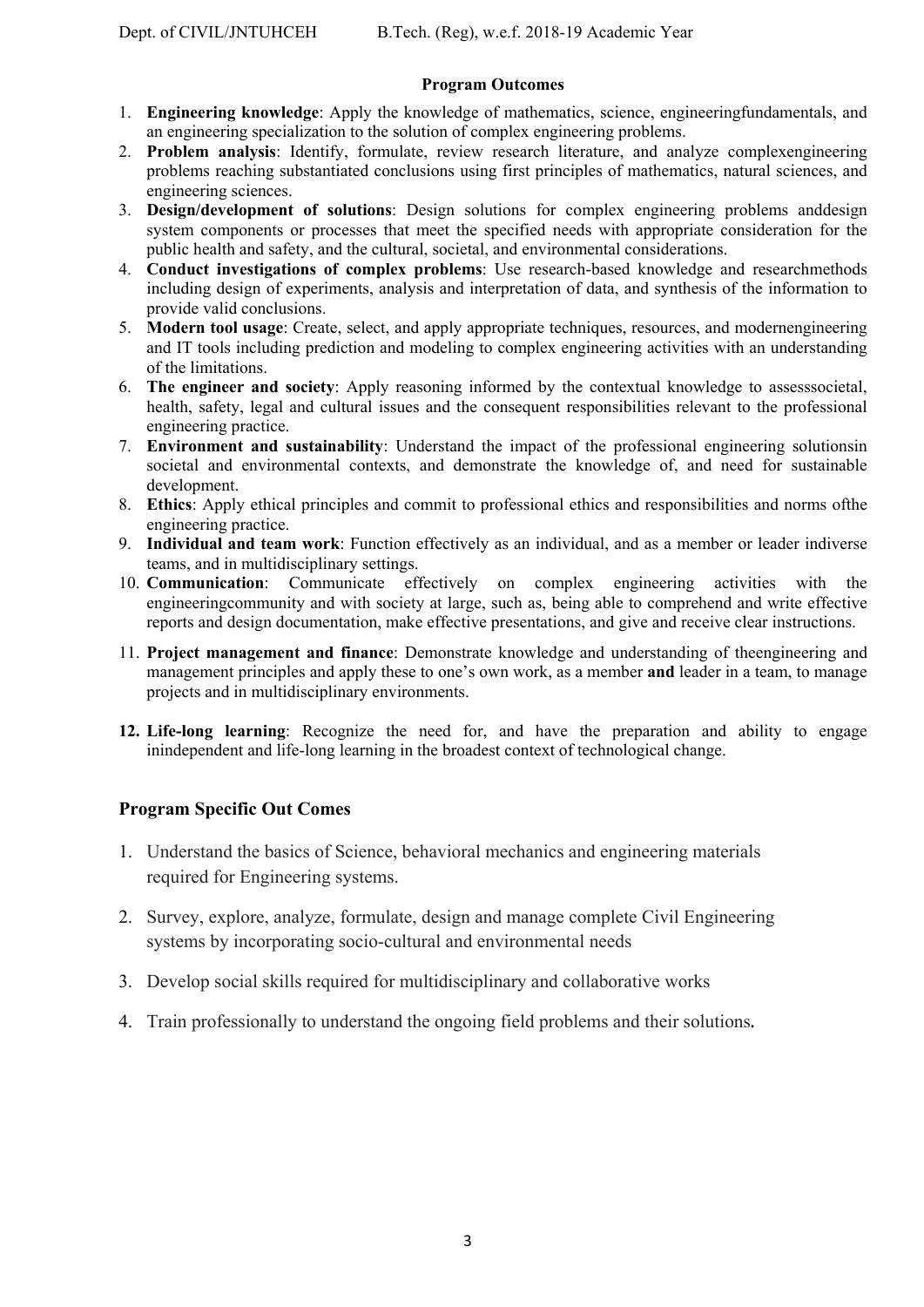**I YEAR I SEMESTER** 

| S. No. | <b>Course Code</b> | <b>Course Title</b>                        | п.       |   |          | <b>Credits</b> |
|--------|--------------------|--------------------------------------------|----------|---|----------|----------------|
|        | <b>BSC</b>         | Mathematics-I(Linear Algebra and Calculus) | 3        |   | $\theta$ |                |
| C      | <b>BSC</b>         | <b>Engineering Physics</b>                 | 3        |   | 0        |                |
| 3      | <b>ESC</b>         | Programming for Problem Solving            | 3        | 0 | $\Omega$ |                |
| 4      | <b>ESC</b>         | <b>Engineering Graphics</b>                |          | 0 | 4        |                |
|        | <b>BSC</b>         | <b>Engineering Physics Lab</b>             | $\Omega$ | 0 | 3        | 1.5            |
| 6      | <b>ESC</b>         | Programming for Problem Solving Lab        |          |   | 3        | 1.5            |
|        |                    | <b>Total Credits</b>                       |          |   |          | 17             |

| <b>I YEAR</b><br><b>II SEMESTER</b> |                    |                                               |          |   |                |                |
|-------------------------------------|--------------------|-----------------------------------------------|----------|---|----------------|----------------|
| S. No.                              | <b>Course Code</b> | <b>Course Title</b>                           | L        | н | P              | <b>Credits</b> |
|                                     | <b>BSC</b>         | Mathematics-II<br>(Advanced Calculus)         | 3        |   | $\Omega$       | 4              |
| $\overline{2}$                      | <b>BSC</b>         | <b>Engineering Chemistry</b>                  | 3        |   | $\Omega$       | 4              |
| 3                                   | <b>ESC</b>         | <b>Engineering Mechanics</b>                  | 3        |   | $\Omega$       | $\overline{4}$ |
| 4                                   | <b>HSMC</b>        | English                                       | 2        | 0 | 0              | $\overline{2}$ |
| 5                                   | <b>BSC</b>         | Engineering Chemistry Lab                     | $\theta$ | 0 | 3              | 1.5            |
| 6                                   | <b>ESC</b>         | Engineering Work Shop                         |          | 0 | 3              | 2.5            |
|                                     | <b>HSMC</b>        | English Language and Communication Skills Lab | $\Omega$ | 0 | $\overline{2}$ |                |
|                                     |                    | <b>Total Credits</b>                          |          |   |                | 19             |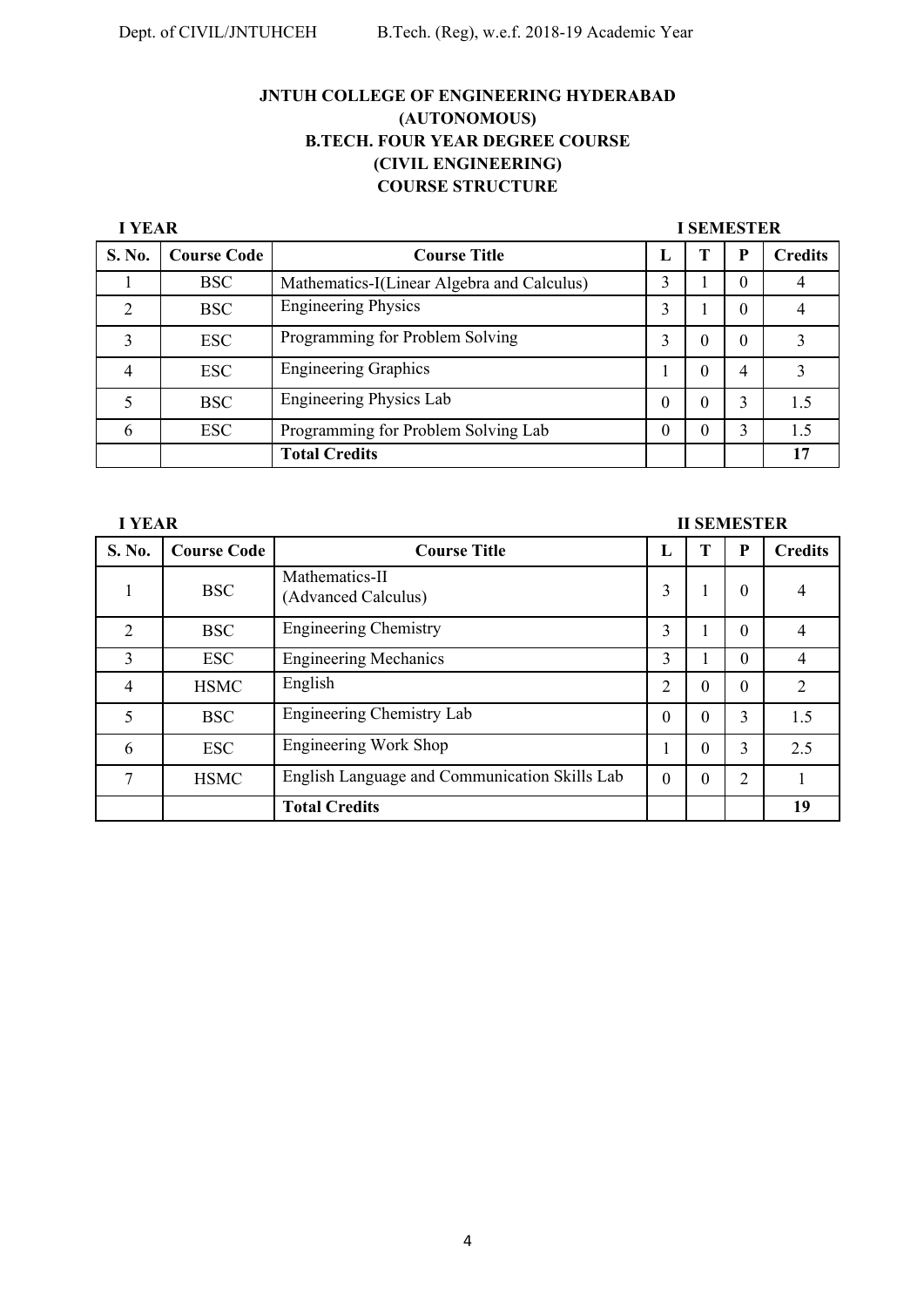| <b>II YEAR</b> |                    |                                               |          | <b>I SEMESTER</b> |                |                |
|----------------|--------------------|-----------------------------------------------|----------|-------------------|----------------|----------------|
| S. No.         | <b>Course Code</b> | <b>Course Title</b>                           | L        |                   | P              | <b>Credits</b> |
|                | $PCC-1$            | Building Materials, Construction and Planning | 3        | 0                 | $\theta$       | 3              |
| $\overline{2}$ | $PCC-2$            | <b>Engineering Geology</b>                    | 2        | 0                 | 0              | 2              |
| 3              | $PCC-3$            | Strength of Materials-I                       | 3        |                   | 0              | 4              |
| 4              | <b>BSC</b>         | Mathematics –III (Probability and Statistics) | 3        |                   | $\Omega$       | 4              |
| 5              | PCC-4              | <b>Fluid Mechanics</b>                        | 3        |                   | 0              | 4              |
| 6              | <b>ESCLCE-CE</b>   | Computer aided Civil Engineering Drawing      | $\Omega$ | 0                 | 3              | 1.5            |
| 7              | $LC-CE-1$          | Strength of Materials Lab                     | $\theta$ | 0                 | 3              | 1.5            |
| 8              | $LC-CE-2$          | Engineering Geology lab                       | $\theta$ | 0                 | $\overline{2}$ |                |
| 9              | MC                 | <b>Environmental Science</b>                  | 2        | 0                 | 0              |                |
|                |                    | <b>Total Credits</b>                          |          |                   |                | 21             |

# **II SEMESTER**

| S.No | <b>Course Code</b> | <b>Course Title</b>                            | L |   | P                           | <b>Credits</b> |
|------|--------------------|------------------------------------------------|---|---|-----------------------------|----------------|
|      | <b>ESC</b>         | Basics of Electrical & Electronics Engineering | 3 | 0 | $\Omega$                    | 3              |
| 2    | <b>ESC</b>         | Basics of Mechanical Engineering               | 2 | 0 | $\Omega$                    | 2              |
| 3    | $PCC-5$            | Surveying & Geomatics                          | 3 | 0 | $\theta$                    | 3              |
| 4    | PCC-6              | Strength of Materials-II                       | 3 | 0 | $\Omega$                    | 3              |
| 5    | $PCC-7$            | Hydraulics and Hydraulic Machinery             | 3 | 0 | $\Omega$                    | 3              |
| 6    | PCC-8              | Structural Analysis -I                         | 3 | 0 | $\Omega$                    | 3              |
| 7    | $LC-CE-3$          | Surveying Lab                                  |   | 0 | 2                           | 2              |
| 8    | <b>ESCLCE-CE</b>   | Basic Electrical & Electronics Lab             | 0 | 0 | $\mathcal{D}_{\mathcal{L}}$ |                |
| 9    | $LC-CE-4$          | Fluid Mechanics & Hydraulic Machinery Lab      | 0 | 0 | 2                           |                |
|      |                    | <b>Total Credits</b>                           |   |   |                             | 21             |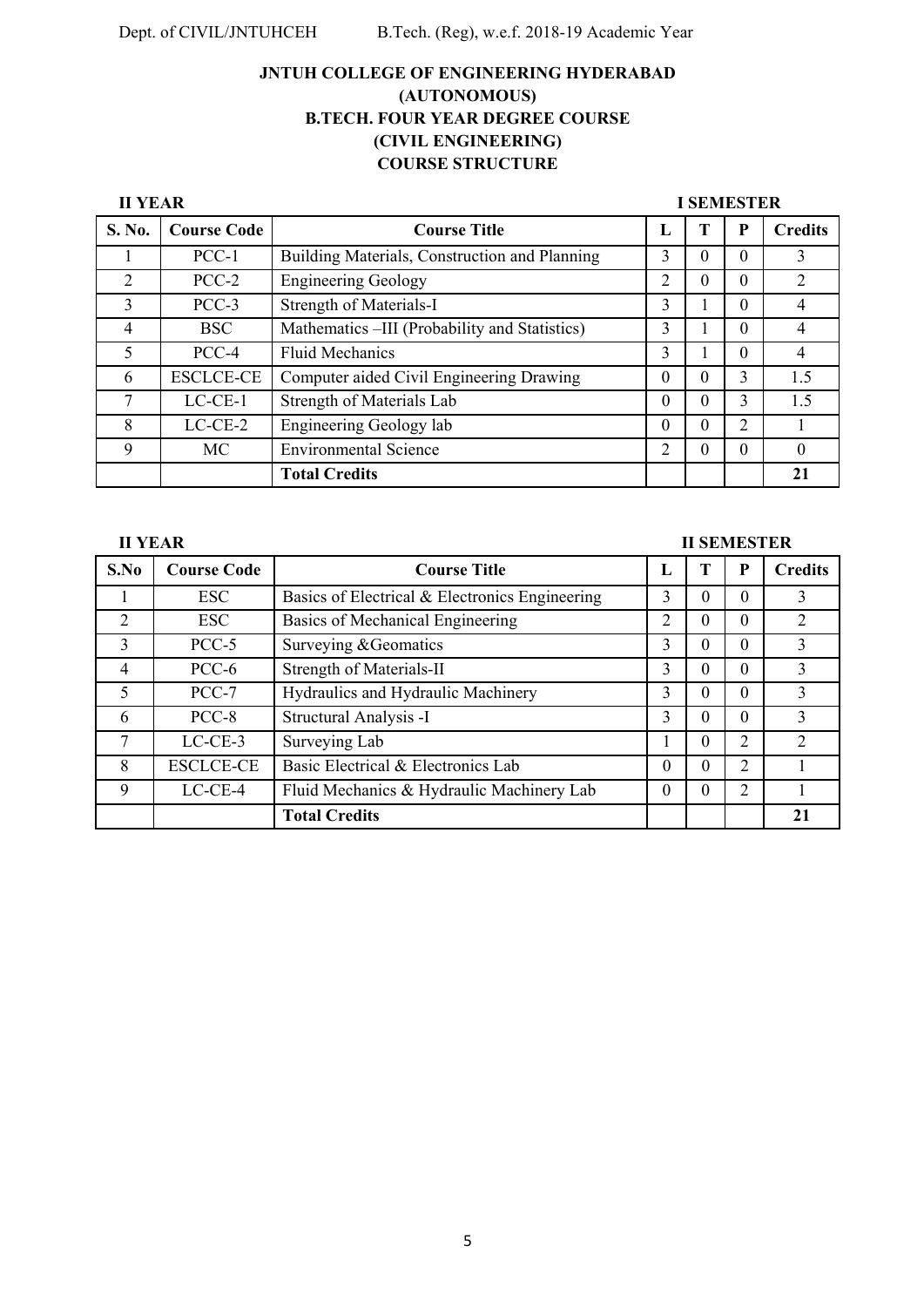| <b>III YEAR</b> |                |                                                 | <b>I SEMESTER</b> |          |                |                |
|-----------------|----------------|-------------------------------------------------|-------------------|----------|----------------|----------------|
| S. No.          | Course<br>Code | <b>Course Title</b>                             | L                 | T        | P/D            | <b>Credits</b> |
|                 | PCC-9          | Structural Analysis-II                          | 3                 | $\Omega$ | $\Omega$       | 3              |
| 2               | $PCC-10$       | Geotechnical Engineering                        | 3                 | $\theta$ | $\Omega$       | 3              |
| 3               | $PCC-11$       | Structural Engineering –I(RCC)                  | 3                 | $\Omega$ | $\overline{2}$ | 4              |
| $\overline{4}$  | $PCC-12$       | Transportation Engineering-I                    | 3                 | $\theta$ | $\Omega$       | 3              |
| 5               | $PEC-1$        | Professional Elective-I                         | 3                 | $\theta$ | $\Omega$       | 3              |
| 6               | <b>HSMC</b>    | Business Economics & Financial Analysis         | 3                 | $\Omega$ | $\Omega$       | 3              |
| 7               | $LC-CE-5$      | Highway Engineering and Concrete Technology Lab | $\Omega$          | $\Omega$ | 3              |                |
| 8               | $LC-CE-6$      | Geotechnical Engineering Lab                    | $\theta$          | $\Omega$ | 3              |                |
| 9               | HSMC LC-<br>CE | <b>Advanced Communications Lab</b>              | $\theta$          | $\theta$ | 2              |                |
|                 |                | <b>Total Credits</b>                            |                   |          |                | 22             |

## **III YEAR III SEMESTER**

| S. No         | <b>Course Code</b> | <b>Course Title</b>                     | L        |          | P              | <b>Credits</b> |
|---------------|--------------------|-----------------------------------------|----------|----------|----------------|----------------|
|               | $PCC-13$           | Environmental Engineering-I             | 3        | 0        | 0              |                |
| 2             | $PCC-14$           | <b>Foundation Engineering</b>           | 3        | 0        | 0              | 3              |
| $\mathcal{E}$ | $PCC-15$           | Structural Engineering -II(Steel)       | 3        | 0        | $\overline{2}$ | 4              |
| 4             | $PCC-16$           | Hydrology & Water Resources Engineering | 3        |          | 0              |                |
| 5             | PEC-2              | Professional Elective-II                | 3        | 0        | 0              | 3              |
| 6             | <b>OEC</b>         | Open Elective -I                        | 3        | 0        | 0              | $\mathcal{E}$  |
| 7             | $LC-CE-7$          | Environmental Engineering Lab           | $\theta$ | 0        | $\overline{2}$ |                |
| 8             | $LC-CE-8$          | Computer Aided Design Lab               | $\Omega$ | $\Omega$ | $\overline{2}$ |                |
| 9             | MC.                | <b>Indian Constitution</b>              | 2        | 0        | $\Omega$       | $\Omega$       |
|               |                    | <b>Total Credits</b>                    |          |          |                | 22             |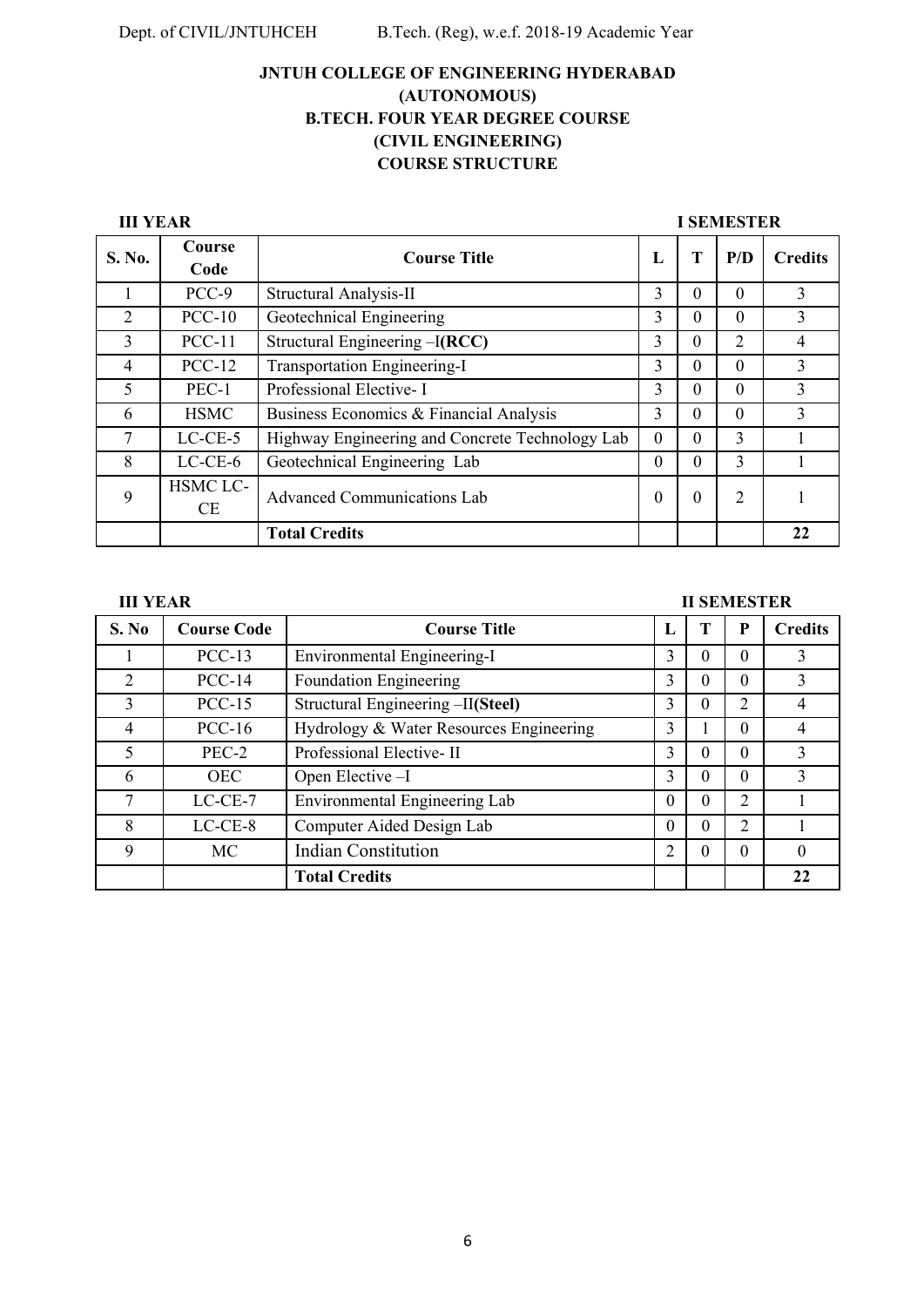**IV YEAR I SEMESTER** 

| S. No.         | <b>Course Code</b> | <b>Course Title</b>                               | L        | P | <b>Credits</b> |
|----------------|--------------------|---------------------------------------------------|----------|---|----------------|
|                | $PCC-17$           | <b>Estimation, Costing and Project Management</b> | 3        | 0 | 3              |
| $\overline{2}$ | PEC-3              | Professional Elective - III                       |          | 0 |                |
| 3              | PEC-4              | Professional Elective - IV                        | 3        | 0 |                |
| 4              | <b>OEC</b>         | Open Elective -II                                 | 3        | 0 | 3              |
|                | <b>HMSC</b>        | Management Fundamentals for Engineers             | 3        | 0 | 3              |
| 6              | <b>MINI</b>        | Mini Project/Internship                           | $\theta$ | 4 | $\mathcal{D}$  |
| 7              | PROJ               | Project Stage-I                                   | $\theta$ | 6 | $\mathcal{E}$  |
| 8              | Seminar            | Seminar                                           | 0        | າ |                |
|                |                    | <b>Total Credits</b>                              |          |   | 21             |

| <b>IV YEAR</b> |                    | <b>II SEMESTER</b>          |   |   |    |                |
|----------------|--------------------|-----------------------------|---|---|----|----------------|
| S. No.         | <b>Course Code</b> | <b>Course Title</b>         | ы | т | P  | <b>Credits</b> |
|                | PEC-5              | Professional Elective $-$ V |   |   |    |                |
| ∍              | PEC-6              | Professional Elective - VI  |   |   |    |                |
|                | <b>OEC</b>         | Open Elective -III          |   |   |    |                |
|                | <b>PROJ</b>        | Project Stage-II            | 0 |   | 16 |                |
|                |                    | <b>Total Credits</b>        |   |   |    |                |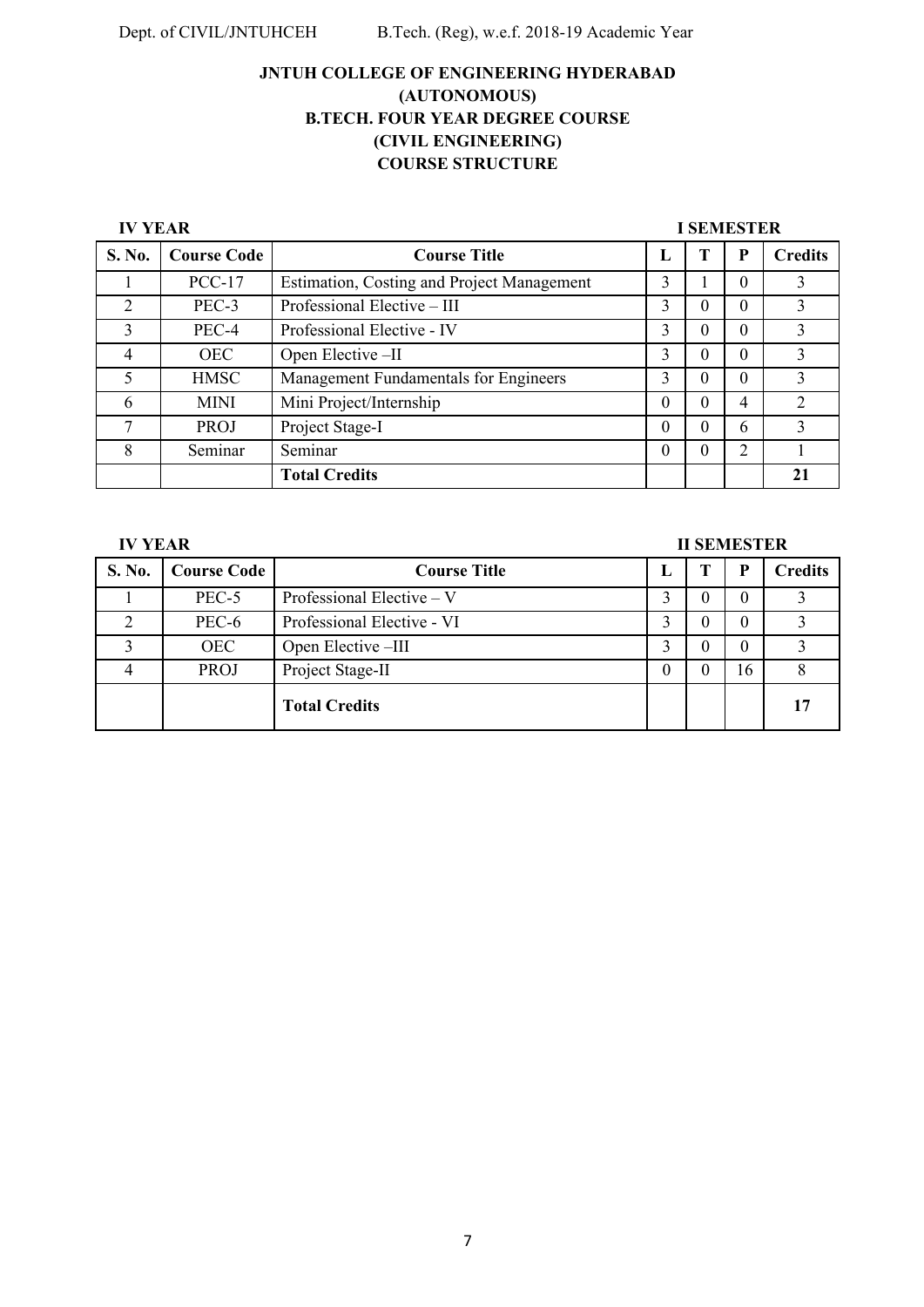# **Professional Elective -I**

- 1. Concrete Technology
- 2. Elements of Earthquake Engineering
- 3. Introduction To Offshore Structures

# **Professional Elective -II**

- 1. Pre-stressed Concrete
- 2. Optimization techniques in structural engineering
- 3. Introduction to Composite Materials

# **Professional Elective -III**

- 1. Irrigation & Hydraulics Structures
- **2.** Geo-environmental Engineering
- 3. Transportation Engineering-II

# **Professional Elective –IV**

- **1.** Remote Sensing & GIS
- 2. Design & Drawing of Irrigation Structures
- 3. Advanced Foundation Engineering

# **Professional Elective –V**

- 1. Environmental Engineering –II
- 2. Theory and Applications of Cement Composites
- 3. Pavement Design

# **Professional Elective -VI**

- 1. Ground Improvement Techniques
- 2. Pipe Line Engineering
- 3. Urban transportation engineering

# **Open Elective –I**

1. Disaster Preparedness & Planning Management

# **Open Elective –II**

1. Remote Sensing & GIS

# **Open Elective –III**

1. Environmental Impact Assessment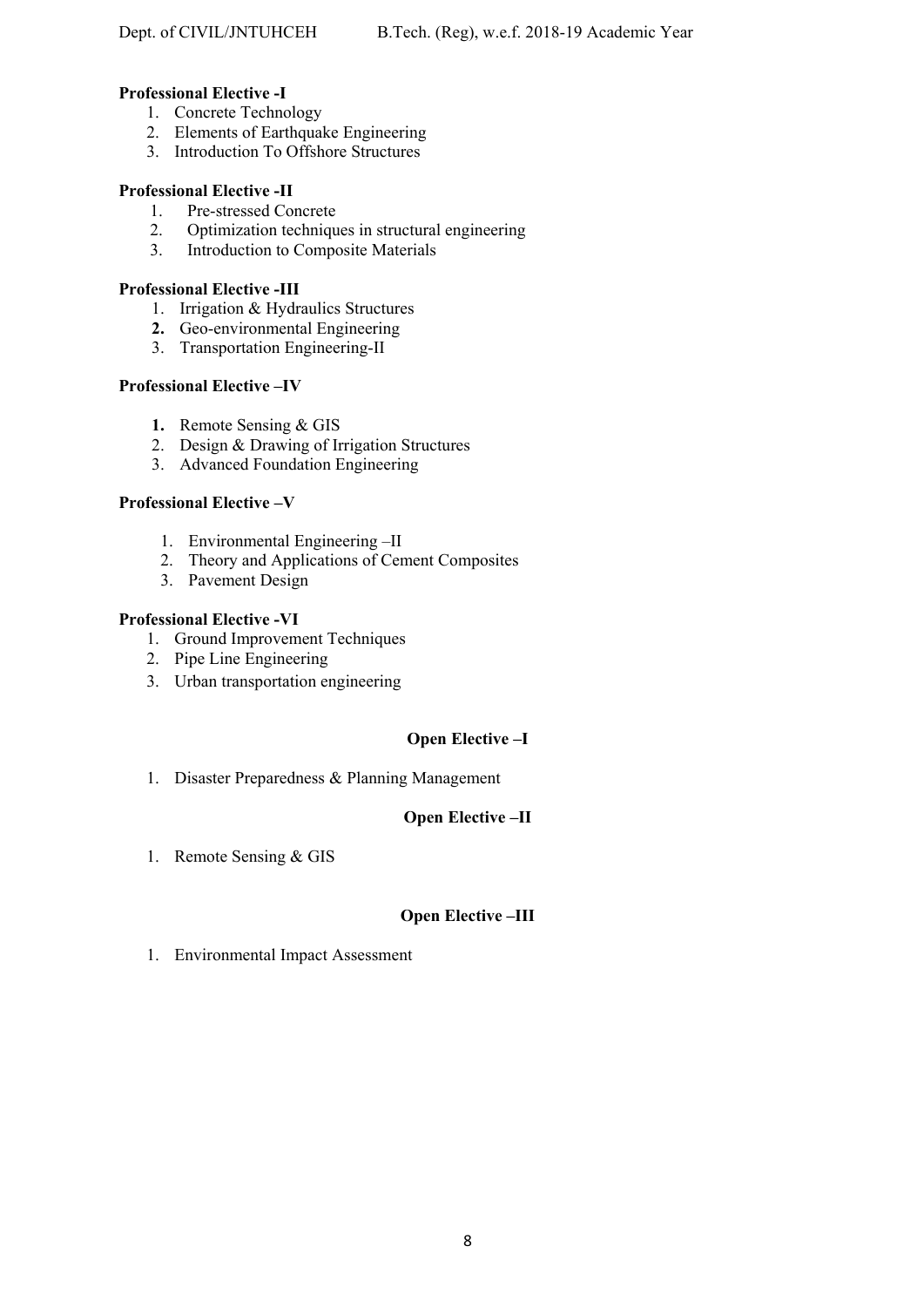# **MATHEMATICS- I**

# (Linear Algebra and Calculus) **(For CIVIL, EEE, MECH, ECE, CSE, METT Engineering Branches) I Year I Semester**

**L T P C** 

**3 1 0 4** 

**Pre-requisites:** Mathematical Knowledge of 12<sup>th</sup>/Intermediate level **Objectives:** To learn

- 1. Types of matrices and their properties.
- 2. Concept of a rank of the matrix and applying this concept to know the consistency and solving the system of linear equations.
- 3. Concept of Eigenvalues and Eigenvectors and to reduce the quadratic form to canonical form
- 4. Concept of Sequence.
- 5. Concept of nature of the series.
- 6. Geometrical approach to the mean value theorems and their application to the mathematical problems
- 7. Evaluation of surface areas and volumes of revolutions of curves.
- 8. Evaluation of improper integrals using Beta and Gamma functions.
- 9. Partial differentiation, concept of total derivative
- 10. Finding maxima and minima of function of two and three variables.

# **UNIT-I: Matrices 10 L**

Matrices: Types of Matrices, Symmetric; Hermitian; Skew-symmetric; Skew-Hermitian; orthogonal matrices; Unitary Matrices; Rrank of a matrix by Echelon form and Normal form, Inverse of Non-singular matrices by Gauss-Jordan method; System of linear equations; solving system of Homogeneous and Non-Homogeneous equations, Gauss elimination method; Gauss Seidel Iteration Method.

# UNIT-II: Eigenvalues and Eigenvectors **10 L**

Linear Transformation and Orthogonal Transformation: Eigenvalues and Eigenvectors and their properties: Diagonalization of a matrix; Cayley-Hamilton Theorem (without proof); finding inverse and power of a matrix by Cayley-Hamilton Theorem; Quadratic forms and Nature of the Quadratic Forms; Reduction of Quadratic form to canonical forms by Orthogonal Transformation

# **UNIT-III: Sequences& Series 10 L**

Sequence: Definition of a Sequence, limit; Convergent, Divergent and Oscillatory sequences. Series: Convergent, Divergent and Oscillatory Series; Series of positive terms; Comparison test, p-test, D-Alembert's ratio test; Raabe's test; Cauchy's Integral test; Cauchy's root test; logarithmic test. Alternating series: Leibnitz test; Alternating Convergent series: Absolute and Conditionally Convergence.

# **UNIT-IV: Calculus** 10 L

Mean value theorems: Rolle's theorem, Lagrange's Mean value theorem with their Geometrical Interpretation and applications, Cauchy's Mean value Theorem. Taylor's Series. Applications of definite integrals to evaluate surface areas and volumes of revolutions of curves (Only in Cartesian coordinates), Definition of Improper Integral: Beta and Gamma functions and their applications.

# **UNIT-V: Multivariable calculus (Partial Differentiation and applications)**

Definitions of Limit and continuity.

Partial Differentiation; Euler's Theorem; Total derivative; Jacobian; Functional dependence & independence, Maxima and Minima of functions of two variables and three variables using method of Lagrange multipliers.

# **8 L**

# 9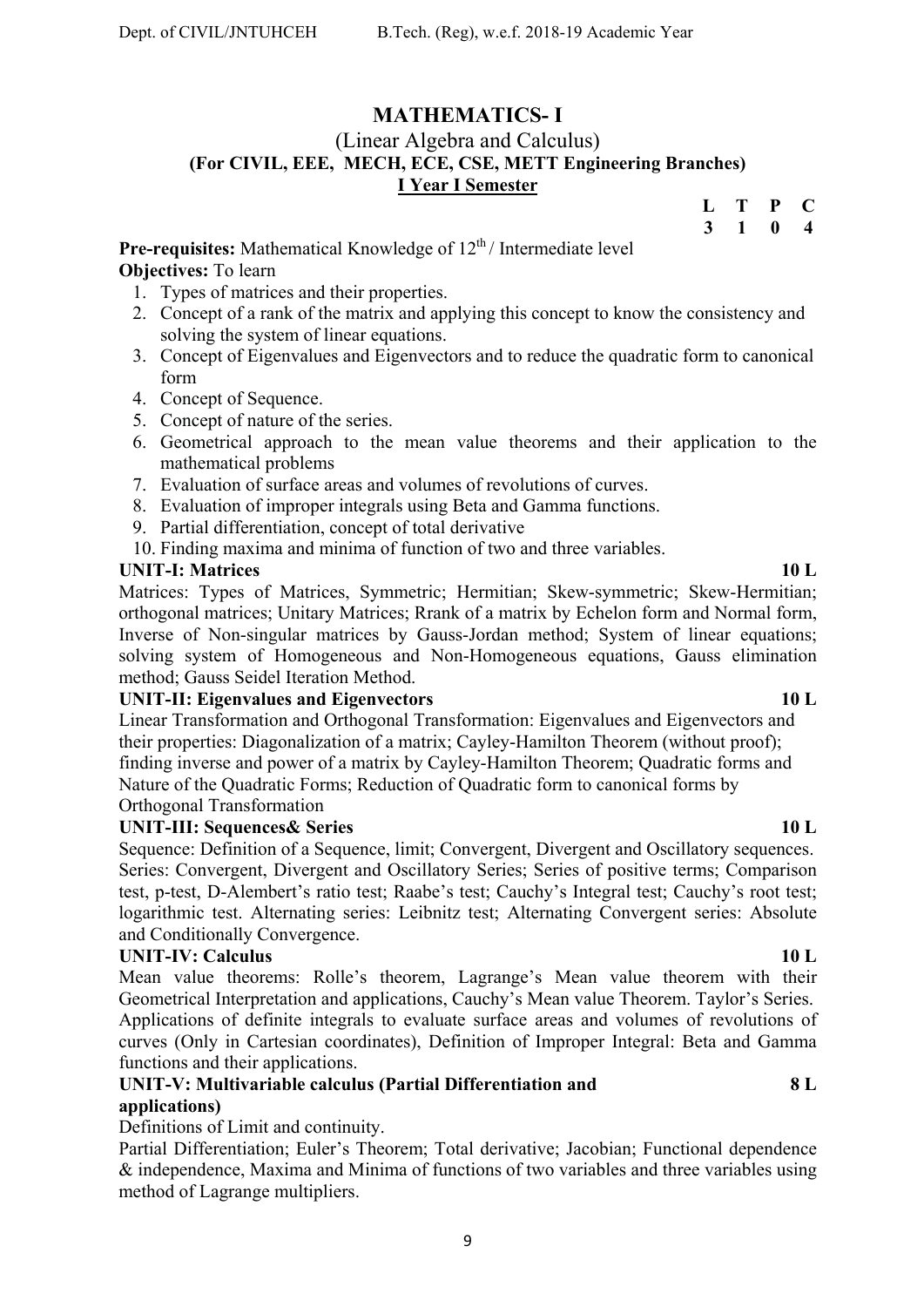# **Course outcomes:**

After learning the contents of this paper the student must be able to

- 1. Write the matrix representation of a set of linear equations and to analyse the solution of the system of equations
- 2. Find the Eigenvalues and Eigenvectors
- 3. Reduce the quadratic form to canonical form using orthogonal transformations.
- 4. Analyse the nature of sequence and series.
- 5. Solve the applications on the mean value theorems.
- 6. Evaluate the improper integrals using Beta and Gamma functions
- 7. Find the extreme values of functions of two variables with/ without constraints.

# **Text Books**

- 1. B.S. Grewal, Higher Engineering Mathematics, Khanna Publishers, 36<sup>th</sup> Edition, 2010
- 2. Erwin kreyszig, Advanced Engineering Mathematics,  $9<sup>th</sup>$  Edition, John Wiley & Sons,2006.

# **References**

- 1. G.B. Thomas and R.L. Finney, Calculus and Analytic geometry, 9<sup>th</sup>Edition, Pearson, Reprint, 2002.
- 2. N.P. Bali and Manish Goyal, A text book of Engineering Mathematics, LaxmiPublications, Reprint, 2008.
- 3. Ramana B.V., Higher Engineering Mathematics, Tata McGraw Hill New Delhi,  $11^{th}$ Reprint, 2010.

### **ENGINEERING PHYSICS**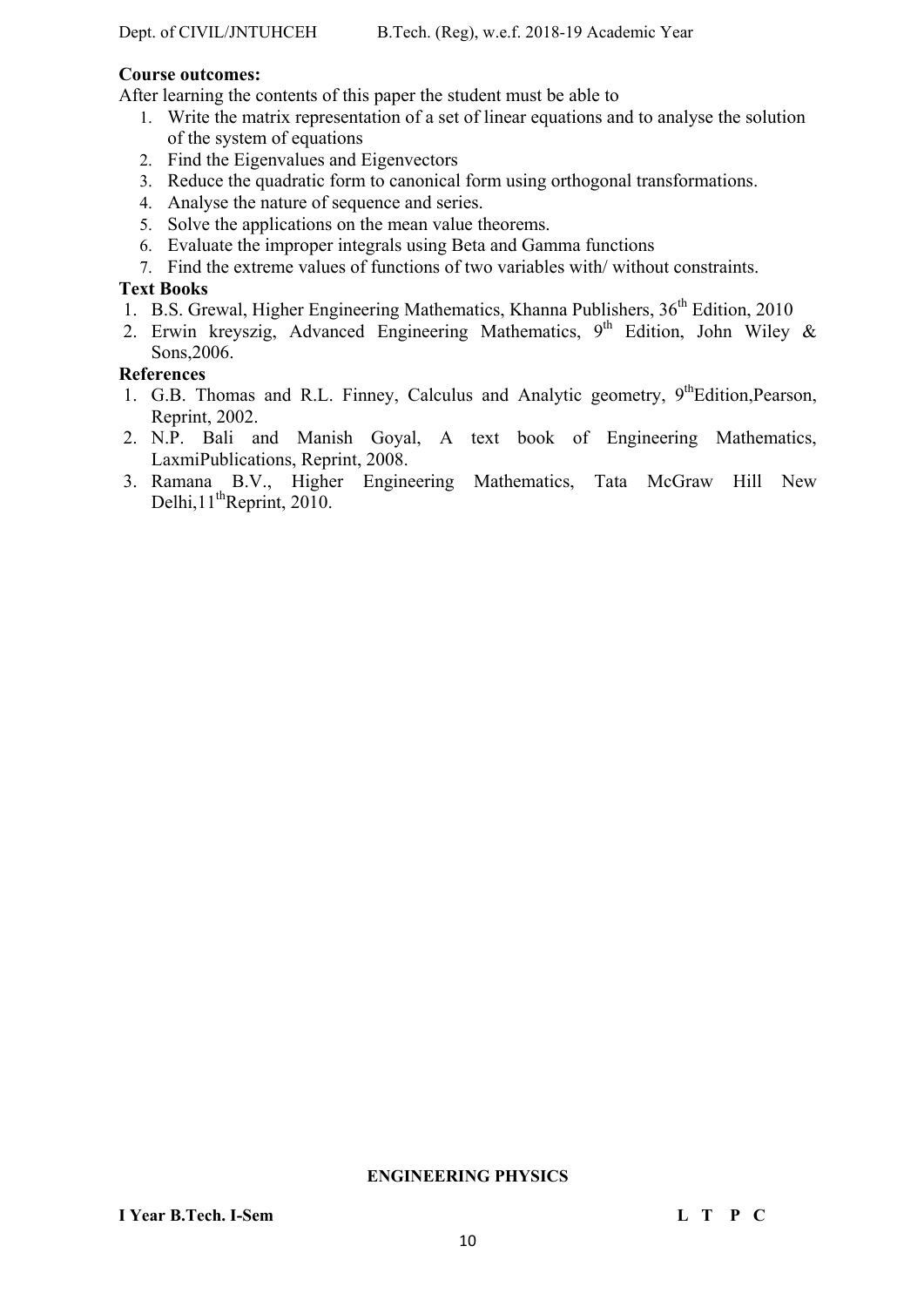### **3 1 0 4**

# **Prerequisites :** Nil

## **Course Objectives :**

The course should enable the students to:

- 1. Understand the concepts of interference and diffraction.
- 2. Learn the basic principles of laser and optical fiber.
- 3. Know about band theory and the classification of materials into three groups.
- 4. Exposed to present generation engineered materials and their properties.
- 5. Have knowledge about principles of wave mechanics.

# **UNIT-I: Wave Optics**

Introduction, **Huygen's principle, Superposition of waves, Interference** of light by wave front splitting- Young's double slit experiment, amplitude splitting- Newton's rings, Fresnel and Fraunhofer diffractions, Fraunhofer diffraction at a single slit and double slit, Diffraction grating: Grating spectrum and resolving power, Introduction to polarization, Double refraction - Construction & working principle of Nicol prism.

# **UNIT-II: Lasers and Fibre Optics**

**Lasers:**Introduction, Absorption, Spontaneous and Stimulated emission of radiation, Characteristics of Lasers, Active medium, Resonating cavity, Pumping mechanisms, Population inversion, Einstein coefficients and relation between them, Construction and working of lasers: Ruby laser, He-Ne laser and application of lasers.

**Fibre Optics:**Introduction, Principle and Construction of an optical fibre, Acceptance angle, Numerical aperture, Types of Fibres - Single & Multimode, Glass & Plastic, Step Index & Graded Index Optical fibers, Losses associated with optical fibres, Basic components in optical fiber communication system, Applications of optical fibres.

### **UNIT-III: Introduction to solids**

Introduction, Free electron theory of metals, Classical and quantum free electron theory, Estimation of Fermi energy, Dependence of Fermi level on temperature, Density of states, Bloch's theorem, Kronig – Penny model, E-K diagram, Origin of energy bands, Classification of materials on the basis of energy bands, Direct and Indirect band gaps, Effective mass of electron.

### **UNIT-IV: Synthesis & Characterization of Nanomaterials**

Introduction, nanoscale, Quantum confinement, Surface to volume ratio, Bottom-up Fabrication: Sol-Gel, Precipitation, Combustion Methods; Top-Down Fabrication: Chemical Vapor Deposition, Physical Vapor Deposition, Characterization Techniques (XRD, SEM &TEM) and Applications of nanomaterials.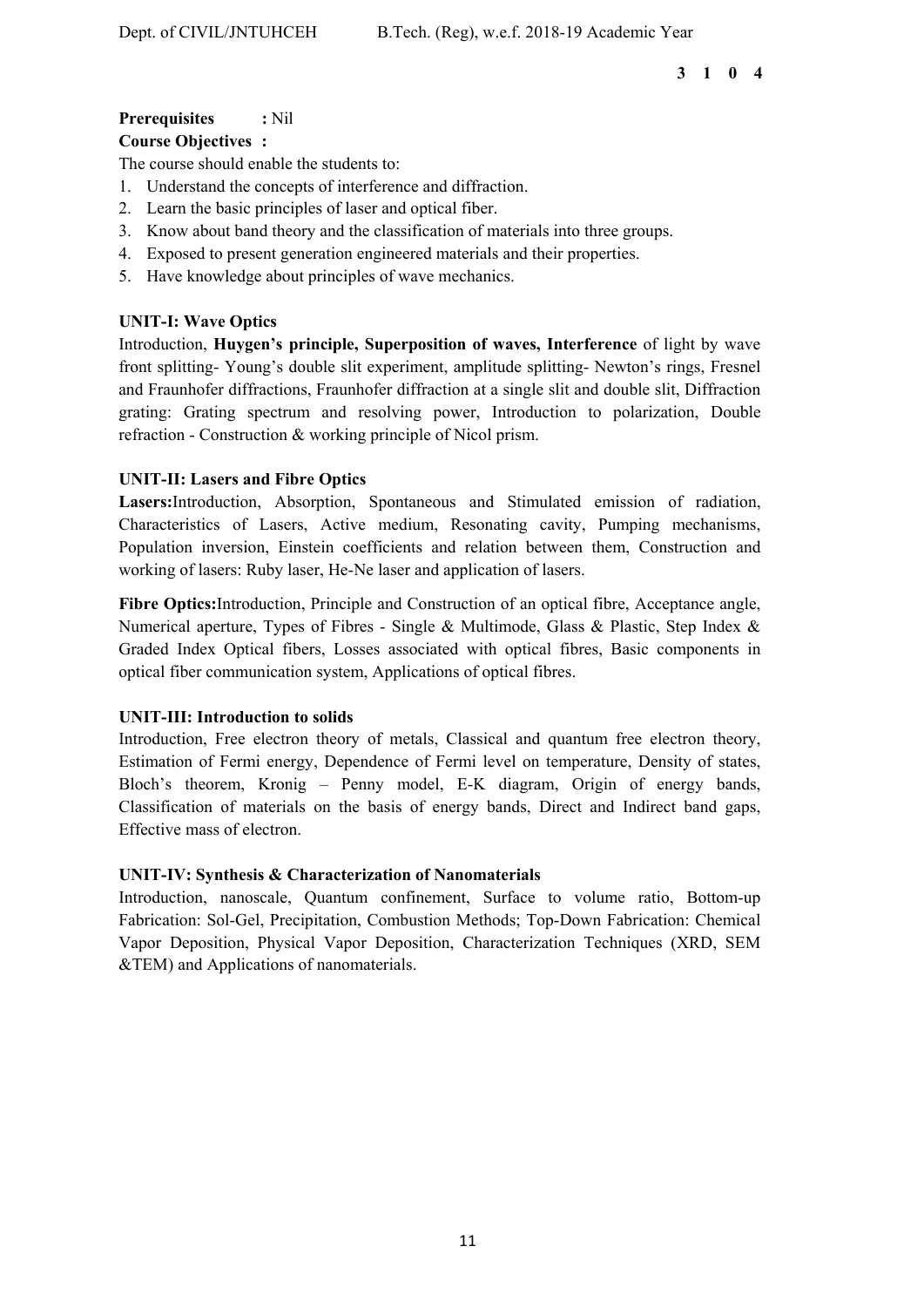Dept. of CIVIL/JNTUHCEH B.Tech. (Reg), w.e.f. 2018-19 Academic Year

### **UNIT-V: Ultrasonics & Acoustics of Buildings**

**Ultrasonics:**Introduction, Production of ultrasonic waves, Magneto striction method, Piezo electric method, Detection of ultrasonic waves, Properties of ultrasonic waves, Use of ultrasonics for non-destructive testing, Applications of ultrasonics.

**Acoustics of buildings:**Introduction, Basic requirements of acoustically good hall, Reverberation and time of reverberation, Sabine's formula for reverberation time, Measurement of absorption coefficient of a material, Factors affecting the architectural acoustics and their remedies, Acoustic quieting.

### **Text Books:**

1. A textbook of Engineering Physics, Dr. M.N. Avadhanulu, Dr. P. G Kshirsagar – S. Chand

2. Haliday and Resnick, Physics – Wiley

# **References:**

1. Classical Mechanics by J.C. Upadyaya, Himalaya Publishing House, 2005.

- 2. Introduction to Solid State Physics by Charles kittel, wiley student edition
- 3. O. Svelto, "Principles of Lasers".
- 4. Ajoy Ghatak, "Optics", Mc Graw-Hill Education, 2012

# **Course Outcomes:**

The student will able to:

- 1. Analyze and get knowledge about diffraction grating and polarization.
- 2. Justify applications and principles of laser and how the graded index optical fiber is more efficient than step index optical fiber in fiber optic communication system.
- 3. Gain clear knowledge about Fermi level and energy band diagram.
- 4. Get clear knowledge about fabrication and characterization of nanomaterials.
- 5. Learn about Principles and applications of ultrasonic waves and acoustics of buildings.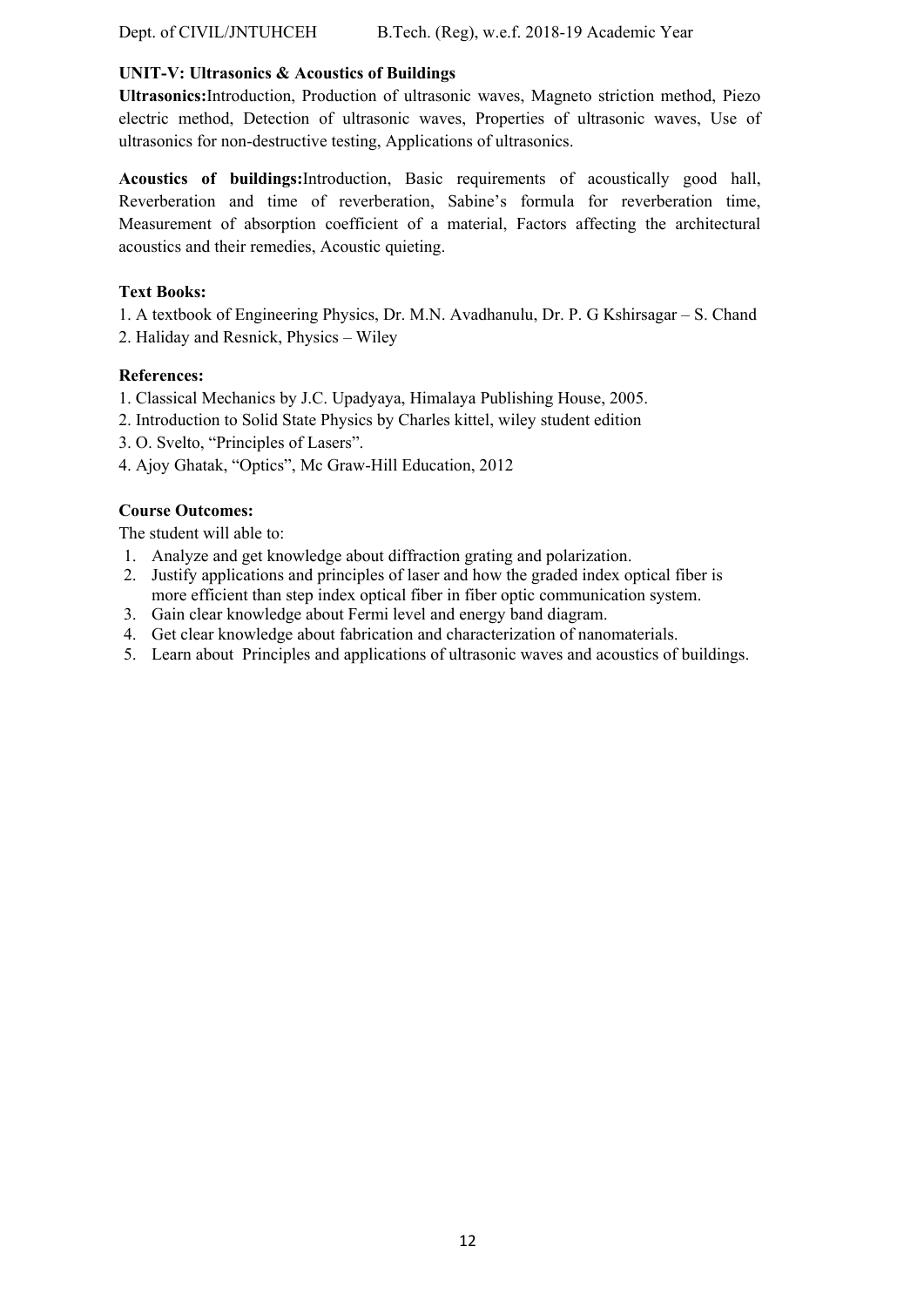# **PROGRAMMING FOR PROBLEM SOLVING**

# **I Year B.Tech. I-Semester**

| I Year B.Tech. I-Semester | L T P C |  |  |
|---------------------------|---------|--|--|
|                           | 3 0 0 3 |  |  |

# **Prerequisites:** Nil

**Course objectives:** 

To learn the fundamentals of computers.

To understand the various steps in Program development.

To learn the syntax and semantics of C Programming Language.

To learn the usage of structured programming approach in solving problems.

# **UNIT – I**

**Introduction to Computers:** Computer Systems, Computing Environments, Computer Languages, Creating and running programs, Software Development Method, Algorithms, Pseudo code, flow charts, applying the software development method.

**Introduction to C Language:** Background, Simple C programs, Identifiers, Basic data types, Variables, Constants, Input / Output, Operators. Expressions, Precedence and Associatively, Expression Evaluation, Type conversions, Bit wise operators, Statements, Simple C Programming examples.

# **UNIT – II**

**Statements:** if and switch statements, Repetition statements – while, for, do-while statements, Loop examples, other statements related to looping – break, continue, go to, Simple C Programming examples.

**Designing Structured Programs:** Functions, basics, user defined functions, inter function communication, Scope, Storage classes-auto, register, static, extern, scope rules, type qualifiers, recursion- recursive functions, Preprocessor commands, example C programs

# **UNIT – III**

**Arrays and Strings:** Concepts, using arrays in C, inter function communication, array applications, two – dimensional arrays, multidimensional arrays, C program examples. Concepts, C Strings, String Input / Output functions, arrays of strings, string manipulation functions, string / data conversion, C program examples.

# **UNIT – IV**

**Pointers:** Introduction (Basic Concepts), Pointers for inter function communication, pointers to pointers, compatibility, memory allocation functions, array of pointers, programming applications, pointers to void, pointers to functions, command –line arguments.

**Input and Output:** Concept of a file, streams, standard input / output functions, formatted input / output functions, text files and binary files, file input / output operations, file status functions (error handling), C program examples.

# **UNIT – V**

**Derived types:** Structures – Declaration, definition and initialization of structures, accessing structures, nested structures, arrays of structures, structures and functions, pointers to structures, self referential structures, unions, typedef, bit fields, enumerated types, C programming examples.

**SortingandSearching:** Selection sort, Bubble sort, Insertion sort, Linear search and Binary search methods.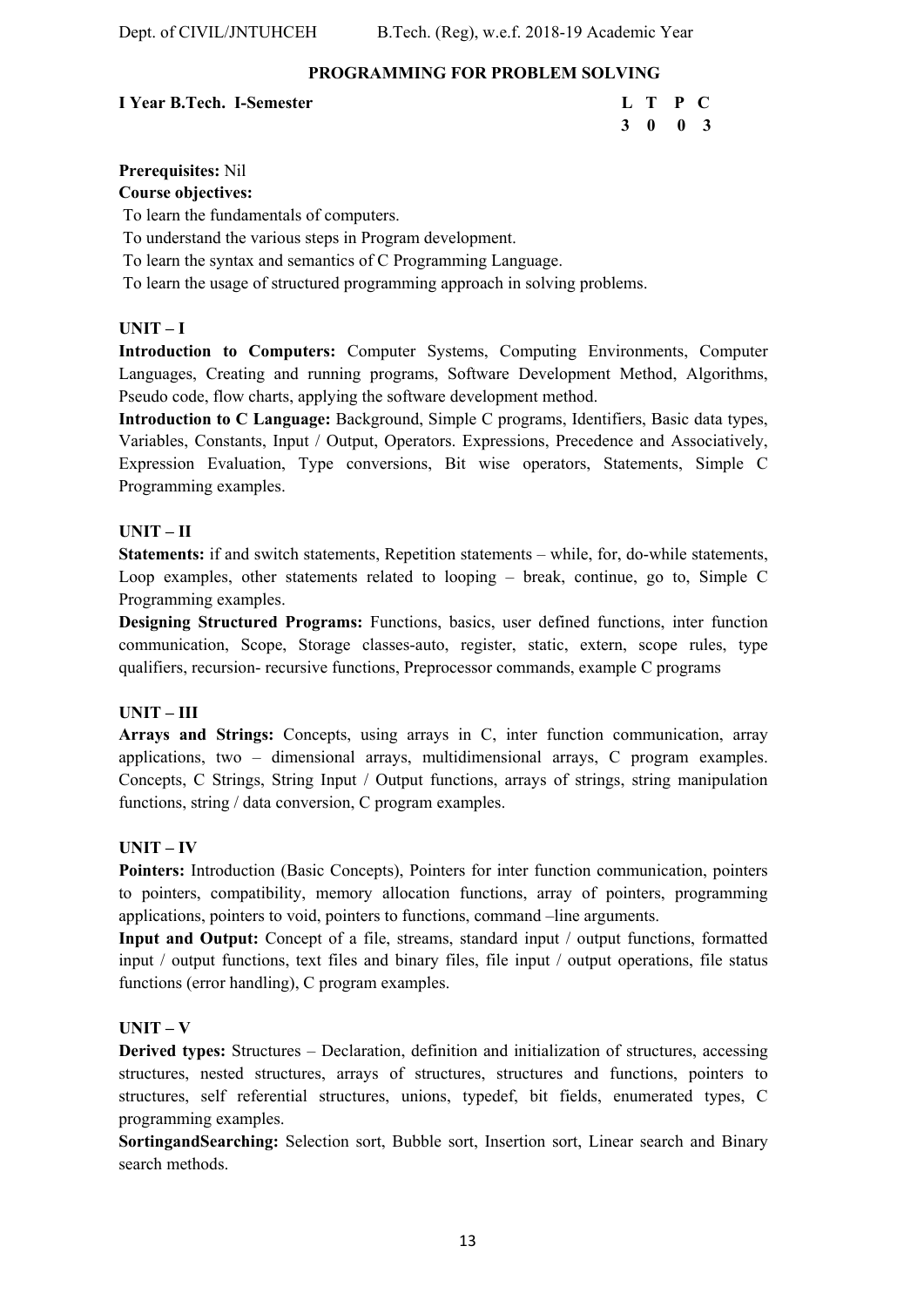# **Text Books:**

- 1. C Programming & Data Structures by B.A.Forouzan and R.F. Gilberg, Third Edition, Cengage Learning.
- 2. Problem Solving and Program Design in C by J.R. Hanly and E.B. Koffman, Fifth Edition, Pearson Education.
- 3. The C Programming Language by B.W. Kernighan and Dennis M.Ritchie, PHI/Pearson Education

# **Reference Books:**

- 1. C for Engineers and Scientists by H.Cheng, Mc.Graw-Hill International Edition
- 2. Data Structures using C by A. M.Tanenbaum, Y.Langsam, and M.J. Augenstein, Pearson Education, PHI
- 3. C Programming & Data Structures by P. Dey, M Ghosh R Thereja, Oxford University Press

# **Course Outcomes:**

The student will learn

- 1. To write algorithms and to draw flowcharts for solving problems.
- 2. To translate the algorithms/flowcharts to programs (in C language).
- 3. To code and test a given logic in C programming language.
- 4. To formulate simple algorithms for arithmetic and logical problems.
- 5. To decompose a problem into functions and to develop modular reusable code.
- 6. To use arrays, pointers, strings and structures to formulate algorithms and programs.
- 7. Searching and sorting problems.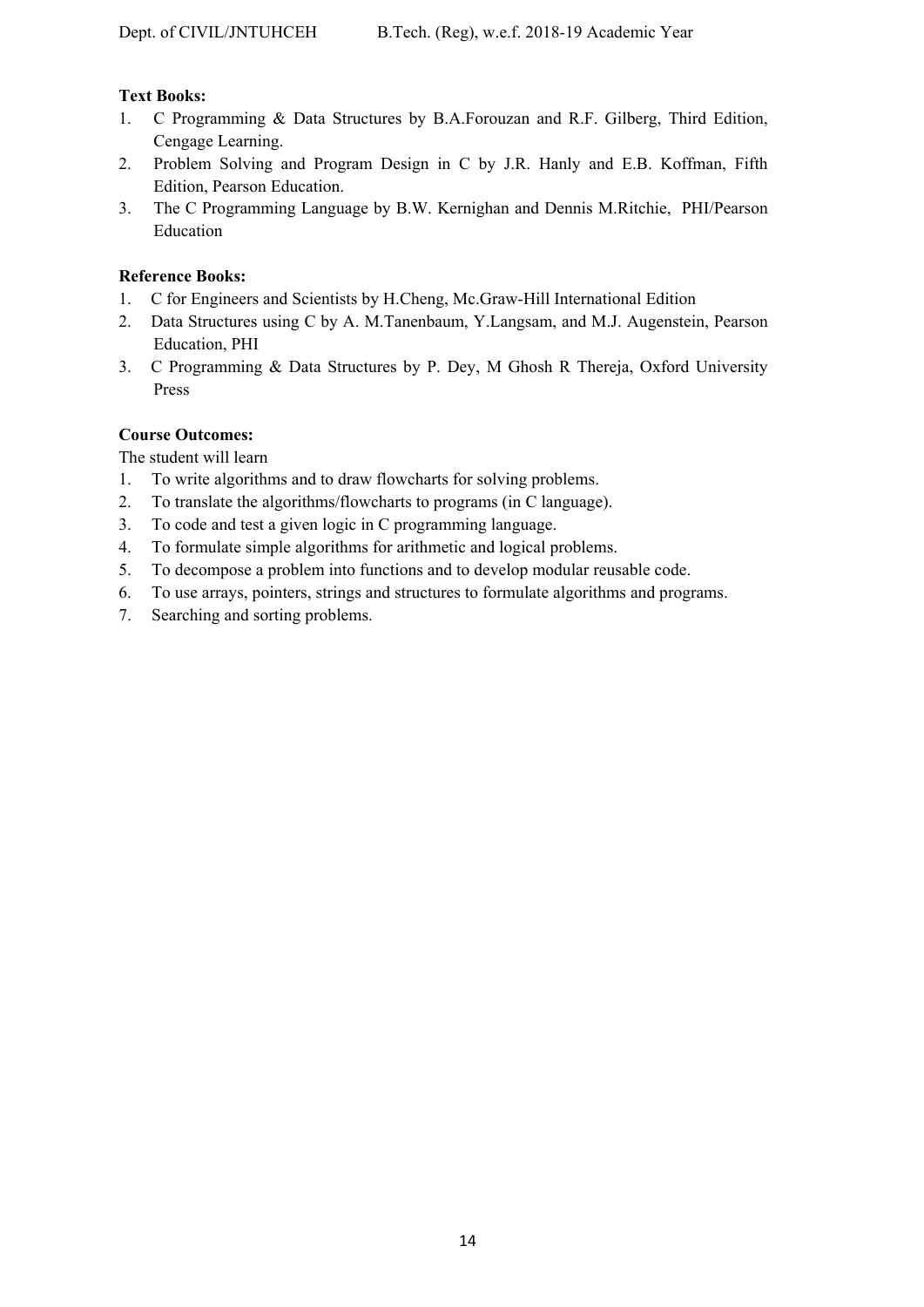# **ENGINEERING GRAPHICS**

# **I** Year B.Tech. I-Sem L T P C

# **1 0 4 3**

# **Pre-requisites:** Nil

# **Course objectives:**

- 1. To provide basic concepts in engineering drawing
- 2. To impart knowledge about standard principles of orthographic projection of objects
- 3. To draw sectional views and pictorial views of solids

### **UNIT–I**

# **INTRODUCTION TO ENGINEERING DRAWING:**

Principles of Engineering Graphics and their Significance, Conic Sections including the Rectangular Hyperbola – General method only. Cycloid, Epicycloid and Hypocycloid, Involute. Scales – Plain, Diagonal and Vernier Scales.

# **UNIT-II**

# **ORTHOGRAPHIC PROJECTIONS:**

Principles of Orthographic Projections – Conventions – Projections of Points and Lines, Projections of Plane regular geometric figures. — Auxiliary Planes.

# **UNIT–III**

Projections of Regular Solids – Auxiliary Views.

### **UNIT–IV**

Sections or Sectional views of Right Regular Solids – Prism, Cylinder, Pyramid, Cone – Auxiliary views – Sections of Sphere. Development of Surfaces of Right Regular Solids – Prism, Cylinder, Pyramid and Cone

### **UNIT–V**

### **ISOMETRIC PROJECTIONS:**

Principles of Isometric Projection – Isometric Scale – Isometric Views – Conventions – Isometric Views of Lines, Plane Figures, Simple and Compound Solids – Isometric Projection of objects having non- isometric lines. Isometric Projection of Spherical Parts. Conversion of Isometric Views to Orthographic Views and Vice-versa – Conventions Auto CAD: Basic principles only

### **Text Books:**

- 1. Engineering Drawing by N.D. Bhatt, Charotar
- 2. Engineering Drawing and Graphics by Rane and Shah, Pearson Edu

### **Reference Books**:

- 1. A Text Book of Engineering Drawing by Dhawan R K, S. Chand
- 2. Engineering Graphics with Auto CAD by James D Bethune, Pearson Edu.
- 3. Engineering Graphics by K R Mohan, Dhanpat Rai.
- 4. Text book on Engineering Drawing by KL Narayana, P Kannaih, Scitech

### **Course Outcomes:**

At the end of the course, the student will be able to:

- 1. Prepare working drawings to communicate the ideas and information.
- 2. Read, understand and interpret engineering drawings.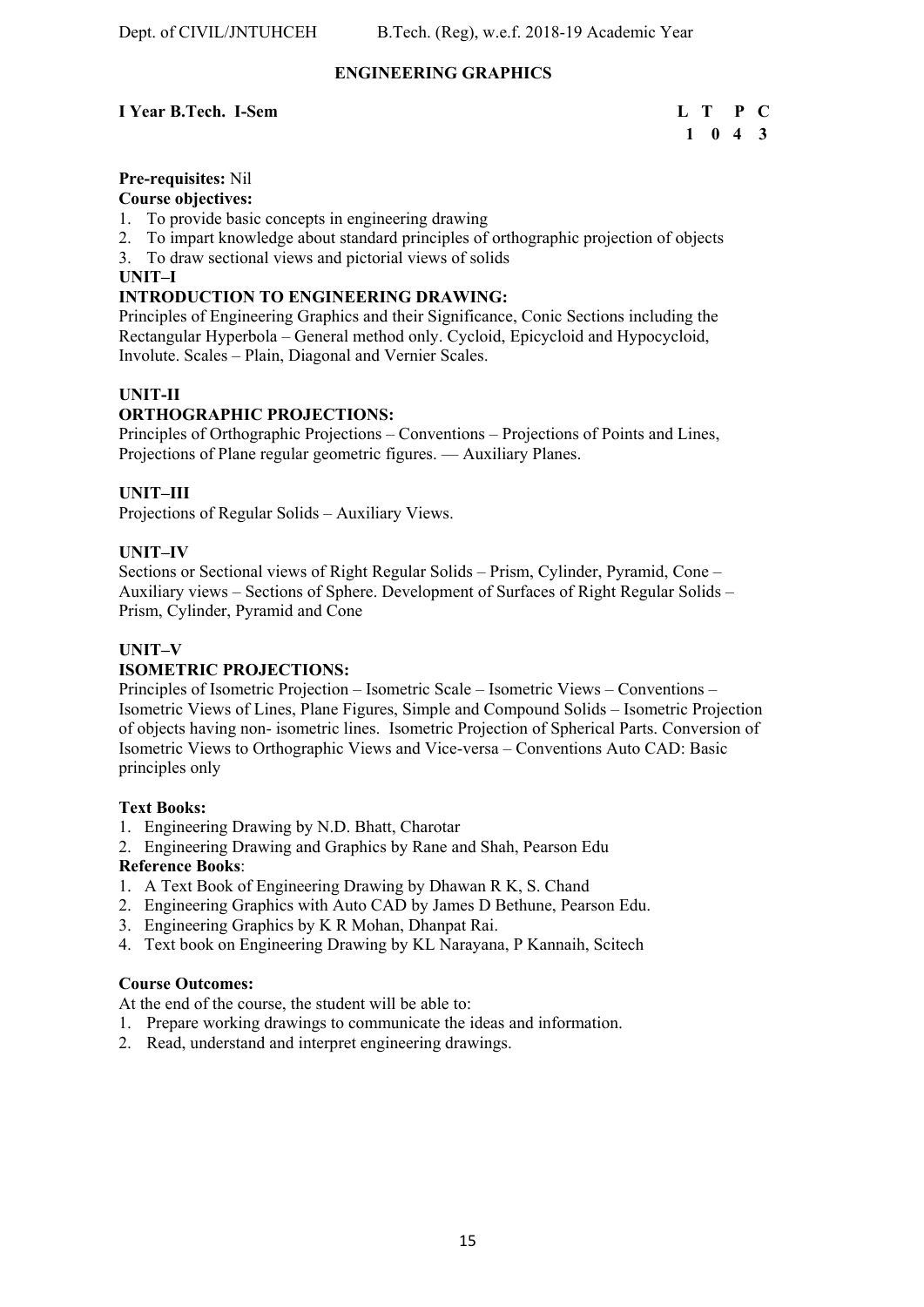# **ENGINEERING PHYSICS LAB**

# **I Year B.Tech. I-Sem**

| I Year B.Tech. I-Sem |  | L T P C              |
|----------------------|--|----------------------|
|                      |  | $0 \t 0 \t 3 \t 1.5$ |

## **Pre-requisites:** Engineering Physics

# **Course Objectives:**

- 1. To help students understand the role of direct observation in physics and to distinguish between inferences based on theory and the outcomes of experiments.
- 2. To introduce the concepts and techniques which have a wide application in experimental science, but have not been introduced in the standard courses.
- 3. To teach how to write a technical report which communicates scientific information in a clear and concise manner.

# **LIST OF EXPERIMENTS**

- 1. Melde's experiment: To determine the frequency of tuning fork.
- 2. Torsional pendulum: To determine the rigidity modulus of the material of a given wire.
- 3. Newton's rings: To determine the radius of curvature of a plano-convex lens by forming Newton's rings.
- 4. Diffraction grating: To determine the wavelength of a given source.
- 5. Dispersive power: To determine the dispersive power of a prism by using spectrometer.
- 6. Coupled Oscillator: To determine the spring constant by single coupled oscillator.
- 7. LCR Circuit: To determine the resonant frequency and quality factor of LCR circuit.
- 8. LASER: To study the L-I & P-I characteristics of LASER sources.
- 9. Losses in optical fibre: To determine the bending losses of optical fibres.
- 10. Optical fibre: To determine the numerical aperture of a given fibre.
- 11. Sonometer: To determine the frequency of AC mains.
- 12. Stewart Gee's experiment: Determination of magnetic field along the axis of a current carrying coil.

# **Note: Any 8 experiments are to be performed by each student**

### **Learning Outcomes:**

By the end of the course students will be able:

- 1. To make careful experimental observations and draw conclusions from such data.
- 2. To distinguish between inferences based on theory and the outcomes of experiments.
- 3. To write a technical report which communicates scientific information in a clear and concise manner.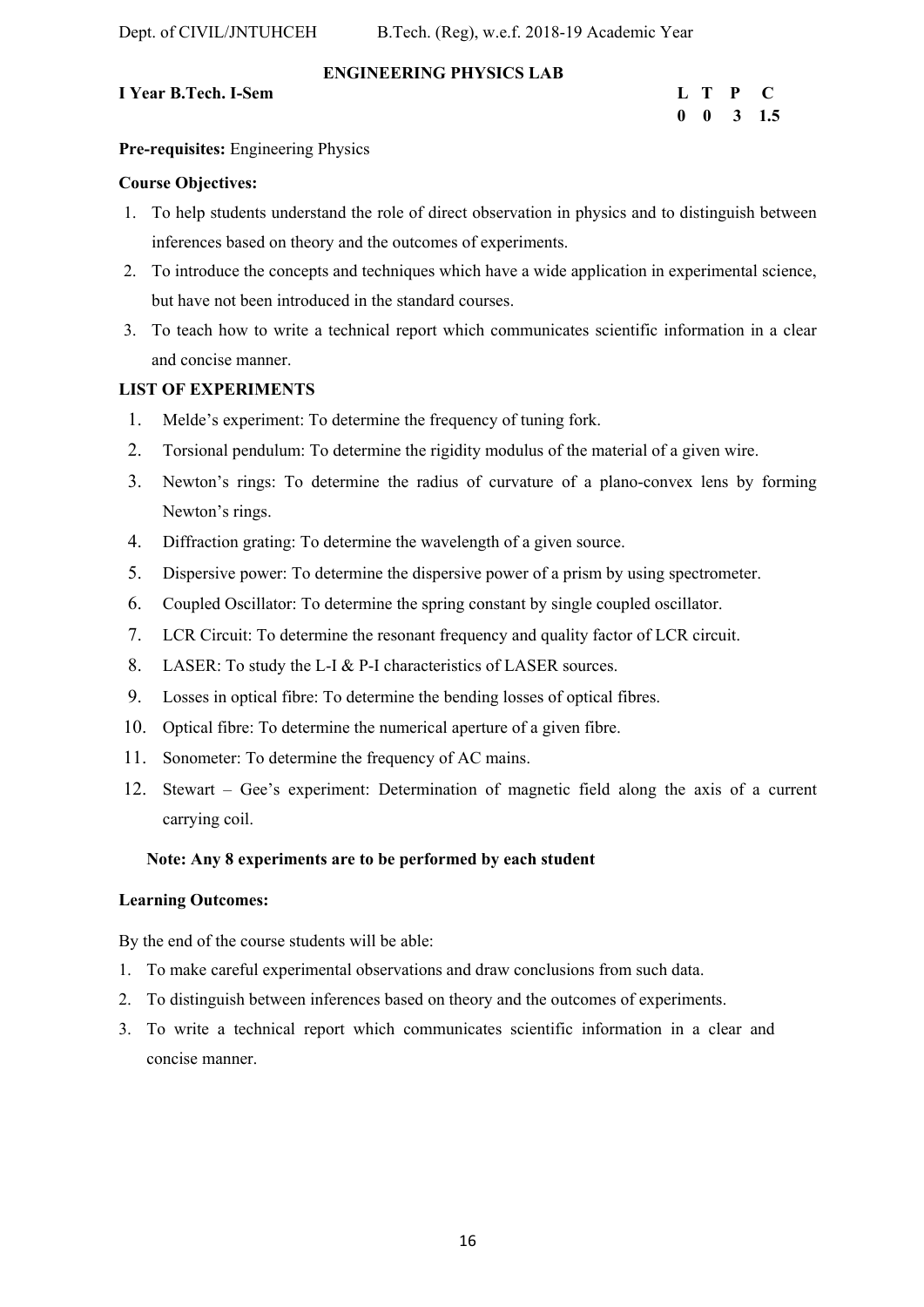# **PROGRAMMING FOR PROBLEM SOLVING LAB**

# **I** Year B.Tech. I-Sem **L** T P C

# **0 0 3 1.5**

**Pre-requisites:** Programming for Problem Solving

# **Course Objectives:**

- 1. To learn the fundamentals of computers.
- 2. To understand the various steps in Program development.
- 3. To learn the syntax and semantics of C Programming Language.
- 4. To learn the usage of structured programming approach in solving problems.

# **Week 1:**

1.Write a C program to find the sum of individual digits of a positive integer.

- 2. Fibonacci sequence is defined as follows: the first and second terms in the sequence are 0 and 1. Subsequent terms are found by adding the preceding two terms in the sequence. Write a C program to generate the first n terms of the sequence.
- 3.Write a C program to generate all the prime numbers between 1 and n, where n is a value supplied by the user.
- 4. Write a C program to find the roots of a quadratic equation.

# **Week 2:**

- 5. Write a C program to find the factorial of a given integer.
- 6. Write a C program to find the GCD (greatest common divisor) of two given integers.
- 7. Write a C program to solve Towers of Hanoi problem.
- 8.Write a C program, which takes two integer operands and one operator from the user, performs the operation and then prints the result. (Consider the operators  $+, \cdot, *, ',$ , % and use Switch Statement)

# **Week 3:**

9.Write a C program to find both the largest and smallest number in a list of integers.

10.Write a C program that uses functions to perform the following:

- i) Addition of Two Matrices
- ii) Multiplication of Two Matrices

# **Week 4:**

11. Write a C program that uses functions to perform the following operations:

- i) To insert a sub-string in to a given main string from a given position.
- ii) To delete n Characters from a given position in a given string.
- 12. Write a C program to determine if the given string is a palindrome or not
- 13.Write a C program that displays the position or index in the string S where the string T begins, or – 1 if S doesn't contain T.
- 14.Write a C program to count the lines, words and characters in a given text.

# **Week 5:**

- 15. Write a C program to generate Pascal's triangle.
- 16.Write a C program to construct a pyramid of numbers.
- 17. Write a C program to read in two numbers, x and n, and then compute the sum of this geometric progression:  $1+x+x^2+x^3+\ldots+x^n$

For example: if n is 3 and x is 5, then the program computes  $1+5+25+125$ .

Print x, n, the sum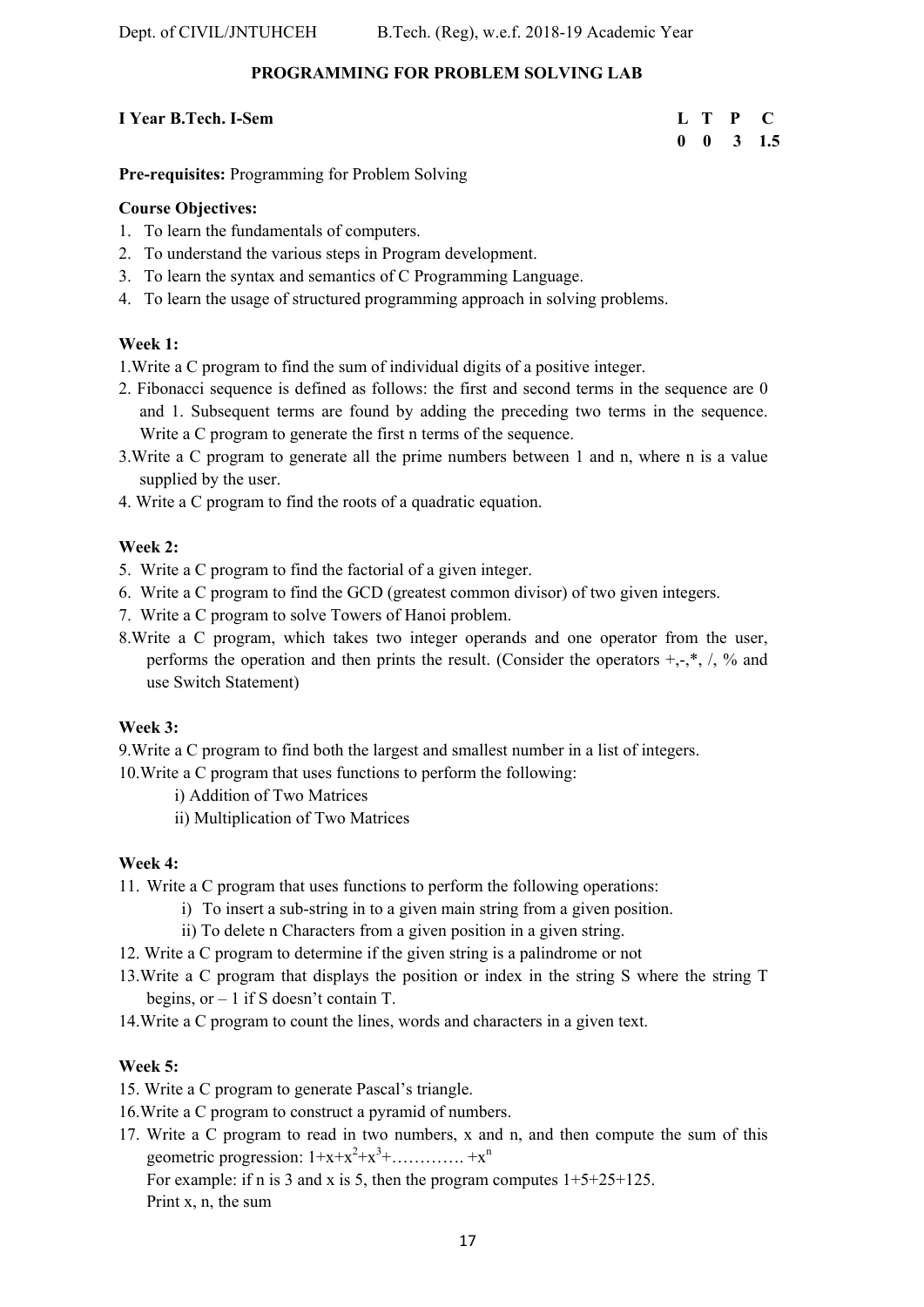Perform error checking. For example, the formula does not make sense for negative exponents – if n is less than 0. Have your program print an error message if  $n < 0$ , then go back and read in the next pair of numbers of without computing the sum. Are any values of x also illegal? If so, test for them too.

# **Week 6:**

- 18.2's complement of a number is obtained by scanning it from right to left and complementing all the bits after the first appearance of a 1. Thus 2's complement of 11100 is 00100. Write a C program to find the 2's complement of a binary number.
- 19. Write a C program to convert a Roman numeral to its decimal equivalent.

# **Week 7:**

20. Write a C program that uses functions to perform the following operations:

- i) Reading a complex number
- ii) Writing a complex number
- iii) Addition of two complex numbers
- iii) Multiplication of two complex numbers

(Note: represent complex number using a structure.)

# **Week 8:**

21. i) Write a C program which copies one file to another.

- ii) Write a C program to reverse the first n characters in a file. (Note: The file name and n are specified on the command line.)
- 22. i)Write a C program to display the contents of a file.
	- ii**)** Write a C program to merge two files into a third file (i.e., the contents of the first file followed by those of the second are put in the third file)

# **Week 9:**

- 23. Write a C program that implements the following sorting methods to sort a given list of integers in ascending order
	- i) Bubble sort ii) Selection sort iii) Insertion sort

# **Week 10:**

24.Write C programs that use both recursive and non recursive functions to perform the following searching operations for a Key value in a given list of integers: i) Linear search ii) Binary search

# **Text Books:**

- 1. C Programming & Data Structures by B.A.Forouzan and R.F. Gilberg, Third Edition, Cengage Learning.
- 2. Problem Solving and Program Design in C by J.R. Hanly and E.B. Koffman, Fifth Edition, Pearson Education.
- 3. The C Programming Language by B.W. Kernighan and Dennis M.Ritchie, PHI, Pearson Education

# **Reference Books:**

- 1. C for Engineers and Scientists by H.Cheng, Mc.Graw-Hill International Edition
- 2. Data Structures using C by A.M.Tanenbaum, Y.Langsam, and M.J. Augenstein, Pearson Education, PHI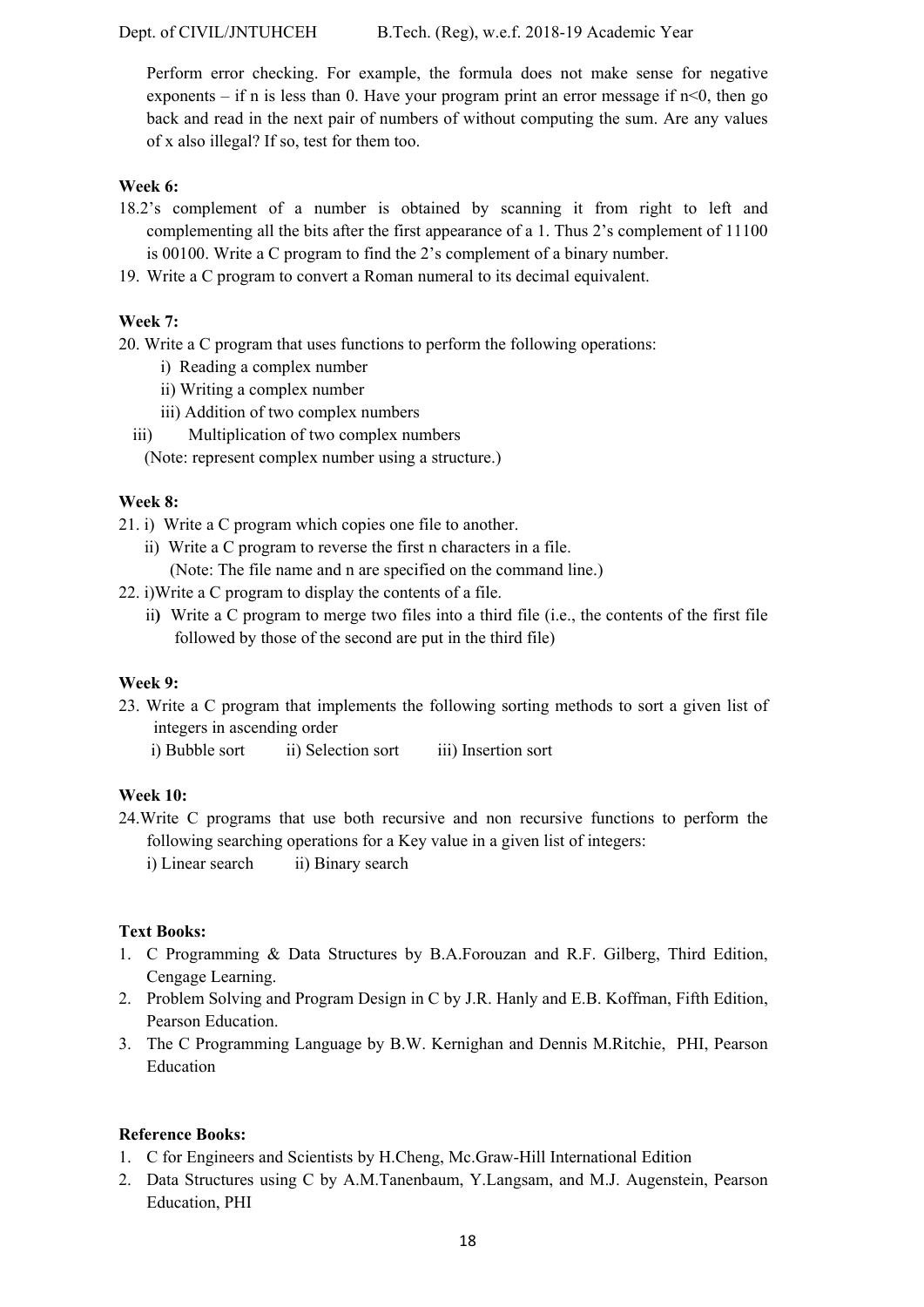3. C Programming & Data Structures by P. Dey, M Ghosh R Thereja, Oxford University Press

# **Course Outcomes:**

The student will learn

- 1. To write algorithms and to draw flowcharts for solving problems.
- 2. To translate the algorithms/flowcharts to programs (in C language).
- 3. To code and test a given logic in C programming language.
- 4. To formulate simple algorithms for arithmetic and logical problems.
- 5. To decompose a problem into functions and to develop modular reusable code.
- 6. To use arrays, pointers, strings and structures to formulate algorithms and programs.
- 7. Searching and sorting problems.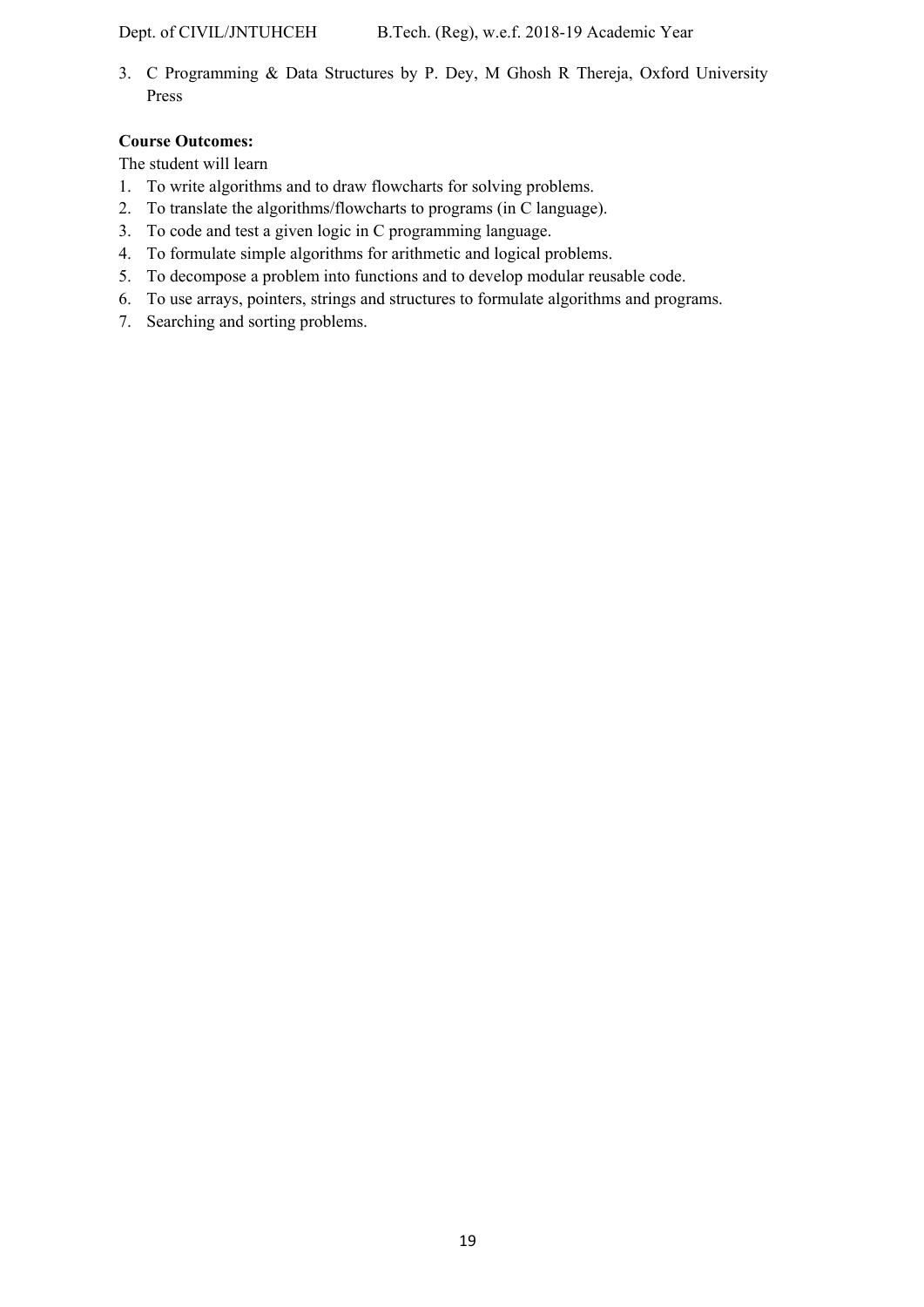# **MATHEMATICS- II**

# (Advanced Calculus) **(For CIVIL, EEE, MECH, ECE, CSE, METT Engineering Branches) I Year II Semester**

| L | Т | P | C |
|---|---|---|---|
| 3 |   | 0 | 4 |

**Pre-requisites:** Mathematical Knowledge of 12<sup>th</sup>/Intermediate level **Objectives:** To learn

- 11. Methods of solving the differential equations of first and higher order.
- 12. Evaluation of multiple integrals and their applications
- 13. The physical quantities involved in engineering field related to vector valued functions
- 14. The basic properties of vector valued functions and their applications to line, surface and volume integrals

# **UNIT-I: First Order ODE 8 L**

Exact, linear and Bernoulli's equations; Applications: Newton's law of cooling, Law of natural growth and decay; Equations not of first degree: equations solvable for p, equations solvable for y, equations solvable for x and Clairaut's type.

# **UNIT-II: Ordinary Differential Equations of Higher Order 10 L**

Second order linear differential equations with constant coefficients: Non-Homogeneous terms of the type  $e^{ax}$ , sin  $ax$ , cos  $ax$ , polynomials in x,  $e^{ax}V(x)$  and  $x V(x)$ ; method of variation of parameters; Equations reducible to linear ODE with constant coefficients: Legendre's equation, Cauchy-Euler equation.

# **UNIT-III: Multivariable Calculus (Integration) 10 L**

Evaluation of Double Integrals (Cartesian and polar coordinates); change of order of integration (only Cartesian form); Evaluation of Triple Integrals: Change of variables (Cartesian to polar) for double and (Cartesian to Spherical and Cylindrical polar coordinates) for triple integrals.

Applications: Areas (by double integrals) and volumes (by double integrals and triple integrals), Centre of mass and Gravity (constant and variable densities) by double and triple integrals (applications involving cubes, sphere and rectangular parallel piped).

# **UNIT-IV: Vector Differentiation** 10 L

Vector point functions and scalar point functions. Gradient, Divergence and Curl. Directional derivatives, Tangent plane and normal line. Vector Identities. Scalar potential functions. Solenoidal and Irrotational vectors.

# **UNIT-V: Vector Integration** 10 L

Line, Surface and Volume Integrals. Theorems of Green, Gauss and Stokes (without proofs) and their applications.

# **Course outcomes:**

After learning the contents of this paper the student must be able to

- 8. Identify whether the given differential equation of first order is exact or not
- 9. Solve higher differential equation and apply the concept of differential equation to real world problems
- 10. Evaluate the multiple integrals and apply the concept to find areas, volumes, centre of mass and gravity for cubes, sphere and rectangular parallel piped
	- 15. Evaluate the line, surface and volume integrals and converting them from one to another

# **Text Books**

- 1. B.S. Grewal, Higher Engineering Mathematics, Khanna Publishers, 36<sup>th</sup> Edition, 2010
- 2. Erwin kreyszig, Advanced Engineering Mathematics, 9<sup>th</sup> Edition, John Wiley & Sons,2006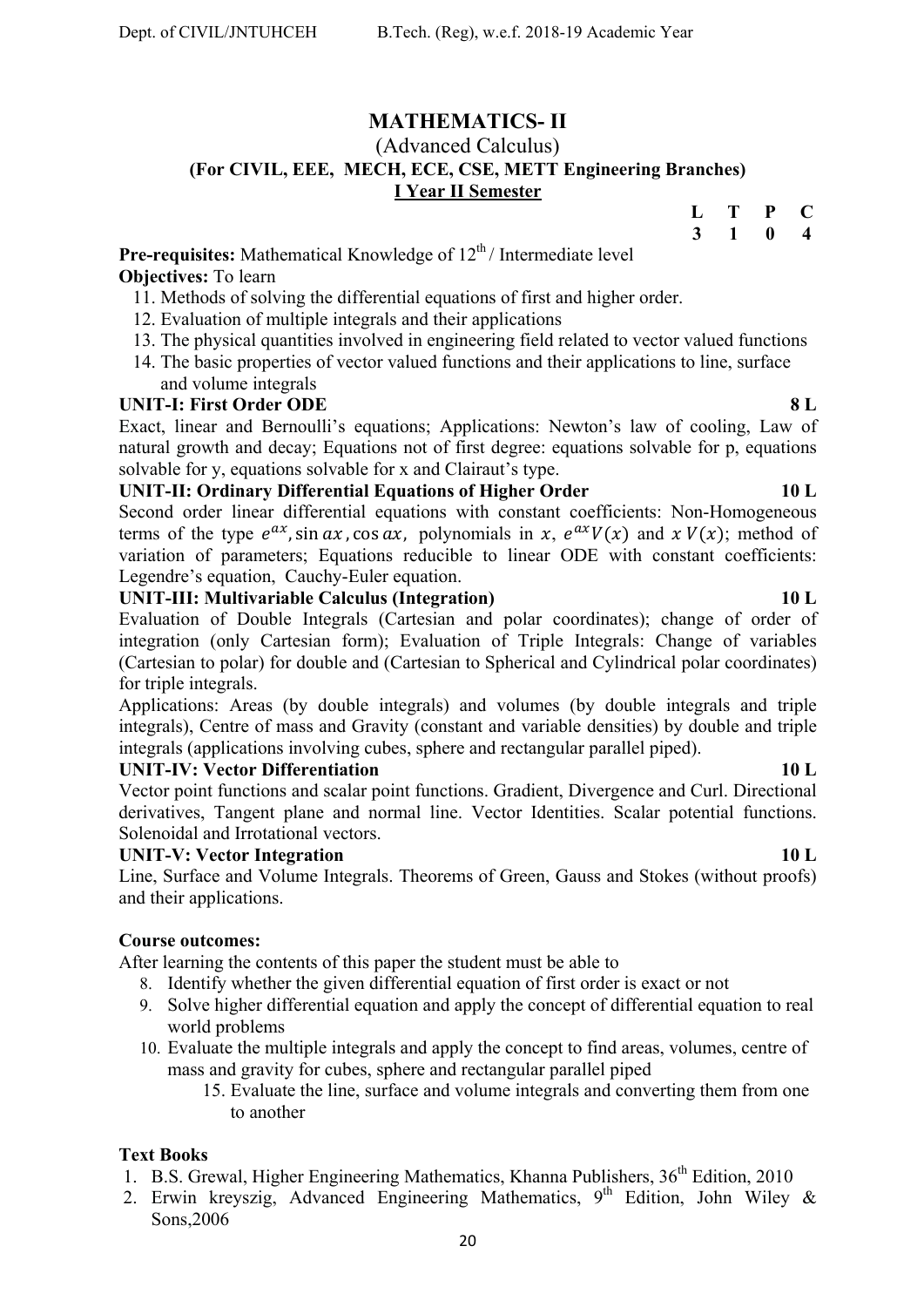### **References**

- 1. G.B. Thomas and R.L. Finney, Calculus and Analytic geometry, 9<sup>th</sup>Edition, Pearson, Reprint, 2002
- 2. Paras Ram, Engineering Mathematics,  $2<sup>nd</sup>$  Edition, CBS Publishes
- 3. S. L. Ross, Differential Equations, 3<sup>rd</sup> Ed., Wiley India, 1984.

### **ENGINEERING CHEMISTRY**

**I** Year B.Tech. II-Sem **L** T P C

 **3 1 0 4** 

# **Pre-requisites:** Nil

### **Course Objectives:**

- 1. To bring adaptability to the concepts of chemistry and to acquire the required skills to become a perfect engineer.
- 2. To impart the basic knowledge of atomic, molecular and electronic modifications which makes the student to understand the technology based on them.
- 3. To acquire the knowledge of electrochemistry, corrosion and water treatment which are essential for the Engineers and in industry.
- 4. To acquire the skills pertaining to spectroscopy and to apply them for medical field etc.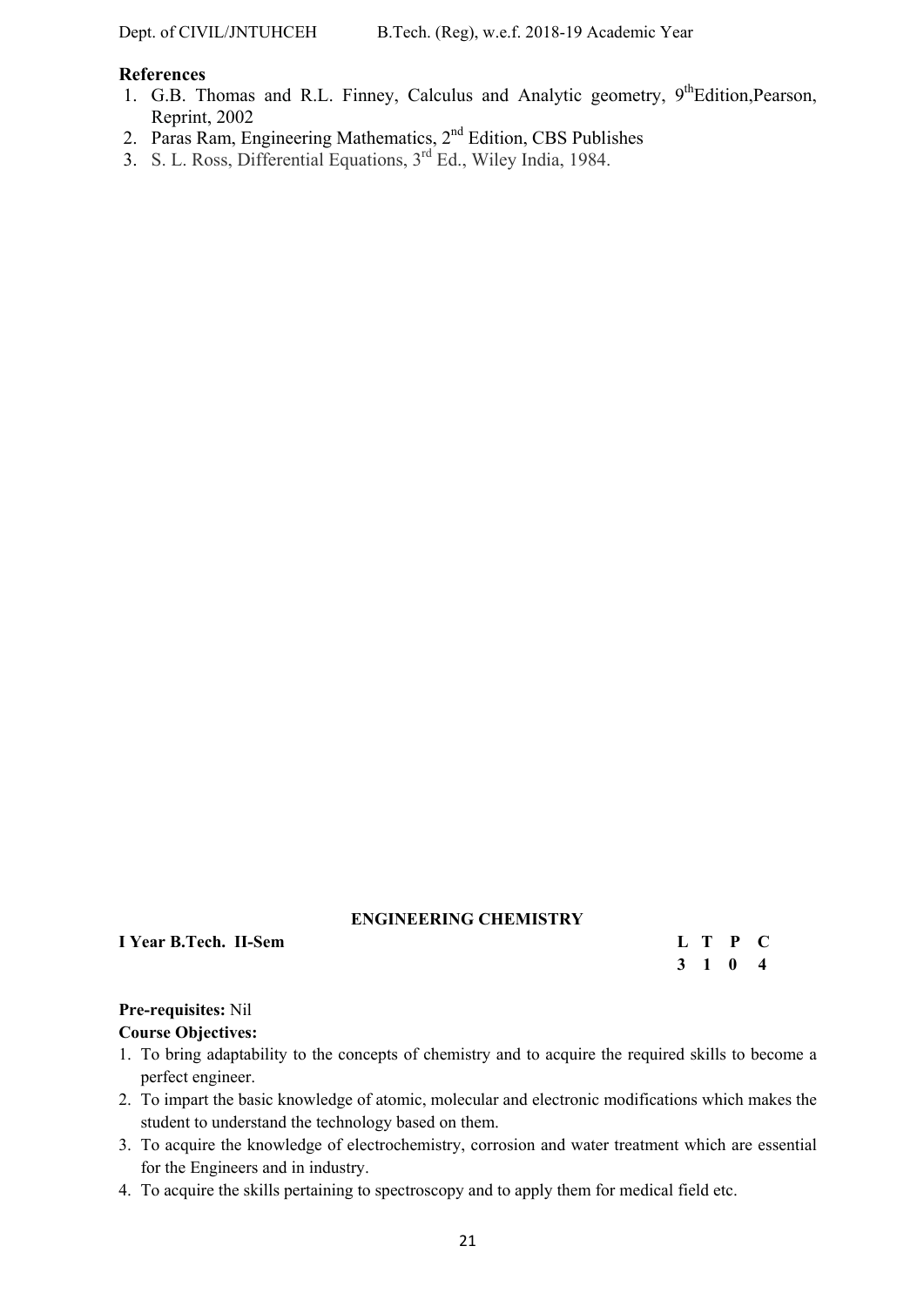Dept. of CIVIL/JNTUHCEH B.Tech. (Reg), w.e.f. 2018-19 Academic Year

5. To impart then knowledge of stereochemistry and synthetic aspects useful for understanding reaction pathways

# **Unit-1: Molecular structure and Theories of Bonding:**

Atomic and Molecular orbitals. Linear Combination of Atomic Orbitals (LCAO), molecular orbitals of diatomic molecules, molecular orbital energy level diagrams of N2, O2 and NO molecules. Bond order.

Crystal Field Theory (CFT): Salient Features of CFT – Crystal Field Splitting of transition metal ion d- orbitals in Tetrahedral, Octahedral and square planar geometries. Factors affecting in magnitude of splitting. Magnetic and colour properties.

Band structure of solids and effect of doping on conductance. N-doping,P-doping.

# **Unit-2: Water and its treatment:**

Introduction – hardness of water – Causes of hardness. Types of hardness: temporary and permanent. Expression and units of hardness. Estimation of hardness of water by complexometric method. Potable water and its specifications. Steps involved in treatment of water – Disinfection of water by chlorination and ozonization. Boiler feed water –Boiler troubles Scale, Sludge, Priming, Foaming and Caustic embrittlement. Treatment. Calgon conditioning, Phosphate conditioning and Colloidal conditioning. External treatment of water. Ion exchange process. Desalination of water – Reverse osmosis. Numerical problems.

# **Unit-3: Electrochemistry and corrosion:**

Electrochemical cells – electrode potential, standard electrode potential, types of electrodes – Calomel, Quinhydrone and glass electrode. Nernst equation Determination of pH of a solution by using quinhydrone and glass electrode. Electrochemical series and its applications. Numerical problems. Potentiometric titrations. Batteries – Primary (Lithium cell) and secondary batteries (Lead – acid storage battery and Lithium ion battery).

Causes and effects of corrosion – Theories of chemical and electrochemical corrosion – mechanism of electrochemical corrosion. Types of corrosion: Galvanic, water-line and pitting corrosion. Factors affecting rate of electro chemical corrosion, Corrosion control methods- Cathodic protection – Sacrificial anode and impressed current cathodic methods. Surface coatings – metallic coatings – Methods of coating- Hot dipping, cementation – Hot dipping-Galvanization and Tinning. Electroless plating of Copper.

### **Unit-4: Stereochemistry, Reaction Mechanism and synthesis of drug molecules:**

Representation of 3-dimensional structures, Isomers-Structural and stereoisomers, Enantiomers, diastereomers, symmetry and chirality. optical activity Absolute configuration. Conformational alanalysis of n- butane.

Substitution reactions: Nucleophilic substitution reactions: Mechanism of SN1, SN2 reactions. Electrophilic and nucleophilic addition reactions: Addition of HBr to propene. Markownikoff and anti Markownikoff's additions. Grignard additions on carbonyl compounds. Elimination reactions: Dehydro halogenation of alkylhalides. Saytzeff rule. Oxidation reactions: Oxidation of alcohols using KMnO4 and CrO3.

Reduction reactions: Reduction of carbonyl compounds using LiAlH4 & NaBH4. Structure, synthesis and pharmaceutical applications of Paracetamol and Aspirin.

# **Unit-5: Spectroscopic techniques and applications:**

Principles of electronic spectroscopy: Beer's Lamberts law, numerical problems. Types of electronic excitations. Applications of uv-visible spectroscopy. IR Spectroscopy: Principle, modes of vibrations, selection rules, Force constant, some common organic Functional groups wave no. regions (C-H,NH,OH, -COOH, C=0, C=N, c+C and C=C) Applications of IR Spectroscopy, H NMR (NMR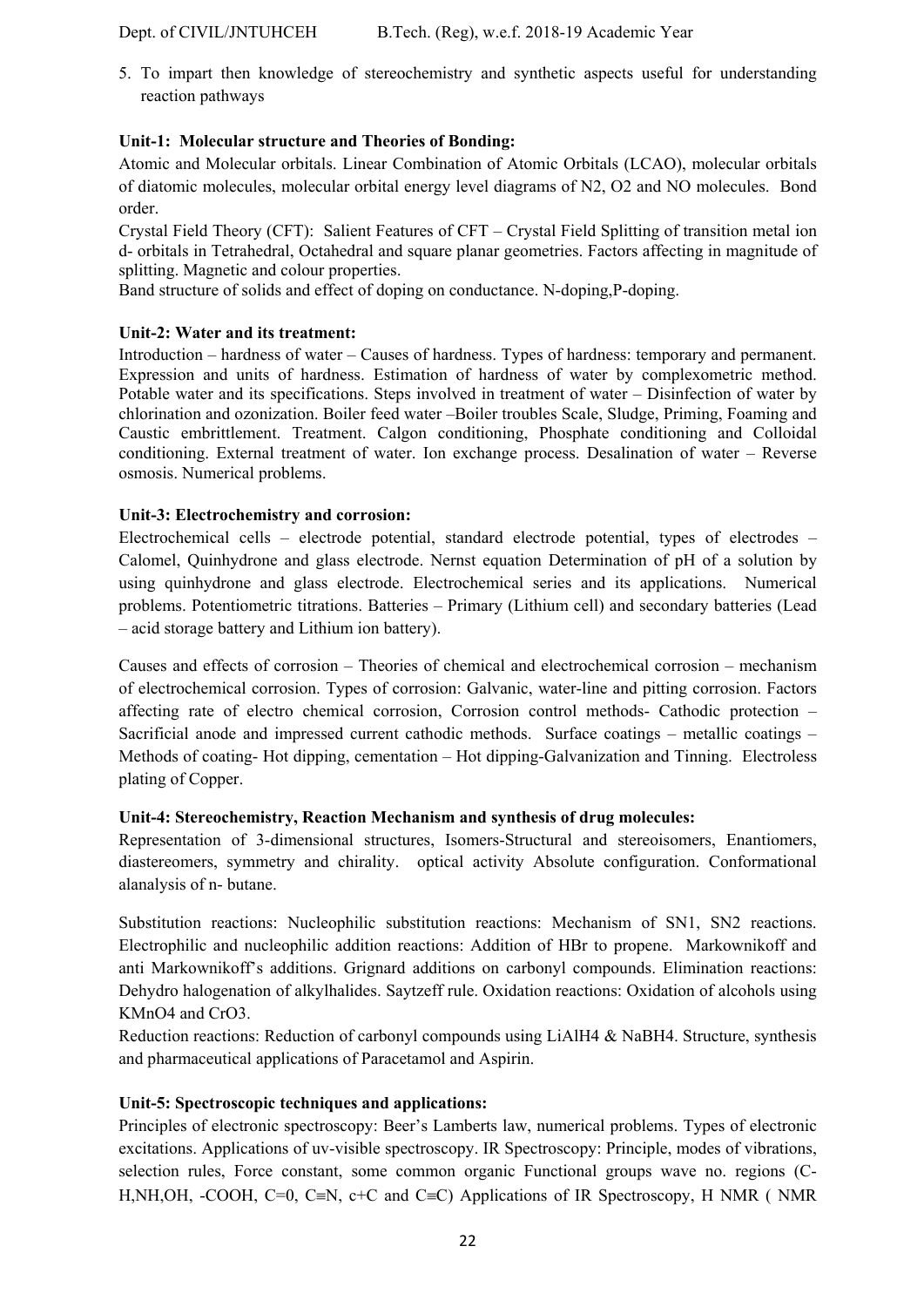Dept. of CIVIL/JNTUHCEH B.Tech. (Reg), w.e.f. 2018-19 Academic Year

Spectroscopy) Principle of NMR spectroscopy Chemical shift, chemical shifts of some common organic protons. Introduction to MRI.

# **Text Books:**

1. Text book of Engineering Chemistry by Jain & Jain, Dhanpat Rai Publishing company(P)Ltd., New Delhi.

# **Reference Books:**

- 1. Physical Chemistry, by P.W. Atkins
- 2. Engineering Chemistry (NPTEL Web-book), by B.L. Tembe, Kamaluddin and M.S. Krishnan
- 3. University Chemistry, by B.H. Mahan
- 4. Fundamentals of Molecular Spectroscopy, by C.N. Banwell
- 5. Organic Chemistry: Structure and Function by K.P.C. Volhardt and N.E.Schore, 5th Edition.

# **Course Outcomes:**

The basic concepts included in this course will help the student to gain:

- 1. The knowledge of atomic, molecular and electronic changes, band theory related to conductivity.
- 2. The required principles and concepts of electrochemistry, corrosion and in understanding the problem of water and its treatments.
- 3. The required skills to get clear concepts on basic spectroscopy and application to medical field etc.
- 4. The knowledge and configurational and conformational analysis of molecules and reaction mechanisms.

# **ENGINEERING MECHANICS**

# **I Year B.Tech. II-Sem**

| I Year B.Tech. II-Sem |  | L T P C |  |
|-----------------------|--|---------|--|
|                       |  | 3 1 0 4 |  |

# **Pre-Requisites**: **NIL**

### **Course Objectives:**

During this course, students should develop the ability to:

- 1. Work comfortably with basic engineering mechanics concepts required for analyzing staticstructures
- 2. Identifyanappropriatestructural system tostudyingagivenproblem and isolate it from itsenvironment.
- 3. Model the problem using good free-body diagrams and accurate equilibriumequations
- 4. Identify and model various types of loading and support conditions that act on structuralsystems.
- 5. Apply pertinate mathematical, physical and engineering mechanical principles to the system to solve and analyze theproblem.
- 6. Understand the meaning of centers of gravity (mass)/centroids and moments of Inertia using integrationmethods.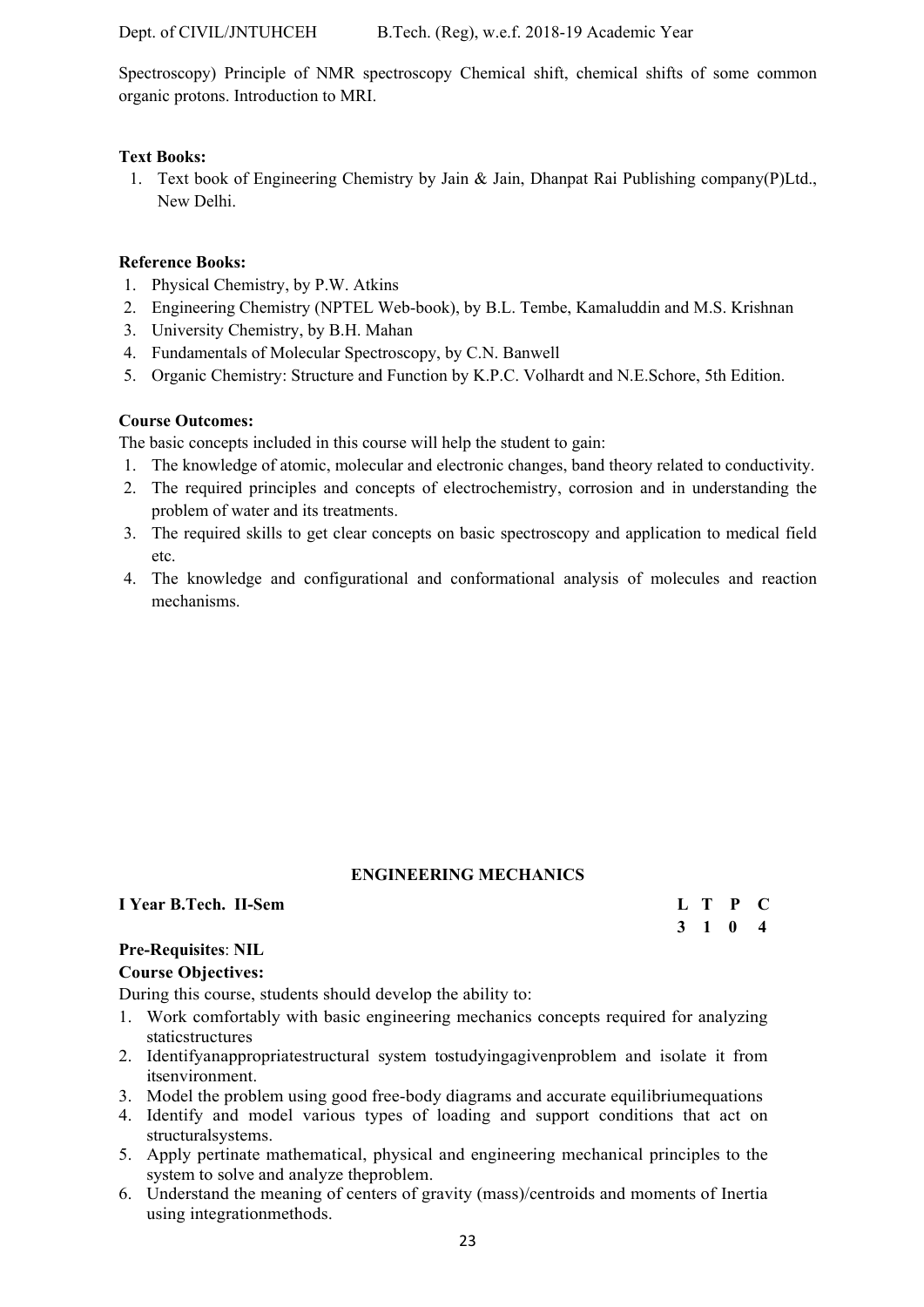7. Communicate the solution to all problems in an organized and coherent manner and elucidate the meaning of the solution in the context of theproblem.

# **UNIT – I: INTRODUCTION OF ENGINEERING MECHANICS**

Basic concepts SystemofForces-CoplanarForces–ComponentsinSpace–Resultant- Moment of Forces and its Application – Couples and Resultant of Force System-EquilibriumofSystemofForces-Freebodydiagrams-Direction of Force Equations of Equilibrium of Coplanar Systems and Spatial Systems – Vector cross product- Support reactions different beams for different types of loading – concentrated, uniformly distributed and uniformly varying loading.

# **UNIT – II: FRICTION**

Types of friction – Limiting friction – Laws of Friction – static and Dynamic Frictions – Angle of Friction –Cone of limiting friction– Friction of wedge, block and Ladder – Screw jack – Differential screw jack - Motion of Bodies**.**

# **UNIT – III: CENTROID AND CENTER OF GRAVITY**

Centrods – Theorem of Pappus- Centroids of Composite figures – Centre of Gravity of Bodies - AreamomentofInertia:–polarMomentofInertia–Transfer–Theorems - Moments of Inertia of Composite Figures.

**MOMENT OF INERTIA:** Moment of Inertia of Areas and Masses TransferFormulaforMomentsofInertia-Momentofinertiaofcomposite areas andmasses.

# **UNIT – IV: KINEMATICS**

Introduction – Rectilinear motion – Motion with uniform andvariableacceleration– Curvilinearmotion–Componentsofmotion– Circular motion – Projectiles-Instantaneouscentre.

# **UNIT – V: KINETICS**

Kinetics of a particle – D'Alembert's principle – Motion in a curved path – work, energy and power. Principle of conservation of energy – Kinetics of a rigid body in translation, rotation – work done – Principle of work-energy – Impulse-momentum.

# **Textbooks:**

- 1. EngineeringMechanicsbyshames&Rao-PearsonEducation.
- 2. Engineering Mechanics by M.V. Seshagiri rao and Durgaih; UniversityPress.
- 3. Engineering Mechanics B. Bhattacharya Oxford University Publications.

# **References:**

- 1. Engineering Mechanics (Statics and Dynamics) byHibbler; Pearson Education.
- 2. Engineering Mechanics by Fedrinand L. Singer Harper Collings Publishers.
- 3. EngineeringMechanicsbyA.K.Tayal,UmeshPublication.
- 4. EngineeringMechanics–G.S.Sawhney,PrinticeHallofIndia.
- 5. A textbook of engineering mechanics by R. K. Bansal; Laxmi publications.
- 6. EngineeringMechanicsbyR.S.Khurmi;S.Chand&Co.

# **Course Outcomes:**

At the end of the course, the student will be able to:

1. Solve problems dealing with forces in a plane or in space and equivalent forceSystems.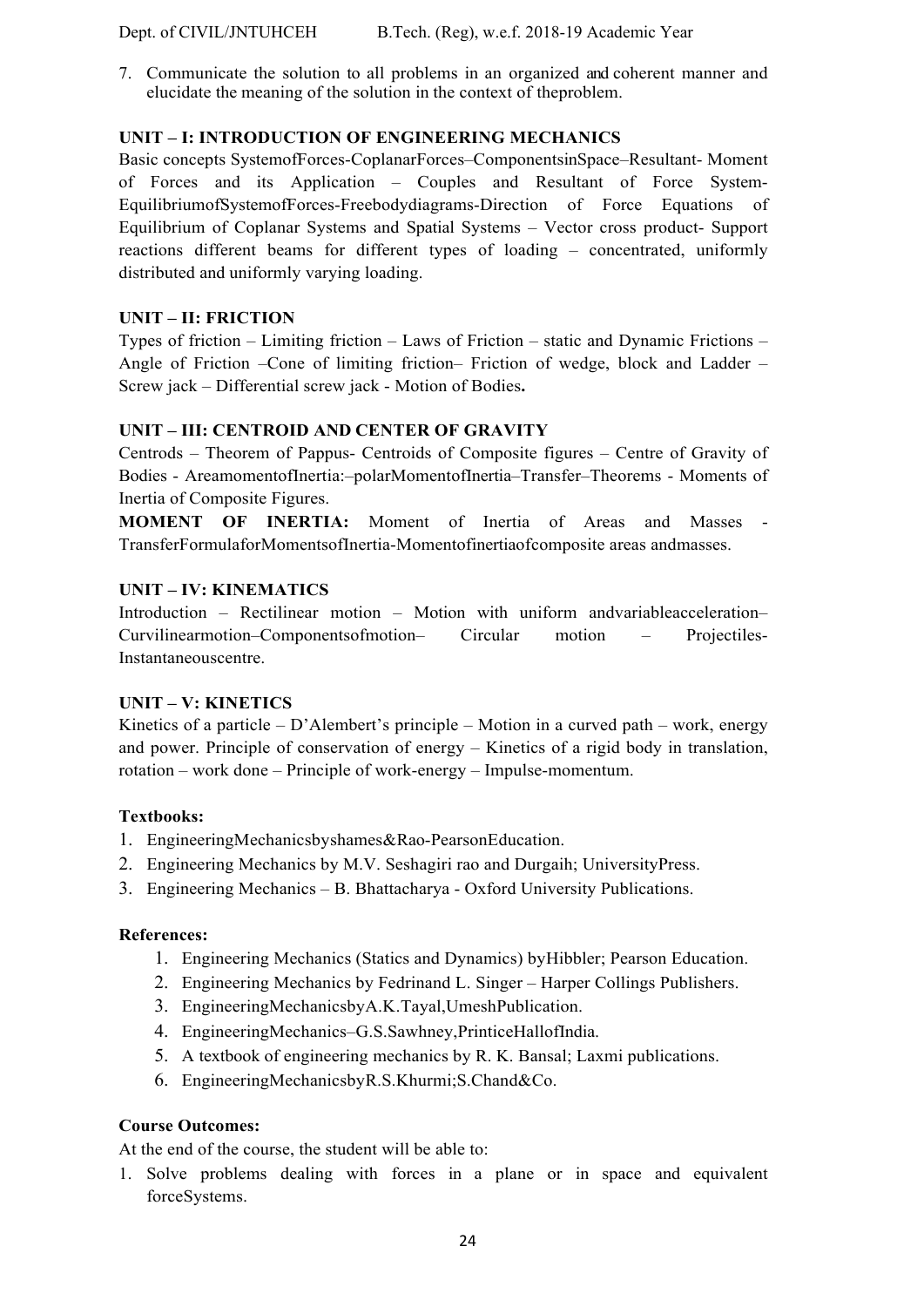Dept. of CIVIL/JNTUHCEH B.Tech. (Reg), w.e.f. 2018-19 Academic Year

- 2. Solve beam and cable problems and understand distributed force systems.
- 3. Solve friction problems and determine moments of Inertia and centroid using intergrationmethods.
- 4. Understand and know how to solve three-dimension force and momentproblems.
- 5. Understandandknowhowtousevectorterminology.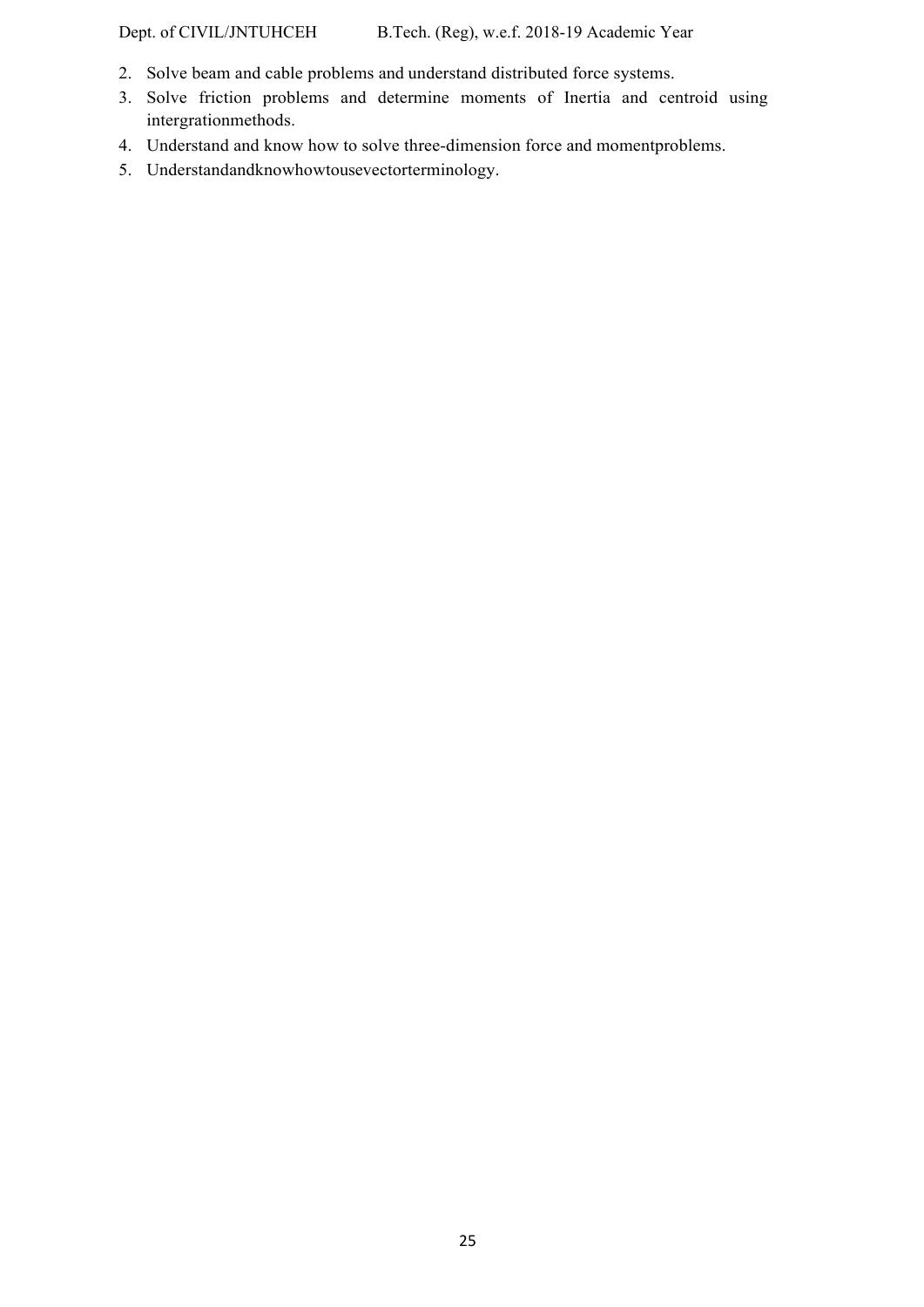# **ENGLISH**

# **I** Year B.Tech. II-Sem **L** T P C

# **2 0 0 2**

# **Pre-Requisites**: Nil **INTRODUCTION**

In view of the growing importance of English as a tool for global communication and the consequent emphasis on training students to acquire language skills, the syllabus of English has been designed to develop linguistic, communicative and critical thinking competencies of Engineering students.

In English classes, the focus should be on the skills development in the areas of vocabulary, grammar, reading and writing. For this, the teachers should use the prescribed text for detailed study. The students should be encouraged to read the texts leading to reading comprehension and different passages may be given for practice in the class. The time should be utilized for working out the exercises given after each excerpt, and for supplementing the exercises with authentic materials of a similar kind, for example, newspaper articles, advertisements, promotional material etc. *The focus in this syllabus is on skill development in the areas of Vocabulary, Grammar, Reading and Writing Skills, fostering ideas and practice of language skills in various contexts.* 

# **Learning Objectives**

The course will help students to

- a. Improve the language proficiency of students in English with an emphasis on Vocabulary, Grammar, Reading and Writing skills.
- b. Equip students to study academic subjects more effectively and critically using the theoretical and practical components of English syllabus.
- c. Develop study skills and communication skills in formal and informal situations.

# **SYLLABUS**

 (**Note**: As the syllabus of English given in AICTE *Model Curriculum-2018 for B.Tech First Year is Open-ended,*it is required to prepare teaching/learning materials **by the teachers collectively** in the form of handouts based on the needs of the students in their respective colleges for effective teaching/learning and timesaving in the class.)

### **Unit –I**

**Vocabulary Building**: The Concept of Word Formation --The Use of Prefixes and Suffixes. **Grammar:**Identifying Common Errors in Writing with Reference to Articles and Prepositions.

**Reading:** Reading and Its Importance- Techniques for Effective Reading.

**Basic Writing Skills:** Sentence Structures -Use of Phrases and Clauses in Sentences-Importance of Proper Punctuation- Techniques for Writing Precisely – **Paragraph writing** – Types, Structures and Features of a Paragraph - Creating Coherence.

### **Unit –II**

**Vocabulary:** Synonyms and Antonyms.

**Grammar:**Identifying Common Errors in Writing with Reference to Noun-pronoun Agreement and Subject-verb Agreement.

**Reading:**Improving Comprehension Skills – Techniques for Good Comprehension.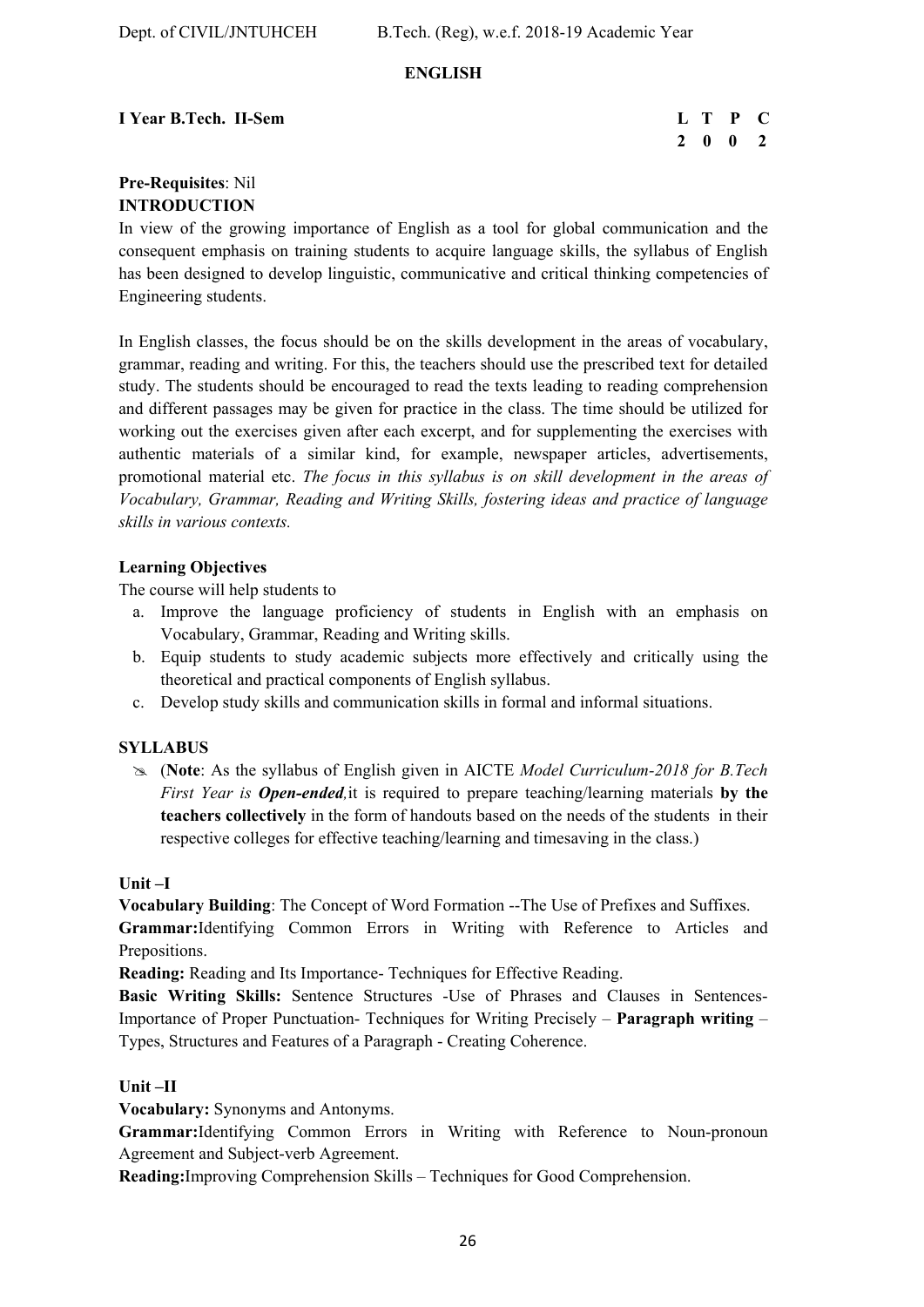**Writing:** Format of a Formal Letter-Writing Formal Letters E.g.., Letter of Complaint, Letter of Requisition, Job Application with Resume.

# **Unit –III**

**Vocabulary**: Acquaintance with Prefixes and Suffixes from Foreign Languages in English to form Derivatives-Words from Foreign Languages and their Use in English. **Grammar:** Identifying Common Errors in Writing with Reference to Misplaced Modifiers and Tenses. **Reading:** Sub-skills of Reading- Skimming and Scanning **Writing**: Writing Introduction and Conclusion - Essay Writing.

**Unit –IV** 

**Vocabulary**: Standard Abbreviations in English **Grammar:** Redundancies and Clichésin Oral and Written Communication. **Reading**: Comprehension**-** Intensive Reading and Extensive Reading. **Writing: Writing Practices-**--Précis Writing.

| ш |  |
|---|--|
|---|--|

| <b>Vocabulary:</b> | Technical Vocabulary and their usage                                                 |
|--------------------|--------------------------------------------------------------------------------------|
| Grammar:           | Common Errors in English                                                             |
| <b>Reading:</b>    | Reading Comprehension-Exercises for Practice                                         |
| Writing:           | <b>Technical Reports-</b> Introduction – Characteristics of a Report – Categories of |
|                    | Reports                                                                              |

Formats- Structure of Reports (Manuscript Format) -Types of Reports - Writing a Report.  **Note:** *Listening and Speaking skills which are given under Unit-6 are covered in the syllabus of ELCS Lab Course.* 

# **References:**

- *(i) Practical English Usage.* Michael Swan. OUP. Fourth Edition 2016.
- *(ii) Communication Skills*. Sanjay Kumar and Pushp Lata. Oxford University Press. 2018.
- *(iii) English: Context and Culture* by Board of Editors published by Orient BlackSwan Pvt. Ltd.
- (iv) *Remedial English Grammar.* F.T. Wood. Macmillan.2007.
- (v) On Writing Well. William Zinsser. Harper Resource Book. 2001
- (vi) *Study Writing.* Liz Hamp-Lyons and Ben Heasley. Cambridge University Press. 2006.
- (vii) *Exercises in Spoken English*. *Parts I –III. CIEFL, Hyderabad.* Oxford University Press

# **Course Outcomes**

Students should be able to

- 1. Use English Language effectively in spoken and written forms.
- 2. Comprehend the given texts and respond appropriately.
- 3. Communicate confidently in various contexts and different cultures.
- 4. The student will acquire basic proficiency in English including reading and listening comprehension, writing, and speaking skills.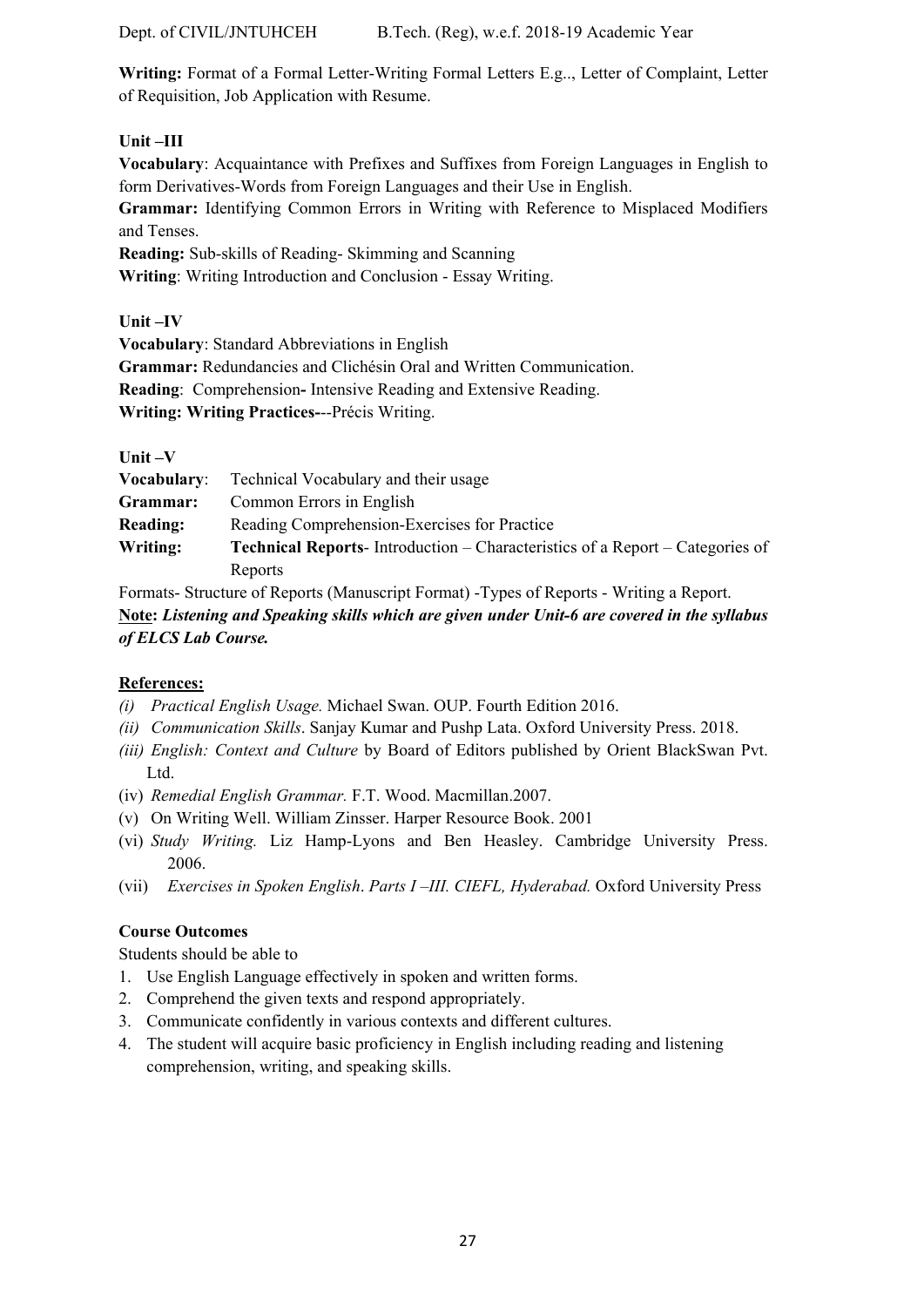# **ENGINEERING CHEMISTRY LAB**

# **I Year B.Tech. II-Sem**

| I Year B.Tech. II-Sem |  | L T P C              |
|-----------------------|--|----------------------|
|                       |  | $0 \t 0 \t 3 \t 1.5$ |

# **Pre-Requisites**: Engineering Chemistry

# **Course Objectives:**

The chemistry laboratory course consists of experiments related to the principles of chemistry required to the engineering student. The course will make the student to learn:

- 1. Estimation of hardness and chloride content in water to check its suitability for drinking purpose.
- 2. To determine the rate constant of reactions from concentrations as an function of time.
- 3. The measurement of physical properties like adsorption and viscosity.
- 4. To synthesize the drug molecules and check the purity of organic molecules by thin layer chromatographic (TLC) technique.

# **List of Experiments:**

- 1. Determination of total hardness of water by complexometric method using EDTA
- 2. Estimation of  $Fe^{+2}$  by Dichrometry.
- 3. Estimation of an HCl by Conductometric titrations
- 4. Estimation of Acetic acid by Conductometric titrations
- 5. Estimation of HCl by Potentiometric titrations
- 6. Estimation of  $Fe^{2+}$  by Potentiometry using KMnO<sub>4</sub>
- 7. Determination of rate constant of acid catalysed hydrolysis of methyl acetate
- 8. Synthesis of Aspirin and Paracetamol
- 9. Thin layer chromatography calculation of  $R_f$  values. eg ortho and para nitro phenols
- 10. Determination of acid value of coconut oil
- 11. Verification of freundlich adsorption isotherm-adsorption of acetic acid on charcoal
- 12. Determination of viscosity of Coconut oil and ground nut oil by using Ostwald's viscometer.
- 13. Determination of surface tension of a give liquid using stalagmometer.
- 14. Determination of partition coefficient of acetic acid between n-butanol and water.

# **References**

- 1. Senior practical physical chemistry, B.D. Khosla, A. Gulati and V. Garg (R. Chand & Co., Delhi)
- 2. An introduction to practical chemistry, K.K. Sharma and D. S. Sharma (Vikas publishing, N. Delhi)
- 3. Vogel's text book of practical organic chemistry 5th edition
- 4. Text book on Experiments and calculations in Engineering chemistry S.S. Dara

# **Course Outcomes:**

The experiments included in the chemistry laboratory will make the student to gain the skills on

- 1. Determination of parameters like hardness and chloride content in water.
- 2. Estimation of rate constant of a reaction from concentration time relationships.
- 3. Determination of physical properties like adsorption and viscosity.
- 4. Calculation of  $R_f$  values of some organic molecules by TLC technique.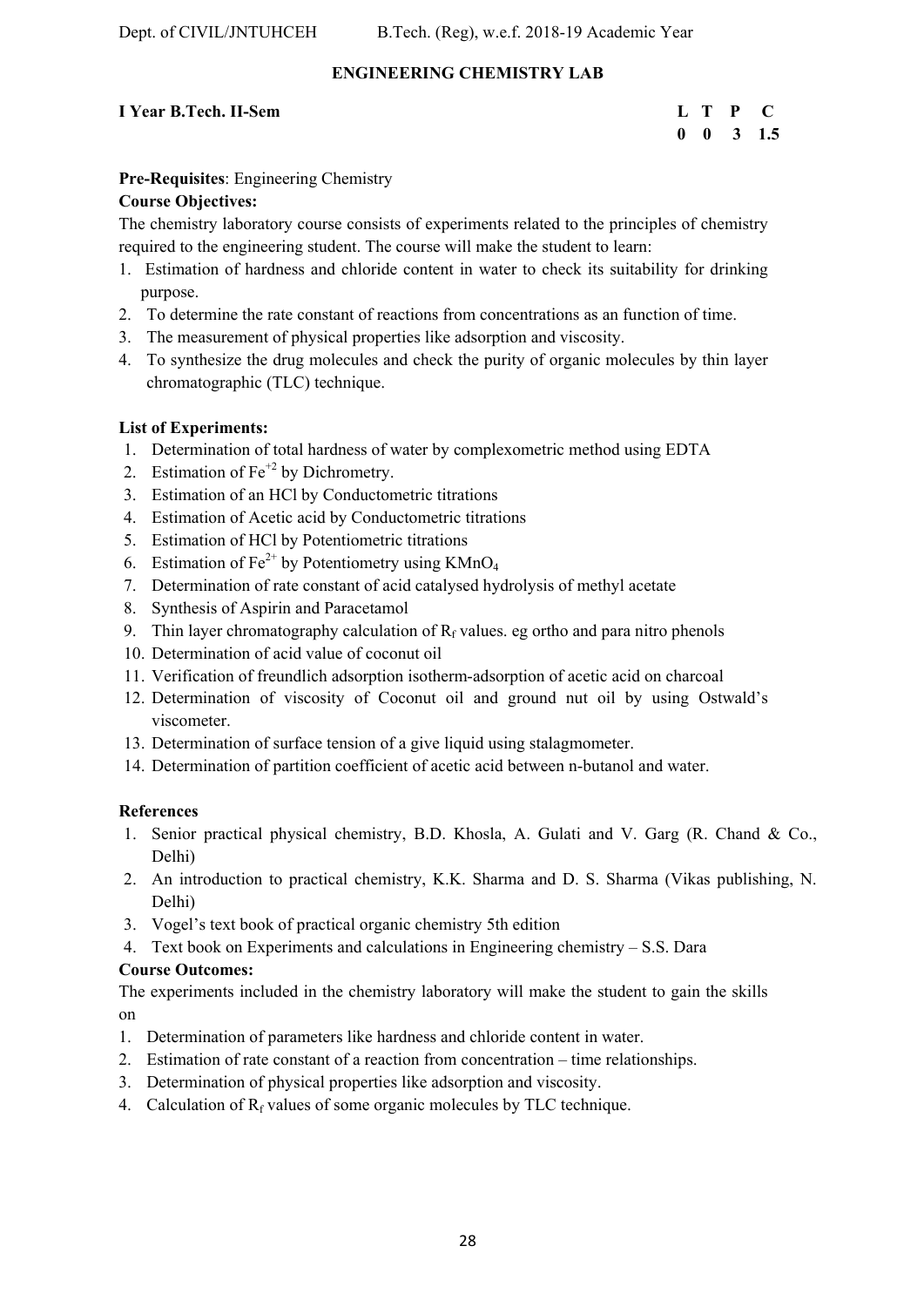# **ENGINEERING WORKSHOP**

# **I** Year B.Tech. II-Sem **L** T P C

# **1 0 3 2.5**

# **Pre-requisites:**Practical skill

### **Course Objectives:**

- 1. To Study of different hand operated power tools, uses and their demonstration.
- 2. To gain a good basic working knowledge required for the production of various engineering products.
- 3. To provide hands on experience about use of different engineering materials, tools, equipment and processes those are common in the engineering field.
- 4. To develop a right attitude, team working, precision and safety at work place.
- 5. It explains the construction, function, use and application of different working tools, equipment and machines.
- 6. To study commonly used carpentry joints.
- 7. To have practical exposure to various welding and joining processes.
- 8. Identify and use marking out tools, hand tools, measuring equipment and to work to prescribed tolerances.
- 9. To understand the computer hardware and practice the Assembly of computer parts.
- 10. To practice the process of Installation of operating system windows.

# I. TRADES FOR EXERCISES:

(Any **six** trades from the following with minimum of **two** exercises in each trade)

- 1. Carpentry 2 Lectures
- 2. Fitting- 1Lecture
- 3. Tin-Smithy- 1Lecture
- 4. Black Smithy-1Lecture
- 5. House-wiring-1Lecture
- 6. Foundry- 2 Lectures
- 7. Plumbing-1Lecture
- II. Trades for Demonstration & Exposure
	- 1. Demonstration of power tools -1 Lecture
	- 2. Welding  $-2$  Lecture
	- 3. Machine Shop -2 Lectures
- III. **IT Workshop I:** Computer hardware, identification of parts, Disassembly, Assembly of computer to working condition, simple diagnostic exercises.

**IT Workshop II:** Installation of operating system windows and linux simple diagnostic exercises.

### **Text Books:**

- 1. Workshop Practice by B.L.Juneja Cengage Learning
- 2. Elements of Workshop Technology–S. K.Hajra Choudhury and A. K. Hajra Choudhury.

### **Course Outcomes:**

At the end of the course, the student will be able to:

1. Practice on manufacturing of components using workshop trades including pluming, fitting, carpentry, foundry, house wiring and welding.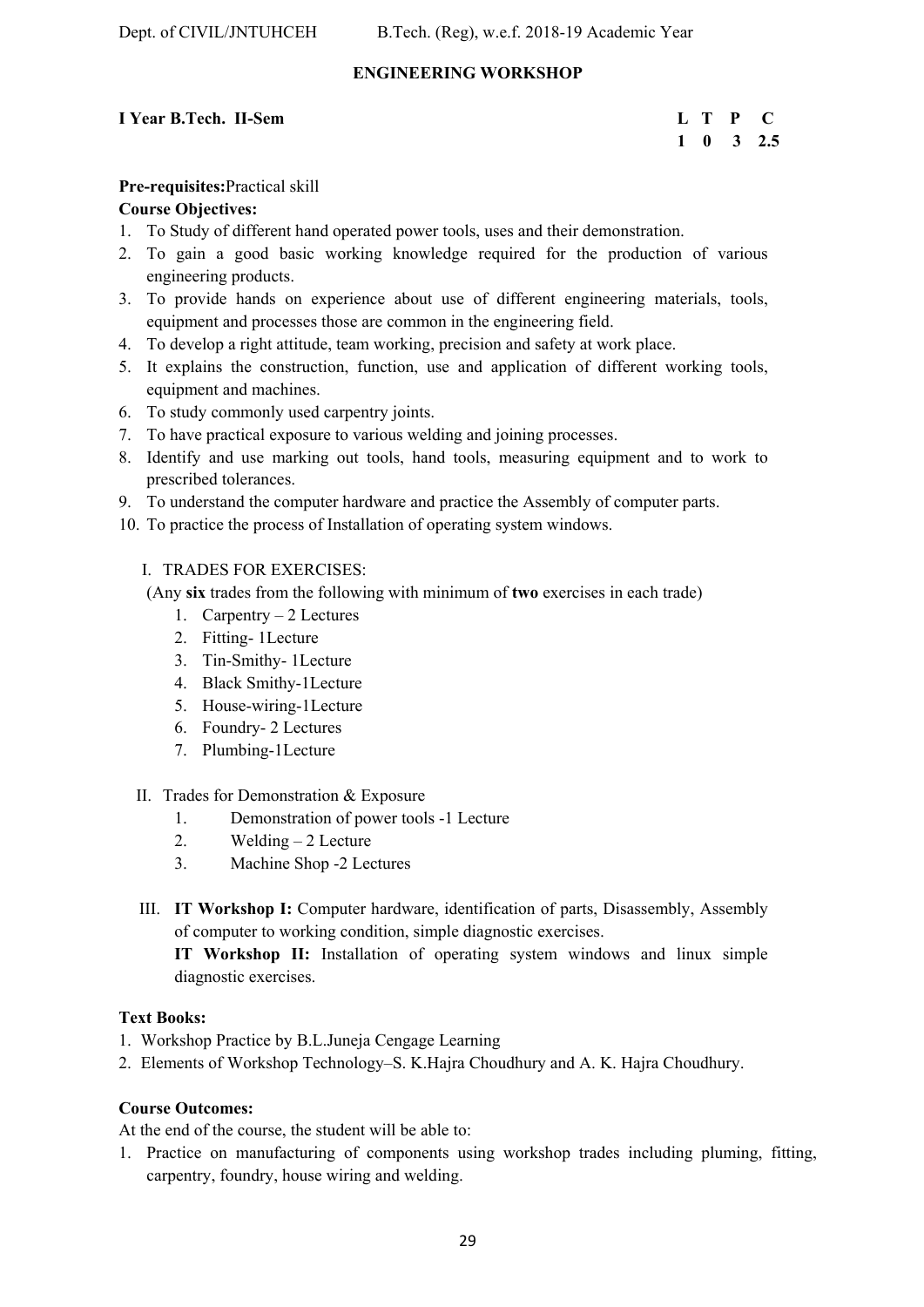Dept. of CIVIL/JNTUHCEH B.Tech. (Reg), w.e.f. 2018-19 Academic Year

- 2. Identify and apply suitable tools for different trades of Engineering processes including drilling, material removing, measuring, chiseling.
- 3. Apply basic electrical engineering knowledge for house wiring practice.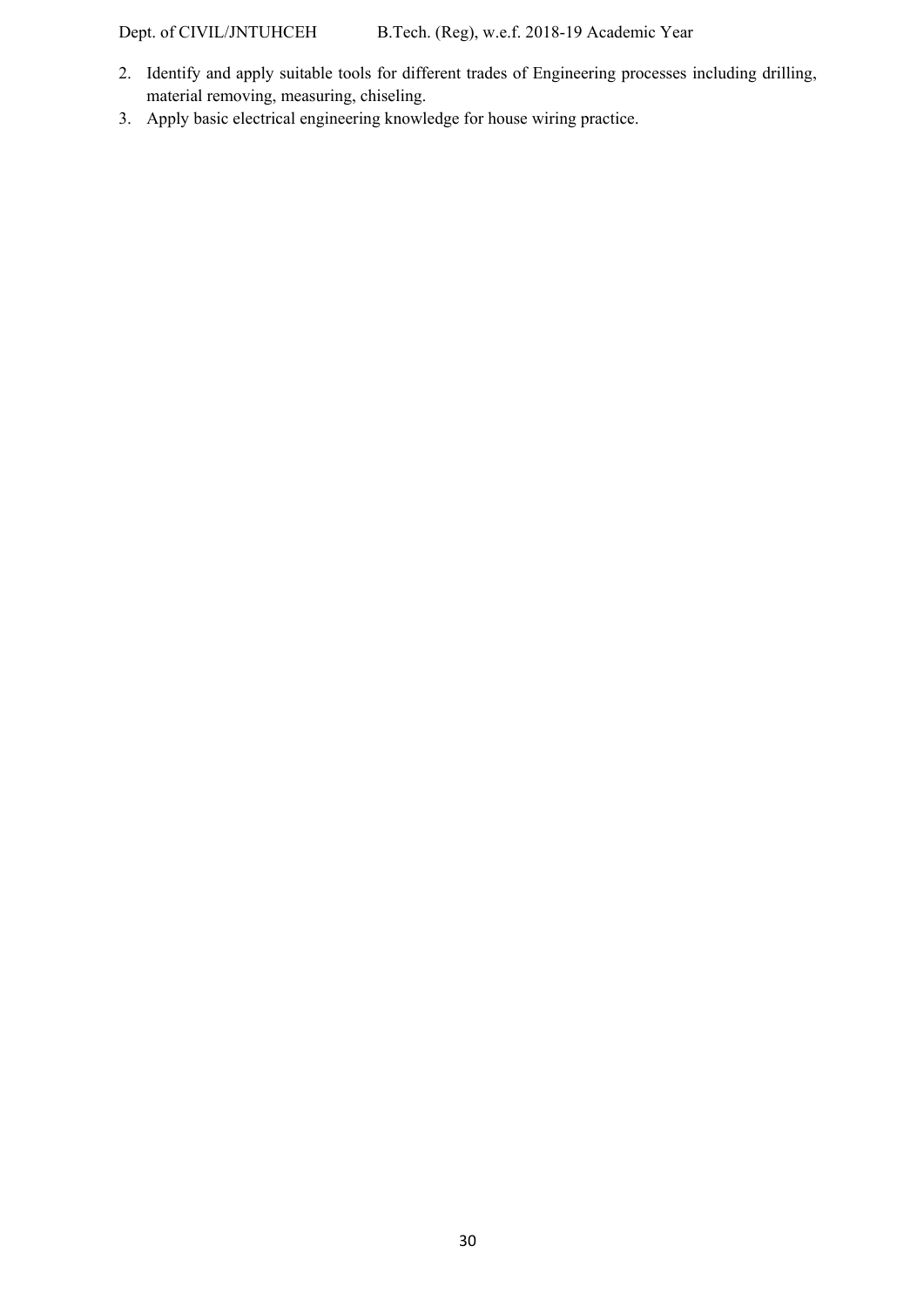# **ENGLISH LANGUAGE AND COMMUNICATION SKILLS LAB**

### **I Year B.Tech. II-Sem**

| I Year B.Tech. II-Sem |  | L T P C            |  |
|-----------------------|--|--------------------|--|
|                       |  | $0 \t 0 \t 2 \t 1$ |  |

# **Pre-requisites:** English

The **Language Lab** focuses on the production and practice of sounds of language and familiarizes the students with the use of English in everyday situations both in formal and informal contexts.

# **Objectives**

- To facilitate computer-assisted multi-media instruction enabling individualized and independent language learning
- To sensitize students to the nuances of English speech sounds, word accent, intonation and rhythm
- To bring about a consistent accent and intelligibility in students' pronunciation of English by providing an opportunity for practice in speaking
- To improve the fluency of students in spoken English and neutralize their mother tongue influence
- $\infty$  To train students to use language appropriately for public speaking and interviews

# **Syllabus**

**English Language and Communication Skills Lab (ELCS) shall have two parts:** 

- **a. Computer Assisted Language Learning (CALL) Lab**
- **b. Interactive Communication Skills (ICS) Lab**

# **Listening Skills**

Objectives

- 1. To enable students, develop their listening skills so that they may appreciate its role in the LSRW skills approach to language and improve their pronunciation
- *2.* To equip students with necessary training in listening so that they can comprehend the speech of people of different backgrounds and regions

*Students should be given practice in listening to the sounds of the language, to be able to recognize them and find the distinction between different sounds, to be able to mark stress and recognize and use the right intonation in sentences.* 

- Listening for general content
- Listening to fill up information
- Intensive listening
- Listening for specific information

# **Speaking Skills**

Objectives

- 1. To involve students in speaking activities in various contexts
- 2. To enable students express themselves fluently and appropriately in social and professional contexts
	- Oral practice: Just A Minute (JAM) Sessions
	- Describing objects/situations/people
	- Role play Individual / Group activities
- **The following course content is prescribed for the English Language and Communication Skills Lab based on Unit-6 ofAICTE Model Curriculum 2018 for B.Tech First English. As the syllabusis very limited, it is required to prepare teaching/learning materials by the**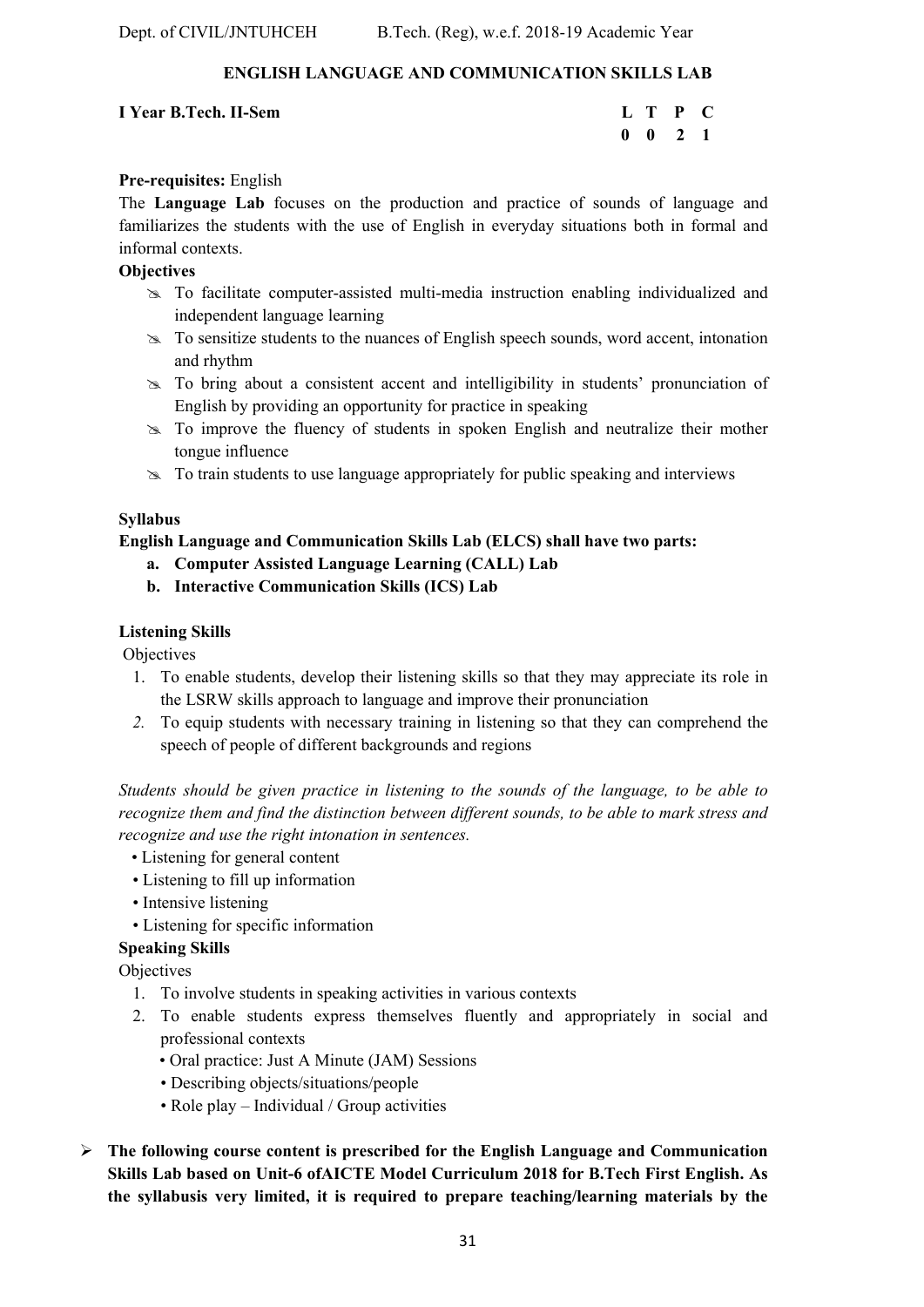# **teachers collectively in the form of handouts based on the needs of the students in their respective colleges for effective teaching/learning and timesaving in the Lab)**

# **Exercise – I**

# **CALL Lab**:

*Understand:* Listening Skill- Its importance – Purpose- Process- Types- Barriers of Listening. *Practice*: Introduction to Phonetics – Speech Sounds – Vowels and Consonants.

# **ICS Lab**:

*Understand:* Communication at Work Place*-* Spoken vs. Written language.

 *Practice:* Ice-Breaking Activity and JAM Session- Situational Dialogues – Greetings – Taking Leave – Introducing Oneself and Others.

# **Exercise – II**

# **CALL Lab**:

*Understand:* Structure of Syllables – Word Stress and Rhythm– Weak Forms and Strong Forms in Context.

*Practice:* BasicRules of Word Accent - Stress Shift - Weak Forms and Strong Forms in Context.

# **ICS Lab**:

*Understand:* Features of Good Conversation – Non-verbal Communication.

*Practice:* Situational Dialogues – Role-Play- Expressions in Various Situations –Making Requests and Seeking Permissions - Telephone Etiquette.

# **Exercise - III**

# **CALL Lab:**

*Understand:* Intonation-Errors in Pronunciation-the Influence of Mother Tongue (MTI).

*Practice:* Common Indian Variants in Pronunciation *–* Differences in British and American Pronunciation.

# **ICS Lab**:

*Understand:* How to make Formal Presentations. *Practice:* Formal Presentations.

# **Exercise – IV**

**CALL Lab**:

*Understand:* Listening for General Details. *Practice:* Listening Comprehension Tests.

# **ICS Lab**:

*Understand:* Public Speaking – Exposure to Structured Talks. *Practice:* Making a Short Speech – Extempore.

# **Exercise – V**

**CALL Lab:**

*Understand:* Listening for Specific Details. *Practice:* Listening Comprehension Tests.

# **ICS Lab**:

- 1. Introduction to Interview Skills.
- 2. Common errors in speaking.

# **Minimum Requirement of infrastructural facilities for ELCS Lab:**

**1. Computer Assisted Language Learning (CALL) Lab:**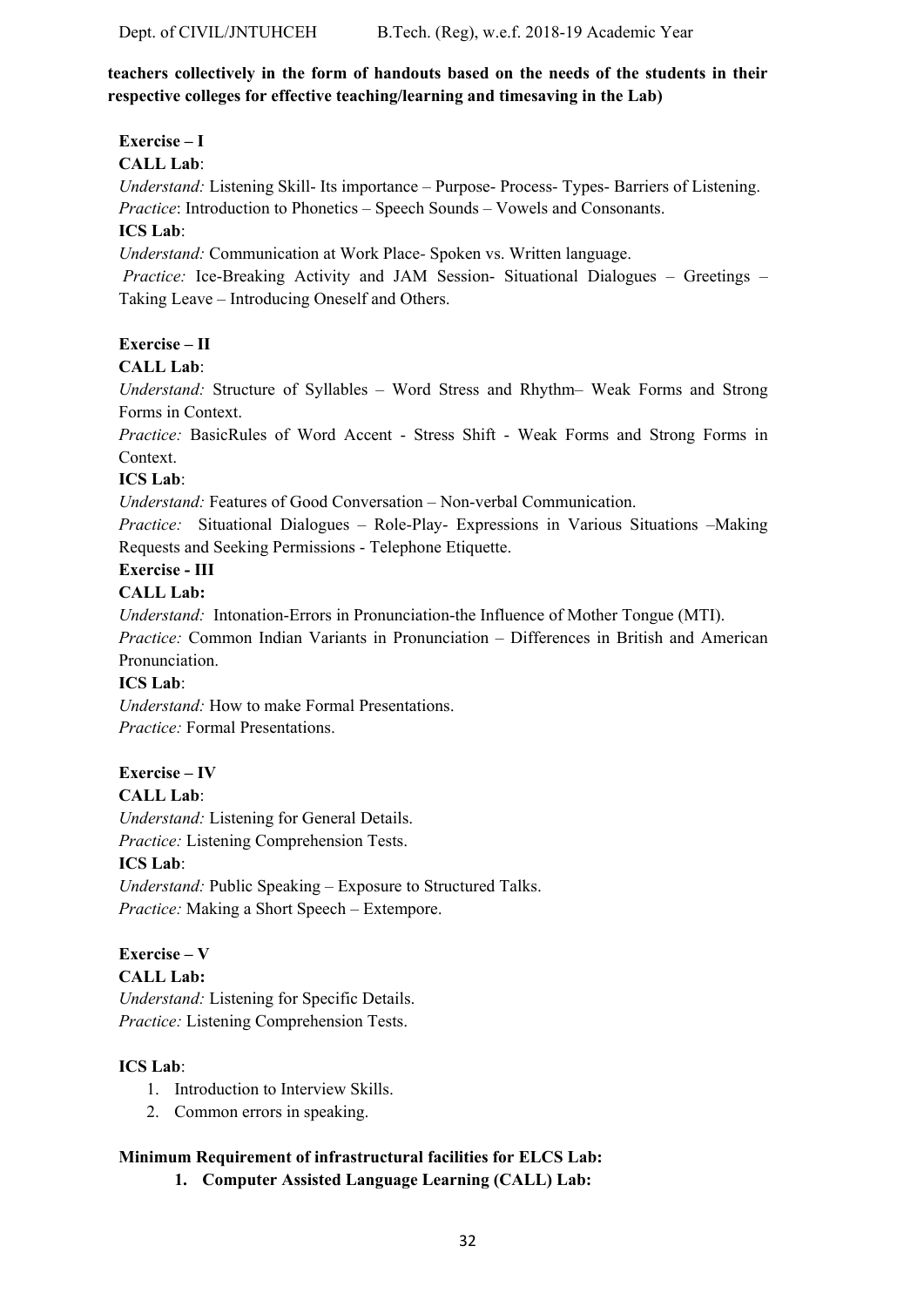**The Computer Assisted Language Learning Lab** has to accommodate 40 students with 40 systems, with one Master Console, LAN facility and English language learning software for self- study by students.

# **System Requirement (Hardware component):**

*Computer network with LAN facility (minimum 40 systems with multimedia) with the following specifications:* 

- i) Computers with Suitable Configuration
- ii) High Fidelity Headphones

# **2. Interactive Communication Skills (ICS) Lab:**

**The Interactive Communication Skills Lab:** A Spacious room with movable chairs and audio-visual aids with a Public-Address System, a LCD and a projector etc.

# **Learning Outcomes**

Students will be able to attain

- **Better understanding of nuances of English language through audio- visual experience** and group activities
- $\Diamond$  Neutralization of accent for intelligibility
- $\Diamond$  Speaking skills with clarity and confidence which in turn enhances their employability skills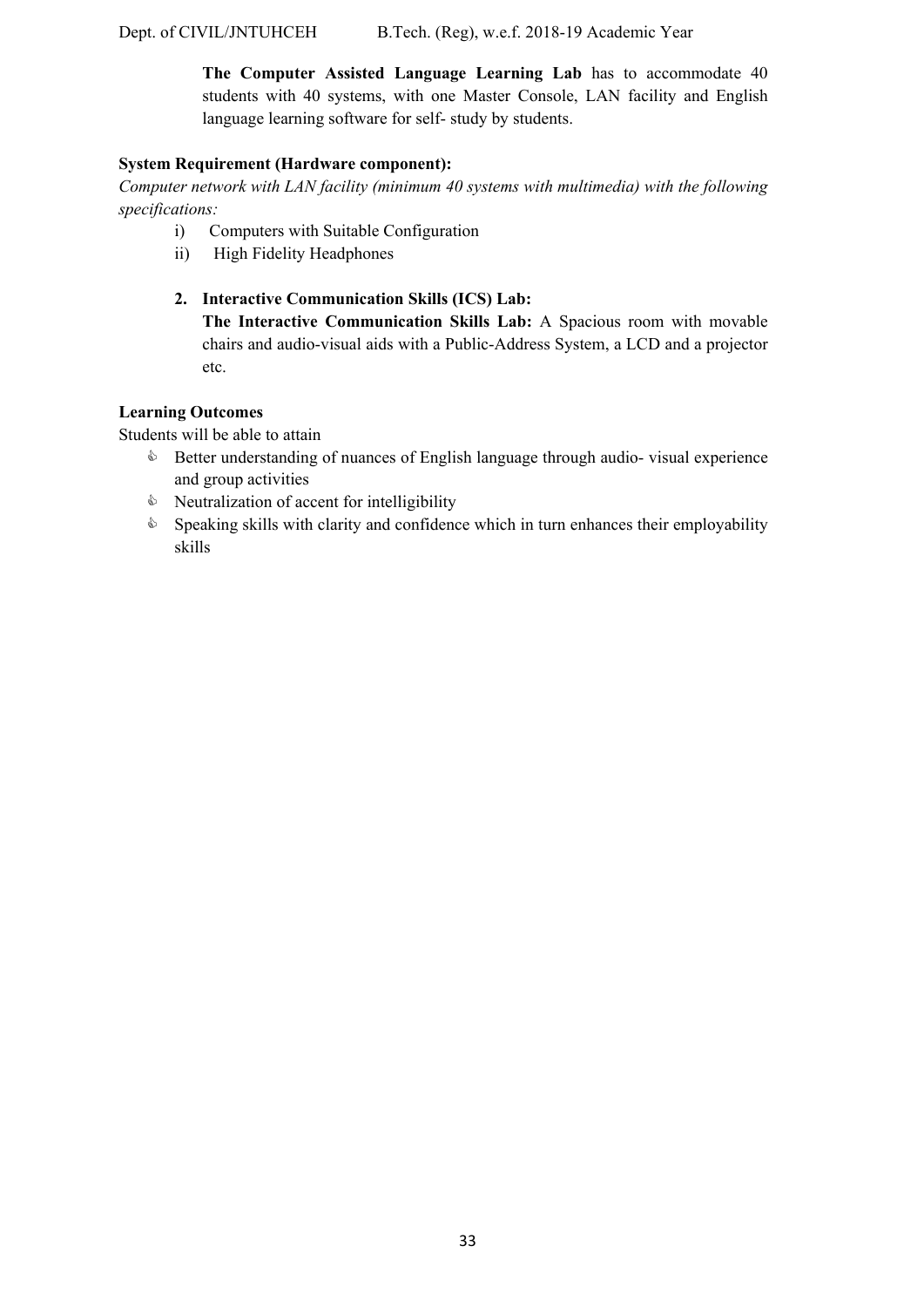# **BUILDING MATERIALS, CONSTRUCTION AND PLANNING**

**II Year B. Tech. I-Sem** 

| <b>II Year B.Tech. I-Sem</b> | L T P C |  |
|------------------------------|---------|--|
|                              | 3 0 0 3 |  |

**Pre Requisites**: NIL

### **Course Objectives: The objectives of the course is to**

- **List** the construction material.
- **Explain** different construction techniques
- **Understand** the building bye-laws
- **Highlight the**smart building materials

# **UNIT - I**

**Stones and Bricks, Tiles:** Building stones – classifications and quarrying – properties – structural requirements – dressing.

Bricks – Composition of Brick earth – manufacture and structural requirements, Fly ash, Ceramics.

**Timber, Aluminum, Glass, Paints and Plastics:** Wood - structure – types and properties – seasoning – defects; alternate materials for Timber – GI / fibre – reinforced glass bricks, steel & aluminum, Plastics.

### **UNIT – II**

**Cement & Admixtures:** Ingredients of cement – manufacture – Chemical composition – Hydration field & lab tests.

Admixtures – mineral  $\&$  chemical admixtures – uses.

# **UNIT - III**

**Building Components :**Lintels, Arches, walls, vaults – stair cases – types of floors, types of roofs – flat, curved, trussed ; foundations – types ; Damp Proof Course ; Joinery – doors – windows – materials – types.

**Building Services:** Plumbing Services: Water Distribution, Sanitary – Lines & Fittings; Ventilations: Functional requirements systems of ventilations. Air-conditioning - Essentials and Types; Acoustics – characteristic – absorption – Acoustic design; Fire protection – Fire Harzards – Classification of fire resistant materials and constructions

### **UNIT - IV**

### **Mortars, Masonry and Finishing's**

**Mortars:** Lime and Cement Mortars

Brick masonry – types – bonds; Stone masonry – types; Composite masonry – Brick-stone composite; Concrete, Reinforced brick.

**Finishers:** Plastering, Pointing, Painting, Claddings – Types – Tiles – ACP.

**Form work: Types**: Requirements – Standards – Scaffolding – Design; Shoring, Underpinning.

### **UNIT – V**

**Building Planning:** Principles of Building Planning, Classification of buildings and Building by laws.

### **Course Outcomes**

## **After the completion of the course student should be able to**

- **Define** the Basic terminology that is used in the industry
- **Categorize** different building materials , properties and their uses
- **Understand** the Prevention of damage measures and good workmanship
- **Explain** different building services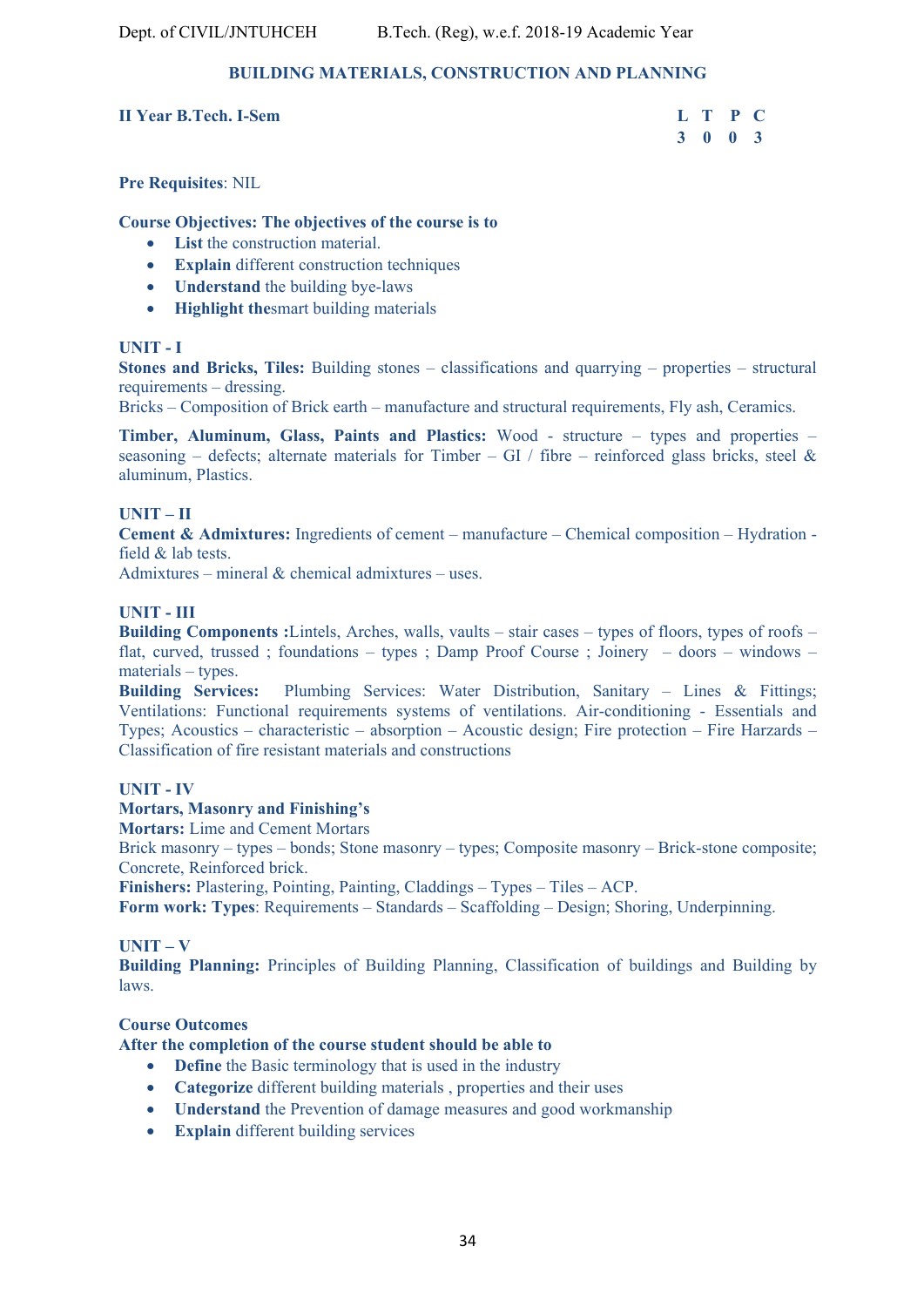# **TEXT BOOKS:**

- 1. Building Materials and Construction Arora &Bindra, Dhanpat Roy Publications.
- 2. Building Construction by B. C. Punmia, Ashok Kumar Jain and Arun Kumar Jain Laxmi Publications (P) ltd., New Delhi.

# **REFERENCES:**

- 1. Building Materials and Construction by G C Sahu, Joygopal Jena McGraw hill Pvt Ltd 2015.
- 2. Building Materials by Duggal, New Age International.
- 3. Building Materials by P. C. Varghese, PHI.
- 4. Building Construction by PC Varghese PHI.
- 5. Construction Technology Vol I & II by R. Chubby, Longman UK.
- 6. Alternate Building Materials and Technology, Jagadish, Venkatarama Reddy and others; New Age Publications.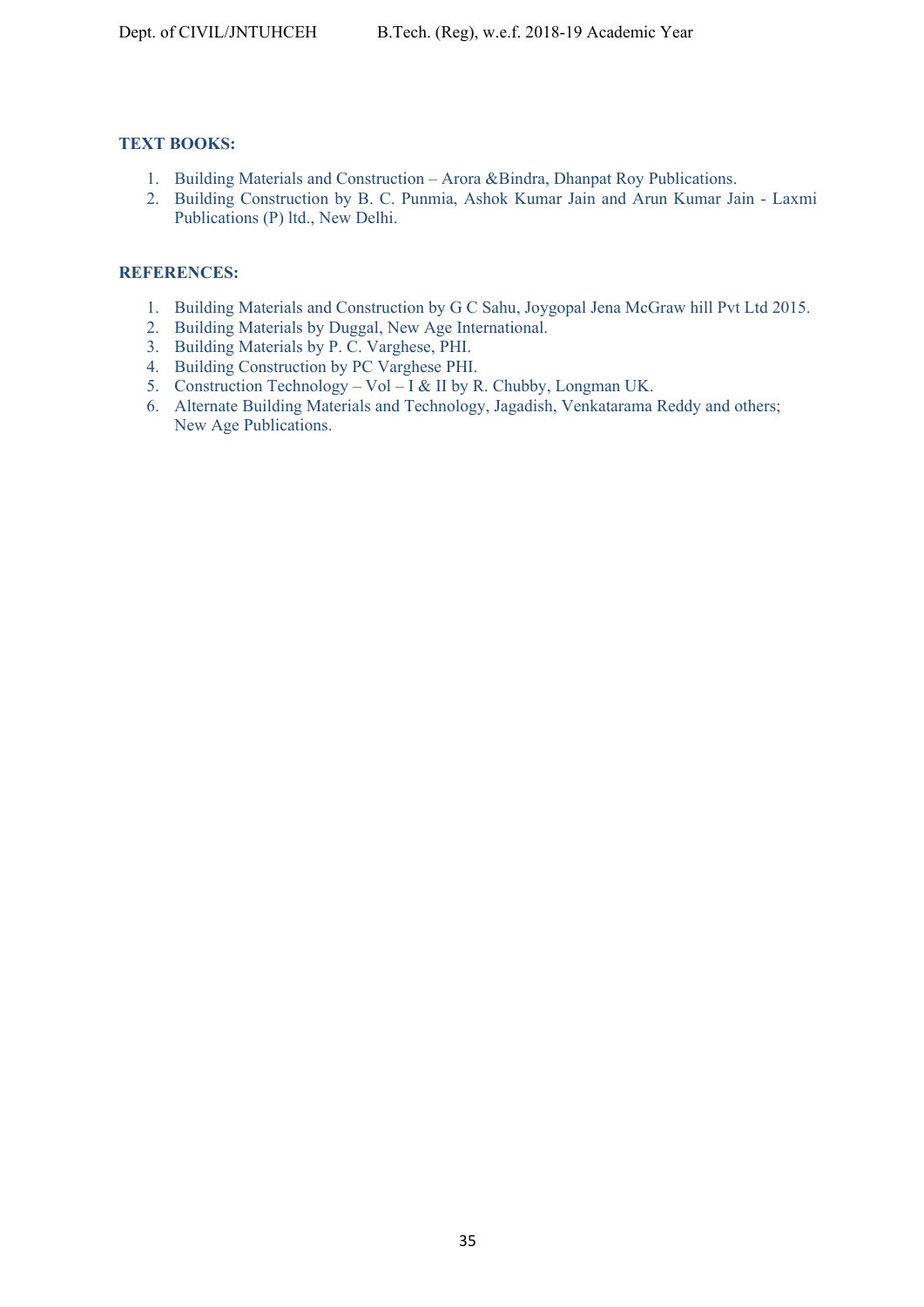# **ENGINEERING GEOLOGY**

# **I I Year B.Tech. I-Sem**

| r B.Tech. I-Sem |         | L T P C |  |
|-----------------|---------|---------|--|
|                 | 2 0 0 2 |         |  |

### **Pre Requisites**: NIL

**Course Objectives:** The objective of this Course is

- To give the basics knowledge of Geology that is required for constructing various Civil Engineering Structures, basic Geology, Geological Hazardous and Environmental Geology
- To focus on the core activities of engineering geologists site characterization and geologic hazard identification and mitigation. Planning and construction of major Civil Engineering projects

### **UNIT - I**

**Introduction:** Importance of geology from Civil Engineering point of view. Brief study of case histories of failure of some Civil Engineering constructions due to geological draw backs. Importance of Physical geology, Petrology and Structural geology.

**Weathering of Rocks :**Its effect over the properties of rocks importance of weathering with reference to dams, reservoirs and tunnels weathering of common rock like "Granite"

### **UNIT - II**

**Mineralogy:** Definition of mineral, Importance of study of minerals, Different methods of study of minerals. Advantages of study of minerals by physical properties. Role of study of physical properties of minerals in the identification of minerals. Study of physical properties of following common rock forming minerals: Feldsper, Quartiz, Flint, Jasper, Olivine, Augite, Hornblende, Muscovite, Biotite, Asbestos, Chlorite, Kyanite, Garnet, Talc, Calcite. Study of other common economics minerals such as Pyrite, Hematite , Magnetite, Chrorite , Galena , Pyrolusite, Graphite, Magnesite, and Bauxite.

**Petrology:** Definition of rock: Geological classification of rocks into igneous, Sedimentary and metamorphic rocks. Dykes and sills, common structures and textures of igneous. Sedimentary and metamorphic rocks. Their distinguishing features, Megascopic and microscopic and microscopic study of Granite, Dolerite, Basalt, Pegmatite, Laerite, Conglomerate, Sand Stone, Shale, Limestone, Gneiss, Schist, Quartzite, Marble and Slate.

### **UNIT - III**

**Structural Geology:** Out crop, strike and dip study of common geological structures associating with the rocks such as folds, faults uncomfornities, and joints - their important types and case studies. Their importance Insitu and drift soils, common types of soils, their origin and occurrence in India, Stabilisation of soils. Ground water, Water table, common types of ground water, springs, cone of depression, geological controls of ground water movement, ground water exploration.

### **UNIT - IV**

**Earth Quakes:** Causes and effects, shield areas and seismic belts. Seismic waves, Richter scale, precautions to be taken for building construction in seismic areas. Landslides, their causes and effect; measures to be taken to prevent their occurrence.

**Importance of Geophysical Studies:** Principles of geophysical study by Gravity methods. Magnetic methods, Electrical methods. Seismic methods, Radio metric methods and geothermal method. Special importance of Electrical resistivity methods, and seismic refraction methods. Improvement of competence of sites by grouting etc. Fundamental aspects of Rock mechanics and Environmental Geology.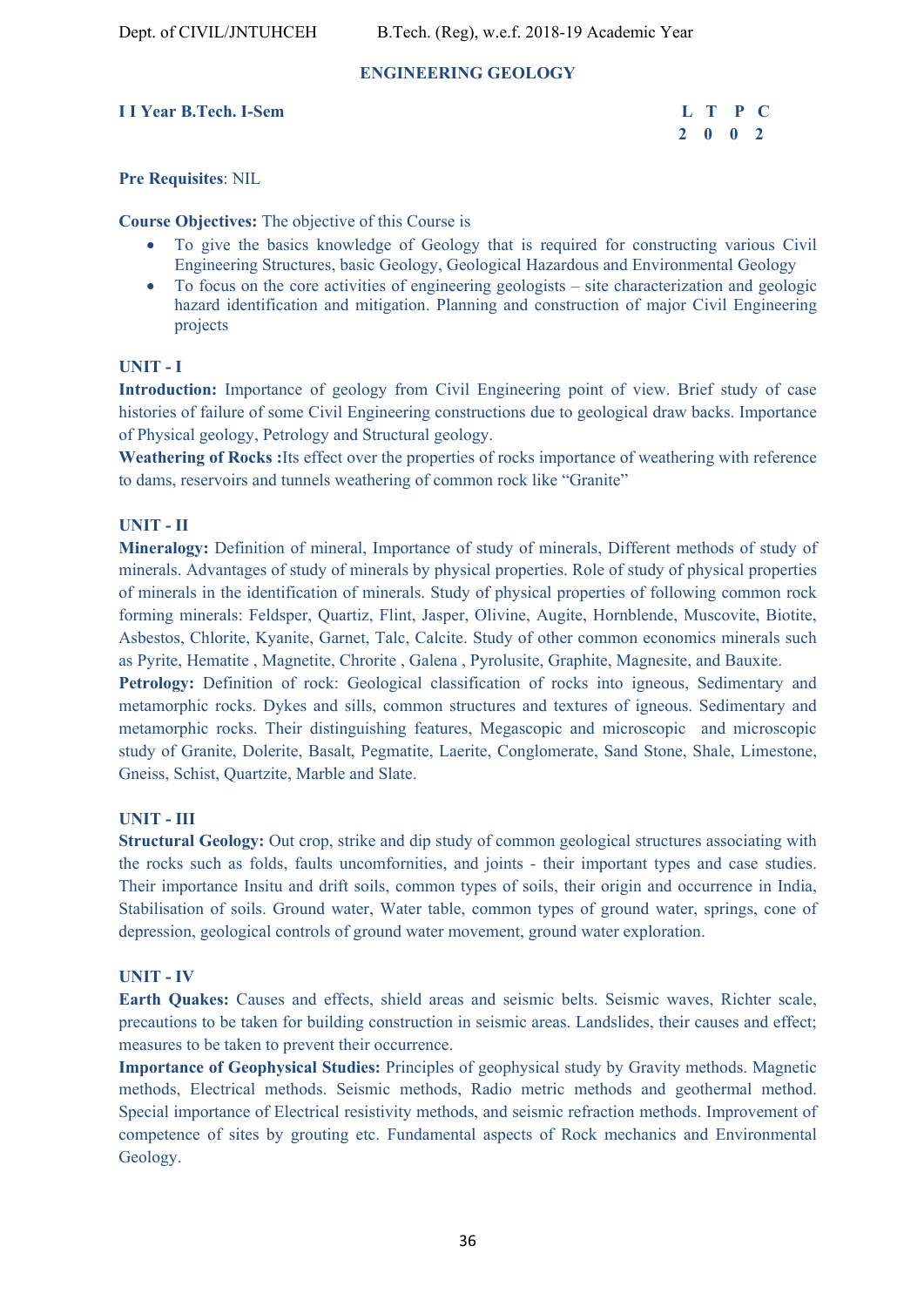#### **UNIT - V**

**Geology of Dams, Reservoirs, and Tunnels:** Types of dams and bearing of Geology of site in their selection, Geological Considerations in the selection of a dam site. Analysis of dam failures of the past. Factors contributing to the success of a reservoir. Geological factors influencing water Lightness and life of reservoirs - Purposes of tunneling, Effects of Tunneling on the ground Role of Geological Considerations (i.e. Tithological, structural and ground water) in tunneling over break and lining in tunnels.

**Course Outcomes:** At the end of the course, the student will be able to:

- Site characterization and how to collect, analyze, and report geologic data using standards in engineering practice
- The fundamentals of the engineering properties of Earth materials and fluids.
- Rock mass characterization and the mechanics of planar rock slides and topples

### **TEXT BOOKS:**

- 1. Engineering Geology by N. Chennakesavulu, McMillan, India Ltd. 2005
- 2. Engineering Geology by S K Duggal, H K Pandey Mc Graw Hill Education Pvt Ltd 2014

### **REFERENCES:**

- 1. Engineering Methods by D. Venkat Reddy; Vikas Publishers 2015.
- 2. Principles of Engineering Geology by K.V.G.K. Gokhale B.S publications
- 3. F.G. Bell, Fundamental of Engineering B.S. Publications, 2005.
- 4. Krynine& Judd, Principles of Engineering Geology & Geotechnics, CBS Publishers & **Distribution**
- 5. Engineering Geology by SubinoyGangopadhyay, Oxford university press.
- 6. Engineering Geology for Civil Engineers P.C. Varghese PHI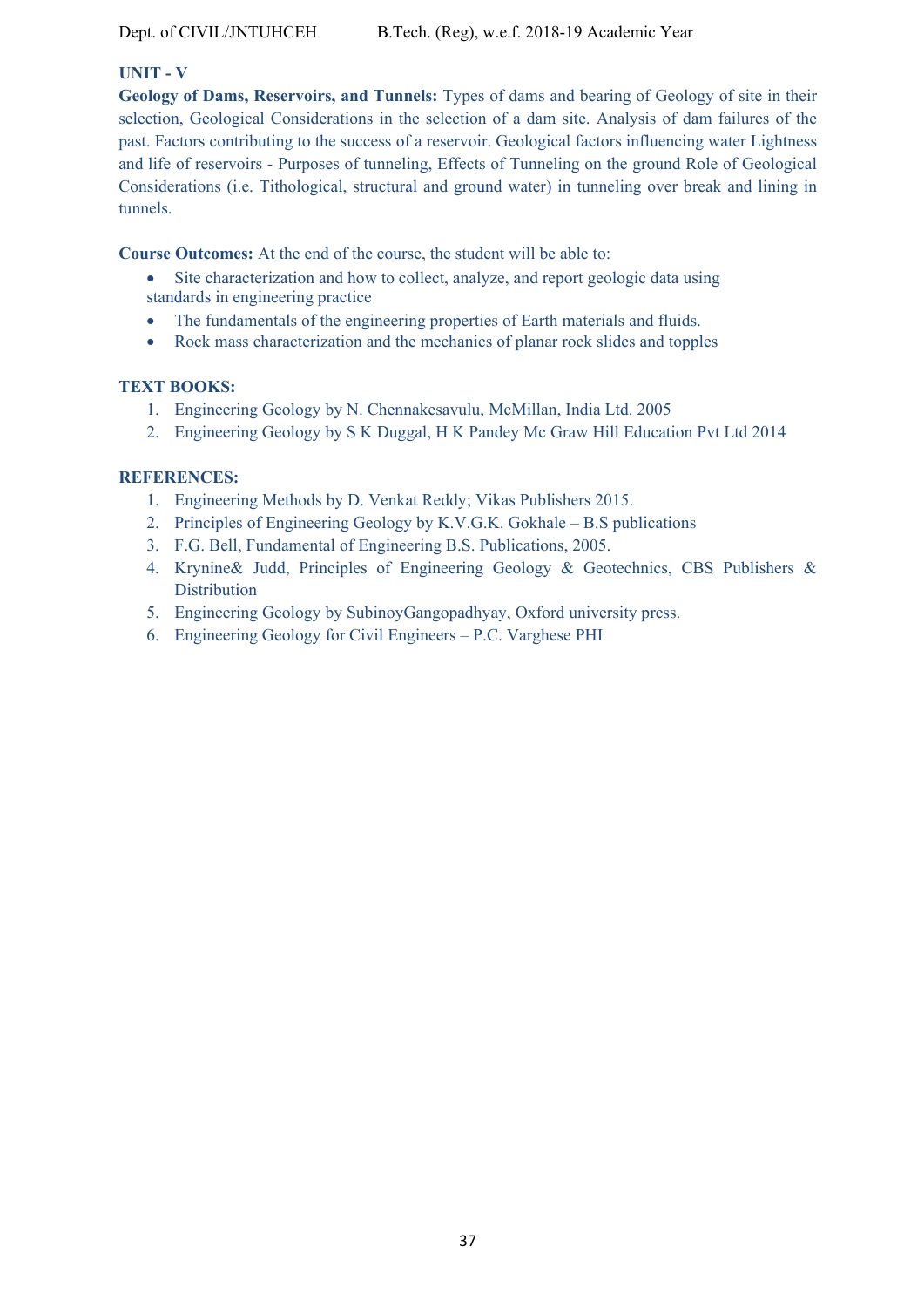#### **STRENGTH OF MATERIALS - I**

### **II Year B.Tech. I-Sem L T P C**

# **3 1 0 4**

**Pre Requisites**: Engineering Mechanics

**Course Objectives:** The objective of this Course is

- To understand the nature of stresses developed in simple geometries such as bars, cantilevers and beams for various types of simple loads
- To calculate the elastic deformation occurring in simple members for different

types of loading.

- To show the plane stress transformation with a particular coordinate system for different orientation of the plane.
- To know different failure theories adopted in designing of structural members

#### **UNIT – I**

### **SIMPLE STRESSES AND STRAINS:**

Concept of stress and strain- St. Venant's Principle-Stress and Strain Diagram - Elasticity and plasticity – Types of stresses and strains- Hooke's law – stress – strain diagram for mild steel – Working stress – Factor of safety – Lateral strain, Poisson's ratio and volumetric strain – Pure shear and Complementary shear - Elastic modulii, Elastic constants and the relationship between them – Bars of varying section – composite bars – Temperature stresses.

**STRAIN ENERGY** – Resilience – Gradual, sudden, and impact loadings – simple applications.

#### **UNIT – II**

#### **SHEAR FORCE AND BENDING MOMENT:**

 Types of beams – Concept of shear force and bending moment – S.F and B.M diagrams for cantilever, simply supported including overhanging beams subjected to point loads, uniformly distributed load, uniformly varying load, couple and combination of these loads – Point of contraflexure – Relation between S.F., B.M and rate of loading at a section of a beam.

#### **UNIT – III**

#### **FLEXURAL STRESSES:**

Theory of simple bending – Assumptions – Derivation of bending equation- Section Modulus Determination of flexural/bending stresses of rectangularand circular sections (Solid and Hollow), I,T, Angle and Channel sections – Design of simple beam sections.

#### **SHEAR STRESSES:**

Derivation of formula for shear stress distribution – Shear stress distribution across various beam sections like rectangular, circular, triangular, I, T angle and channel sections.

#### **UNIT – IV**

#### **DEFLECTION OF BEAMS:**

Slope, deflection and radius of curvature – Differential equation for the elastic line of a beam – Double integration and Macaulay's methods – Determination of slope and deflection for cantilever and simply supported beams subjected to point loads, U.D.L, Uniformly varying load and couple - Mohr's theorems – Moment area method – Application to simple cases.

**CONJUGATE BEAM METHOD:** Introduction – Concept of conjugate beam method - Difference between a real beam and a conjugate beam - Deflections of determinate beams with constant and different moments of inertia.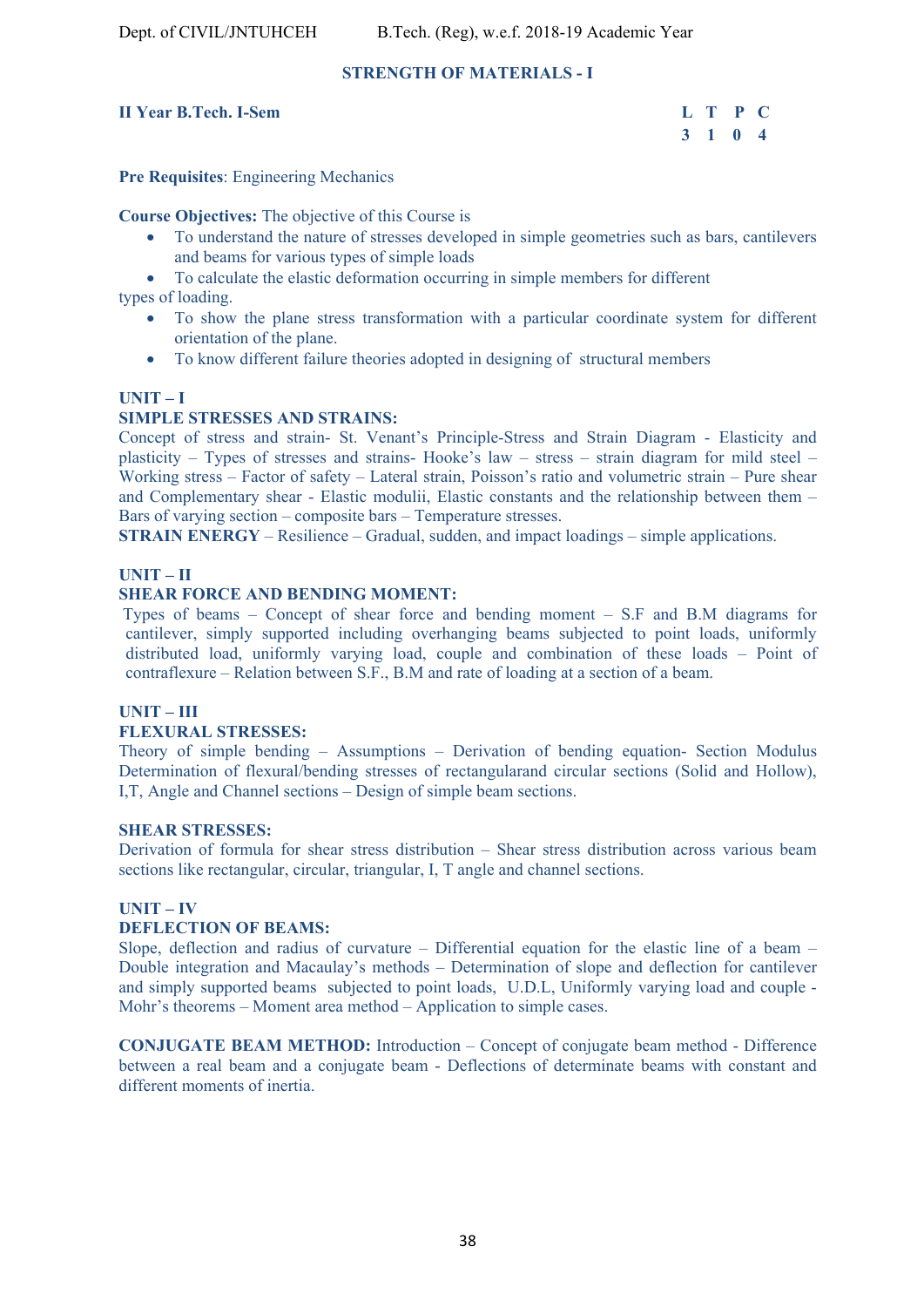#### **UNIT – V PRINCIPAL STRESSES:**

Introduction – Stresses on an oblique plane of a bar under axial loading – compound stresses – Normal and tangential stresses on an inclined plane for biaxial stresses – Two perpendicular normal stresses accompanied by a state of simple shear –Principal stresses – Mohr's circle of stresses – ellipse of stress - Analytical and graphical solutions.

**THEORIES OF FAILURE**: Introduction – Various theories of failure - Maximum Principal Stress Theory, Maximum Principal Strain Theory, Maximum shear stress theory- Strain Energy and Shear Strain Energy Theory (Von Mises Theory).

#### **Course Outcome**:

On completion of the course, the student will be able to:

- Describe the concepts and principles, understand the theory of elasticity includingstrain/displacement and Hooke's law relationships; and perform calculations, related tothe strength of structured and mechanical components.
- Recognize various types loadsapplied on structural components of simple framing geometries and understand the nature of internalstresses that will develop within the components.
- to evaluate the strains and deformation that will result due to theelastic stresses developed within the materials for simple types of loading
- Analyze various situations involving structural members subjected to plane stressesby application of Mohr's circle of stress;
- Frame an idea to design a system, component, or process

### **TEXT BOOKS:**

1) Strength of Materials by R.K Rajput, S.Chand& Company Ltd.

2) Mechanics of Materials by Dr.B.CPunmia, Dr. Ashok Kumar Jain and Dr. Arun Kumar Jain

#### **REFERENCES:**

- 1) Strength of Materials by R. Subramanian, Oxford University Press
- 2) Mechanics of material by R.C.Hibbeler, Printice Hall publications
- 3) Engineering Mechanics of Solids by EgorP.Popov,Printice Hall publications
- 4) Strength of Materials by T.D.Gunneswara Rao and M.Andal, Cambridge Publishers
- 5) Strength of Materials by R.K.Bansal, Lakshmi Publications House Pvt. Ltd.
- 6) Strength of Materials by B.S.Basavarajaiah and P. Mahadevappa,  $3<sup>rd</sup>$  Edition, Universities Press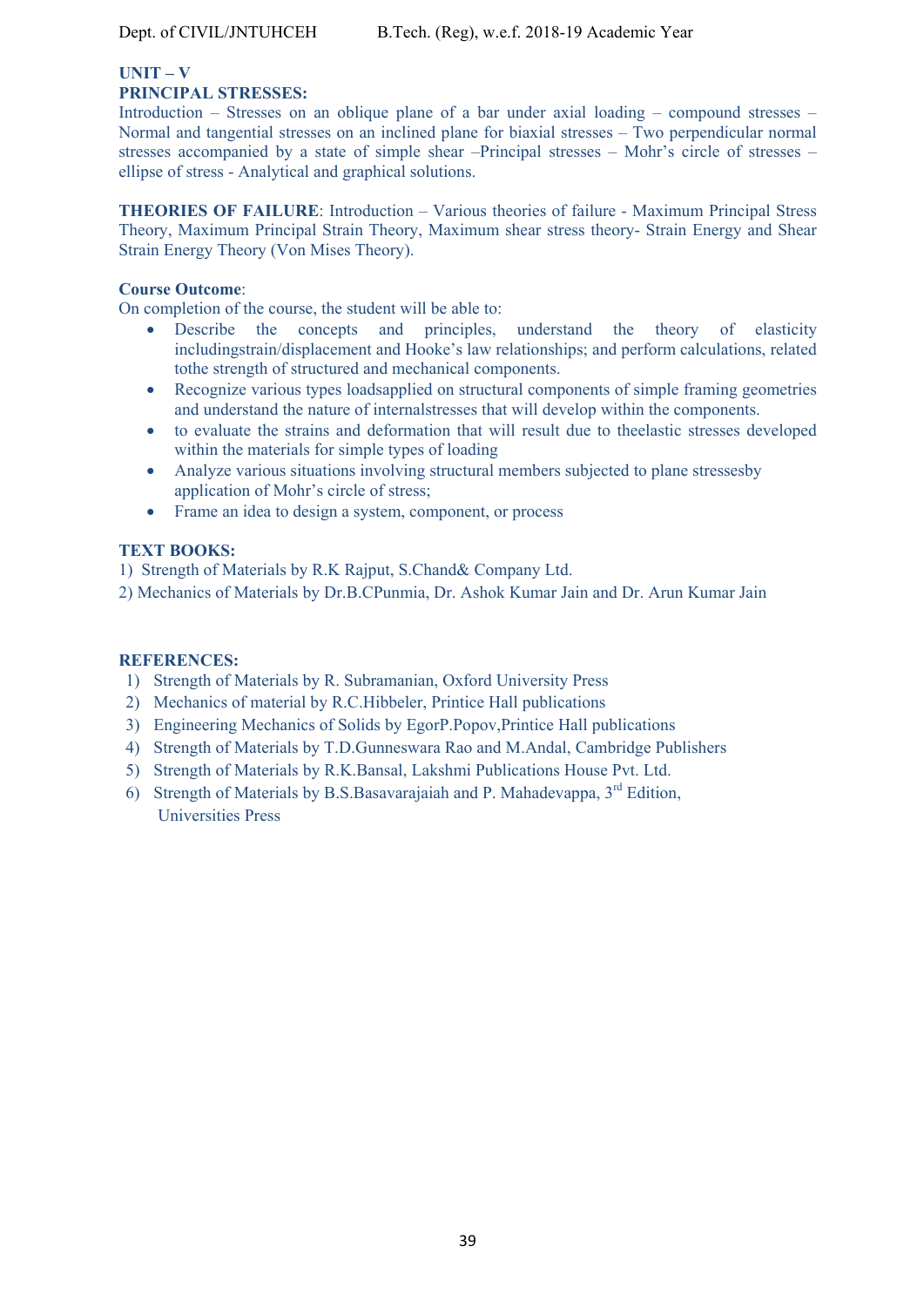# **MATHEMATICS -III PROBABILITY AND STATISTICS**

# **II Year B.Tech. I-Sem L T P C**

# **3 1 0 4**

**Pre Requisites**: Mathematics– I

# **Pre-requisites:** Mathematics courses of first year of study.

# **Objectives:**To learn

- 16. The theory of Probability, and probability distributions of single and multiple random variables
- 17. The sampling theory and testing of hypothesis and making inferences

# **UNIT-I: : Probability 10 L**

Sample Space, Events, Counting Sample Points, Probability of an Event, Additive Rules, Conditional Probability, Independence, and the Product Rule, Bayes' Rule,

**Random Variables and Probability Distributions:** Concept of a Random Variable, Discrete Probability Distributions, Continuous Probability Distributions, Statistical Independence.

# **UNIT-II: Mathematical Expectation 10 L**

Mean of a Random Variable, Variance and Covariance of Random Variables, Means and Variances of Linear Combinations of Random Variables, Chebyshev's Theorem.

**Discrete Probability Distributions:** Introduction and Motivation, Binomial, Distribution, Geometric Distributions and Poisson distribution.

**UNIT-III: Continuous Probability Distributions 10 L** 

Continuous Uniform Distribution, Normal Distribution, Areas under the Normal Curve, Applications of the Normal Distribution, Normal Approximation to the Binomial, Gamma and Exponential Distributions.

**Fundamental Sampling Distributions:** Random Sampling, Some Important Statistics, Sampling Distributions, Sampling Distribution of Means and the Central Limit Theorem, Sampling Distribution of  $S^2$ , t –Distribution, F-Distribution.

# **UNIT-IV: Estimation & Tests of Hypotheses 10 L**

Introduction, Statistical Inference, Classical Methods of Estimation.: Estimating the Mean, Standard Error of a Point Estimate, Prediction Intervals, Tolerance Limits, Estimating the Variance, Estimating a Proportion for single mean, Difference between Two Means, between Two Proportions for Two Samples and Maximum Likelihood Estimation. Statistical Hypotheses: General Concepts, Testing a Statistical Hypothesis, Tests Concerning a Single Mean, Tests on Two Means, Test on a Single Proportion, Two Samples: Tests on Two Proportions.

# **UNIT-V: Applied Statistics 8 L**

Curve fitting by the method of least squares- fitting of straight lines, second degree parabolas and more general curves; Correlation and regression – Rank correlation.

# **Course outcomes:**

After learning the contents of this paper the student must be able to

- Apply the concepts of probability and distributions to some case studies
- Correlate the material of one unit to the material in other units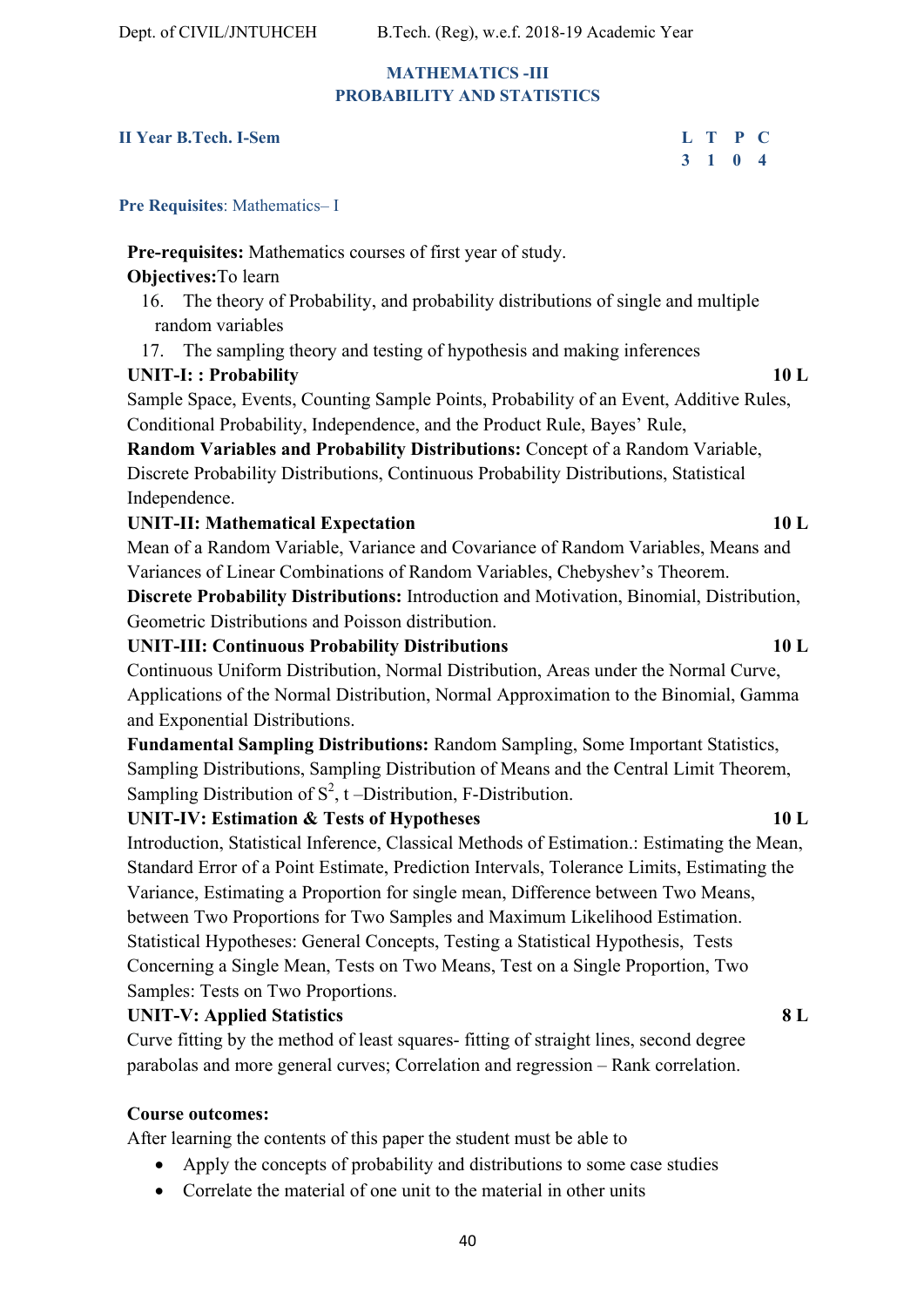Resolve the potential misconceptions and hazards in each topic of study**.** 

# **Text Books**

- 1. Ronald E. Walpole,Raymond H. Myers,Sharon L. Myers,Keying Ye, Probability & Statistics For Engineers & Scientists,  $9<sup>th</sup>$  Ed. Pearson Publishers.
- 2. S C Gupta and V K Kapoor, Fundamentals of Mathematical statistics, Khanna publications.
- 3. S.D.Sharma, Operations Research, Kedarnath and Ramnath Publishers, Meerut, Delhi

# **References**

- 1. T.T. Soong, Fundamentals Of Probability And Statistics For Engineers, John Wiley & Sons, Ltd, 2004. .
- 2. Sheldon M Ross, Probability and statistics for Engineers and scientists, academic press.

#### **FLUID MECHANICS**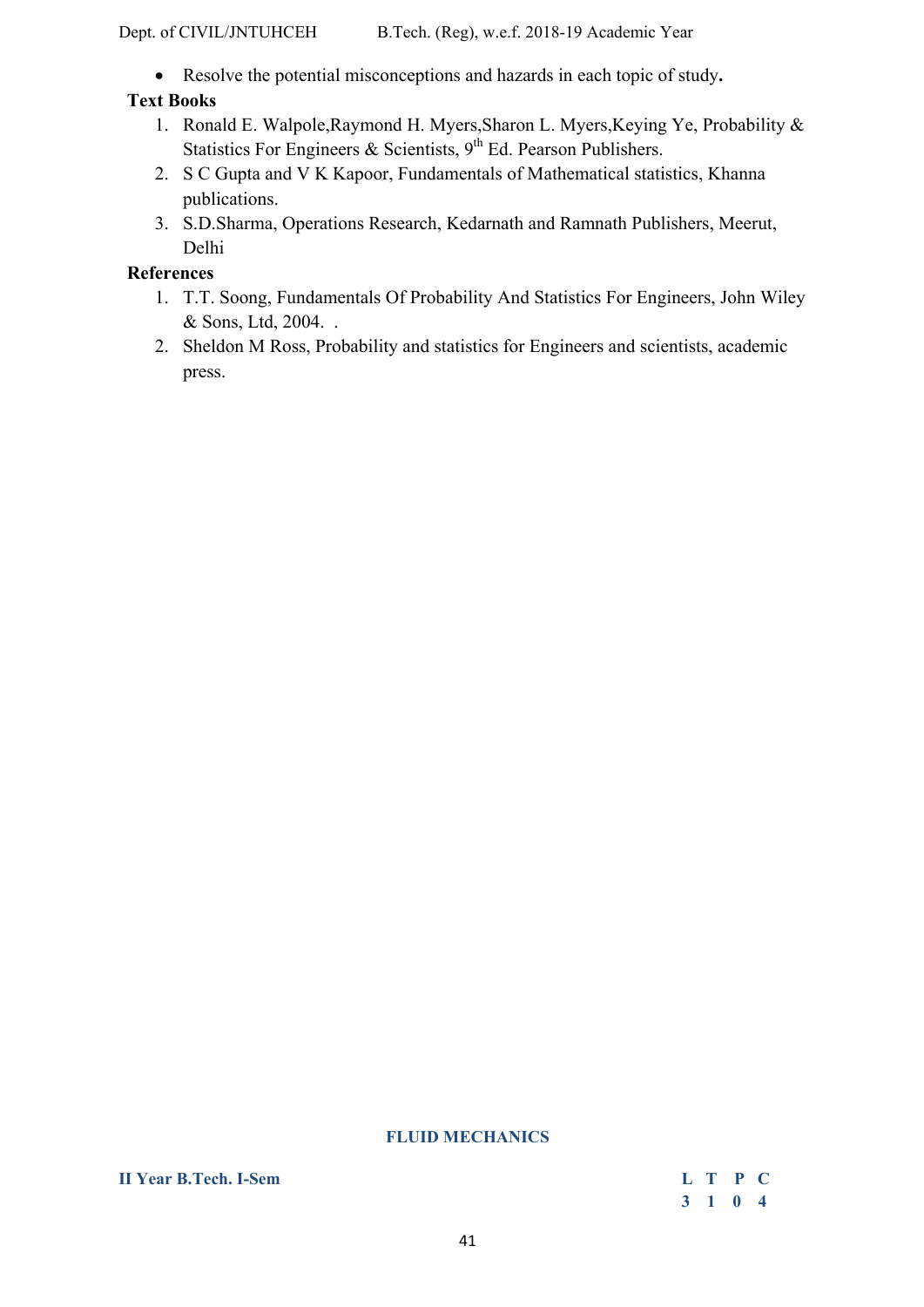#### **Pre Requisites**: Engineering Mechanics

#### **Course Objectives: The objectives of the course are to**

- Introduce the concepts of fluid mechanics useful in Civil Engineering applications
- Provide a first level exposure to the students to fluid statics, kinematics and dynamics.
- learn about the application of mass, energy and momentum conservation laws for fluid flows
- train and analyse engineering problems involving fluids with a mechanistic perspective is essential for the civil engineering students
- To obtain the velocity and pressure variations in various types of simple flows
- to prepare a student to build a good fundamental background useful in the application-intensive courses covering hydraulics, hydraulic machinery and hydrology

#### **UNIT – I**

#### **Properties of Fluid**

Distinction between a fluid and a solid;

Density,Specificweight,Specificgravity,Kinematicanddynamicviscosity;variation of viscositywith temperature, Newton law of viscosity; vapourpressure, boiling point, cavitation;surfacetension, capillarity,Bulkmodulusofelasticity,compressibility.

#### **Fluid Statics**

FluidPressure:Pressureatapoint,Pascalslaw,pressurevariationwithtemperature, density andaltitude. Piezometer, U-Tube Manometer, Single Column Manometer, U-Tube Differential Manometer, Micromanometers. pressure

gauges.Hydrostaticpressureandforce:horizontal,verticalandinclinedsurfaces. Buoyancy and stability of floating bodies.

#### **UNIT - II**

#### **Fluid Kinematics**

Classificationoffluidflow:steadyandunsteady flow;uniform andnon-uniform

flow;laminarandturbulentflow; rotational and irrotationalflow;

compressibleandincompressibleflow;idealandrealfluidflow; one,twoandthree

dimensionalflows;Streamline, pathline, streak lineandstreamtube;streamfunction, velocity potential function. One,two and three dimensionalcontinuity equations in Cartesiancoordinates.

#### **Fluid Dynamics**

Surface and Body forces -Euler's and Bernoulli's equation; Energy correction factor; Momentum equation. Vortex flow – Free and Forced. Bernolli's equation to real fluid flows.

### **UNIT - III**

#### **Flow Measurement in Pipes**

Practical applications of Bernoulli's equation: venturimeter, orifice meter and pitot tube; Momentum principle; Forces exerted by fluid flow on pipe bend.

### **Flow Over Notches & Weirs**

Flow through rectangular; triangular and trapezoidal notches and weirs; End contractions; Velocity of approach. Broad crested weir.

**UNIT – IV Flow through Pipes**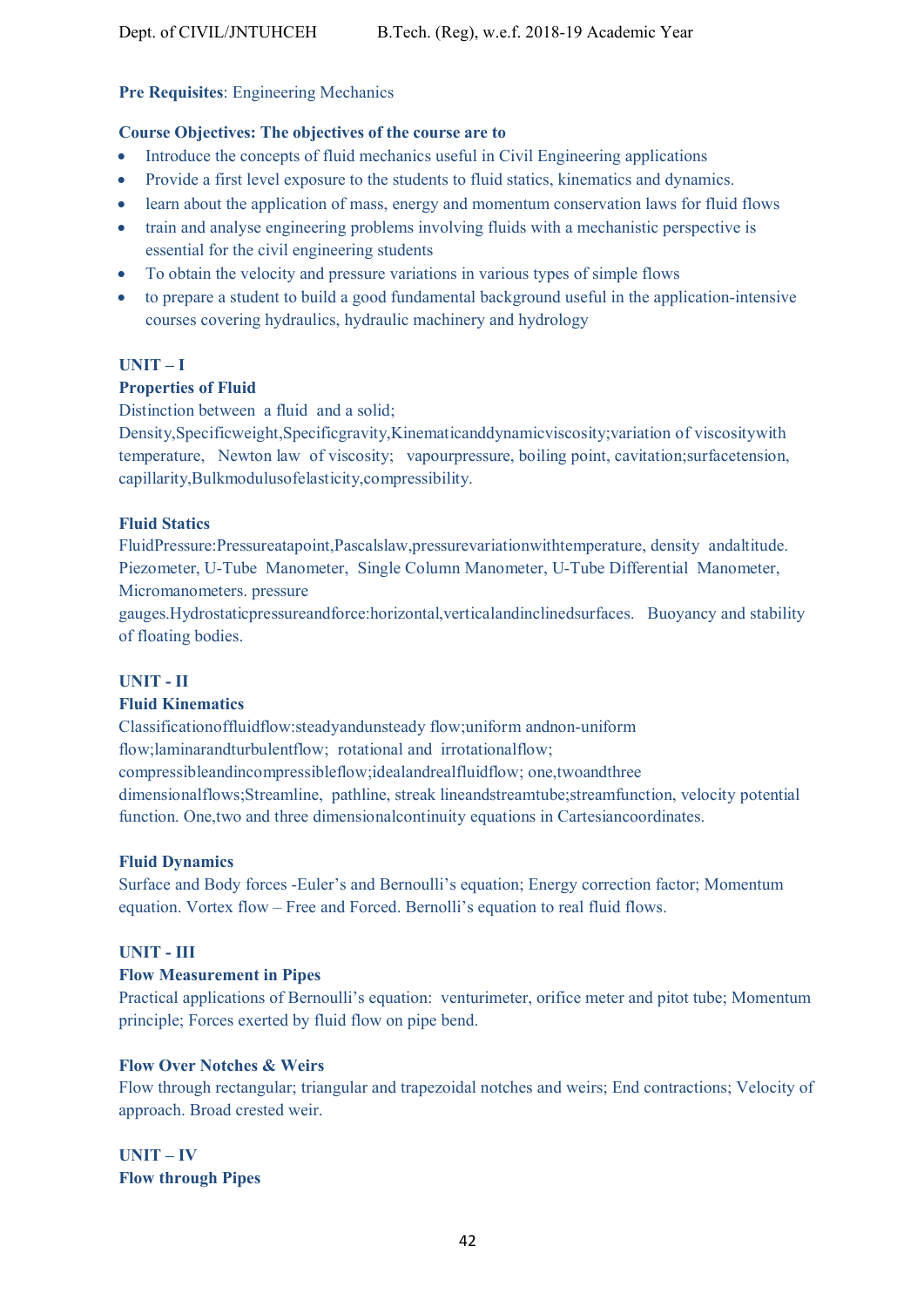# Dept. of CIVIL/JNTUHCEH B.Tech. (Reg), w.e.f. 2018-19 Academic Year

Reynolds experiment, Reynolds number**,** Lossofheadthroughpipes,Darcy-Wiesbatchequation, minorlosses,totalenergyline,hydraulicgradeline,Pipesinseries,equivalentpipes, pipesinparallel,siphon,branchingofpipes,three reservoirproblem, powertransmission through pipes.Analysisofpipenetworks:HardyCrossmethod,waterhammerin pipesandcontrolmeasures,

### **UNIT - V**

.

# **Laminar & Turbulent Flow**

Laminarflowthrough:circularpipes,annulusandparallelplates.

# **Boundary Layer Concepts**

Boundary Layer Analysis-Assumption and concept of boundary layer theory.Boundary-layer thickness, displacement, momentum & energy thickness, laminar and Turbulent boundary layers on a flat plate; Laminar sub-layer, smooth and rough boundaries. Local and average friction coefficients. Separation and Control.Definition of Drag and Lift and types drag, ,magnus effect.

**Course Outcomes (COs):**Upon completion of thiscourse,studentsshould beable to:

- Understand the broad principles of fluid statics, kinematics and dynamics
- Understand definitions of the basic terms used in fluid mechanics and characteristics of fluids and its flow
- Understand classifications of fluid flow
- Be able to apply the continuity, momentum and energy principles

### **Text Books**

- 1. Fluid Mechanics by Modi and Seth ,Standard Book House.
- 2. Fluid Mechanics and Hydraulic machines by Manish Kumar Goyal, PHI learning Private Limited,2015.

### **References.**

- 1. TheoryandApplicationsofFluidMechanics,K.Subramanya,TataMcGrawHill
- 2. Introduction to Fluid Mechanics and Fluid Machines by SK Som, Gautam Biswas, Suman Chakraborthy, Mc Graw Hill Education (India) Private Limited
- 3. Fluid MechanicsandMachinery,C.S.P.Ojha, R.BerndtssonandP.N.Chadramouli, OxfordUniversityPress, 2010
- 4. Fluid mechanics & Hydraulic Machines, Domkundwar&DomkundwarDhanpat Rai &Co
- 5. Fluid Mechanics and Hydraulilc Machines, R.K. Bansal, Laxmi Publication Pvt Ltd.
- 6. Fluid Mechanics by R.C.Hibbeler, Pearson India Education Servieces Pvt. Ltderence Books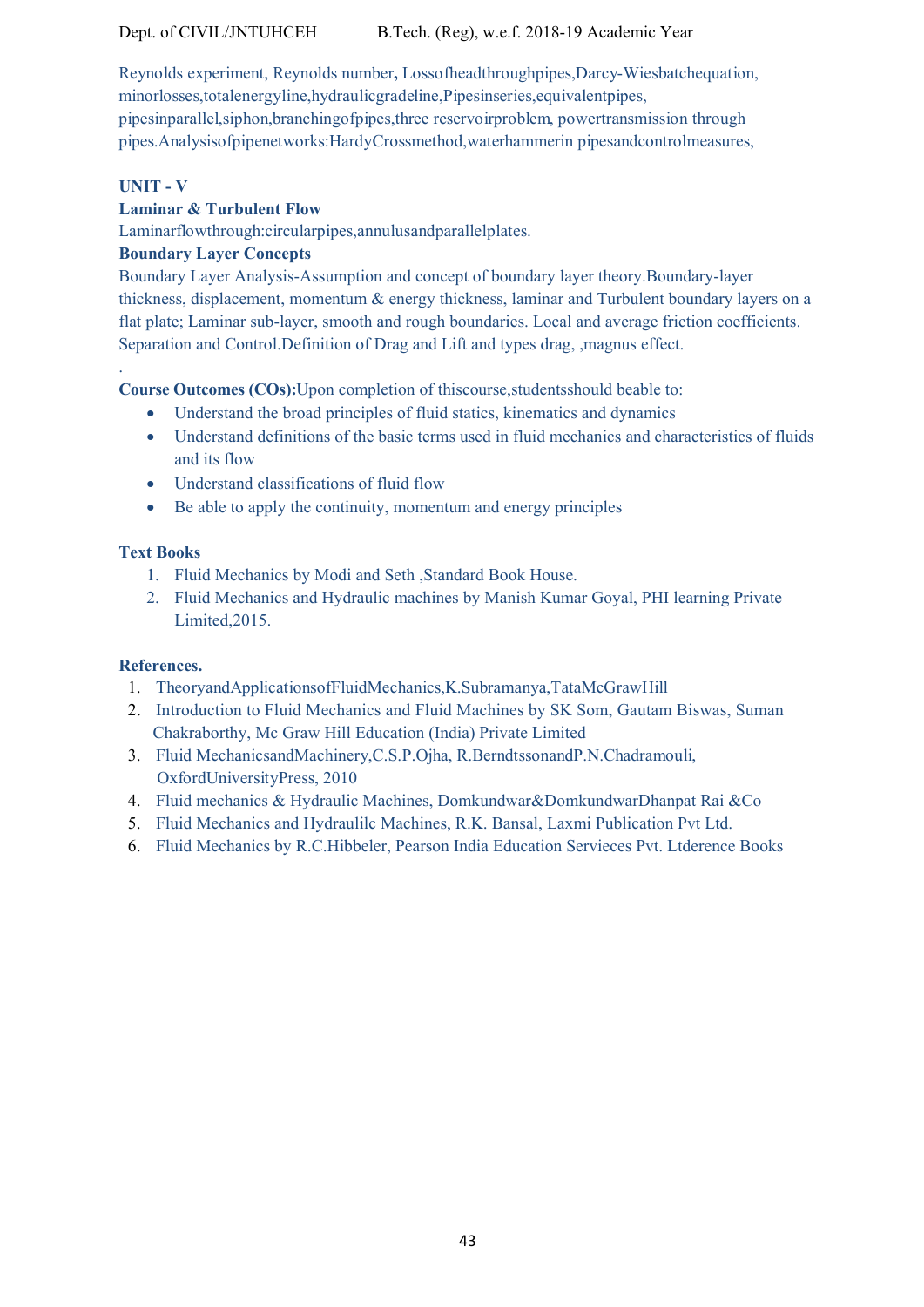# **COMPUTER AIDED CIVIL ENGINEERING DRAWING LAB**

| <b>II Year B.Tech. I-Sem</b> |  | L T P C |  |  |
|------------------------------|--|---------|--|--|
|------------------------------|--|---------|--|--|

| II Year B.Tech. I-Sem |  | L T P C |                      |
|-----------------------|--|---------|----------------------|
|                       |  |         | $0 \t 0 \t 3 \t 1.5$ |

#### **Pre Requisites**: Engineering Mechanics

**Course Objectives:** The objective of this lab is to teach the student usage of Auto cad and basic drawing fundamentals in various civil engineering applications, specially in building drawing.

#### **List of Experiments:**

- 1. Introduction to computer aided drafting and different coordinate system
- 2. Drawing of Regular shapes using Editor mode
- 3. Introduction GUI and drawing of regular shapes using GUI
- 4. Exercise on Draw tools
- 5. Exercise on Modify tools
- 6. Exercise on other tools (Layers, dimensions, texting etc.)
- 7. Drawing of building components like walls, lintels, Doors, and Windows. using CAD software
- 8. Drawing a plan of Building and dimensioning
- 9. Drawing a plan of a residential building using layers
- 10. Developing a 3-D plan from a given 2-D plan
- 11. Developing sections and elevations for given a) Single storied buildings b) multi storied buildings
- 12. Auto CAD applications in surveying, mechanics etc.

**Course Outcomes:** At the end of the course, the student will be able to:

- Use the Autocad commands for drawing 2D & 3D building drawings required for different civil engg applications.
- Plan and draw Civil Engineering Buildings as per aspect and orientation.
- Presenting drawings as per user requirements and preparation of technical report

#### **TEXT BOOKS:**

- 1. Computer Aided Design Laboratory by M. N. SeshaPraksh& Dr. G. S. Servesh –Laxmi Publications.
- 2. Engineering Graphics by P. J. Sha S. Chand & Co.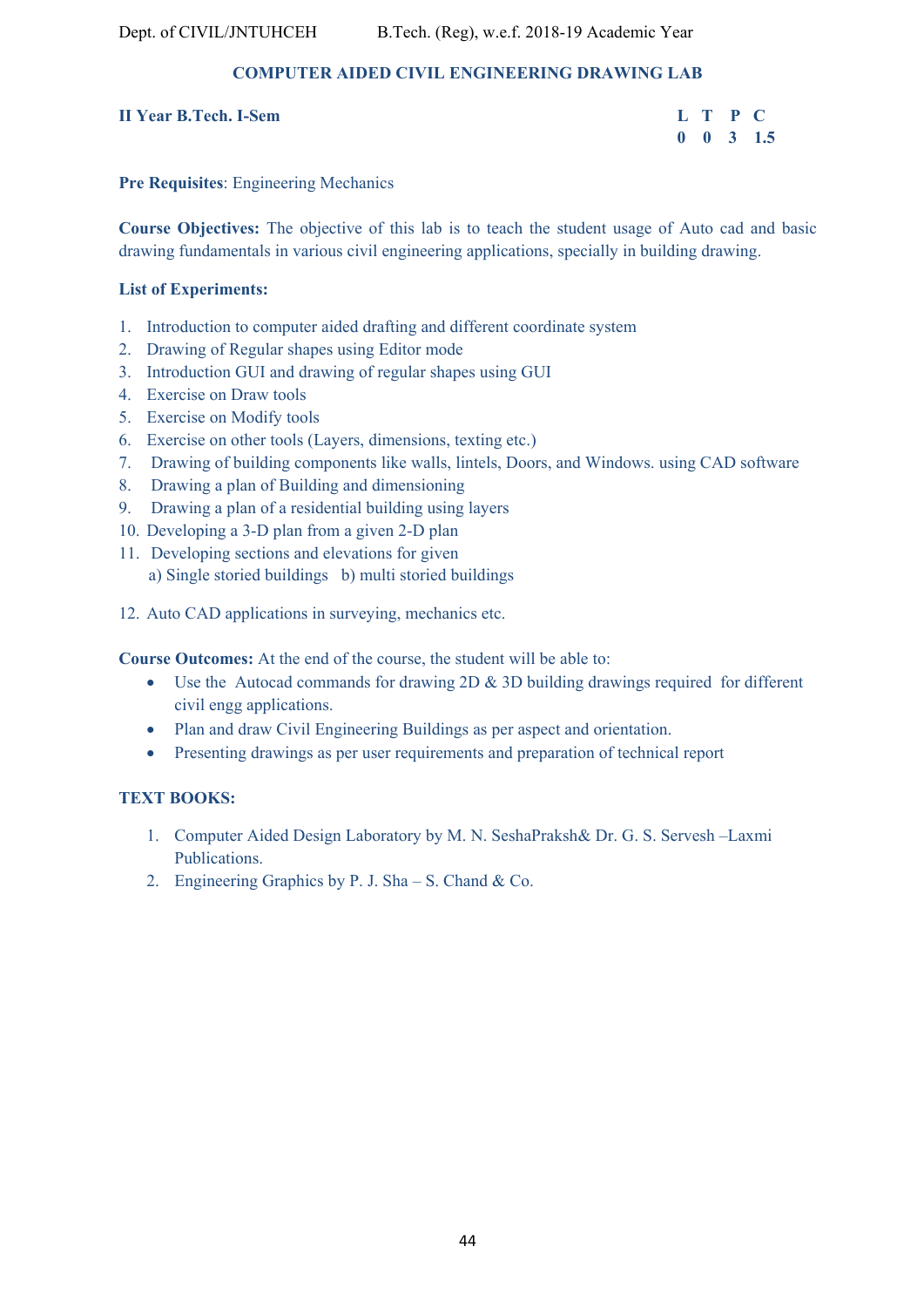# **STRENGTH OF MATERIALS LAB**

# **II Year B.Tech. I-Sem**

| <b>II Year B.Tech. I-Sem</b> |  | L T P C              |
|------------------------------|--|----------------------|
|                              |  | $0 \t 0 \t 3 \t 1.5$ |

#### **Pre Requisites**: Strength of Materials – Theory

#### **Course Objectives:**

- Make measurements of different strains, stress and elastic properties of materials used in Civil Engineering.
- Provide physical observations to complement concepts learnt
- Introduce experimental procedures and common measurement instruments,equipment, devices.
- Exposure to a variety of established material testing procedures and techniques
- Different methods of evaluation and inferences drawn from observations

### **List of Experiments:**

- 1. Tension test
- 2. Bending test on (Steel / Wood) Cantilever beam.
- 3. Bending test on simple support beam.
- 4. Torsion test
- 5. Hardness test
- 6. Spring test
- 7. Compression test on wood or concrete
- 8. Impact test
- 9. Shear test
- 10. Verification of Maxwell's Reciprocal theorem on beams.
- 11. Use of electrical resistance strain gauges
- 12. Continuous beam deflection test.

### **Course Outcomes:**

At the end of the course the student will be able to:

- Configure &Operate a data acquisition system using various testing machines of solid materials
- Compute and Analyze engineering values (e.g. stress or strain) from laboratory measurements.
- Write a technical laboratory report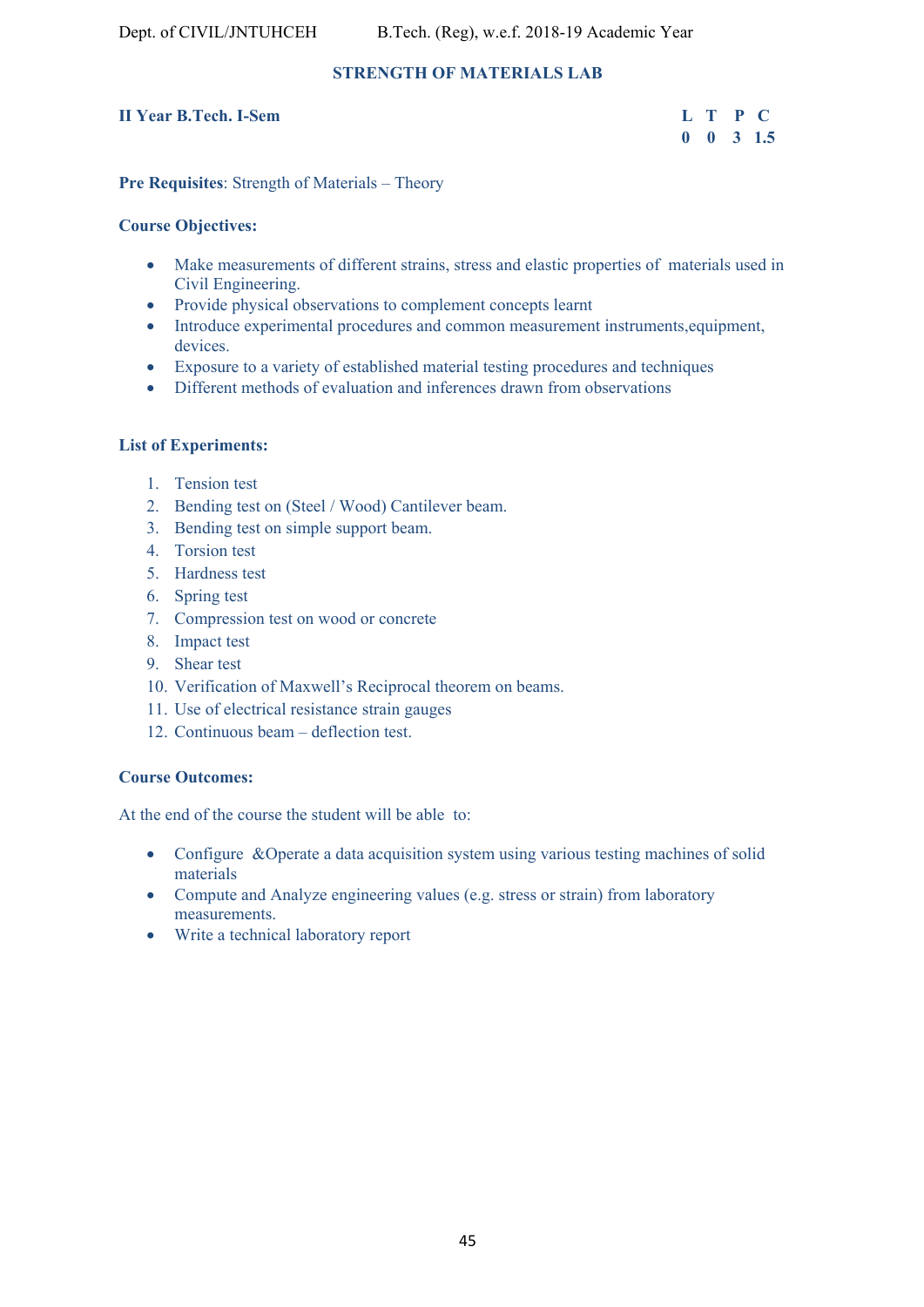### **ENGINEERING GEOLOGY LAB**

#### **II Year B.Tech. I-Sem L T P C**

 **0 0 2 1** 

#### **Pre Requisites**: Engineering Geology- Theory

**Course Objectives:** The objective of this lab is that to provide practical knowledge about physical properties of minerals, rocks, drawing of geological maps, showing faults, uniformities etc.

#### **List of Experiments**

- 1. Study of physical properties of minerals.
- 2. Study of different group of minerals.
- 3. Study of Crystal and Crystal system.
- 4. Identification of minerals: Silica group: Quartz, Amethyst, Opal; Feldspar group: Orthoclase, Plagioclase; Cryptocrystalline group: Jasper; Carbonate group: Calcite; Element group: Graphite; Pyroxene group: Talc; Mica group: Muscovite; Amphibole
- group: Asbestos, Olivine, Hornblende, Magnetite, Hematite, Corundum, Kyanite, Garnet, Galena, Gypsum.
- 5. Identification of rocks (Igneous Petrology): Acidic Igneous rock: Granite and its varieties, Syenite, Rhyolite, Pumice, Obsidian, Scoria, Pegmatite, Volcanic Tuff. Basic rock: Gabbro, Dolerite, Basalt and its varieties, Trachyte.

6. Identification of rocks (Sedimentary Petrology): Conglomerate, Breccia, Sandstone and its varieties, Laterite, Limestone and its varieties, Shales and its varieties.

- 7. Identification of rocks (Metamorphic Petrolody): Marble, slate, Gneiss and its varieties, Schist and its varieties. Quartzite, Phyllite.
- 8. Study of topographical features from Geological maps. Identification of symbols in maps.
- 9. Simple structural Geology Problems(Folds, Faults & Unconformities)

**Course Outcomes:** At the end of the course, the student will be able to:

- Understands the method and ways of investigations required for Civil Engg projects
- Identify the various rocks, minerals depending on geological classifications
- Will able to learn to couple geologic expertise with the engineering properties of rock and unconsolidated materials in the characterization of geologic sites for civil work projects and the quantification of processes such as rock slides and settlement.
- Write a technical laboratory report

#### **LAB EXAMINATION PATTERN:**

1. Description and identification of SIX minerals

2. Description and identification of Six (including igneous, sedimentary and metamorphic rocks)

- 3. Interpretation of a Geological map along with a geological section.
- 4. Simple strike and Dip problems.
- 5 Microscopic identification of rocks.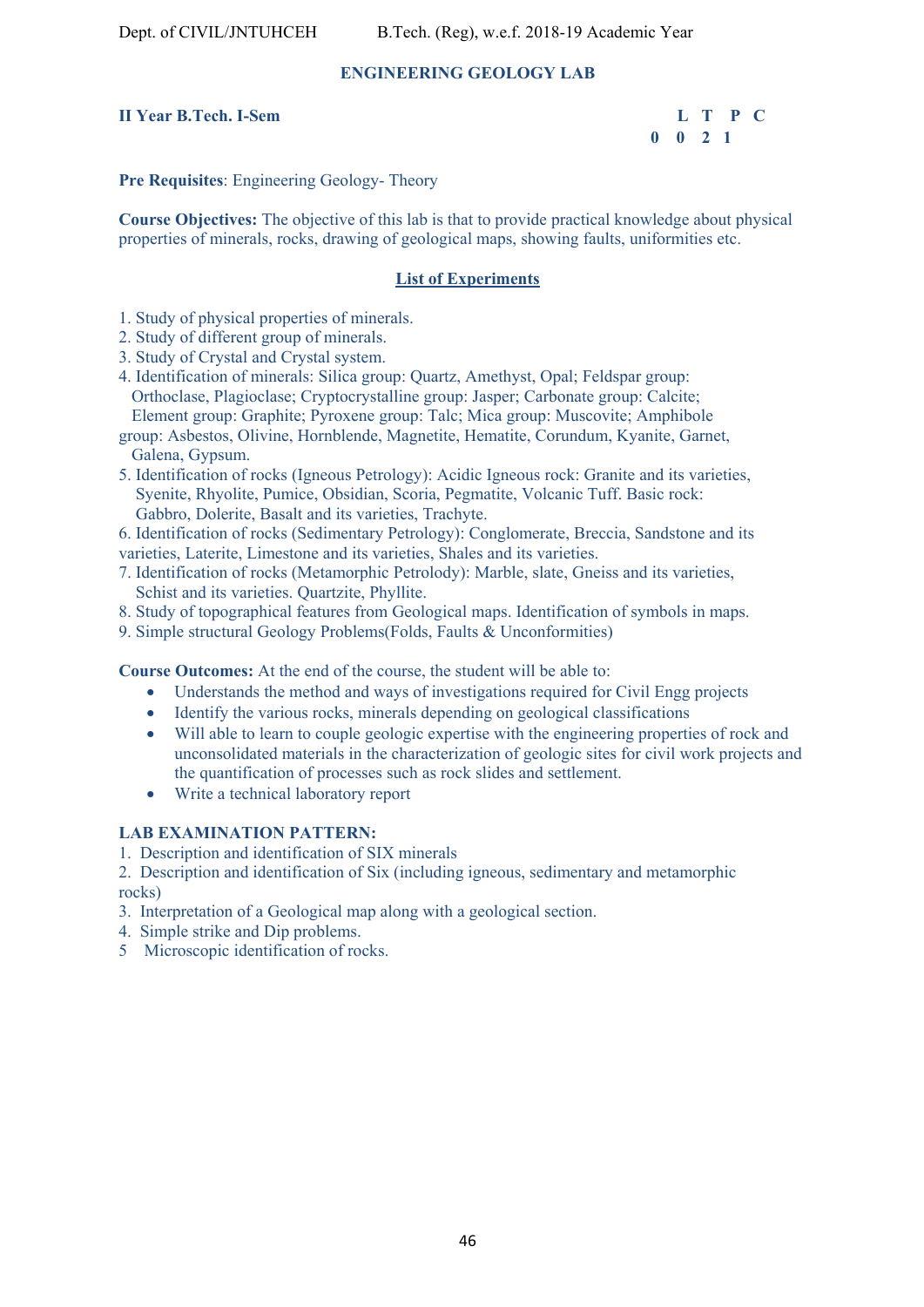# **ENVIRONMENTAL SCIENCE**

#### **II Year B.Tech. II-Sem**

| <b>II Year B.Tech. II-Sem</b> | L T P C |  |
|-------------------------------|---------|--|
|                               | 2000    |  |

Pre-Requisites: NIL Course Objectives: 1. Creating the awareness about environmental problems among students. 2. Imparting basic knowledge about the environment and its allied problems. 3. Developing an attitude of concern for the environment. 4. Motivating students to participate in environment protection and environment improvement.

UNIT-I: MULTIDISCIPLINARY NATURE OF ENVIRONMENTAL STUDIES: Definition, Scope and Importance – Need for Public Awareness. NATURAL RESOURCES: Renewable and nonrenewable resources – Natural resources and associated problems – Forest resources – Use and over – exploitation, deforestation, case studies – Timber extraction – Mining, dams and other effects on forest and tribal people – Water resources – Use and over utilization of surface and ground water – Floods, drought, conflicts over water, dams – benefits and problems - Mineral resources: Use and exploitation, environmental effects of extracting and using mineral resources, case studies.

UNIT–II: ECOSYSTEMS: Concept of an ecosystem. - Structure and function of an ecosystem. - Producers, consumers and decomposers. - Energy flow in the ecosystem - Ecological succession. - Food chains, food webs and ecological pyramids. - Introduction, types, characteristic features, structure and function of the following ecosystem: a. Forest ecosystem b. Grassland ecosystem c. Desert ecosystem d. Aquatic ecosystems (ponds, streams, lakes, rivers, oceans, estuaries)

UNIT–III: ENVIRONMENTAL POLLUTION: Definition, Cause, effects and control measures of: a. Air pollution b. Water pollution c. Soil pollution d. Marine pollution e. Noise pollution f. Thermal pollution g. Nuclear hazards

UNIT–IV: SOLID WASTE MANAGEMENT: Causes, effects and control measures of urban and industrial wastes. - Role of an individual in prevention of pollution - Pollution case studies - Disaster management: floods, earthquake, cyclone and landslides.

UNIT–V: SOCIAL ISSUES AND THE ENVIRONMENT: From Unsustainable to Sustainable development Urban problems related to energy -Water conservation, rain water harvesting, watershed management -Resettlement and rehabilitation of people; its problems and concerns. Case Studies - Environmental ethics: Issues and possible solutions. -Climate change, global warming, acid rain, ozone layer depletion, nuclear accidents and holocaust. Case Studies -Wasteland reclamation. – Consumerism and waste products. -Environment Protection Act. -Air (Prevention and Control of Pollution) Act. -Water (Prevention and control of Pollution) Act -Wildlife Protection Act -Forest Conservation Act -Issues involved in enforcement of environmental legislation. -Public awareness.

Text Books: 1. Textbook of Environmental Studies for Undergraduate Courses by Erach Bharucha for University Grants Commission., Universities Press 2. Environmental Studies by R. Rajagopalan, Oxford University Press.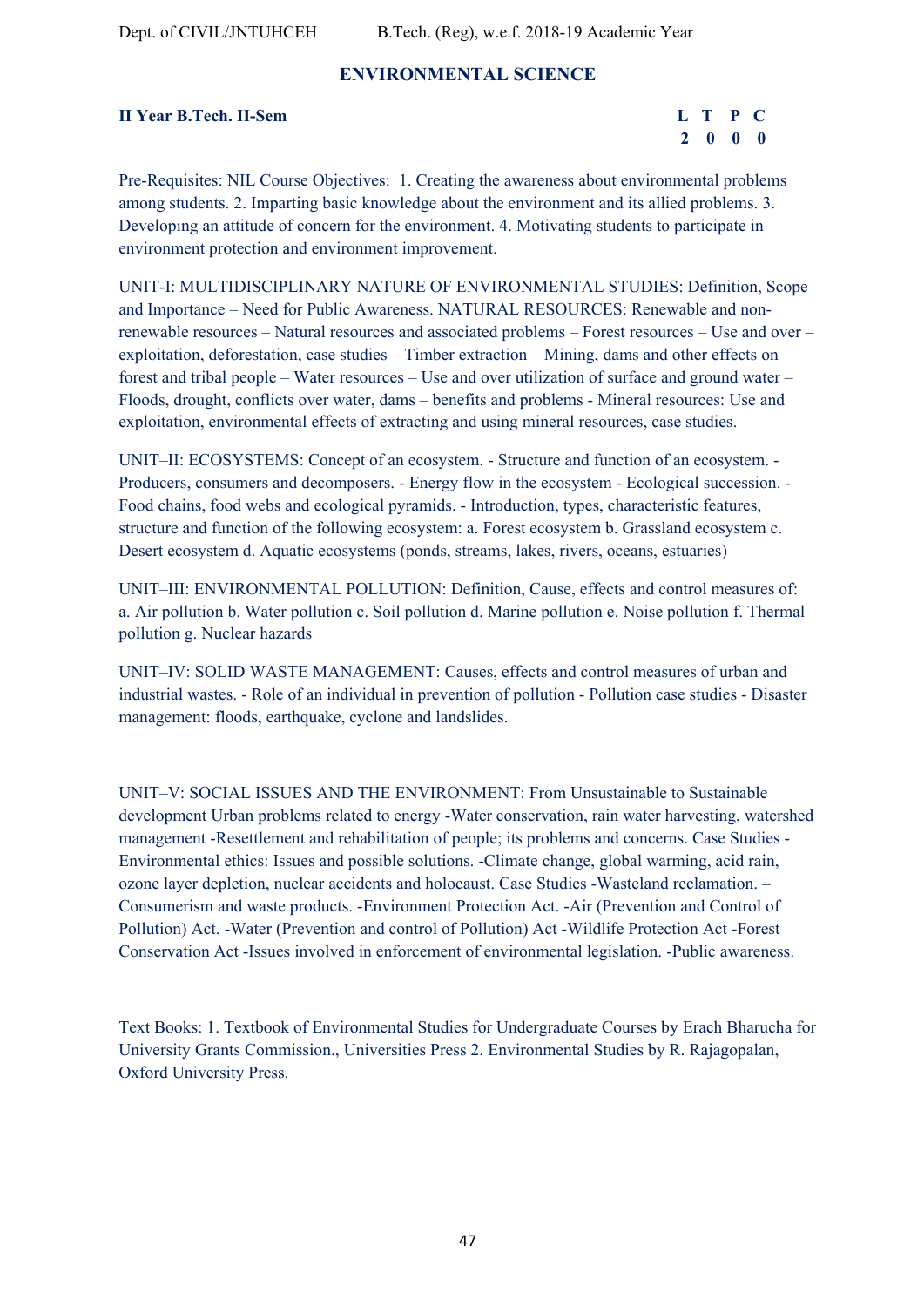Reference Books: 1. Textbook of Environmental Sciences and Technology by M. Anji Reddy, BS Publication.

Course Outcomes: At the end of the course, it is expected that students will be able to: 1. Identify and analyze environmental problems as well as the risks associated with these problems 2. Understand what it is to be a steward in the environment Studying how to live their lives in a more sustainable manner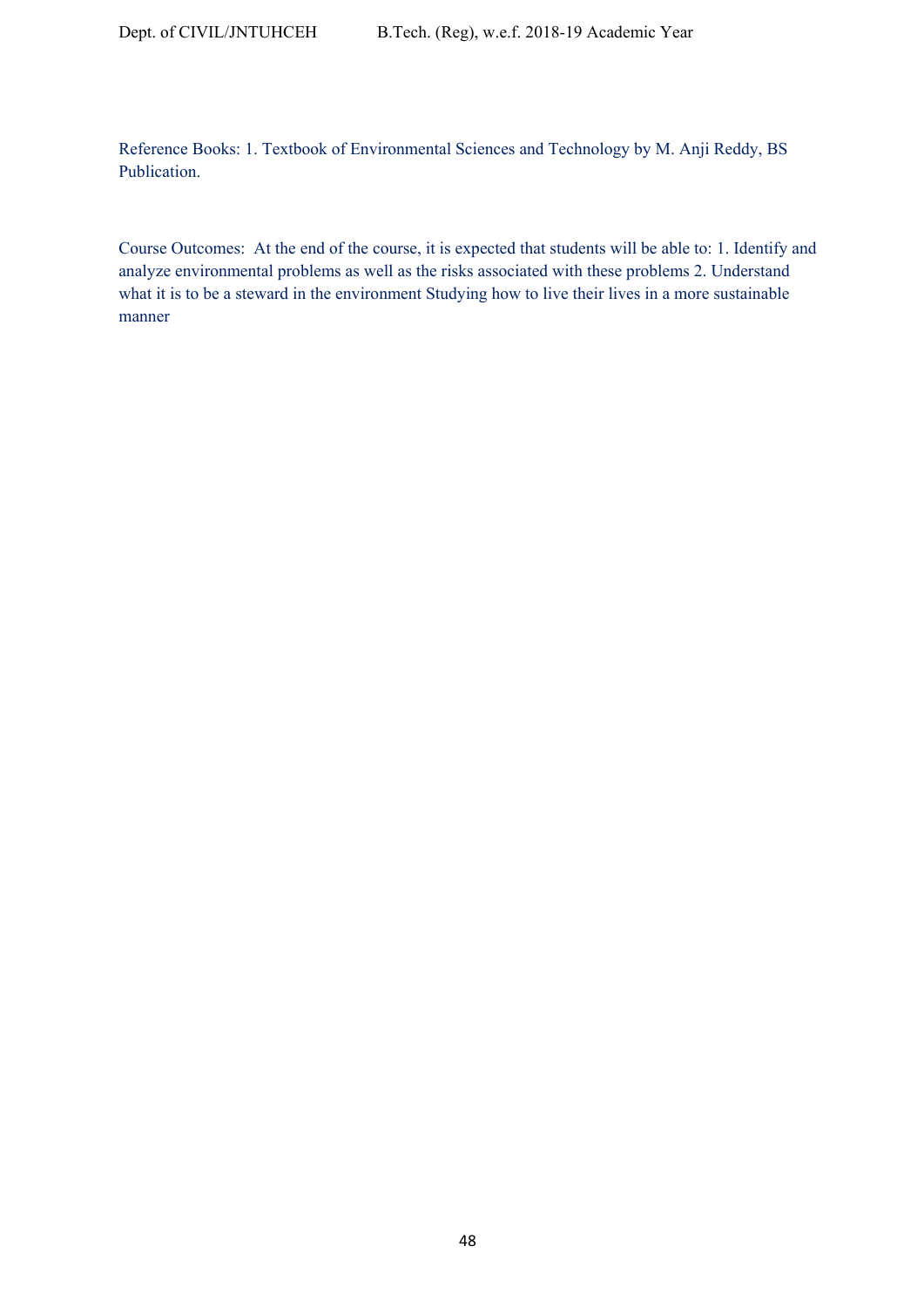# **BASICS OF ELECTRICAL & ELECTRONICS ENGINEERING**

# **II Year B.Tech. II-Sem L T P C**

 **3 0 0 3** 

**Course Objectives:** Objectives of this course are

- To introduce the concept of electrical circuits and its components
- To introduce the concepts of diodes and transistors, and
- To impart the knowledge of various configurations, characteristics and applications.

# **UNIT- I**

**Electrical Circuits: R**-L-C Parameters, Voltage and Current, Independent and Dependent Sources, Source Transformation – V-I relationship for passive elements, Kirchhoff's Laws, Network reduction techniques – series, parallel, series-parallel, star-to-delta, delta-to-star transformation, Nodal Analysis, **Single Phase AC Circuits**: R.M.S. and Average values, Form Factor, steady state analysis of series, parallel and series-parallel combinations of R, L and C with sinusoidal excitation, concept of reactance, impedance, susceptance and admittance – phase and phase difference, Concept of power factor, j-notation, complex and polar forms of representation.

# **UNIT-II**

**Resonance**: Series resonance and Parallel resonance circuits, concept of bandwidth and Q factor, Locus Diagrams for RL, RC and RLC Combinations for Various Parameters. **Network Theorems:** Thevenin's, Norton's, Maximum Power Transfer, Superposition, Reciprocity, Tellegen's, Millman's and Compensation theorems for DC and AC excitations.

#### **UNIT- III**

**P-N Junction Diode**: Diode equation, Energy Band diagram, Volt-Ampere characteristics, Temperature dependence, Ideal versus practical, Static and dynamic resistances, Equivalent circuit, Load line analysis, Diffusion and Transition Capacitances.

**Rectifiers and Filters**: P-N junction as a rectifier – Half Wave Rectifier, Ripple Factor – Full Wave Rectifier, Bridge Rectifier, Harmonic components in Rectifier Circuits, Filters – Inductor Filters, Capacitor Filters, L- section Filters, π- section Filters.

### **UNIT- IV**

**Bipolar Junction Transistor (BJT):** Construction, Principle of Operation, Symbol, Amplifying Action, Common Emitter, Common Base and Common Collector configurations. Transistor Biasing And Stabilization – Operating point, DC and AC load lines, Biasing – Fixed Bias, Emitter Feedback Bias, Collector to Emitter feedback bias, Voltage divider bias, Bias

stability, Stabilization against variations in VBE and β, Bias Compensation using Diodes and Transistors.

**Transistor Configurations:** BJT modeling, Hybrid model, Determination of h-parameters from transistor characteristics, Analysis of CE, CB and CC configurations using h-parameters, Comparison of CE, CB and CC configurations.

### **UNIT- V**

**Junction Field Effect Transistor:** Construction, Principle of Operation, Symbol, Pinch-Off Voltage, Volt-Ampere Characteristic, Comparison of BJT and FET, Small Signal Model, Biasing FET. **Special Purpose Devices**: Breakdown Mechanisms in Semi-Conductor Diodes, Zener diode characteristics, Use of Zener diode as simple regulator, Principle of operation and Characteristics of Tunnel Diode (With help of Energy band diagram) and Varactor Diode, Principle of Operation of SCR.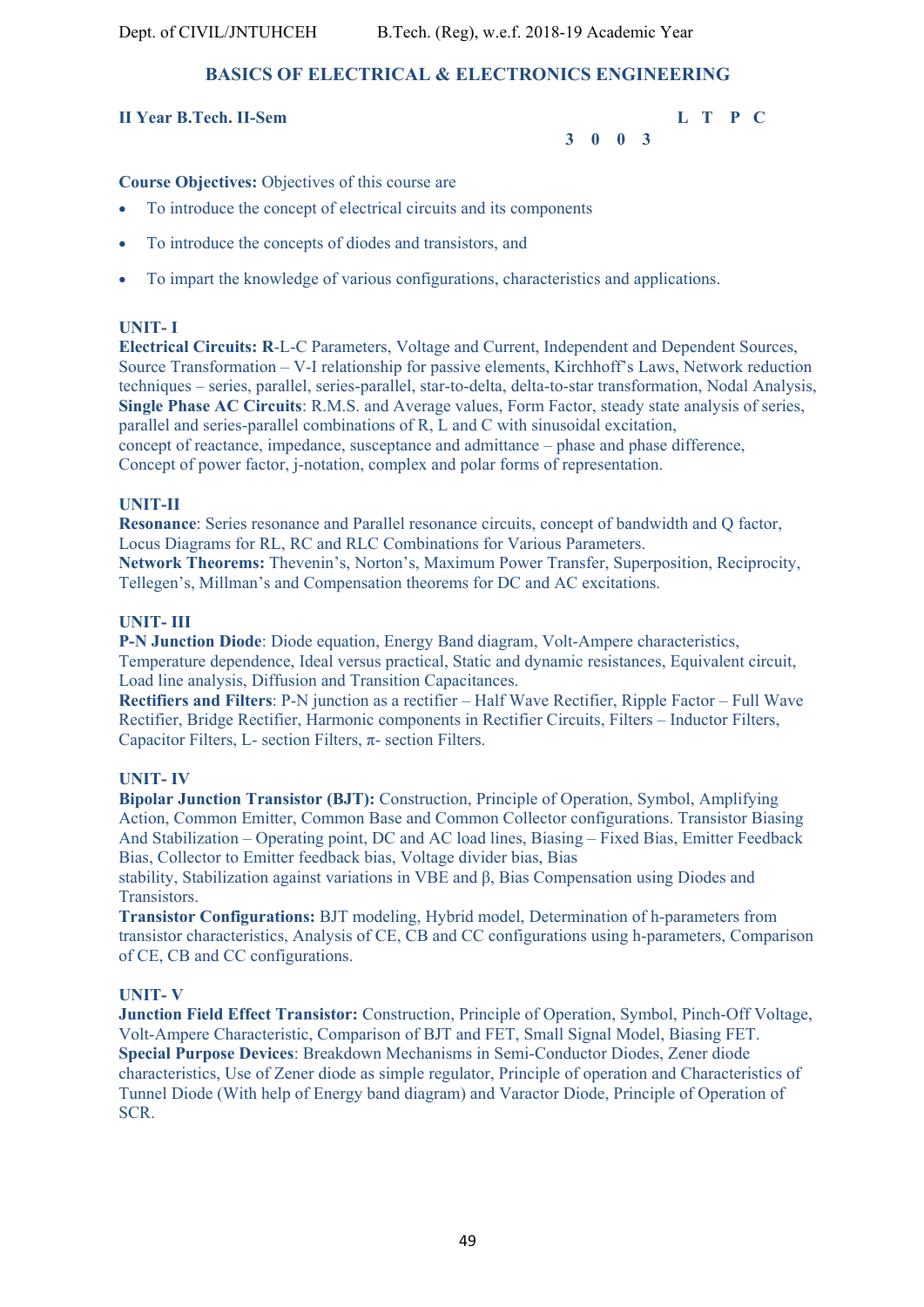### **Course Outcomes**: After this course, the student will be able

- To analyze and solve problems of electrical circuits using network laws and theorems.
- To identify and characterize diodes and various types of transistors.

#### **Text books:**

- Basic Electrical and electronics Engineering –M S Sukija TK Nagasarkar Oxford University
- Basic Electrical and electronics Engineering-D P Kothari. I J Nagarath Mc Graw Hill Education

#### **References:**

- Electronic Devices and Circuits R.L. Boylestad and Louis Nashelsky, PEI/PHI, 9th Ed, 2006.
- Millman's Electronic Devices and Circuits J. Millman and C. C. Halkias, Satyabratajit, TMH, 2/e, 1998.
- Engineering circuit analysis- by William Hayt and Jack E. Kemmerly, Mc Graw Hill Company, 6th edition.
- Linear circuit analysis (time domain phasor and Laplace transform approaches)- 2nd edition by Raymond A. DeCarlo and Pen-Min-Lin, Oxford University Press-2004.
- Network Theory by N. C. Jagan and C. Lakshminarayana, B.S. Publications.
- Network Theory by Sudhakar, Shyam Mohan Palli, TMH.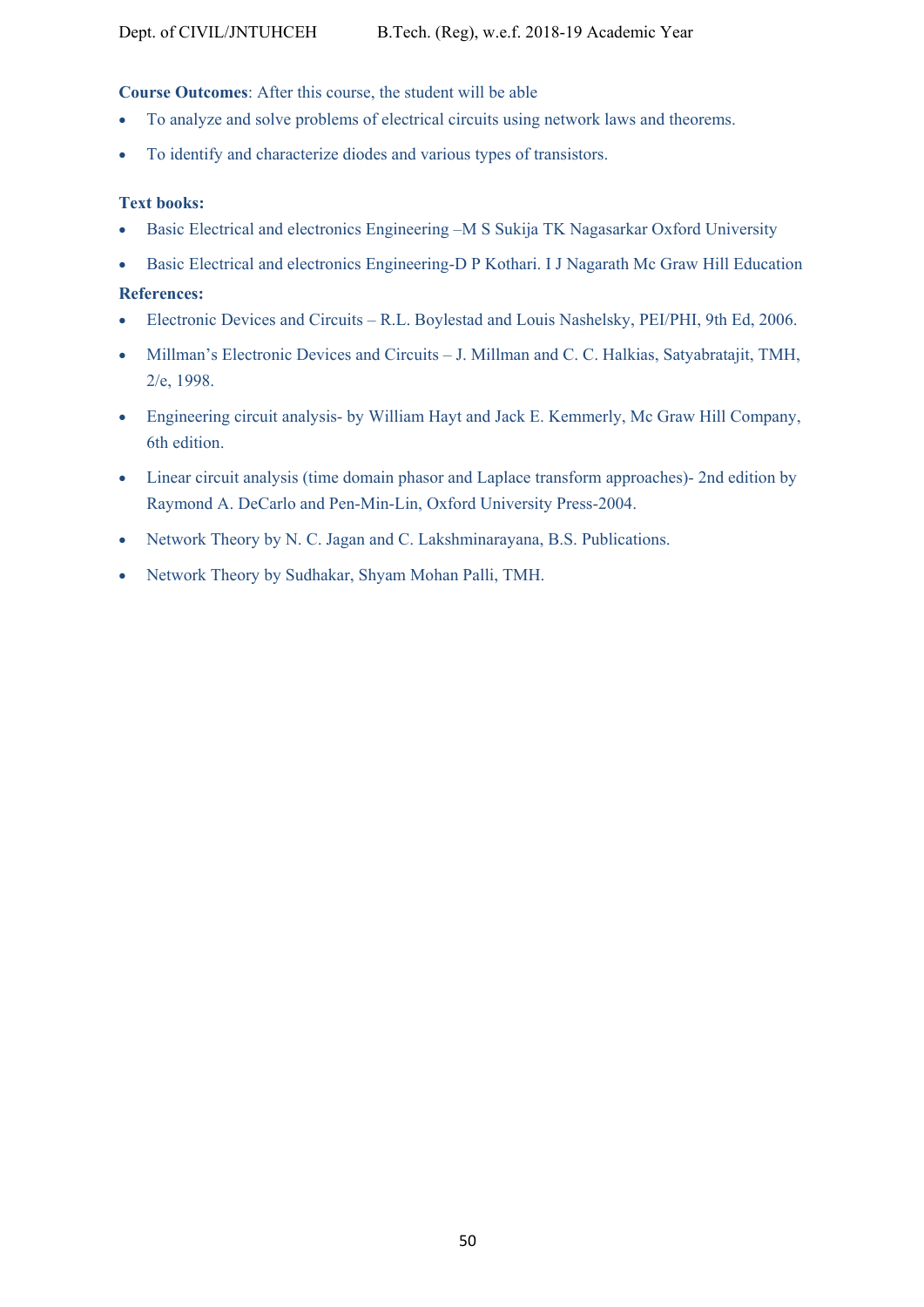# **BASICS OF MECHANICAL ENGINEERING**

#### **II Year B.Tech. II-Sem L T P C**

# **2 0 02**

# **Instructional Objectives**

To familiarize civil engineering students with the

- Basic machine elements,
- Sources of Energy and Power Generation,
- Various manufacturing processes,
- Power transmission elements, material handling equipment

# **UNIT I:**

**Machine Elements**: Cams: Types of cams andfollowers **Introduction to engineering materials**-Metals, ceramics, composites-Heat treatment of metals **Riveted joints**- methods of failure of riveted joints-strength equations-efficiency of riveted jointseccentrically loaded riveted joints.

#### **UNIT-II:**

**Power Transmission Elements:**Gears terminology of spur, helical and bevel gears, gear trains. Belt drives(types). Chain drives.

**Material handling equipment:** Introduction toBelt conveyors, cranes, industrial trucks, bull dozers,

#### **UNIT-III:**

**Energy:** 

**Power Generation**: External and internal combustion engines (layouts, element/component description, advantages, disadvantages, applications).

**REFRIGERATION**: Mechanical Refrigeration and types – units of refrigeration – Air Refrigeration system, details and principle of operation –calculation of COP

**Modes and mechanisms of heat transfer** – Basic laws of heat transfer –General discussion about applications of heat transfer.

#### **UNIT IV:**

**Manufacturing Processes:** Sheet Metal Work: Introduction – Equipments – Tools and accessories – Various processes(applications, advantages / disadvantages).

**Welding**: Types – Equipments –Techniques employed –welding positions-defects-applications, advantages / disadvantages – Gas cutting – Brazing and soldering. **Casting**: Types, equipments, applications

#### **UNIT V:**

**Machine Tools:** Introduction to lathe, drilling machine, milling machine, grinding machine-Operations performed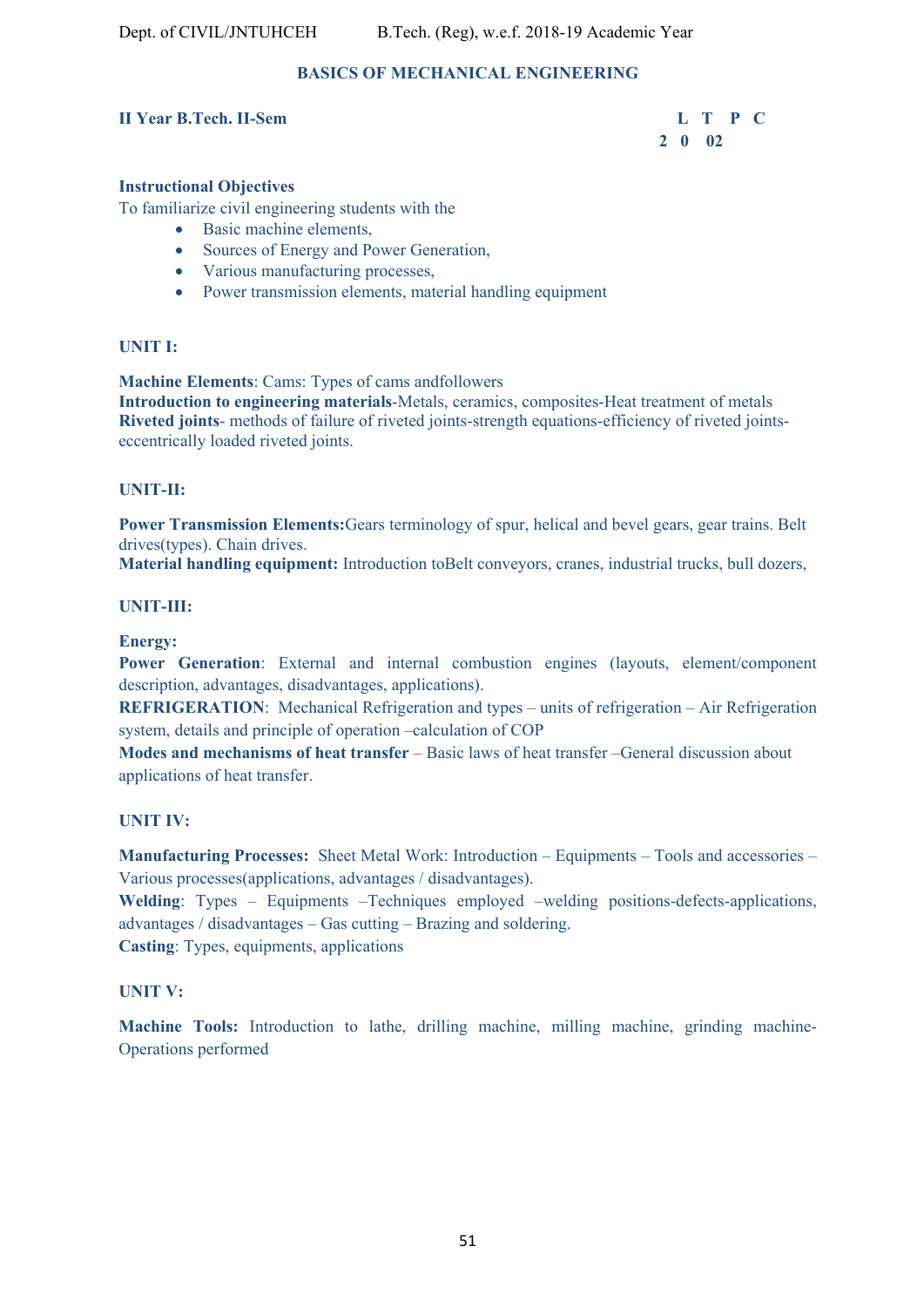# **Text Books:**

1. Kumar, T., Leenus Jesu Martin and Murali, G., *Basic Mechanical Engineering*, Suma Publications, Chennai,2007

#### **References:**

- 1. Prabhu, T. J., Jai Ganesh, V. and Jebaraj, S., *Basic Mechanical Engineering*, Scitech Publications, Chennai, 2000.
- 2. Hajra Choudhary, S.K. and HajraChoudhary, A. K., *Elements of Workshop TechnologyVols.I & II*, Indian Book Distributing Company Calcutta, 2007.
- 3. Nag, P.K., *Power Plant Engineering*, Tata McGraw-Hill, New Delhi, 2008.
- 4. Rattan, S.S., *Theory of Machines*, Tata McGraw-Hill, New Delhi, 2010.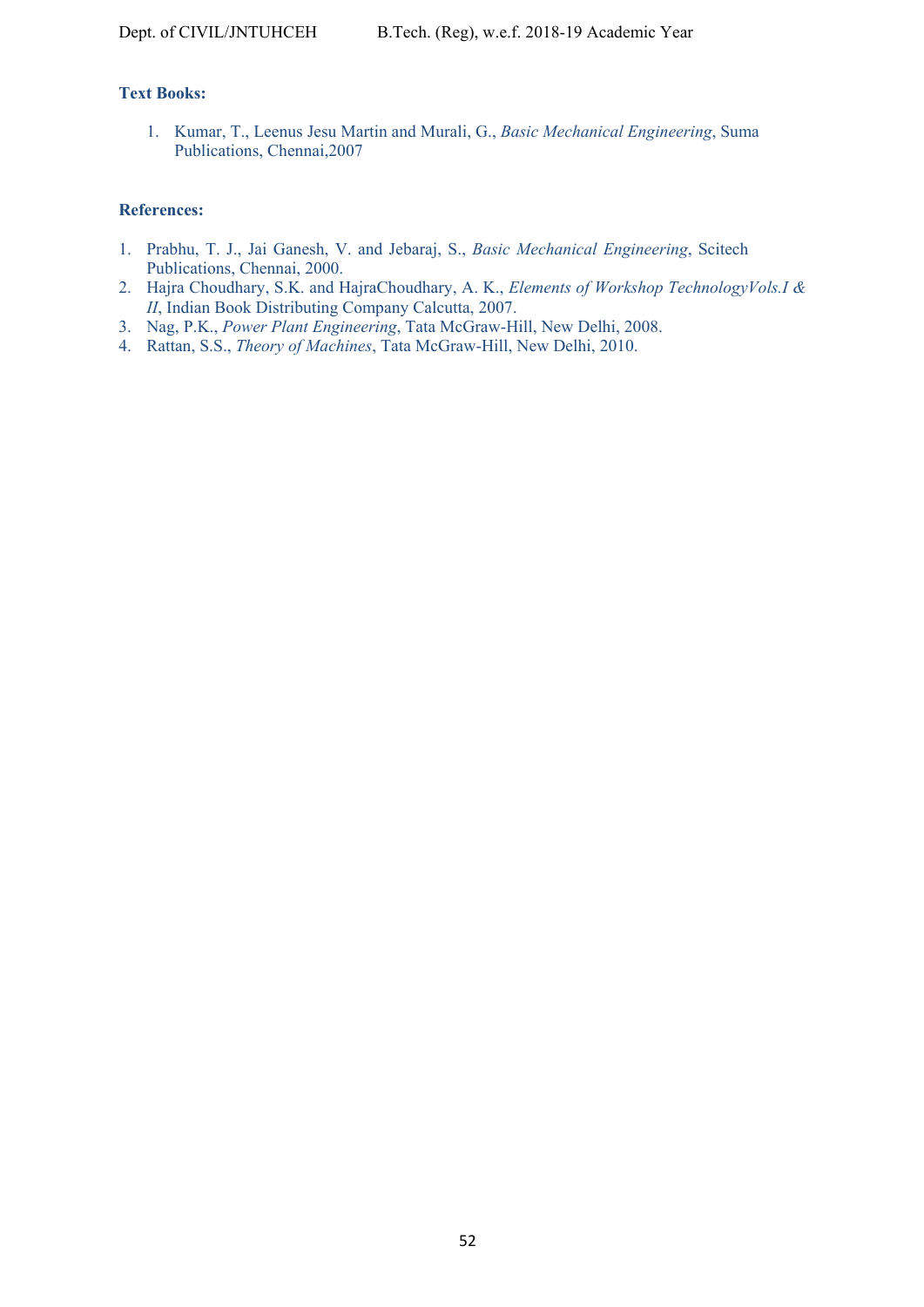# **SURVEYING & GEOMATICS**

#### **II Year B.Tech. II-Sem L T P C**

# **3 0 0 3**

#### **Course Objectives:**

The object of the course student should have the capability to:

- Know the principle and methods of surveying.
- Measure horizontal and vertical- distances and angles
- Recording of observation accurately
- Perform calculations based on the observation
- Identification of source of errors and rectification methods
- Apply surveying principles to determine areas and volumes and setting out curves
- Use modern surveying equipment's for accurate results

#### **UNIT - I**

**Introduction and Basic Concepts:** Introduction, Objectives, classification and principles of surveying, Scales, Shrinkage of Map, Conventional symbols and Code of Signals, Surveying accessories, phases of surveying.

#### **Measurement of Distances and Directions**

**Linear distances-** Approximate methods, Direct Methods- Chains- Tapes, ranging, Tape corrections.

**Prismatic Compass**- Bearings, included angles, Local Attraction, Magnetic Declination, and dip.

#### **UNIT - II**

**Leveling-** Types of levels and levelling staves, temporary adjustments, methods of levelling, booking and Determination of levels, Effect of Curvature of Earth and Refraction.

**Contouring-** Characteristics and uses of Contours, methods of contour surveying.

**Areas -** Determination of areas consisting of irregular boundary and regular boundary.

**Volumes -**Determination of volume of earth work in cutting and embankments for level section, volume of borrow pits, capacity of reservoirs.

#### **UNIT - III**

**Theodolite Surveying:** Types of Theodolites, Fundamental Lines, temporary adjustments, measurement of horizontal angle by repetition method and reiteration method, measurement of vertical Angle, Trigonometrical levelling when base is accessible and inaccessible.

**Traversing:** Methods of traversing, traverse computations and adjustments, Omitted measurements.

#### **UNIT - IV**

**Curves:** Types of curves and their necessity, elements of simple, compound, reverse, transition and vertical curves.

**Tacheometric Surveying:** Principles of Tacheometry, stadia and tangential methods of Tacheometry, **Modern Surveying Methods:** Principle and types of E.D.M. Instruments, Total station- advantages and Applications. Field Procedure for total station survey, Errors in Total Station Survey, Global Positioning System- Principle and Applications.

# **UNIT - V**

#### **Photogrammetry Surveying:**

Introduction, Basic concepts, perspective geometry of aerial photograph, relief and tilt displacements, terrestrial photogrammetry, flight planning; Stereoscopy, ground control extension for photographic mapping- aerial triangulation, radial triangulation, methods; photographic mapping- mapping using paper prints, mapping using stereoplotting instruments, mosaics, map substitutes.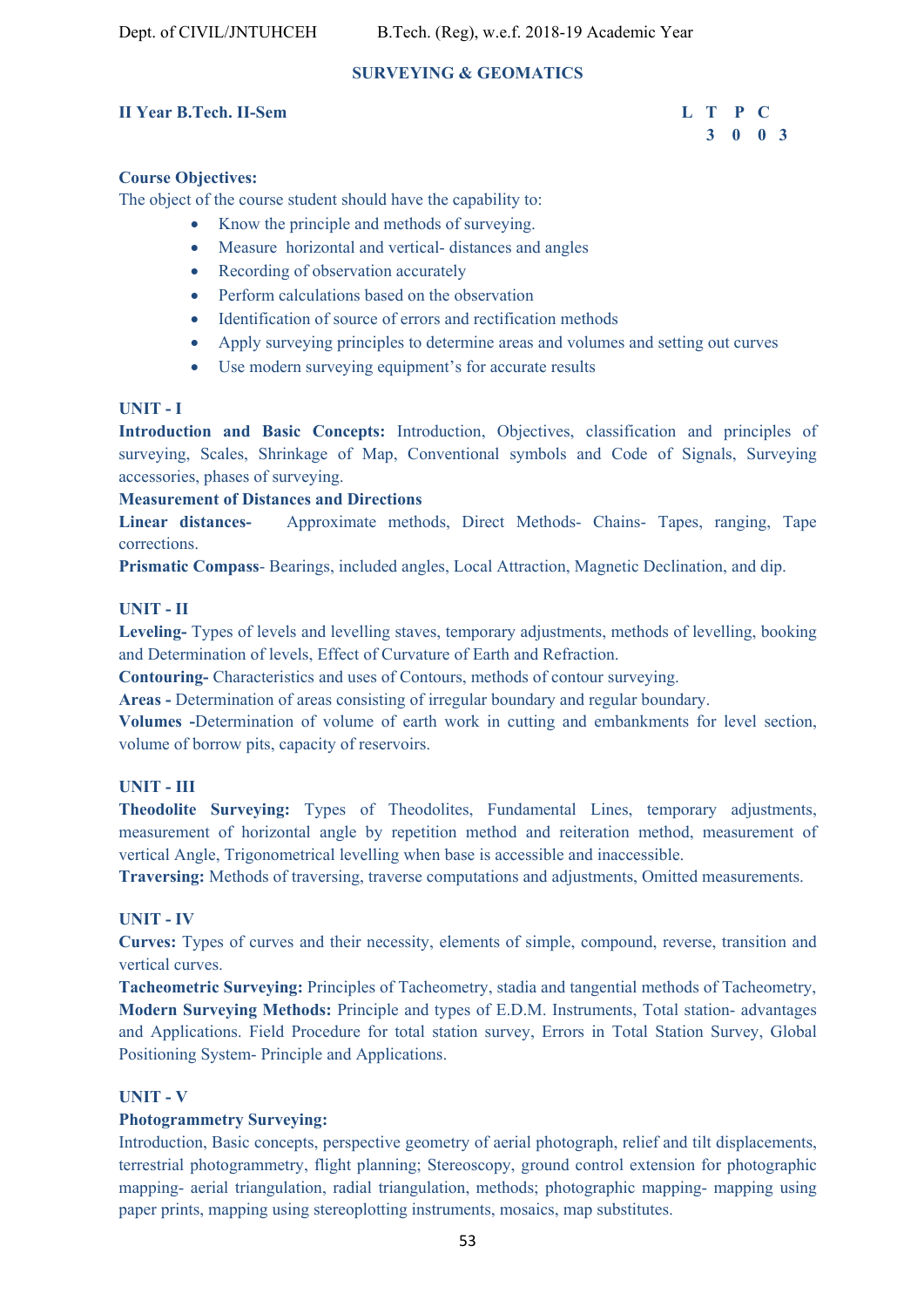**Course Outcomes:**Course will enable the student to:

- Apply the knowledge to calculate angles, distances and levels
- Identify data collection methods and prepare field notes
- Understand the working principles of survey instruments, measurement errors and corrective measures
- Interpret survey data and compute areas and volumes, levels by different type of equipment and relate the knowledge to the modern equipment and methodologies

### **TEXT BOOKS:**

- 1. Chandra A M, "Plane Surveying and Higher Surveying", New age International Pvt. Ltd., Publishers, New Delhi.
- 2. Duggal S K, "Surveying (Vol 1 & 2), Tata McGraw Hill Publishing Co. Ltd. New Delhi.

#### **REFERENCES:**

- 1. Arthur R Benton and Philip J Taety, Elements of Plane Surveying, McGraw Hill.
- 2. Surveying and levelling by R. Subramanian, Oxford university press, New Delhi
- 3. Arora K R "Surveying Vol 1, 2 & 3), Standard Book House, Delhi.
- 4. Surveying (Vol 1, 2 & 3), by B. C. Punmia, Ashok Kumar Jain and Arun Kumar Jain Laxmi Publications (P) ltd., New Delhi.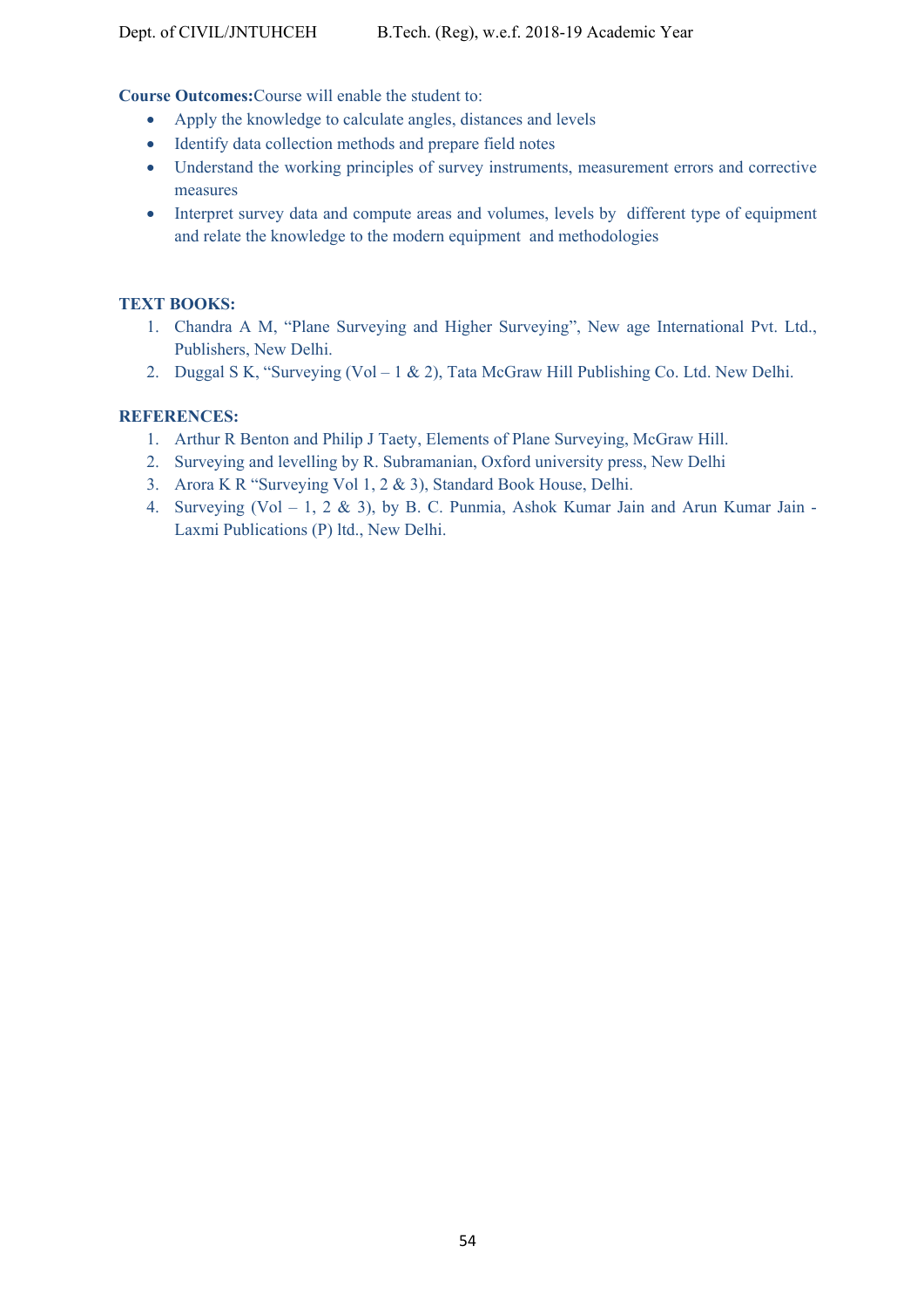### **STRENGTH OF MATERIALS – II**

#### **II Year B.Tech. II-Sem**

| <b>II Year B.Tech. II-Sem</b> |         | L T P C |  |
|-------------------------------|---------|---------|--|
|                               | 3 0 0 3 |         |  |

**Pre Requisites**: Strength of Materials -I

**Course Objectives:**The objective of this Course is

- To understand the nature of stresses developed in simple geometries shafts, springs, columns &cylindrical and spherical shells for various types of simple loads
- To calculate the stability and elastic deformation occurring in various simple geometries for different types of loading.
- To understand the unsymmetrical bending and shear center importance for equilibrium conditions in a structural members of having different axis of symmetry.

#### **UNIT – I**

#### **TORSION OF CIRCULAR SHAFTS :**

Theory of pure torsion – Derivation of Torsion equation - Assumptions made in the theory of pure torsion – Polar section modulus – Power transmitted by shafts – Combined bending and torsion – Design of shafts according to theories of failure.

**SPRINGS :**Introduction – Types of springs – deflection of close and open coiled helical springs under axial pull and axial couple – springs in series and parallel.

# **UNIT – II**

#### **COLUMNS AND STRUTS:**

Introduction – Types of columns – Short, medium and long columns – Axially loaded compression members – Crushing load – Euler's theorem for long columns- assumptions- derivation of Euler's critical load formulae for various end conditions – Equivalent length of a column – slenderness ratio – Euler's critical stress – Limitations of Euler's theory– Long columns subjected to eccentric loading – Secant formula – Empirical formulae –– Rankine – Gordon formula- Straight line formula – Prof. Perry's formula.

**BEAM COLUMNS:** Laterally loaded struts – subjected to uniformly distributed and concentrated loads.

# **UNIT - III**

#### **DIRECT AND BENDING STRESSES:**

Stresses under the combined action of direct loading and bending moment, core of a section – determination of stresses in the case of retaining walls, chimneys and dams – conditions for stability-Overturning and sliding – stresses due to direct loading and bending moment about both axis.

#### **UNIT – IV**

#### **THIN CYLINDERS :**

Thin seamless cylindrical shells – Derivation of formula for longitudinal and circumferential stresses – hoop, longitudinal and Volumetric strains – changes in dia, and volume of thin cylinders – Thin spherical shells.

#### **THICK CYLINDERS :**

Introduction - Lame's theory for thick cylinders – Derivation of Lame's formulae – distribution of hoop and radial stresses across thickness – design of thick cylinders – compound cylinders – Necessary difference of radii for shrinkage.

#### **UNIT – V**

#### **UNSYMETRICAL BENDING :**

Introduction – Centroidal principal axes of section –Moments of inertia referred to any set of rectangular axes – Stresses in beams subjected to unsymmetrical bending – Principal axes – Resolution of bending moment into two rectangular axes through the centroid – Location of neutral axis.

**SHEAR CENTRE:** Introduction - Shear centre for symmetrical and unsymmetrical (channel, I, T and L) sections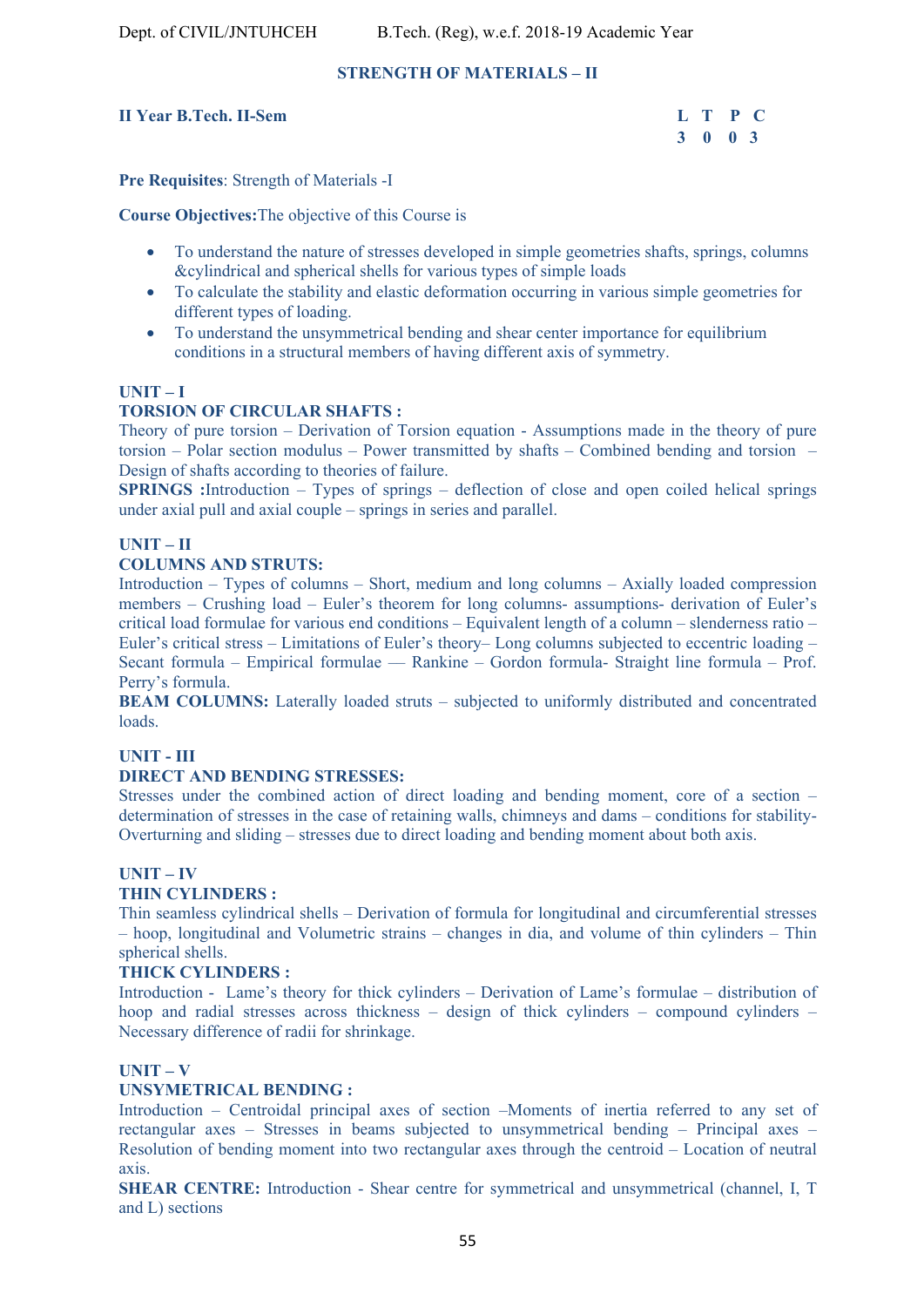# **Course Outcome:**

On completion of the course, the student will be able to:

- Describe the concepts and principles, understand the theory of elasticity, and perform calculations, relative tothe strength of structures and mechanical components in particular to torsion and direct compression;
- to evaluate the strains and deformation that will result due to theelastic stresses developed within the materials for simple types of loading
- Analyze strength and stability of structural members subjected to Direct, and Directand Bending stresses;
- Understand and evaluate the shear center and unsymmetrical bending.
- Frame an idea to design a system, component, or process

# **Text Books:**

1) Strength of Materials by R.K Rajput, S.Chand& Company Ltd.

2) Mechanics of Materials by Dr.B.CPunmia, Dr. Ashok Kumar Jain and Dr. Arun Kumar Jain

#### **References:**

- 1) Strength of Materials by R.Subramanian, Oxford University Press.
- 2) Mechanics of Materials by R.C.Hibbeler, Pearson Education
- 3) Engineering Mechanics of Solids by Popov E.P. Printice-Hall Ltd
- 4) Strength of Materials by T.D.Gunneswara Rao and M.Andal, Cambridge Publishers
- 5) Strength of Materials by R.K.Bansal, Lakshmi Publications House Pvt. Ltd.
- 6) Fundamentals of Solid Mechancis by M.L.Gambhir, PHI Learning Pvt. Ltd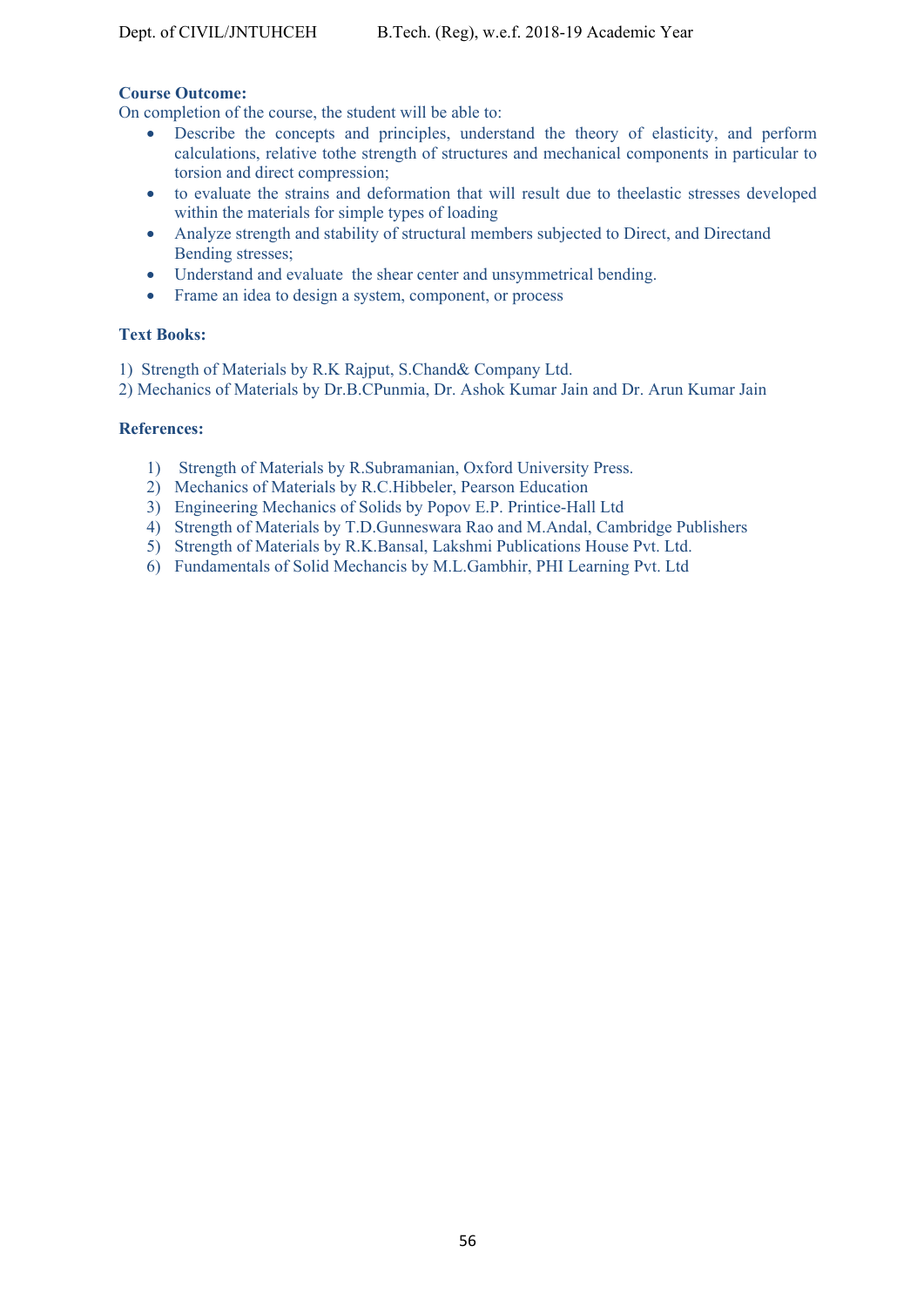# **HYDRAULICS & HYDRAULIC MACHINERY**

#### **II Year B.Tech. II-Sem L T P C**

# **3 0 0 3**

#### **Pre Requisites:**

#### **Course Objectives:**

- **To Define** the fundamental principles of water conveyance in open channels.
- **To Discuss**and analyze the open channels in uniform and Non-uniform flow conditions.
- To Study the characteristics of hydroelectric power plant and its components.
- To analyze and design of hydraulic machinery and its modeling

#### **UNIT-I**

#### **Open Channel Flow – I**

Introduction to Open channel flow-Comparison between open channel flow and pipe flow, Classification of open channels, Classification of open channel flows, Velocity distribution. Uniform flow – Characteristics of uniform flow, Chezy's, Manning's and Bazin formulae for uniform flow – Factorsaffecting Manning'sRoughnessCoefficient"n". Most economical sections. Computation of Uniform flow, Normal depth.

**Critical Flow:** Specific energy – critical depth - computation of critical depth – critical, sub critical and super critical flows-Channel transitions.

#### **UNIT-II**

#### **Open Channel Flow – II**

Non uniform flow – Gradually Varied Flow - Dynamic equation for G.V.F; Classification of channel bottom slopes – Classification and characteristics of Surface profiles – Computation of water surface profiles by Numerical and Analytical approaches. Direct step method.

**Rapidly varied flow:**Elements and characteristics (Length and Height) of Hydraulic jump in rectangular channel– Types, applications and location of hydraulic jump, Energy dissipation and other uses – Positive and Negative Surges (Theory only).

### **UNIT-III**

### **Dimensional Analysis and Hydraulic Similitude**

Dimensional homogeneity – Rayleigh's method and Buckingham's pi methods – Dimensionless groups. Similitude, Model studies, Types of models. Application of dimensional analysis and model studies to fluid flow problems. Distorted models.

### **Basics of Turbo Machinery**

Hydrodynamic force of jets on stationary and moving flat, inclined and curved vanes, Jet striking centrally and at tip, Velocity triangles at inlet and outlet, expressions for work done and efficiency – Angular

# **UNIT-IV**

### **Hydraulic Turbines – I**

Elements of a typical Hydropower installation – Heads and efficiencies – Classification of turbines – Pelton wheel – Francis turbine – Kaplan turbine – working, working proportions, velocity diagram, work done and efficiency, hydraulic design. Draft tube – Classification, functions and efficiency.

### **Hydraulic Turbines – II**

Governing of turbines – Surge tanks – Unit and specific turbines – Unit speed – Unit quantity – Unit power – Specific speed – Performance characteristics – Geometric similarity – Cavitation. Selection of turbines.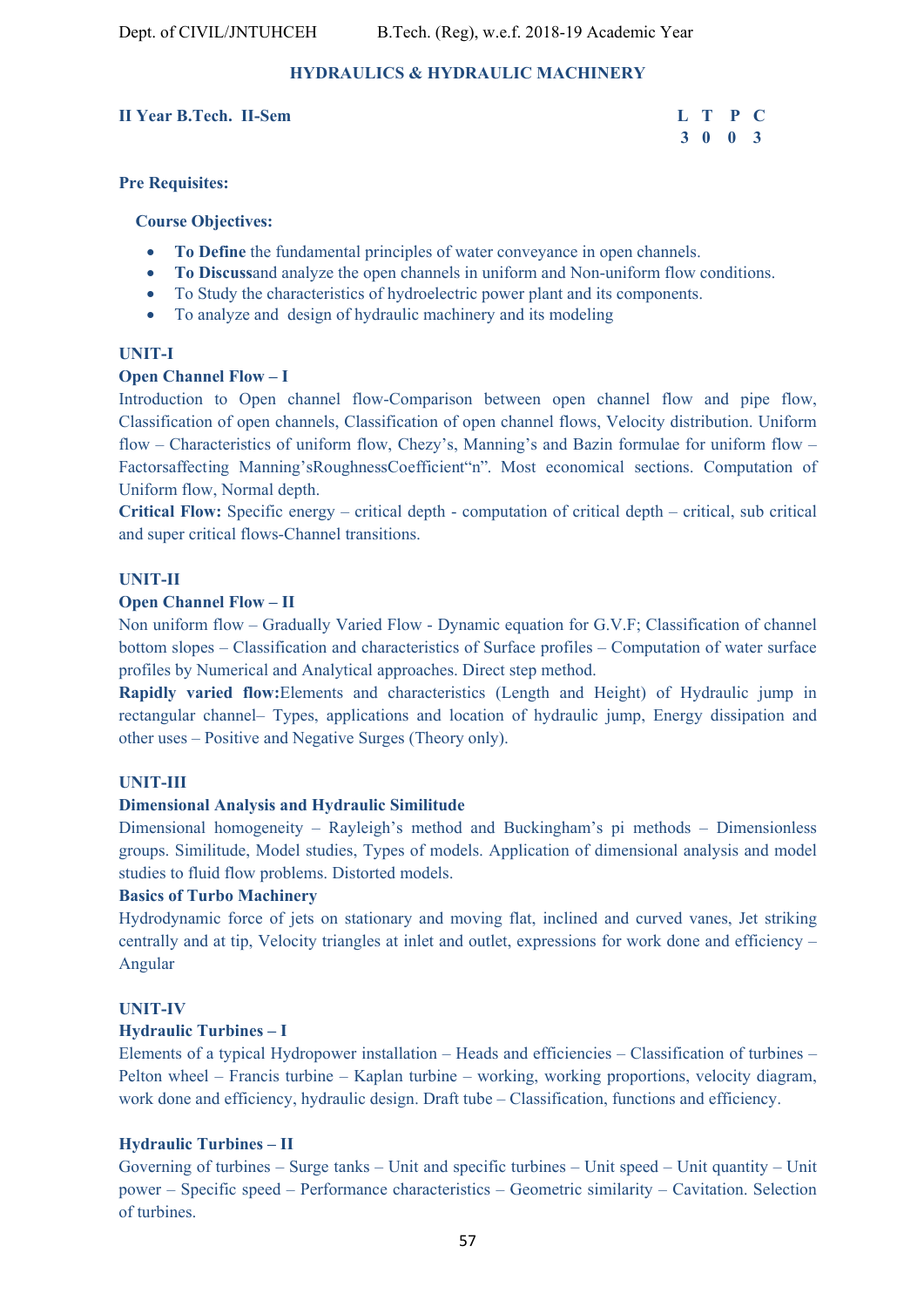# **UNIT-V**

#### **Centrifugal Pumps**

Pump installation details – classification – work done – Manometric head – minimum starting speed – losses and efficiencies – specific speed. Multistage pumps – pumps in parallel – performance of pumps – characteristic curves – NPSH – Cavitation.

**Hydropower Engineering:** Classification of Hydropower plants – Definition of terms – load factor, utilization factor, capacity factor, estimation of hydropower potential.

#### **Course Outcomes:**

At the end of the course the student will able to

- Applytheirknowledgeoffluidmechanicsinaddressingproblemsinopenchannels and hydraulic machinery.
- Understand and solveproblemsinuniform,graduallyandrapidlyvariedflows in open channel in steadystateconditions.
- apply dimensional analysis and to differentiate the model, prototype and similitude conditions for practical problems.
- Get the knowledge on different hydraulic machinery devices and its principles that will be utilized in hydropower development and for other practical usages

#### **Text Books**

- 1. Fluid Mechanics by Modi and Seth ,Standard Book House.
- 2. Fluid Mechanics and Hydraulic machines by Manish Kumar Goyal, PHI learning Private Limited,2015

#### **REFERENCES**

- 1. Fluid mechanics & Hydraulic Machines, Domkundwar&DomkundwarDhanpat Rai &C
- 2. Fluid Mechanics by R.C.Hibbeler, Pearson India Education Servieces Pvt. Ltd
- 3. Fluid Mechanic & Fluid Power Engineering by D.S.Kumar (Kataria& Sons Publications Pvt. Ltd.).
- 4. Open channel flow by V.T.Chow (Mc.Graw Hill Book Company).
- 5. Introduction to Fluid Mechanics and Fluid Machines by SK Som, Gautam Biswas, Suman Chakraborthy, Mc Graw Hill Education (India) Private Limited
- 6. Hydraulic Machines by Banga& Sharma (Khanna Publishers).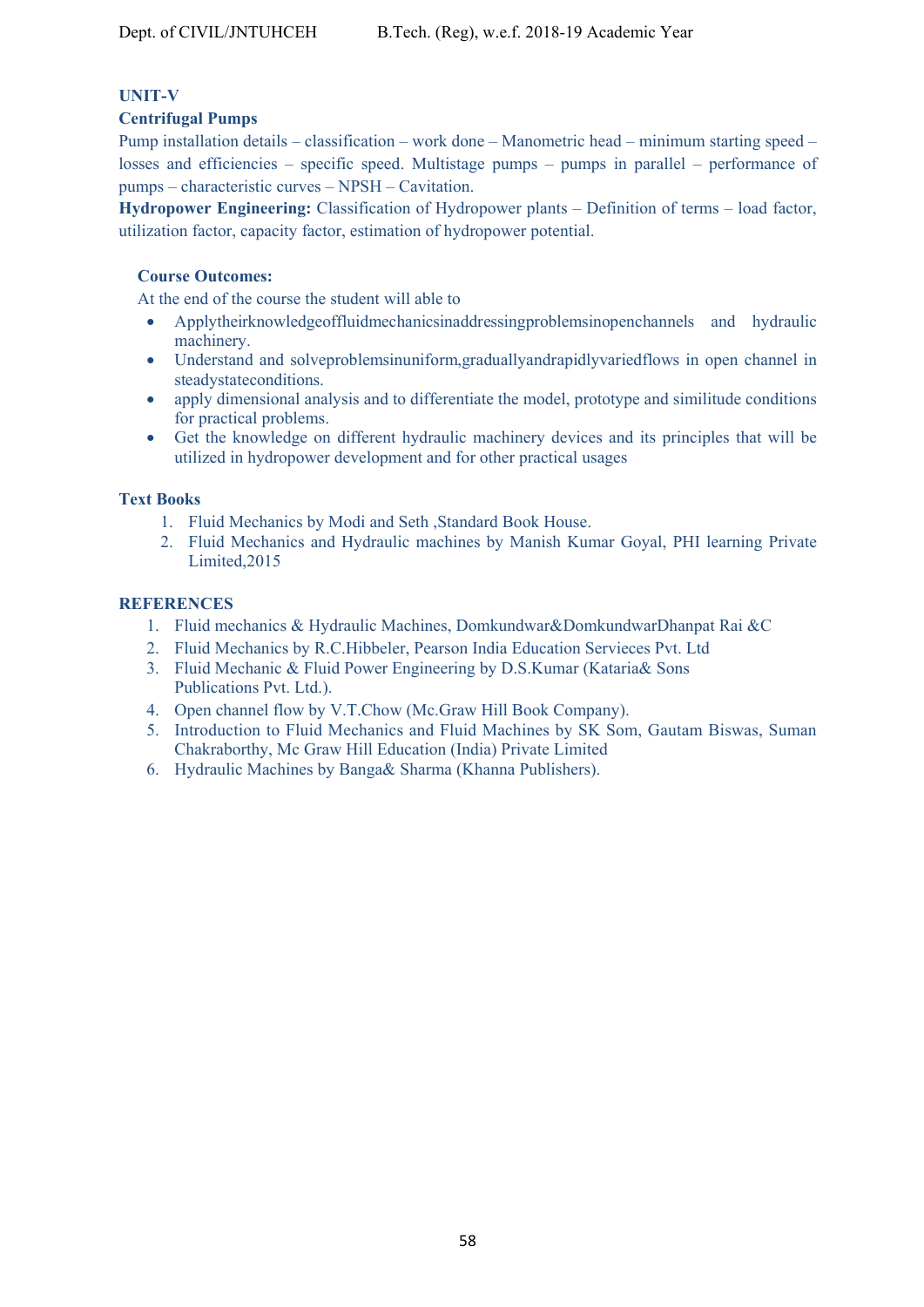#### **STRUCTURAL ANALYSIS – I**

#### **II Year B.Tech. II-Sem L T P C**

 **3 0 0 3** 

**Pre Requisites**: Strength of Materials –I

**Course Objectives:**The objective of the course is to

- **Differentiate** the statically determinate and indeterminate structures.
- To understand the nature of stresses developed in perfect frames and three hinged archesfor various types of simple loads
- **Analyse**the statically indeterminate members such as fixed bars, continuous beams and for various types of loading.
- Understand the energy methods used to derive the equations to solve engineering problems
- **Evaluate** the Influence on a beam for different static & moving loading positions

### **UNIT – I**

**ANALYSIS OF PERFECT FRAMES:** Types of frames- Perfect, Imperfect and Redundant pin jointed plane frames - Analysis of determinate pin jointed plane frames using method of joints, method of sections and tension coefficient method for vertical loads, horizontal loads and inclined loads.

#### **UNIT – II**

**ENERGY THEOREMS:** Introduction-Strain energy in linear elastic system, expression of strain energy due to axial load, bending moment and shear forces - Castigliano's theorem-Unit Load Method - Deflections of simple beams and pin- jointed plane frames - Deflections of statically determinate bent frames.

**THREE HINGED ARCHES –** Introduction – Types of Arches – Comparison between Three hinged and Two hinged Arches - Linear Arch - Eddy's theorem - Analysis of Three hinged arches - Normal Thrust and radial shear - Geometrical properties of parabolic and circular arches - Three hinged parabolic circular archeshaving supports at different levels - Absolute maximum bending moment diagram for a three hinged arch.

#### **UNIT-III**

**PROPPED CANTILEVER and FIXED BEAMS:** Determination of static and kinematic indeterminacies for beams- Analysis of Propped cantilever and fixed beams, including the beams with different moments of inertia - subjected to uniformly distributed load - point loads - uniformly varying load, couple and combination of loads - Shear force, Bending moment diagrams and elastic curve for Propped Cantilever and Fixed Beams-Deflection of Propped cantilever and fixed beams effect of sinking of support, effect of rotation of a support.

#### **UNIT – IV**

**CONTINUOUS BEAMS:** Introduction-Continuous beams - Clapeyron's theorem of three moments-Analysis of continuous beams with constant and variable moments of inertia with one or both ends fixed-continuous beams with overhang - effect of sinking of supports.

**SLOPE DEFLECTION METHOD:** Derivation of slope-deflection equation, application to continuous beams with and without sinking of supports -Determination of static and kinematic indeterminaciesfor frames - Analysis of Single Bay, Single storey Portal Frames by Slope Deflection Method including Side Sway - Shear force and bending moment diagrams and Elastic curve.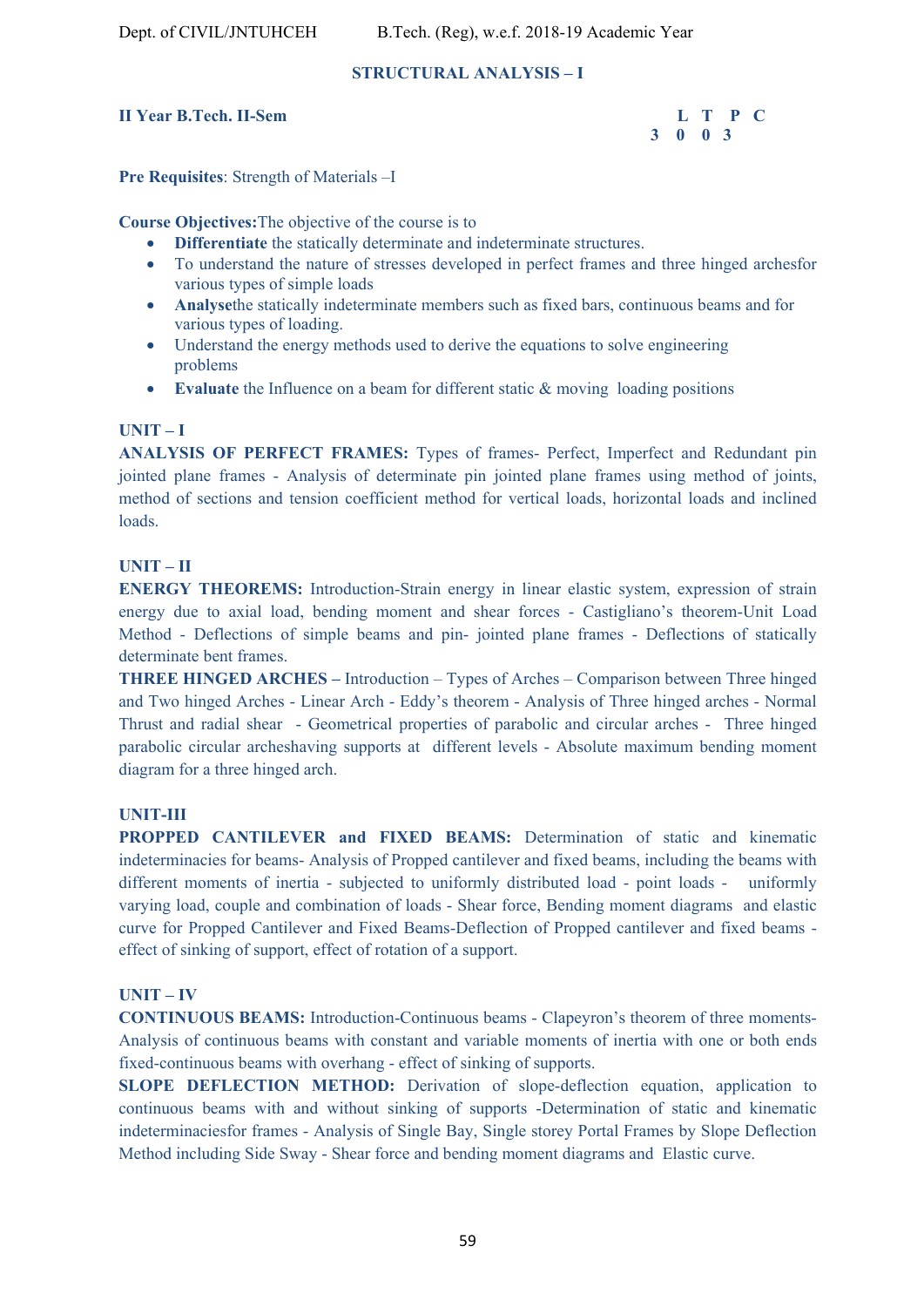#### **UNIT – V**

**MOVING LOADS and INFLUENCE LINES:** Introduction maximum SF and BM at a given section and absolute maximum shear force and bending moment due to single concentrated load ,uniformly distributed load longer than the span, uniformly distributed load shorter than the span, two point loads with fixed distance between them and several point loads-Equivalent uniformly distributed load-Focal length - Definition of influence line for shear force and bending moment - load position for maximum shear force and maximum bending Moment at a section - Point loads, uniformly distributed load longer than the span, uniformly distributed load shorter than the span-Influence lines for forces in members of Pratt and Warren trusses - Equivalent uniformly distributed load -Focal length.

#### **Course Outcomes:**

At the end of the course the student will able to

- An ability to apply knowledge of mathematics, science, and engineering
- Analyse the statically indeterminate bars and continuous beams
- Draw strengthbehaviourof members for static and dynamic loading.
- Calculatethe stiffness parameters in beams and pin jointed trusses.
- Understand the indeterminacy aspects to consider for a total structural system.
- Identify, formulate, and solve engineering problems with real time loading

#### **Text Books:**

- 1) Structural Analysis Vol –I & II by V.N.Vazirani and M.M.Ratwani, Khanna Publishers.
- 2) Structural Analysis Vol I & II by G.S.Pandit and S.P.Gupta, Tata McGraw Hill Education Pvt. Ltd.

#### **References:**

- 1) Structural analysis T.S Thandavamoorthy, Oxford university Press
- 2) Structural Analysis by R.C.Hibbeler, Pearson Education
- 3) Basic Structural Analysis by K.U.Muthu*et al.,*I.K.International Publishing House Pvt.Ltd
- 4) Mechanics of Structures Vol I and II by H.J.Shah and S.B.Junnarkar, Charotar Publishing House Pvt. Ltd.
- 5) Basic Structural Analysis by C.S.Reddy., Tata McGraw Hill Education Pvt. Ltd.
- 6) Fundamentals of Structural Analysis by M.L.Gamhir, PHI Learning Pvt. Ltd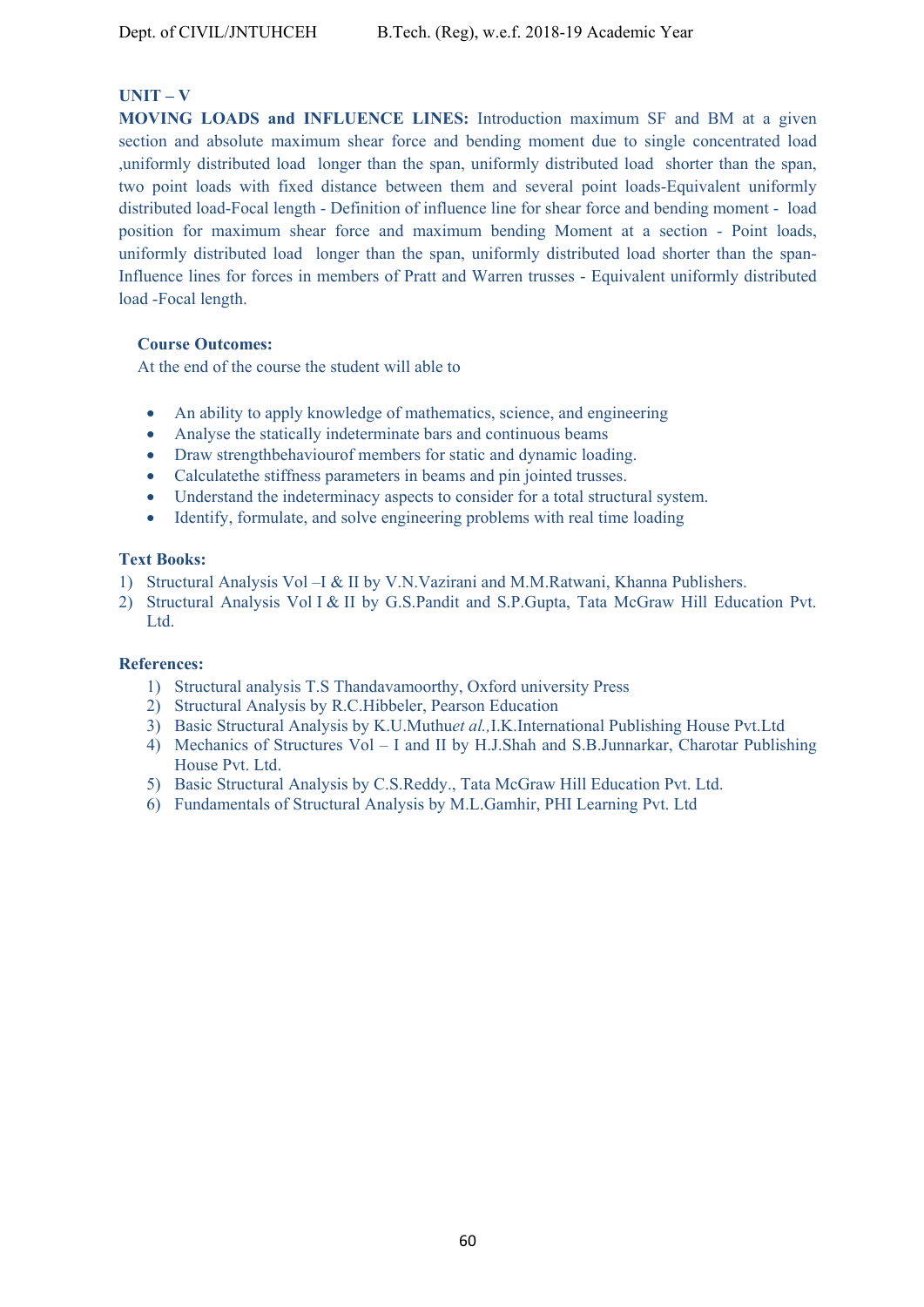# **SURVEYING LAB**

# **II** Year B.Tech. II-Sem L T P C

# **1 0 22**

# **Pre Requisites**: Surveying Theory

# **Course Objectives:**

- To impart the practical knowledge in the field- measuring distances, directions, angles,
- To determining R.L.'s areas and volumes
- To set out Curves
- To stake out points
- To traverse the area
- To draw Plans and Maps

# **List of Experiments**

- 1. Surveying of an area by chain, and compass survey (closed traverse) & plotting.
- 2. Determine of distance between two inaccessible points with compass
- 3. Radiation method, intersection methods by plane table survey.
- 4. Levelling Longitudinal and cross-section and plotting
- 5. Measurement of Horizontal and vertical angle by theodolite
- 6. Trigonometric leveling using theodolite
- 7. Height and distances using principles of tachometric surveying
- 8. Determination of height, remote elevation, distance between inaccessible points using total station
- 9. Determination of Area using total station and drawing map
- 10. Traversing using total station for drawing contour map
- 11. Stake out using total station
- 12. Setting out Curve using total station

**Course Outcomes:** At the end of the course, the student will be able to:

- Apply the principle of surveying for civil Engineering Applications
- Calculation of areas, Drawing plans and contour maps using different measuring equipment at field level
- Write a technical laboratory report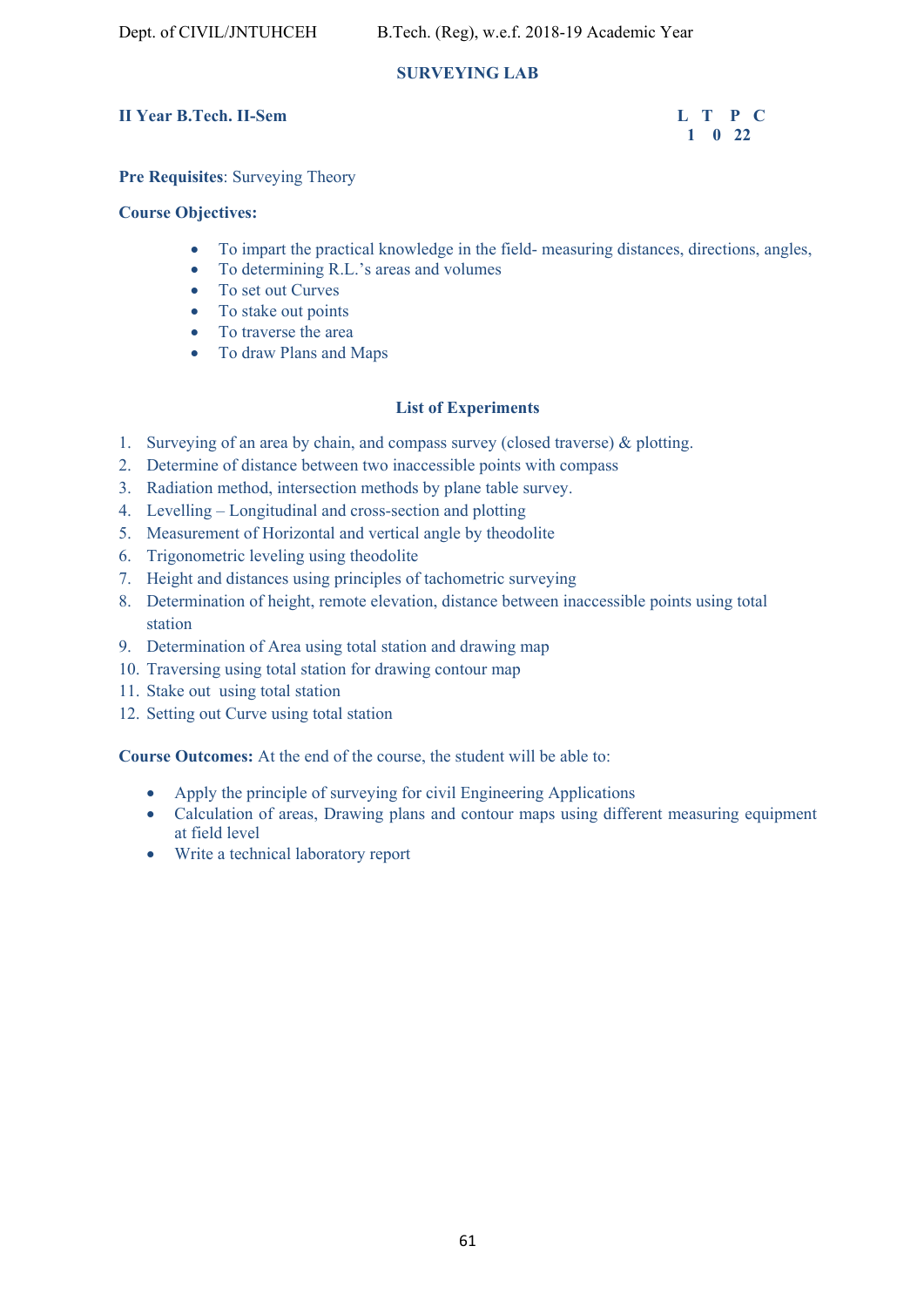# **BASIC ELECTRICAL & ELECTRONICS LAB**

#### **II Year B.Tech. II-Sem L T P C**

 **0 0 21** 

#### **Basic Electrical Engineering Laboratory-I**

#### **List of Experiments:**

1. Characteristics of Fluorescent lamps

- 2. Characteristics of Tungsten and Carbon filament lamps
- 3. (a) Verification of Thevenin's theorem.
- (b) Verification of Norton's theorems.
- 4. Verification of Maximum power theorem.
- 5. Verification of Superposition theorem
- 6. Study of R-L-C Series circuit
- 7. Study of R-L-C parallel circuit

#### **Basic Electronics Engineering Laboratory-I**

• There will be a couple of familiarization lectures before the practical classes are undertaken where basic concept of the instruments handled Eg: CRO, Multimeters etc will be given. Lectures on measurement techniques and error calculation will also have to be organized. • 3 hours per week must be kept, initially for practical lectures, and later for tutorials.

#### **List of Experiments:**

1. Familiarisation with passive and active electronic components such as Resistors, Inductors, Capacitors, Diodes, Transistors (BJT) and electronic equipment like DC power supplies, multimeters etc.

2. Familiarisation with measuring and testing equipment like CRO, Signal generators etc.

- 3. Study of I-V characteristics of Junction diodes.
- 4. Study of I-V characteristics of Zener diodes.
- 5. Study of Half and Full wave rectifiers with Regulation and Ripple factors.
- 6. Study of I-V characteristics of BJTs.

mywbut.com

1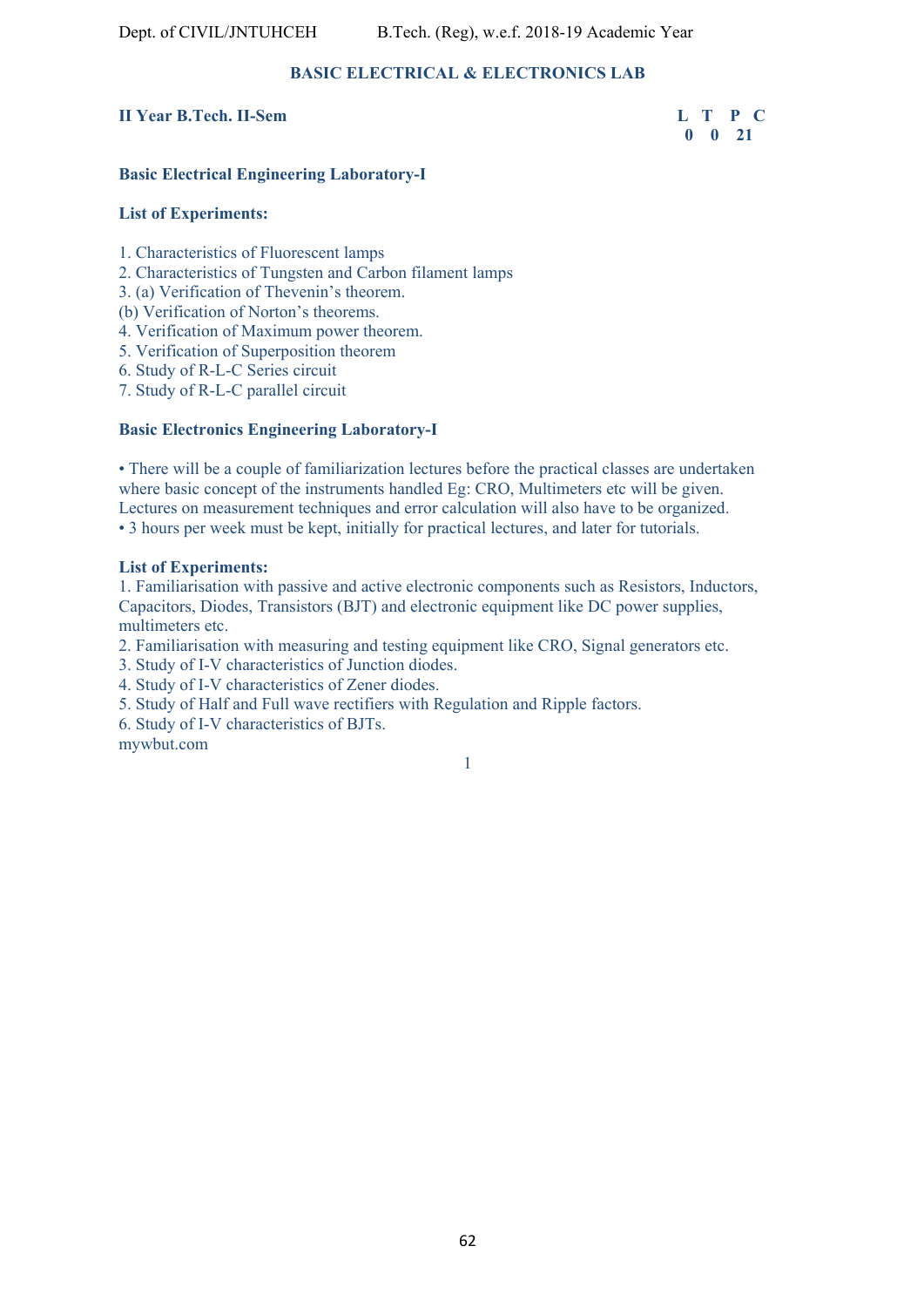# **FLUID MECHANICS & HYDRAULIC MACHINERY LAB**

# **II Year B.Tech. II-Sem L T P C**

 **0 0 21** 

# **Pre Requisites**: FM & HHM Theory

# **Course Objectives**

- To **identify** the behavior of analytical models introduced in lecture to the actual behavior of real fluid flows.
- To **explain** the standard measurement techniques of fluid mechanics and their applications.
- To **illustrate** the students with the components and working principles of the Hydraulic machines- different types of Turbines, Pumps, and other miscellaneous hydraulics machines.
- To **analyze** the laboratory measurements and to document the results in an appropriate format.

# **List of Experiments**

- 1. Verification of Bernoulli's equation
- 2. Determination of Coefficient of discharge for a small orifice by a constant head method
- 3. Calibration of Venturimeter / Orifice Meter
- 4. Calibration of Triangular / Rectangular/Trapezoidal Notch
- 5. Determination of Minor losses in pipe flow
- 6. Determination of Friction factor of a pipe line
- 7. Determination of Energy loss in Hydraulicjump
- 8. Determination of Manning's and Chezy's constants for Open channel flow.
- 9. Impact of jet on vanes
- 10. Performance Characteristicsof Pelton wheel turbine
- 11. Performance Characteristics of Francis turbine
- 12. Performance characteristics of Keplan Turbine
- 13. Performance Characteristics of a single stage / multi stage Centrifugal Pump

# **Course Outcomes**

Students who successfully complete this course will have demonstrated ability to:

- **Describe** the basic measurement techniques of fluid mechanics and its appropriate application.
- **Interpret** the results obtained in the laboratory for various experiments.
- **Discover** the practical working of Hydraulic machines- different types of Turbines, Pumps, and other miscellaneous hydraulics machines.
- **Compare** the results of analytical models introduced in lecture to the actual behavior of real fluid flows and draw correct and sustainable conclusions.
- Write a technical laboratory report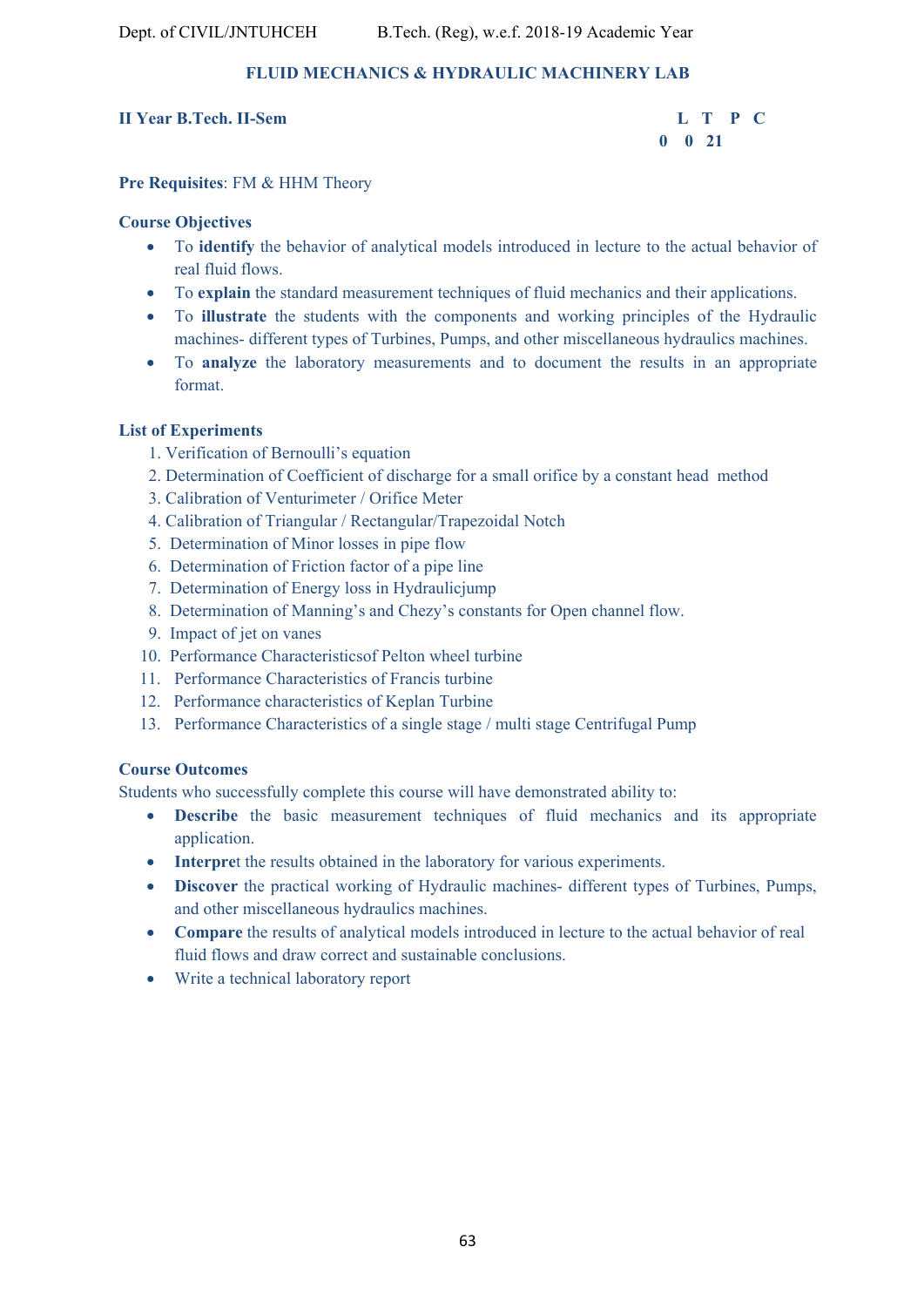# **STRUCTURAL ANALYSIS – II**

#### **III Year B.Tech. I-Sem L T P C**

# **3 0 0 3**

#### **Pre Requisites**: SA- I

#### **Course Objectives:**

The objectives of the course are to

- Identify the various actions in arches.
- Understand classical methods of analysis for statically indeterminate structures.
- Differentiate the approximate and numerical methods of analysis for indeterminate structures.
- Findthe degree of static and kinematic indeterminacies of the structures.
- Plot the variation of S.F and B.M when a moving load passes on indeterminate structure

### **UNIT – I**

**TWO HINGED ARCHES:** Introduction – Classification of Two hinged Arches – Analysis of two hinged parabolic arches – Secondary stresses in two hinged arches due to temperature and elastic shortening of rib.

**MOMENT DISTRIBUTION METHOD** - Analysis of continuous beams with and without settlement of supports using -Analysis of Single Bay Single Storey Portal Frames including side Sway - Analysis of inclined frames -Shear force and Bending moment diagrams, Elastic curve.

# **UNIT – II**

**KANI'S METHOD**: Analysis of continuous beams including settlement of supports - Analysis of single bay single storey and single bay two Storey Frames including Side SwayusingKani's Method - Shear force and bending moment diagrams - Elastic curve.

**INDETERMINATE TRUSSES:** Determination of static and kinematic indeterminacies – Analysis of trusses having single and two degrees of internal and external indeterminacies –Castigliano's second theorem.

### **UNIT – III**

**APPROXIMATE METHODS OF ANALYSIS:** Introduction – Analysis of multi-storey frames for lateral loads: Portal Method, Cantilever method and Factor method - Analysis of multi-storey frames for gravity loads - Substitute Frame method - Analysis of Mill bents.

#### **UNIT – IV**

**MATRIX METHODS OF ANALYSIS:** Introduction to Flexibility and Stiffness matrix methods of analyses using 'system approach' upto three degree of indeterminacy– Analysis of continuous beams including settlement of supports using flexibility and stiffness methods -Analysis of pin-jointed determinate plane frames using flexibility and stiffness methods- Analysis of single bay single storey portal frames using stiffness method - Shear force and bending moment diagrams - Elastic curve.

#### **UNIT- V**

**INFLUENCE LINES FOR INDETERMINATE BEAMS:** Introduction – influence line diagram for shear force and bending moment for two span continuous beam with constant and different moments of inertia - influence line diagram for shear force and bending moment for propped cantilever beams.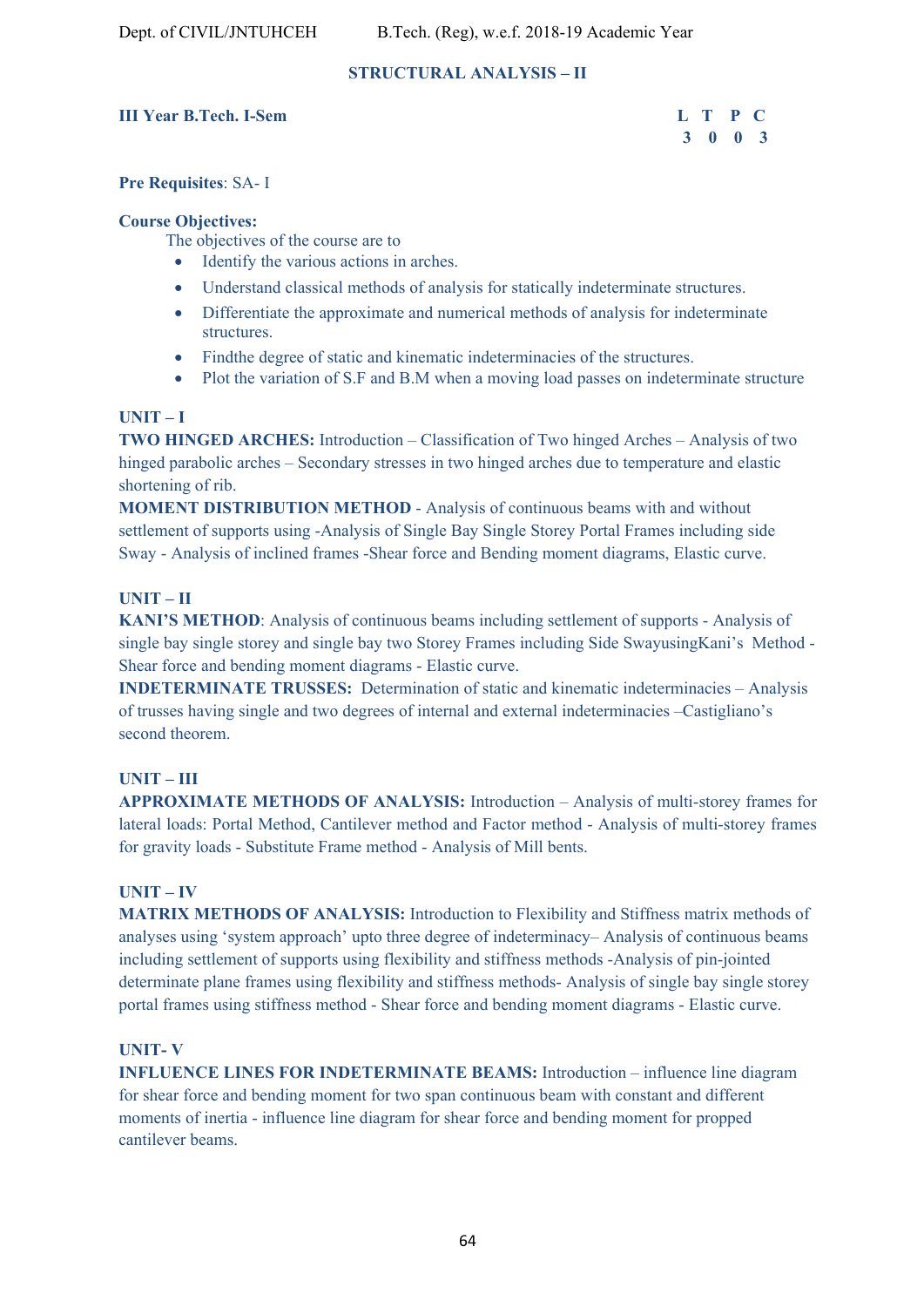### **Course Outcomes**

# **After the completion of the course student should be able to**

- **• Analyze** the two hinged arches.
- Solve statically indeterminate beams and portal frames using classical methods
- **Sketch** the shear force and bending moment diagrams for indeterminate structures.
- **Formulate** the stiffness matrix and analyze the beams by matrix methods

# **Text Books:**

1) Structural Analysis Vol –I &II by Vazarani and Ratwani, Khanna Publishers.

2) Structural Analysis Vol I & II by G.S. Pandit S.P.Gupta Tata McGraw Hill Education Pvt. Ltd.

### **References:**

- 1. 1)Indeterminate Structural Analysis by K.U.Muthu et al., I.K.International Publishing House
- 2. Pvt.Ltd
- 3. Structural analysis T.S Thandavamoorthy, Oxford university Press
- 4. Mechanics of Structures Vol –II by H.J.Shah and S.B.Junnarkar, Charotar
- 5. Publishing House Pvt. Ltd.
- 6. Basic Structural Analysis by C.S.Reddy., Tata McGraw Hill Publishers.
- 7. Examples in Structural Analysis by William M.C.McKenzie, Taylor & Francis.
- 8. Structural Analysis by R. C. Hibbeler, Pearson Education
- 9. Structural Analysis by Devdas Menon, Narosa Publishing House.
- 10. Advanced Structural Analysis by A.K.Jain, Nem Chand & Bros.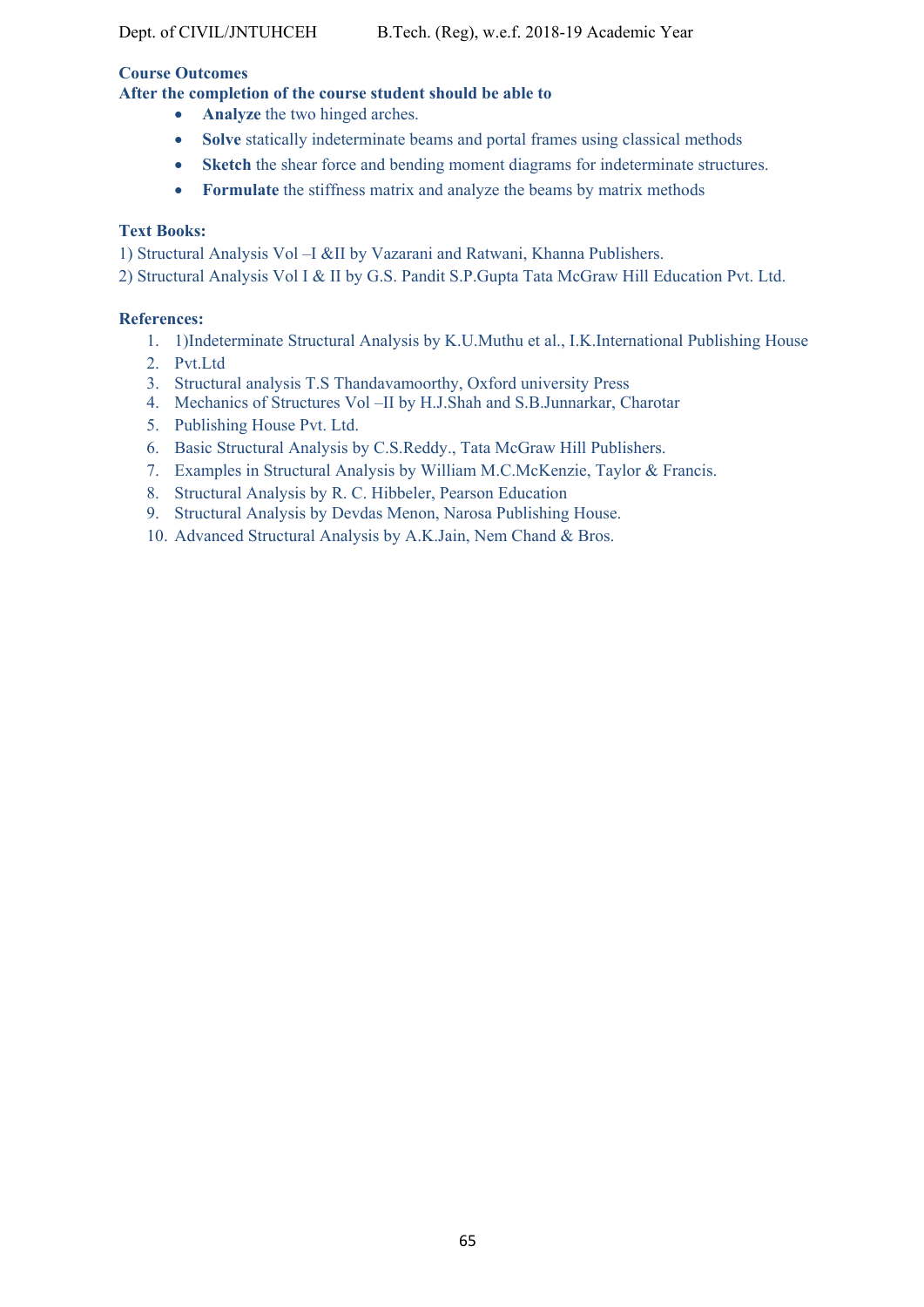# **GEOTECHNICAL ENGINEERING**

# **III Year B.Tech.I-Sem L T P C**



**Pre-Requisites:** Engineering Geology, Applied Mechanics, Fluid Mechanics

**Course Objectives:** The objectives of the course are to

- understand the formation of soil and classification of the soils
- determine the Index & Engineering Properties of Soils
- determine the flow characteristics & stresses due to externally applied loads
- estimate the consolidation properties of soils
- estimate the shear strength and seepage loss

#### **UNIT – I**

**INTRODUCTION:** Soil formation and structure – moisture content – Mass, volume relationships – Specific Gravity-Field density by core cutter and sand replacement methods-Relative density.

**INDEX PROPERTIES OF SOILS:** Grain size analysis – consistency limits and indices – I.S. Classification of soils.

#### **UNIT –II**

**PERMEABILITY:** Soil water – capillary rise – flow of water through soils – Darcy's lawpermeability – Factors affecting permeability – laboratory determination of coefficient of permeability –Permeability of layered soils .

**EFFECTIVE STRESS & SEEPAGE THROUGH SOILS:** Total, neutral and effective stress – principle of effective stress - quick sand condition – Seepage through soils – Flownets: Characteristics and Uses.

#### **UNIT –III**

**STRESS DISTRIBUTION IN SOILS:** Boussinesq's and Westergaard's theories for point load, uniformly loaded circular and rectangular areas, pressure bulb, variation of vertical stress under point load along the vertical and horizontal plane, and Newmark's influence chart for irregular areas.

**COMPACTION:** Mechanism of compaction – factors affecting compaction – effects of compaction on soil properties – Field compaction Equipment – compaction quality control.

#### **UNIT – IV**

**CONSOLIDATION:** Types of compressibility – Immediate Settlement, primary consolidation and secondary consolidation **-** stress history of clay; e-p and e-log(p) curves – normally consolidated soil, over consolidated soil and under consolidated soil - preconsolidation pressure and its determination - Terzaghi's 1-D consolidation theory – coefficient of consolidation: square root time and logarithm of time fitting methods - computation of total settlement and time rate of settlement.

#### **UNIT - V**

**SHEAR STRENGTH OF SOILS:** Importance of shear strength **–** Mohr's– Coulomb Failure theories – Types of laboratory tests for strength parameters – strength tests based on drainage conditions – strength envelops – Shear strength of sands - dilatancy – critical void ratio, Introduction to stress path method.

#### **Course Outcomes :**

#### **At the end of the course the student will able to**

- Characterize and classify the soils
- Able to estimate seepage, stresses under various loading conditions and compaction characteristics
- Able to analyse the compressibility of the soils
- Able to understand the strength of soils under various drainage conditions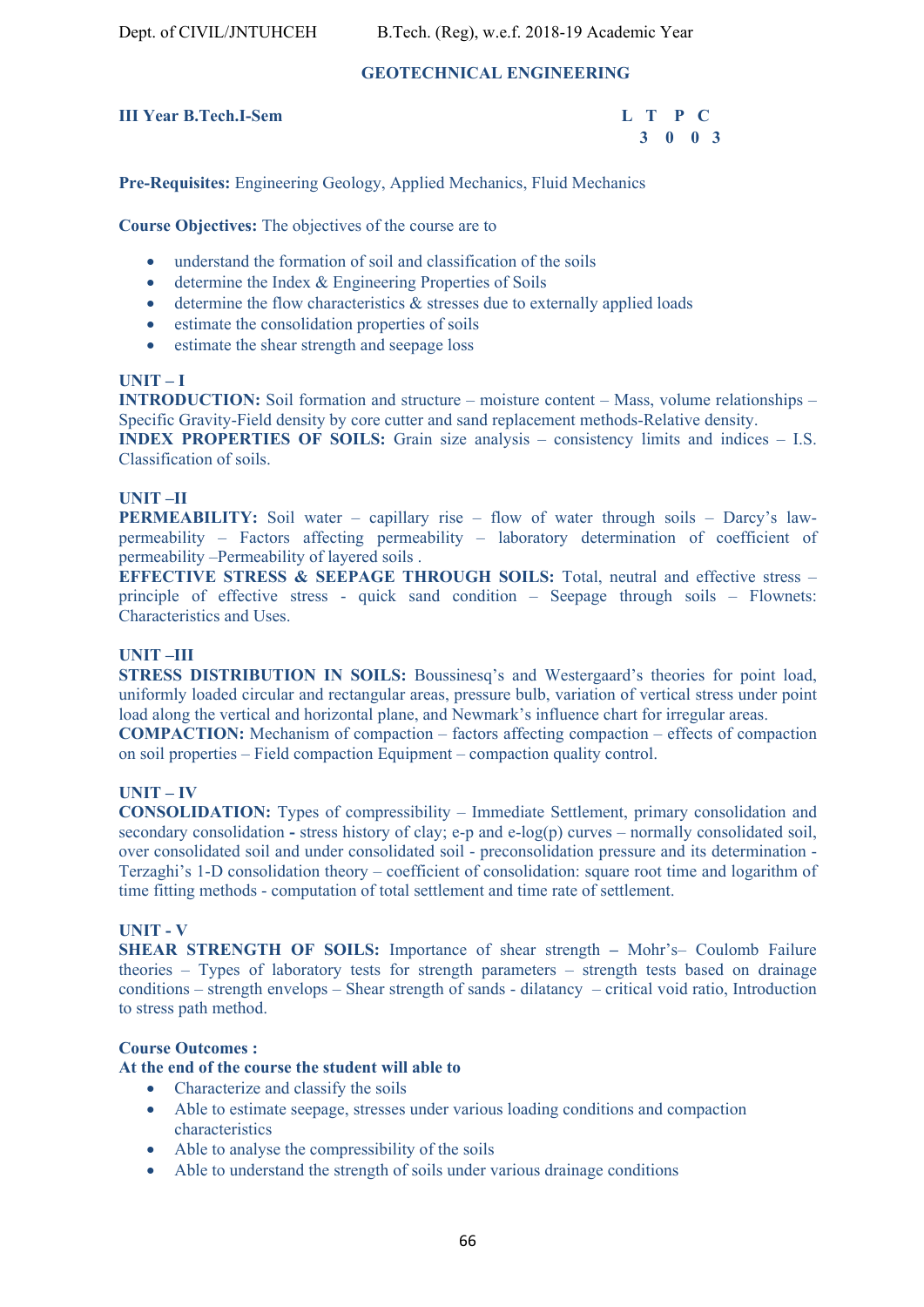#### **Text books:**

- 1 Basic and Applied Soil Mechanics by Gopal Ranjan & ASR Rao, New age International PvtLtd,
- 2. Soil Mechanics and Foundation Engineering by VNS Murthy, CBS Publishers and **Distributors**

#### **References:**

- 1. Foundation Engineering by P.C.Varghese, PHI
- 2. Soil Mechanics and Foundation Engg. By K.R. Arora, Standard Publishers and Distributors, Delhi.
- 3. Principals of Geotechnical Engineering by BrajaM.Das, Cengage Learning Publishers.
- 4. Geotechnical Engineering by C. Venkataramiah, New age International Pvt . Ltd, (2002).
- 5. Geotechnical Engineering Principles and Practices by Cuduto, PHI Intrernational.
- 6. Geotechnical Engineering by Manoj Dutta & Gulati S.K Tata Mc.Grawhill Publishers New Delhi.
- 7. Soil Mechanics and Foundation by byB.C.Punmia, Ashok Kumar Jain and Arun Kumar Jain, Laxmi, publications Pvt. Ltd., New Delhi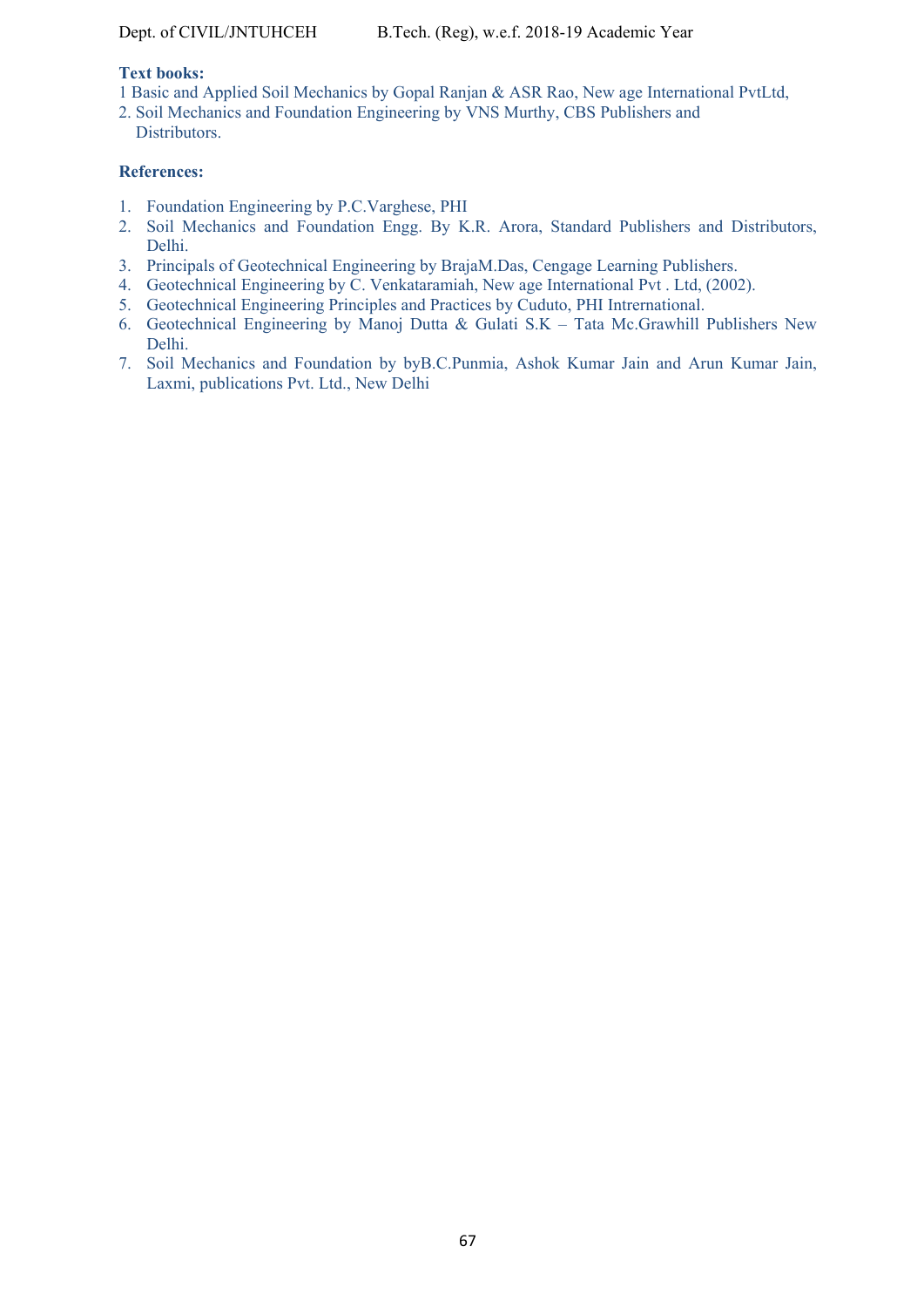#### **STRUCTURAL ENGINEERING – I (RCC)**

#### **III Year B.Tech. I-Sem L T P C**



**Pre-Requisites:** Structural Analysis I & II

#### **Course Objectives**

#### **The objectives of the course are to**

- **Identify** the basic components of anystructural system and the standard loading for the RC structure
- **Identify** and **tell** the various codal provisions given in IS. 456
- **Describe** the salient feature of limit state method, compare with other methods and the concepts of limit state of collapse and limit state of serviceability
- **Evaluate**the behaviour of RC member under flexure, shear and compression, torsion and bond.

#### **UNIT -I**

Introduction- Structure - Components of structure - Different types of structures - Equilibrium and compatibility– Safety and Stability - Loads – Different types of Loads – Dead Load, Live Load, Earthquake Load and Wind Load– Forces – What is meant by Design? – Different types of materials – RCC, PSC and Steel – Planning of structural elements- Concepts of RCC Design – Different methods of Design- Working Stress Method and Limit State Method – Load combinations as per Limit state method - Materials - Characteristic Values – Partial safety factors – Behaviour and Properties of Concrete and Steel- Stress Block Parameters as per IS 456 -2000.

Limit state Analysis and design of sections in Flexure – Behaviour of RC section under flexure - Rectangular, T and L-sections, singly reinforced and doubly reinforced Beams – Detailing of reinforcement

#### **UNIT – II**

Design for Shear, Bond and Torsion - Mechanism of shear and bond failure - Design of shear using limit state concept – Design for Bond –Anchorage and Development length of bars - Design of sections for torsion - Detailing of reinforcement

#### **UNIT - III**

Design of Two-way slabs with different end conditions, one way slab, and continuous slab Using I S **Coefficients** 

Limit state design for serviceability for deflection, cracking and codal provisions.

#### **UNIT – IV**

Design of compression members - Short Column - Columns with axial loads, uni-axial and bi-axial bending – Use of design charts- Long column – Design of long columns - I S Code provisions.

#### **UNIT – V**

Design of foundation **-** Different types of footings – Design of wall footing – Design of flat isolated square, rectangularl, circular footings and combined footings for two columns.

#### **Course Outcomes**

#### **After the completion of the course student should be able to**

- **Compare** and **Design** the singly reinforced, doubly reinforced and flanged sections.
- **Design** the axially loaded, uniaxial and biaxial bending columns.
- **Classify** the footings and **Design** the isolated square, rectangular and circular footings
- **Distinguish** and **Design** the one-way and two-way slabs.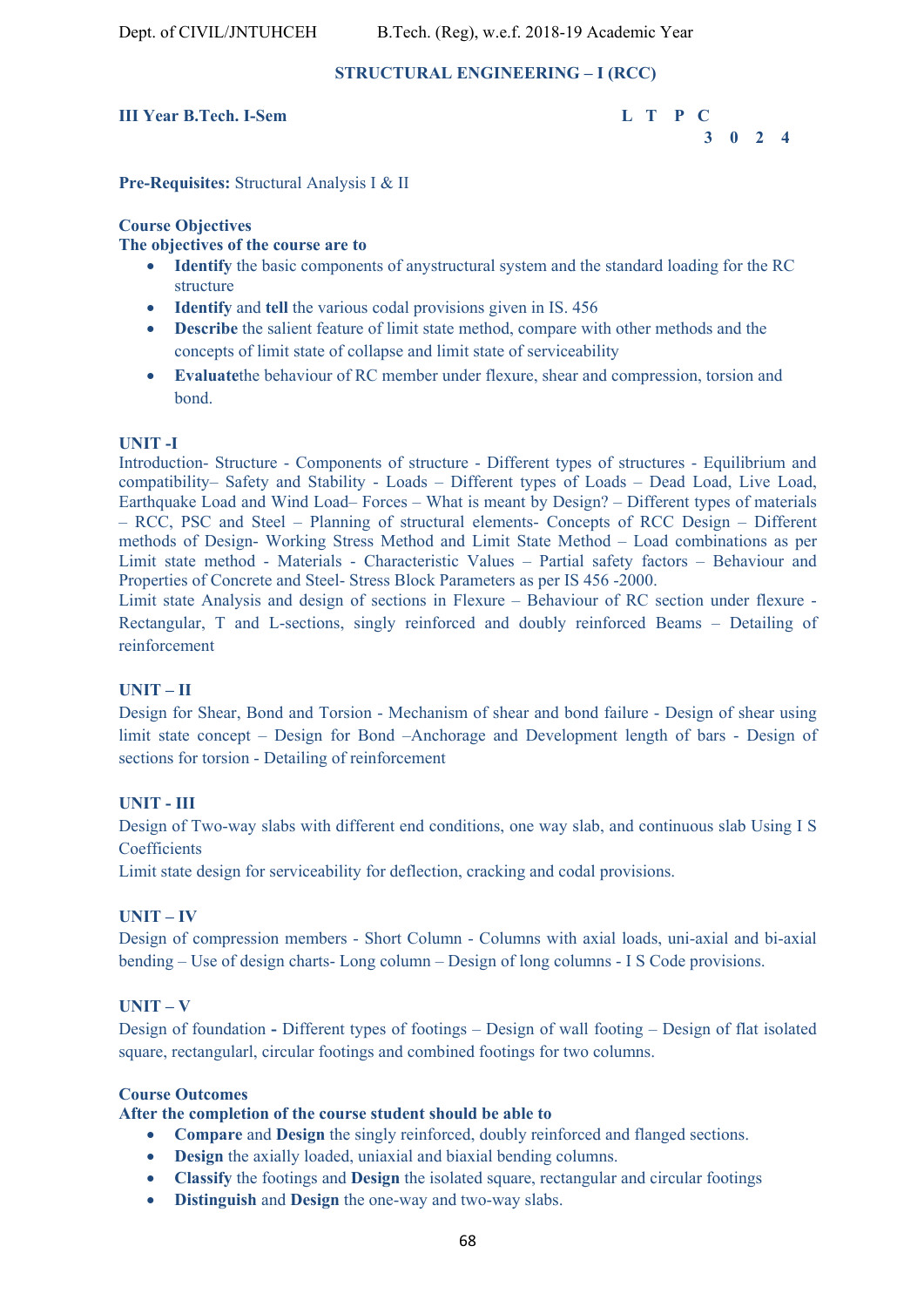# **TEXT BOOKS:**

1. Limit state designed of reinforced concrete – P.C.Varghese, PHI Learning Pvt. Ltd.

2. Reinforced concrete design by N. Krishna Raju and R.N. Pranesh, New age International Publishers.

### **REFERENCES :**

- 1. 1.Reinforced concrete design by S.Unnikrishna Pillai &Devdas Menon, Tata Mc.Graw Hill.
- 2. Reinforced concrete structures, Vol.1, by B.C.Punmia, Ashok Kumar Jain and Arun Kumar Jain, Laxmi, publications Pvt. Ltd.
- 3. 2.Fundamentals of Reinforced concrete design by M.L. Gambhir,Printice Hall of India Pvt.Ltd.,
- 4. Design of Reinforced Concrete Structures by N.Subramanian, Oxford University Press
- 5. Design of concrete structures by J.N.Bandhyopadhyay PHI Learning Private Limited.
- 6. Design of Reinforced Concrete Structures by I.C.Syal and A.K.Goel, S.Chand& company.
- 7. Design of Reinforced Concrete Foundations P.C. Varghese Prentice Hall of India.

# **NOTE :**

Alternate weeks two periods of theory can be converted into drawing classes. The end examination paper should consist of Part – A and Part – B. Part – A should consist of two questions in design and drawing out of which one question to be answered. Part –B should consist of five questions in design out of which three to be answered. Weightage for Part – A is 40 % and Part – B is 60 %.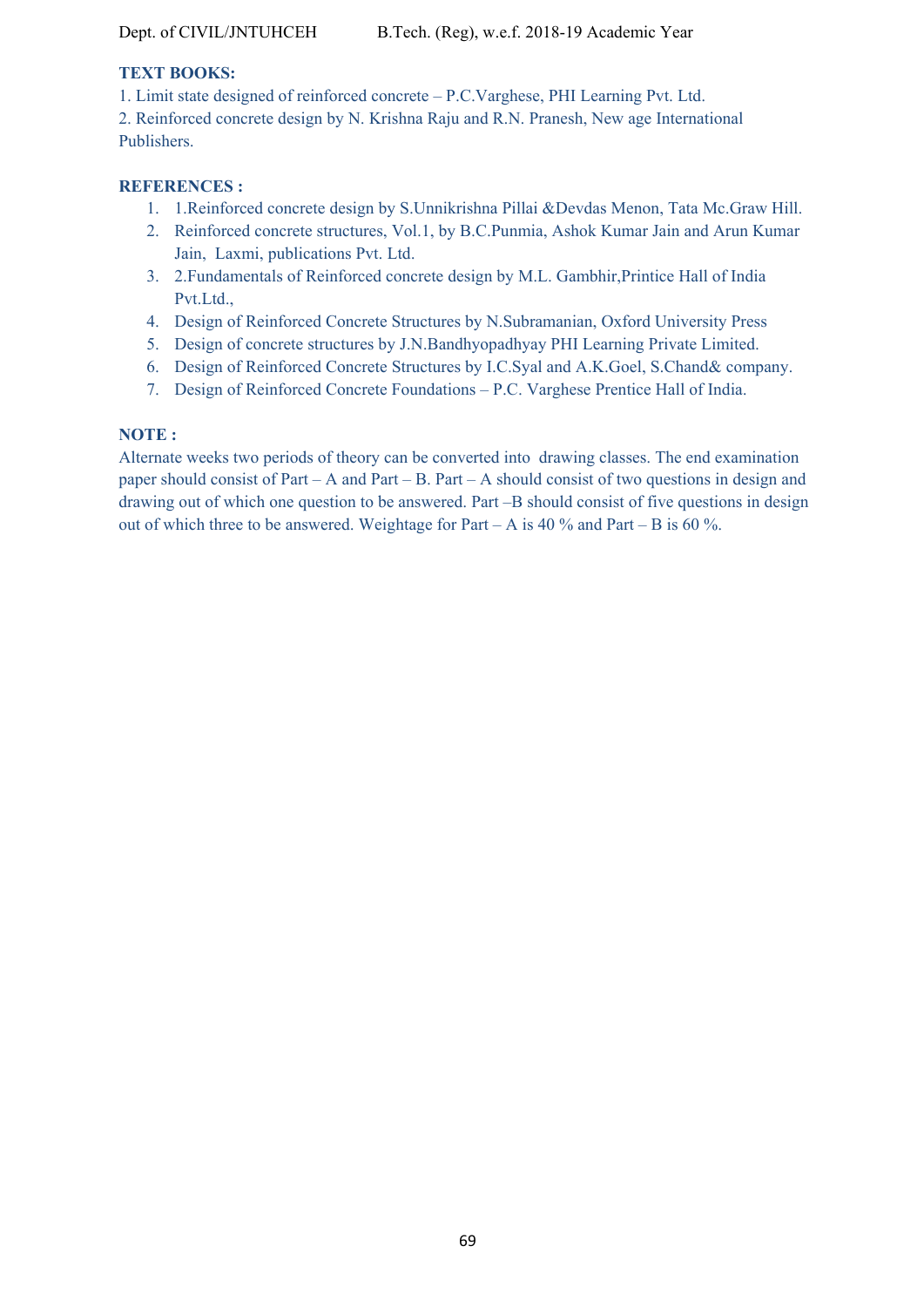# **TRANSPORTATION ENGINEERING - I**

#### **III Year B.Tech.I-Sem L T P C**



#### **Pre-Requisites:**NIL

#### **Course Objectives:**

.

- Introduction to highway development in India an understanding factors to be considered while aligning of highways
- To understand the necessity of highway geometric design.
- To introduce traffic characteristic, road safety and parking issues.

#### **UNIT I**

# **HIGHWAY DEVELOPMENT AND PLANNING**:

Highway Development in India – Necessity for Highway Planning- Different Road Development Plans; Classification of Roads - Road Network Patterns – Highway Alignment-Factors affecting Alignment- Engineering Surveys – Drawings and Reports – Highway Project.

#### **UNIT – II**

**HIGHWAY GEOMETIC DESIGN:** Importance of Geometric Design - Design controls and Criteria - Highway Cross Section Elements - Sight Distance Elements- Stopping Sight Distance, Overtaking Sight Distance and Intermediate Sight Distance - Design of Horizontal Alignment - Design of Super elevation and Extra widening- Design of Transition Curves-Design of Vertical alignment-Gradients- Vertical curves.

### **UNIT – III**

### **TRAFFIC ENGINEERING &REGULATIONS :**

Basic Parameters of Traffic-Volume, Speed and Density - Traffic Volume Studies - Data Collection and Presentation - Speed studies - Data Collection and Presentation - Origin & Destination studies, Parking Studies – Onstreet & Off street Parking - Road Accidents - Causes and Preventive Measures - Accident Data Recording – Condition Diagram and Collision Diagrams - Traffic Signs – Types and Specifications – Road Markings - Need for Road Markings-Types of Road Markings - Design of Traffic Signals – Webster Method

#### **UNIT – IV**

### **INTERSECTION DESIGN :**

Types of Intersections – Conflicts at Intersections – Requirements of At-Grade Intersections - Types of At-Grade Intersections: Channelized and Unchannelized Intersections – Traffic Islands - Types of Grade Separated Intersections - Rotary Intersection – Concept of Rotary – Design Factors of Rotary – Advantages and Limitations of Rotary Intersections.

### **UNIT - V**

**Parking Analysis and Traffic Safety:** Types of parking facilities – On-street parking and Off-street Parking facilities; Parking studies and analysis- Parking Inventory Study, Parking Usage Study By Patrolling, Questionnaire Survey, Cordon Surveys; Evaluation of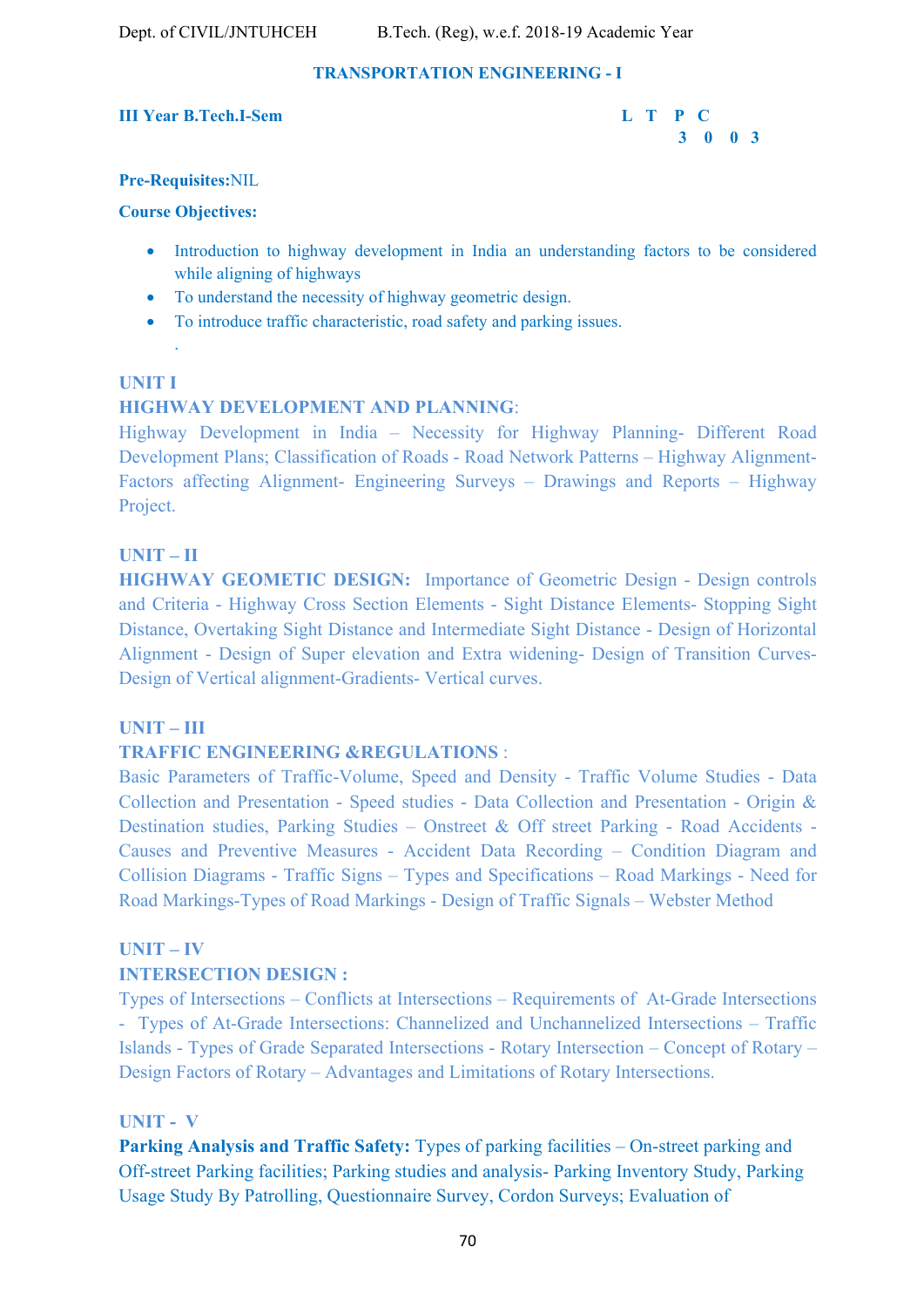Dept. of CIVIL/JNTUHCEH B.Tech. (Reg), w.e.f. 2018-19 Academic Year

parkingparameters; Parking accumulation, Parking Load, Parking Turnover, Parking Index, Parking Volume

# **Course Outcomes:**

- Understand the longitudinal and cross sectional elements of a highway.
- Design the horizontal and vertical alignment of roads.
- Understanding the concept of intersections, interchanges.
- Understanding the various parking parameters.

# **Text books:**

- 1. Highway Engineering S.K.Khanna & C.E.G.Justo, Nemchand & Bros., 7th edition (2000).
- 2. Traffic Engineering & Transportation Planning Dr.L.R.Kadyali, Khanna Publications 6th Edition – 1997.

# **References:**

- 1. Principles of Traffic and Highway Engineering Garber & Hoel, Cengage Learning.
- 2. Principles and Practices of Highway Engineering Dr.L.R.Kadiyali and Dr.N.BLal ‐ Khanna Publications.
- 3. Highway Engineering S.P.Bindra , Dhanpat Rai & Sons. 4th Edition (1981)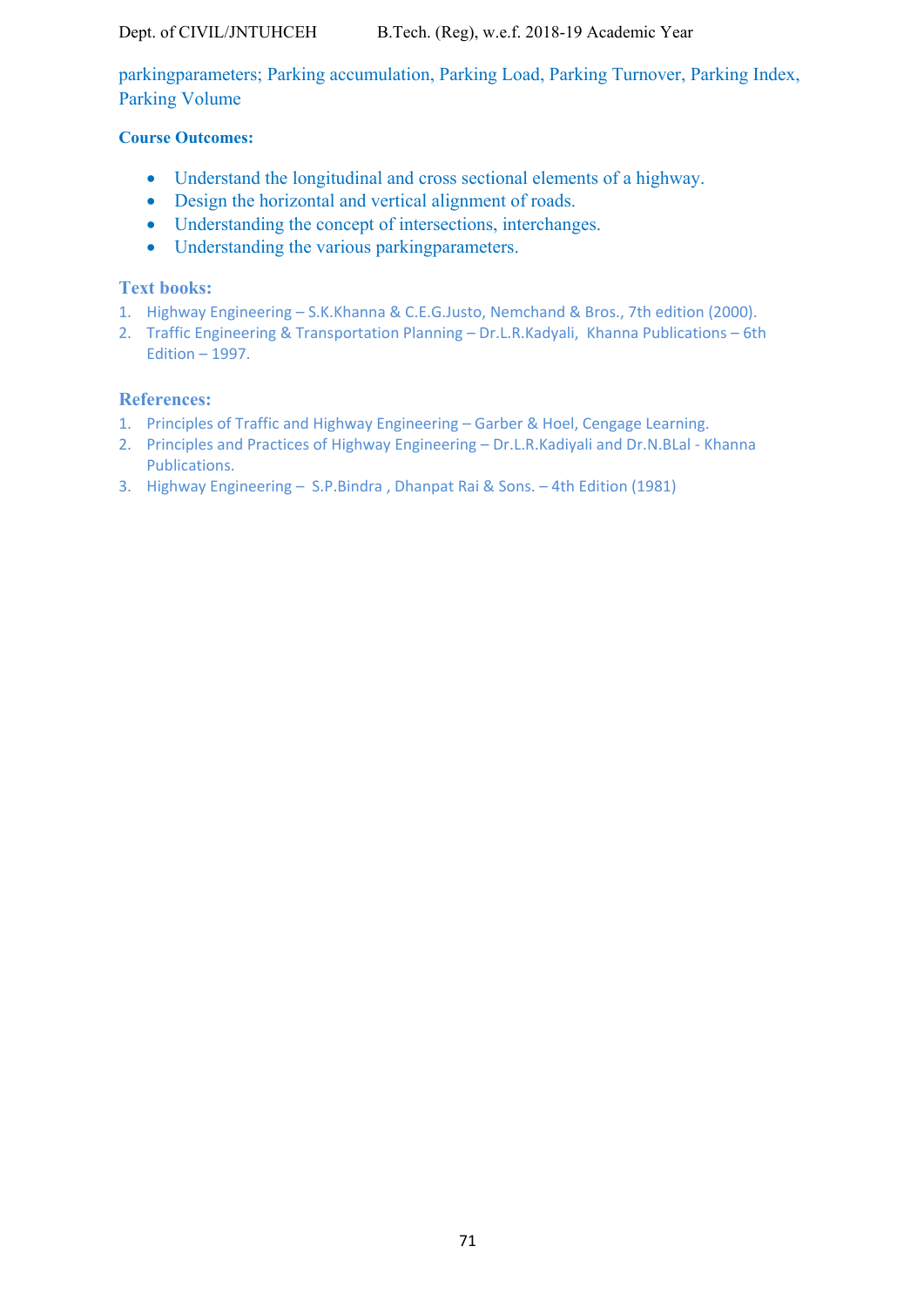#### **BUSINESS ECONOMICS AND FINANCIAL ANALYSIS**

#### **III Year B.Tech. I Sem L T P C**

 **3 0 0 3**

**Course Objective** 

1. To prepare engineering students to analyze cost/ revenue/ financial data and to make economic and financial analysis in decision making process and to examine the performance of companies engaged in engineering.

#### **Course Outcome**

1. To perform and evaluate present and future worth of the alternate projects and to appraise projects by using traditional and DCF Methods. To carry out cost benefit analysis of projects and to calculate BEP of different alternative projects.

#### **UNIT I**

**Introduction to Engineering Economics-** Basic Principles and Methodology of Engineering Economics– Fundamental Concepts - Demand – Demand Determinants - Law of Demand- Demand Forecasting and Methods - Elasticity of Demand - Theory of Firm – Supply- Elasticity of Supply.

#### **UNIT II**

**Macro Economic Concepts:** National Income Accounting - Methods of Estimation- Various Concepts of National Income - Inflation – Definition – Causes of Inflation and Measures to Control Inflation - New Economic Policy 1991 (Industrial policy, Trade policy, and Fiscal policy) Impact on Industry.

#### **UNIT III**

#### **Production, Cost, Market Structures & Pricing:**

Production Analysis: Factors of Production, Production Function, Production Function with one variable input, two variable inputs, Returns to Scale, Different Types of Production Functions. Cost analysis: Types of Costs, Short run and Long run Cost Functions. Market Structures: Nature of Competition, Features of Perfect competition, Monopoly, Oligopoly, and Monopolistic Competition. Pricing: Types of Pricing, Product Life Cycle based Pricing, Break Even Analysis, Cost Volume Profit Analysis.

#### **UNIT IV**

**Capital Budgeting Techniques:** Significance of Capital Budgeting - cash flows-Time Value of Money- Choosing between alternative investment proposals- Methods of Appraisal Techniques- Pay Back Period - Average Rate of Return – Net Present Value- Internal Rate of Return – Profitability Index.

#### **UNIT V**

**Introduction to Accounting:** Accounting Principles (GAPP), concepts, conventions- - Double entry system of Book keeping – Accounting rules- Journal- ledger- Trial balance- Trading and Profit and Loss account- Balance Sheet. ( Simple Problems).

#### **Suggested Readings**

- 1. Henry Malcom Steinar-Engineering Economics, Principles, McGraw Hill Pub.
- 2. D.D.Chaturvedi, S.L.Gupta, Business Economics Theory and Applications, International Book House Pvt. Ltd. 2013.
- 3. Jain and Narang" Accounting, Kalyani Publishers.
- 4. Arora, M.N." Cost Accounting, Vikas Publication.
- 5. S.N.Maheshwari, Financial Management, Vikas Publishing House.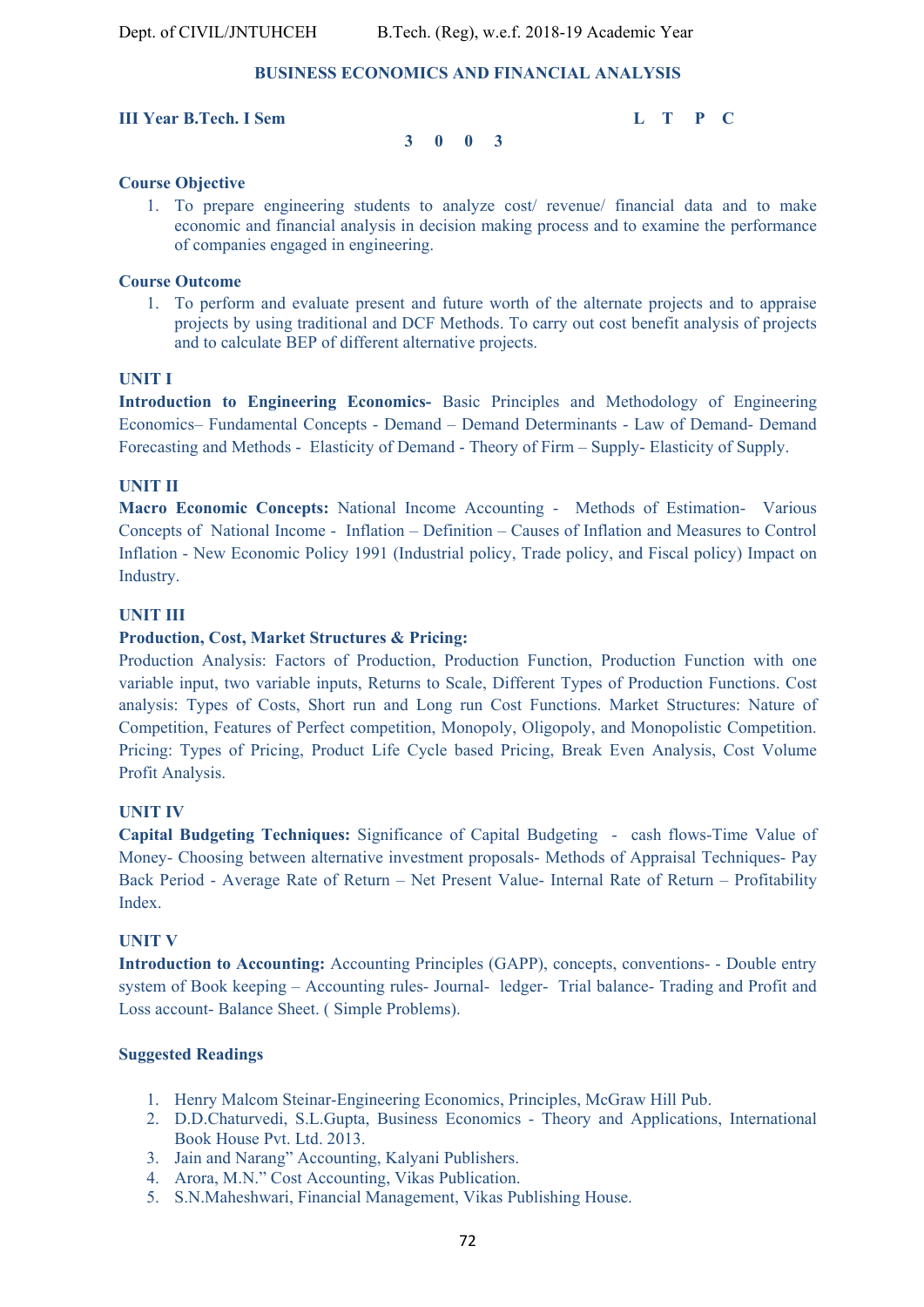# **HIGHWAY ENGINEERING AND CONCRETE TECHNOLOGY LAB**

## **III Year B.Tech. I-Sem**

| <b>Year B.Tech. I-Sem</b> | L T P C            |  |  |
|---------------------------|--------------------|--|--|
|                           | $0 \t 0 \t 3 \t 1$ |  |  |

**Pre-Requisites:** Building Materials, Concrete Technology, Highway Materials

## **Course Objectives: The objectives of the course**

- To learn laboratory tests and their procedures cement, fine aggregate, coarse aggregates and bitumen
- **To Evaluate** fresh concrete properties
- To Understand the test procedures for characterization of Concrete and bituminous mixes

## **Student shall be able to**

**Categorize**the test on materials used Civil Engineering Building&Pavementconstructions To perform the tests on concrete for it characterization.

To Design Concrete Mix Proportioning by Using Indian Standard Method.

**Examine** the tests performed for Bitumen mixes.

**To prepare a laboratory report** 

## **List of Experiments**

- **I. Test on Cement & sand**
- 1. Normal Consistency and fineness of cement.
- 2. Initial setting time and final setting time of cement.
- 3. Specific gravity of cement
- 4. Soundness of cement
- 5. Compressive strength of cement
- 6. Bulking of sand, Bulk and compact densities of fine and coarse aggregates

# **II Test on Fresh Concrete**

Workability test on concrete

- 1. Slump test
- 2. CF (compact factor test)
- 3. Vee-bee Test
- 4. Flow Table Test

## **III Test on hardened concrete**

- 5. Compression test on cubes & Cylinders
- 6. Flexure test
- 7. Split Tension Test
- 8. Modulus of Elasticity

## **IVTest on Aggregates (Coarse and Fine)**

- 9. Specific gravity (Pycnometer and wire basket),water absorption
- 10. Shape(Flakiness and elongation indices)
- 11. Impact and abrasion value tests
- 12. Crushing test

## **V Tests on Bitumen and Bituminous** concrete

- 1**.** Penetration, softening point
- 2. Ductility and viscosity

## **VI. Traffic surveys**

- **1. volume**
- **2. speed**
- **3. parking**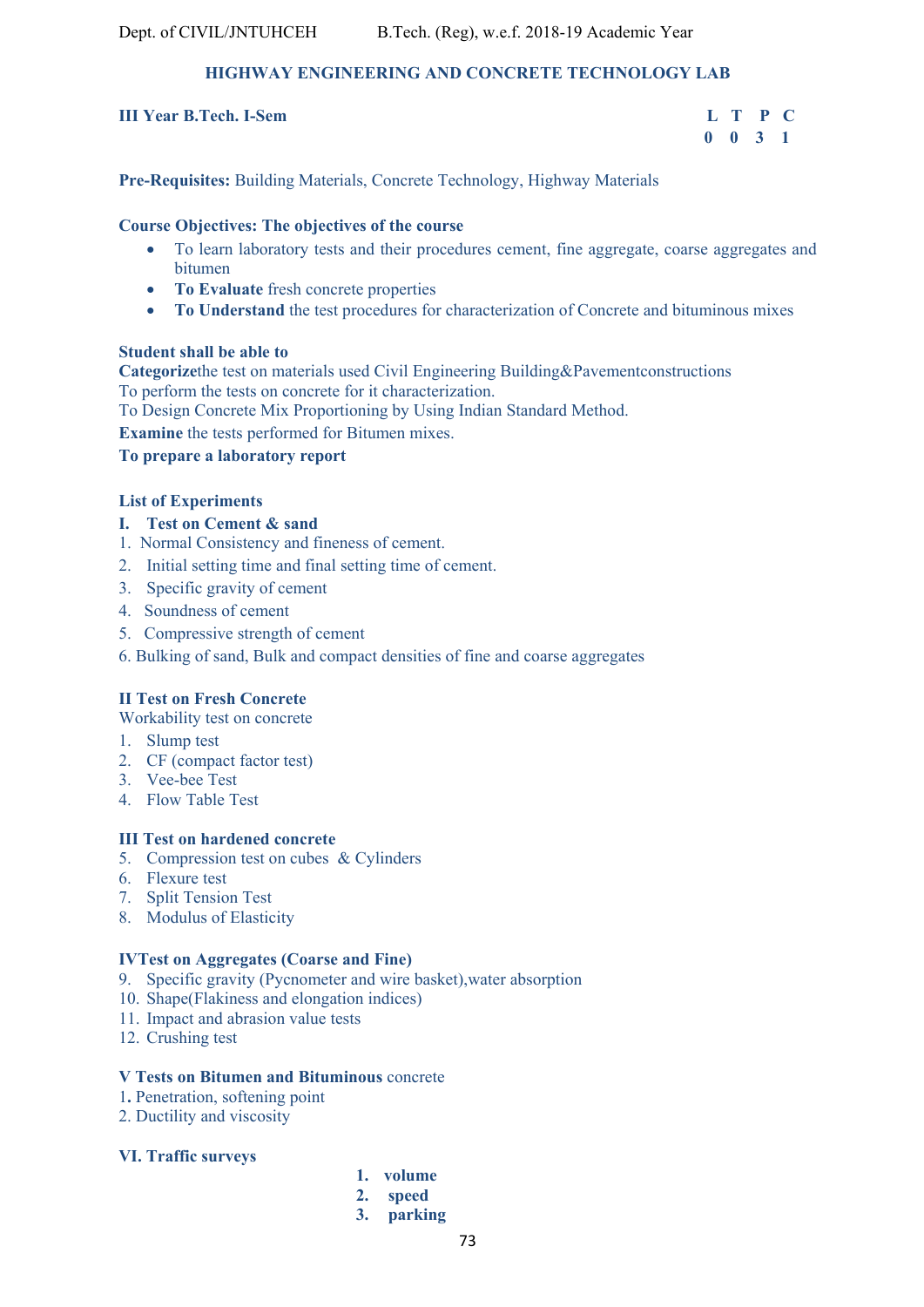## **Course Outcomes**

- 1. Testing the various materials as per IS code specification used in construction.
- 2. Judging the suitability of various materials for construction purposes.
- 3. Suitability of bitumen for construction purpose.
- 4. Collection of traffic data by different surveys.

## **TEXT BOOKS:**

- 1. Concrete Manual by M.L. Gambhir, Dhanpat Rai & Sons
- 2. Highway Material Testing manual, Khanna ,Justo and Veeraraghavan, Nemchand Brothers

# **IS CODES:**

- 1. IS 10262 :2009 "Concrete Mix Proportioning Guidelines"
- 2. 1S 516:2006 "Methods of Tests on Strength of Concrete"
- 3. IS 383 :1993 "Specification For Coarse And Fine Aggregates From Natural Sources For Concrete"
- 4. 1S 1201 -1220 (1978) "Methods for testingtars and bituminous materials"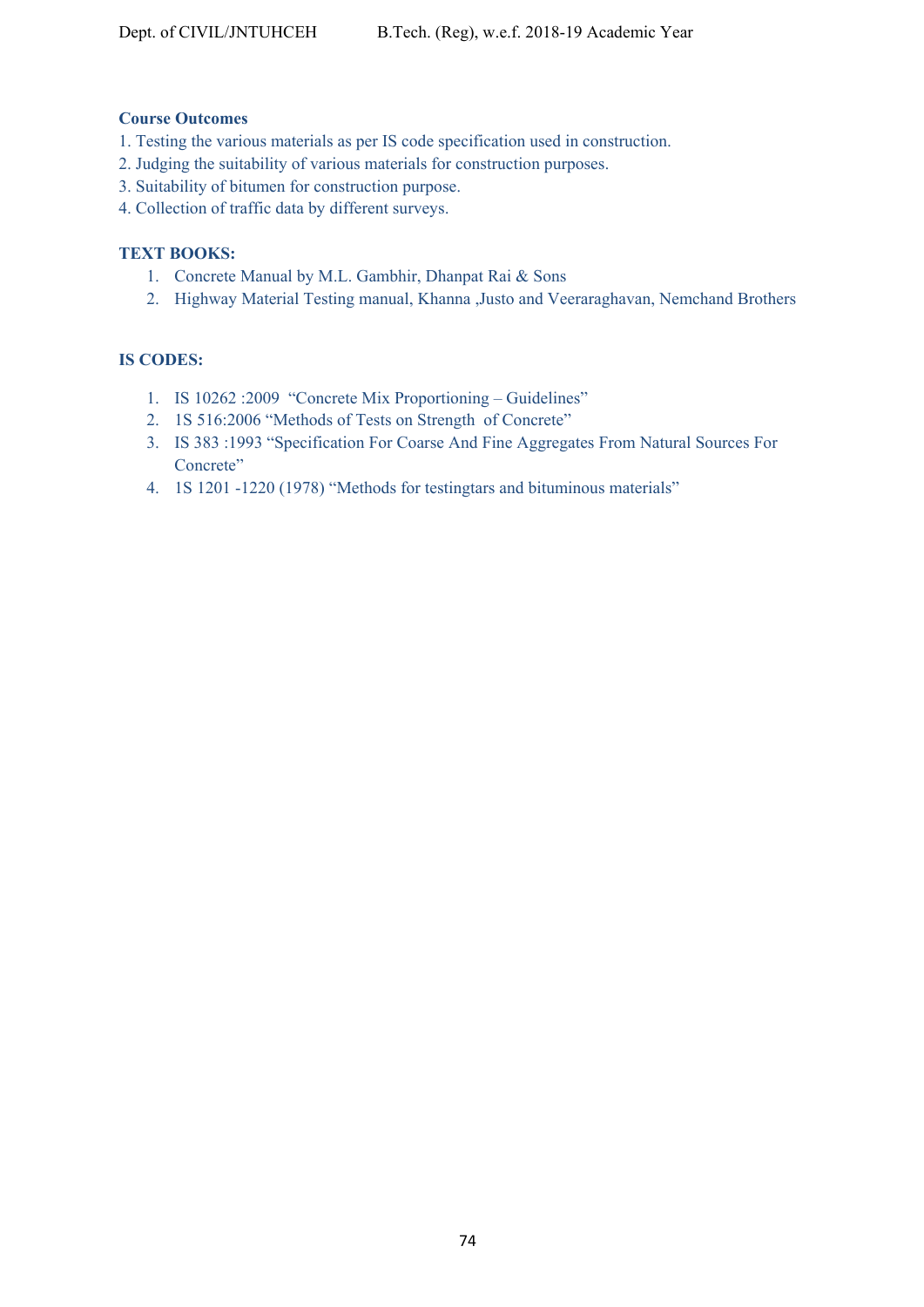# **GEO TECHNICAL ENGINEERING LAB**

# **III Year B.Tech. I-Sem L T P C**

 **0 0 3 1** 

**Pre-Requisites:** Soil Mechanics (Co-requisite)

**Course Objectives:** To obtain index and engineering properties of locally available soils, and to understand the behavior of these soil under various loads.

## **LIST OF EXPERIMENTS**

- 1. Atterberg Limits (Liquid Limit, Plastic Limit, and shrinkage limit)
- 2. a) Field density by core cutter method and
	- b) Field density by sand replacement method
- 3. Determination of Specific gravity of soil Grain size distribution by sieve analysis
- 4. Permeability of soil by constant and variable head test methods
- 5. Standard Proctor's Compaction Test
- 6. Determination of Coefficient of consolidation (square root time fitting method)
- 7. Unconfined compression test
- 8. Direct shear test
- 9. Vane shear test
- 10. Differential free swell index (DFSI) test

**Course Outcomes:** At the end of the course, the student will be able to classify and evaluate the behavior of the soils subjected to various loads.

## **REFERENCE:**

**1.** Measurement of Engineering Properties of Soils by. E. Saibaba Reddy & K. Rama Sastri, New Age International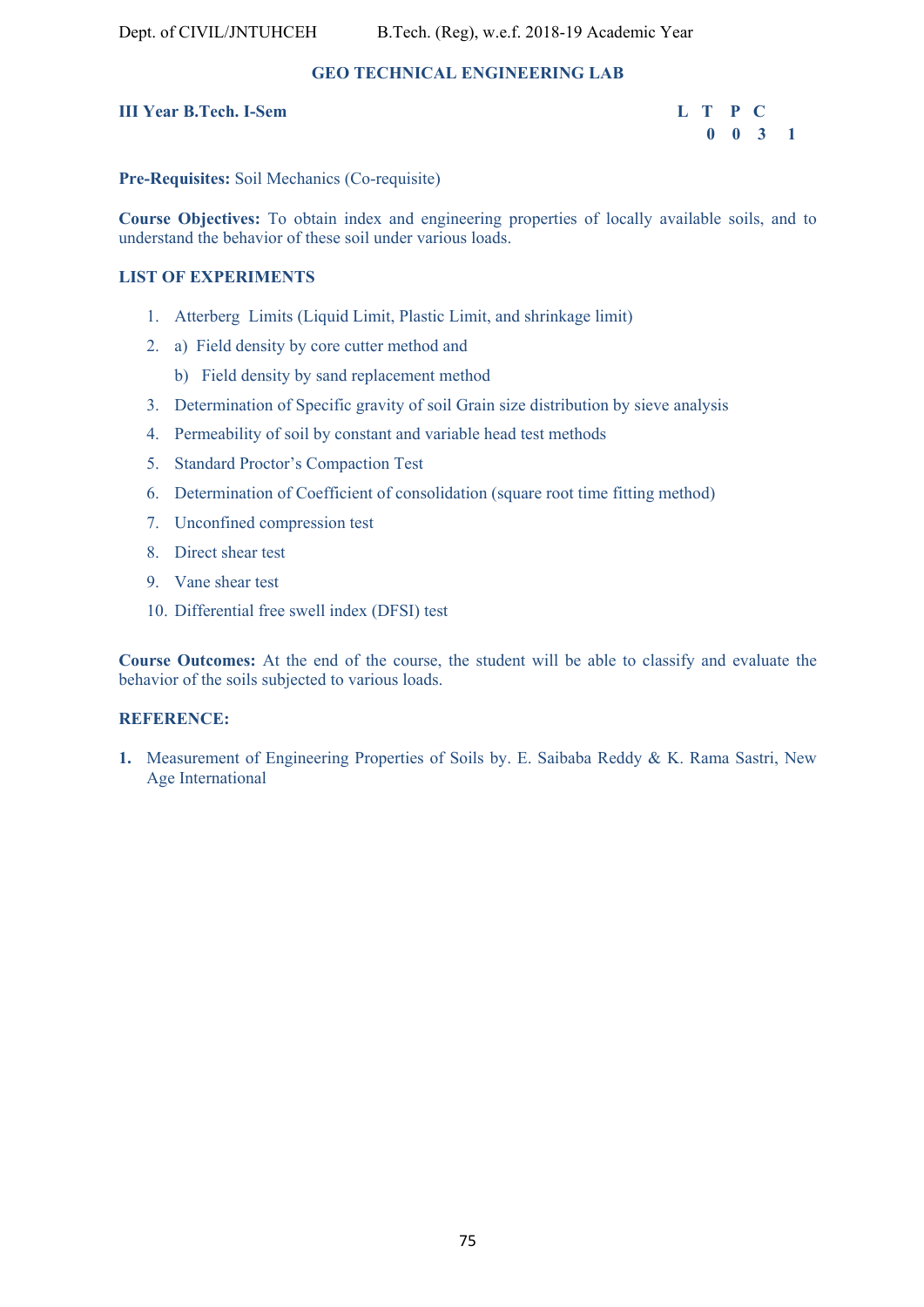# **ADVANCED COMMUNICATION LAB**

## **III Year B.Tech.I-Sem L T P C**

 **0 0 2 1** 

## **Pre-Requisites:** English

**Course Objectives:** The purpose of this course is to develop the students competence in communication at an advanced level. Assuming that the students are fairly proficient in the basic communication skills of listening, speaking, reading and writing in English, this course aims to train them in communicating efficiently in the workplace and professional contexts.

## **1. Introduction**

The introduction of the Advanced Communication Skills Lab is considered essential at 3<sup>rd</sup> year level. At this stage, the students need to prepare themselves for their careers which may require them to listen to, read, speak and write in English both for their professional and interpersonal communication in the globalised context.

The proposed course should be a laboratory course to enable students to use 'good' English and perform the following:

- Gathering ideas and information to organise ideas relevantly and coherently.
- Engaging in debates.
- Participating in group discussions.
- Facing interviews.
- Writing project/research reports/technical reports.
- Making oral presentations.
- Writing formal letters.
- Transferring information from non-verbal to verbal texts and vice-versa.
- Taking part in social and professional communication.

## **2. Objectives:**

This Lab focuses on using multi-media instruction for language development to meet the following targets:

- To improve the students' fluency in English, through a well-developed vocabulary and enable them to listen to English spoken at normal conversational speed by educated English speakers and respond appropriately in different socio-cultural and professional contexts.
- Further, they would be required to communicate their ideas relevantly and coherently in writing.
- To prepare all the students for their placements.

## **Learning Outcomes**

- $\Diamond$  Accomplishment of sound vocabulary and its proper use contextually.
- **Example 1** Flair in Writing and felicity in written expression.
- **Enhanced job prospects.**
- **Effective Speaking Abilities**

## **3. Syllabus**:

The following course content to conduct the activities is prescribed for the Advanced Communication Skills (ACS) Lab:

1. **Activities on Fundamentals of Inter-personal Communication and Building Vocabulary** - Starting a conversation – responding appropriately and relevantly – using the right body language – Role Play in different situations & Discourse Skills- using visuals - Synonyms and antonyms, word roots, one-word substitutes, prefixes and suffixes, study of word origin, business vocabulary, analogy, idioms and phrases, collocations & usage of vocabulary.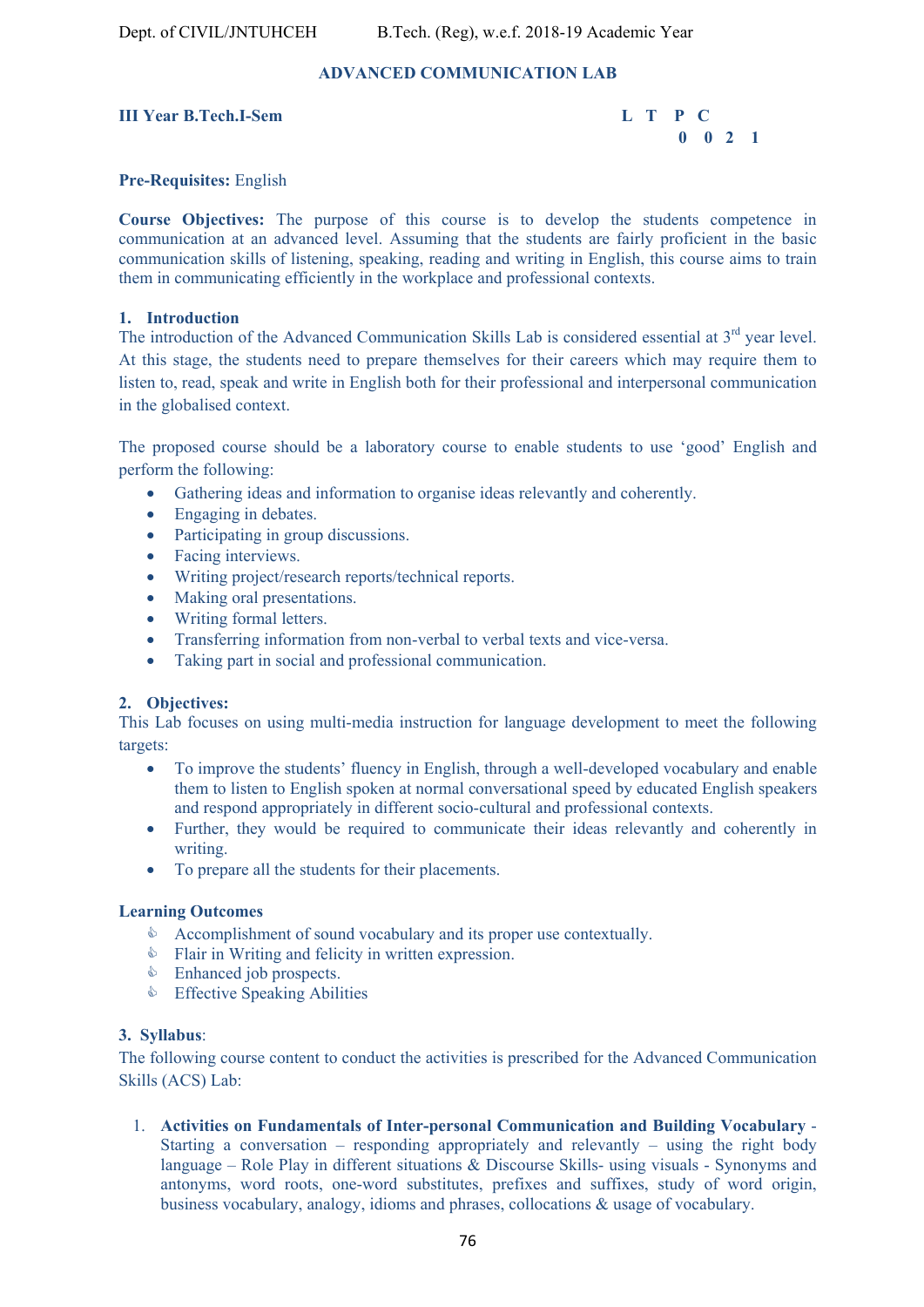- 2. **Activities on Reading Comprehension** –General Vs Local comprehension, reading for facts, guessing meanings from context, scanning, skimming, inferring meaning, critical reading & effective googling.
- 3. **Activities on Writing Skills** Structure and presentation of different types of writing *letter writing/Resume writing/ e-correspondence/ Technical report writing/ Portfolio writing* – planning for writing – improving one's writing.
- 4. **Activities on Presentation Skills** Oral presentations (individual and group) through JAM sessions/seminars/**PPTs** and written presentations through posters/projects/reports/ emails/assignments etc.
- 5. **Activities on Group Discussion and Interview Skills** Dynamics of group discussion, intervention, summarizing, modulation of voice, body language, relevance, fluency and organization of ideas and rubrics for evaluation- Concept and process, pre-interview planning, opening strategies, answering strategies, interview through tele-conference & video-conference and Mock Interviews.

# **4. Minimum Requirement:**

The Advanced Communication Skills (ACS) Laboratory shall have the following infra-structural facilities to accommodate at least 35 students in the lab:

- Spacious room with appropriate acoustics
- Round Tables with movable chairs
- Audio-visual aids
- LCD Projector
- Public Address system
- $\bullet$  P IV Processor, Hard Disk 80 GB, RAM–512 MB Minimum, Speed 2.8 GHZ
- T. V, a digital stereo & Camcorder
- Headphones of High quality

**5. Prescribed Lab Manual:** A book titled *A Course Book of Advanced Communication*  **Skills(ACS) Lab** published by Universities Press, Hyderabad.

# **6. Suggested Software:**

The software consisting of the prescribed topics elaborated above should be procured and used.

- **Oxford Advanced Learner's Compass, 8th Edition**
- **DELTA's key to the Next Generation TOEFL Test: Advanced Skill Practice.**
- **Lingua TOEFL CBT Insider**, by Dreamtech
- **TOEFL & GRE** (KAPLAN, AARCO & BARRONS, USA, Cracking GRE by CLIFFS)
- **The following software from 'train2success.com'**
	- **Preparing for being Interviewed**
	- **Positive Thinking**
	- **Interviewing Skills**
	- **Telephone Skills**
	- **Time Management**

**Course Outcomes:** Communicate efficiently in the work place up professioal context

## **7. Books Recommended:**

- 1. **Technical Communication** by Meenakshi Raman & Sangeeta Sharma, Oxford University Press 2009.
- 2. **English Language Communication : A Reader cum Lab Manual** Dr A Ramakrishna Rao, Dr G Natanam & Prof SA Sankaranarayanan, Anuradha Publications, Chennai 2008.
- 3. **Advanced Communication Skills Laboratory Manual** by Sudha Rani, D, Pearson Education 2011.
- 4. **Technical Communication** by Paul V. Anderson. 2007. Cengage Learning pvt. Ltd. New Delhi.
- 5. **Business and Professional Communication:** Keys for Workplace Excellence. Kelly M. Quintanilla & Shawn T. Wahl. Sage South Asia Edition. Sage Publications. 2011.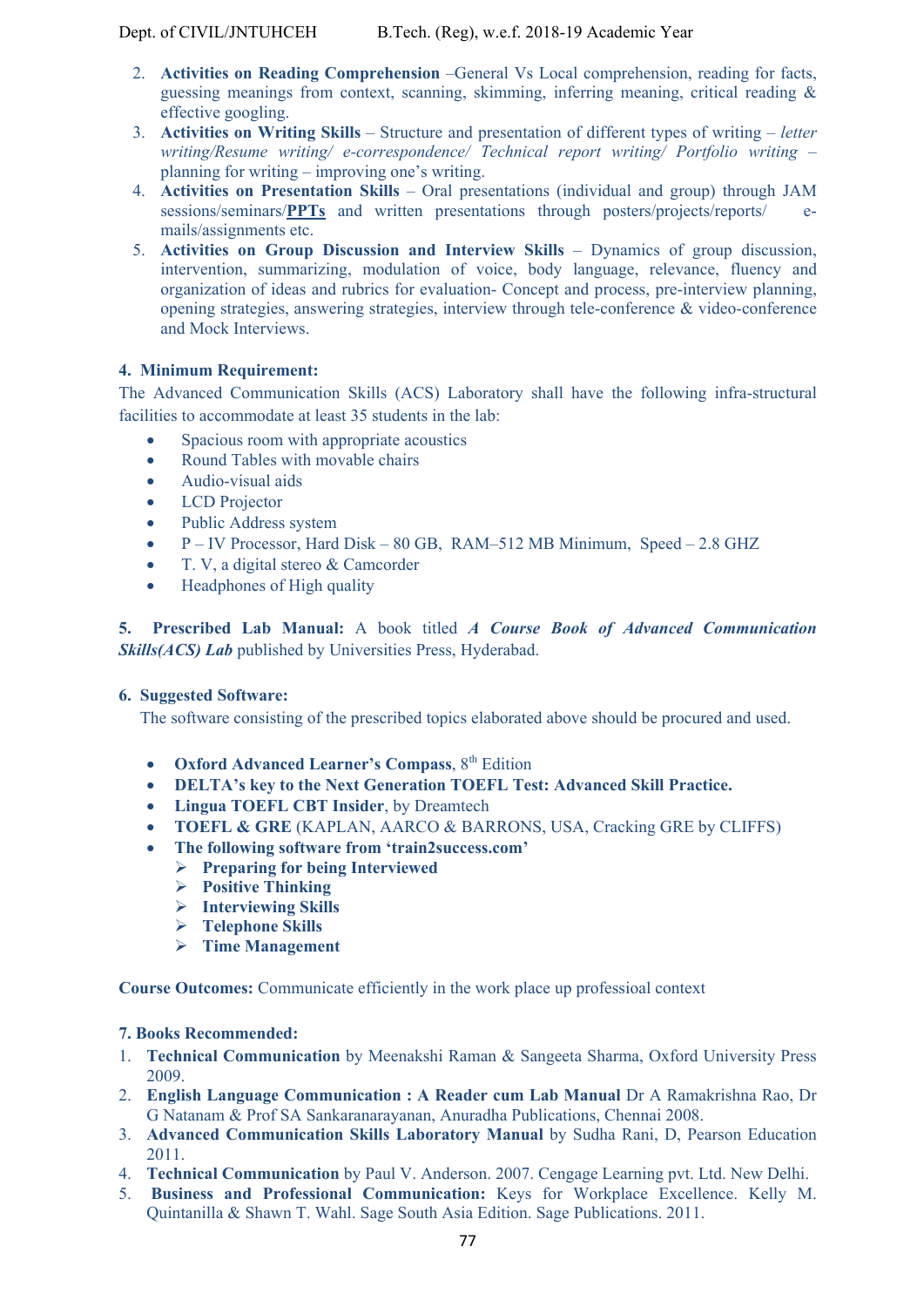- 6. **The Basics of Communication:A Relational Perspective**. Steve Duck & David T. McMahan. Sage South Asia Edition. Sage Publications. 2012.
- 7. **English Vocabulary in Use** series, Cambridge University Press 2008.
- 8. **Management Shapers Series** by Universities Press(India)Pvt Ltd., Himayatnagar, Hyderabad 2008.
- 9. **Handbook for Technical Communication** by David A. McMurrey & Joanne Buckley. 2012. Cengage Learning.
- 10. **Communication Skills** by Leena Sen, PHI Learning Pvt Ltd., New Delhi, 2009.
- 11. **Handbook for Technical Writing** by David A McMurrey & Joanne Buckely CENGAGE Learning 2008.
- 12. **Job Hunting** by Colm Downes,Cambridge University Press 2008.
- 13. **Master Public Speaking** by Anne Nicholls, JAICO Publishing House, 2006.
- 14. **English for Technical Communication for Engineering Students, Aysha Vishwamohan, Tata Mc Graw-Hil 2009.**
- 15. Books on **TOEFL/GRE/GMAT/CAT/IELTS** by Barron's/DELTA/Cambridge University Press.
- 16. **International English for Call Centres** by Barry Tomalin and Suhashini Thomas, Macmillan Publishers, 2009.

## **DISTRIBUTION AND WEIGHTAGE OF MARKS**:

## *Advanced Communication Skills Lab Practicals:*

- 1. The practical examinations for the ACS Laboratory practice shall be conducted as per the University norms prescribed for the core engineering practical sessions.
- 2. For the English Language lab sessions, there shall be continuous evaluation during the year for 25 sessional marks and 50 End Examination marks. Of the 25 marks, 15 marks shall be awarded for day-to-day work and 10 marks to be awarded by conducting Internal Lab Test(s). The End Examination shall be conducted by the teacher concerned, by inviting the External Examiner from outside. In case of the non-availability of the External Examiner, other teacher of the same department can act as the External Examiner.

## **Mini Project: As a part of Internal Evaluation**

- **1. Seminar/ Professional Presentation**
- **2. A Report on the same has to be prepared and presented.**
- **\*** *Teachers may use their discretion to choose topics relevant and suitable to the needs of students.*
- *\* Not more than two students to work on each mini project.*
- *\* Students may be assessed by their performance both in oral presentation and written report.*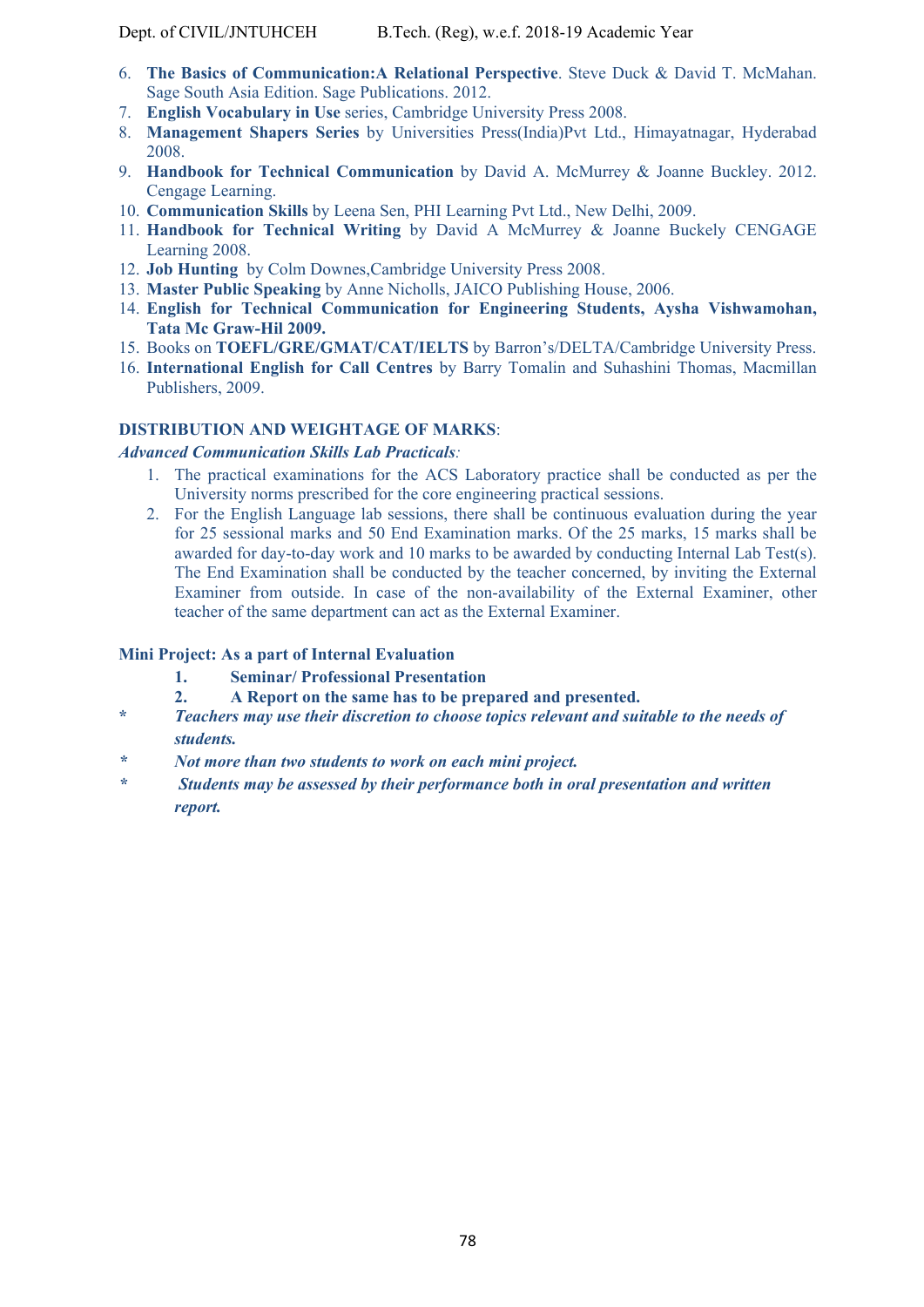## **ENVIRONMENTAL ENGINEERING - I**

## **III Year B.Tech.II-Sem**

| <b>Tech.II-Sem</b> | L T P C |  |  |
|--------------------|---------|--|--|
|                    | 3 0 0 3 |  |  |

## **Pre Requisites**: Fluid Mechanics

**Course Objectives:** This subject provides the knowledge of water sources, water treatment, design of distribution system waste water treatment, and safe disposal methods. The topics of characteristics of waste water, sludge digestion are also included.

## **UNIT – I**

Introduction: Waterborne diseases – protected water supply – Population forecasts, design period – types of water demand – factors affecting – fluctuations – fire demand – water quality and testing – drinking water standards: sources of water - Comparison from quality and quantity and other considerations – intakes – infiltration galleries.

## **UNIT – II**

Layout and general outline of water treatment units – sedimentation – principles – design factors – coagulation-flocculation clarifier design – coagulants - feeding arrangements. Filtration – theory – working of slow and rapid gravity filters – multimedia filters – design of filters – troubles in operation - comparison of filters – disinfection – theory of chlorination, chlorine demand - other disinfection practices–Design of distribution systems–pipe appurtenances.

## **UNIT - III**

Characteristics of sewage –waste water collection–Estimation of waste water and storm water – decomposition of sewage, examination of sewage – B.O.D. Equation – C.O.D. Design of sewers – shapes and materials – sewer appurtenances, manholes – inverted siphon – catch basins – flushing tanks – ejectors, pumps and pump houses – house drainage – plumbing requirements – sanitary fittings-traps – one pipe and two pipe systems of plumbing **–** ultimate disposal of sewage – sewage farming –self purification of rivers.

## **UNIT – IV**

Waste water treatment plant – Flow diagram - primary treatment Design of screens – grit chambers – skimming tanks – sedimentation tanks – principles of design – Biological treatment – trickling filters –ASP– Construction and design of oxidation ponds. Sludge digestion – factors effecting – design of Digestion tank – Sludge disposal by drying – septic tanks working principles and design – soak pits.

## **UNIT – V**

Air pollution– classification of air pollution– Effects air pollution–Global effects–Meteorological parameters affecting air pollution–Atmospheric stability–Plume behavior –Control of particulates – Gravity settlers, cyclone filters, ESPs–Control of gaseous pollutants–automobile pollution and control.

**Course Outcomes:**At the end of the course, the student will be able to:

- Assess characteristics of water and wastewater and their impacts
- Estimate quantities of water and waste water and plan conveyance components
- Design components of water and waste water treatment plants
- Be conversant with issues of air pollution and control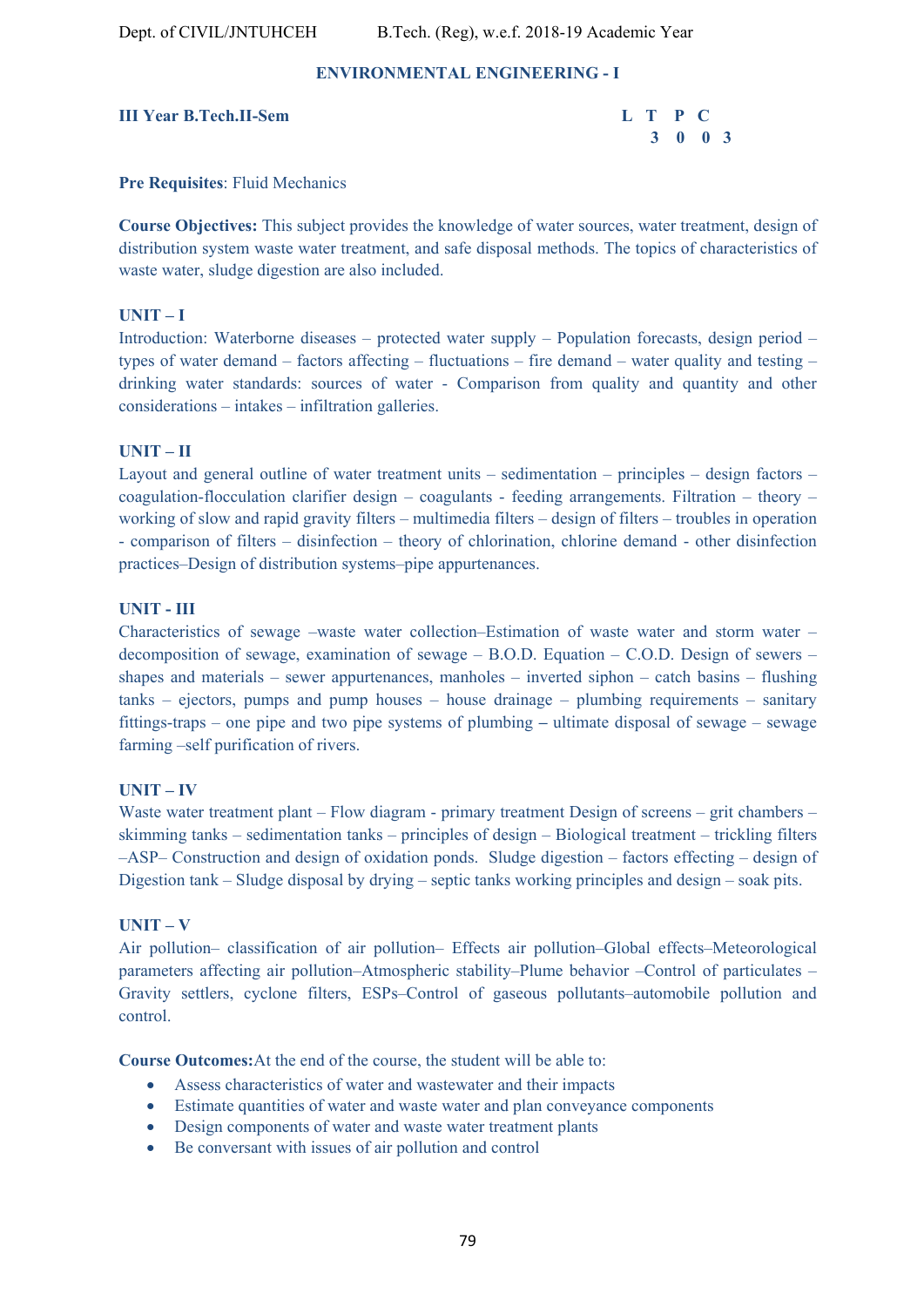# **TEXT BOOKS:**

- 1. Environmental Engineering by H.S Peavy, D. R. Rowe, G. Tchobanoglous, McGraw Hill Education (India) Pvt Ltd, 2014
- 2. Environmental Engineering by D. P. Sincero and G.A Sincero, Pearson 2015.

# **REFERENCES:**

- 1. Environmental Engineering I and II by BC Punmia, Std. Publications.
- 2. Environmental Engineering I and II by SK Garg, Khanna Publications.
- 3. Environmental Pollution and Control Engineering CS Rao,Wiley Publications
- 4. Water and Waste Water Technology by Steel, Wiley
- 5. Waste water engineering by Metcalf and Eddy, McGraw Hill, 2015.
- 6. Water and Waste Water Engineering by Fair Geyer and Okun, Wiley, 2011
- 7. Water and Waste Water Technology by Mark J Hammar and Mark J. HammarJr.Wiley, 2007.
- 8. Introduction to Environmental Engineering and Science by Gilbert Masters, Prentice
- 9. Hall, New Jersey.
- 10. Introduction to Environmental Engineering by P. AarneVesilind, Susan M. Morgan, Thompson /Brooks/Cole; Second Edition 2008.
- 11. Integrated Solid Waste Management, Tchobanoglous, Theissen& Vigil. McGraw HillPublication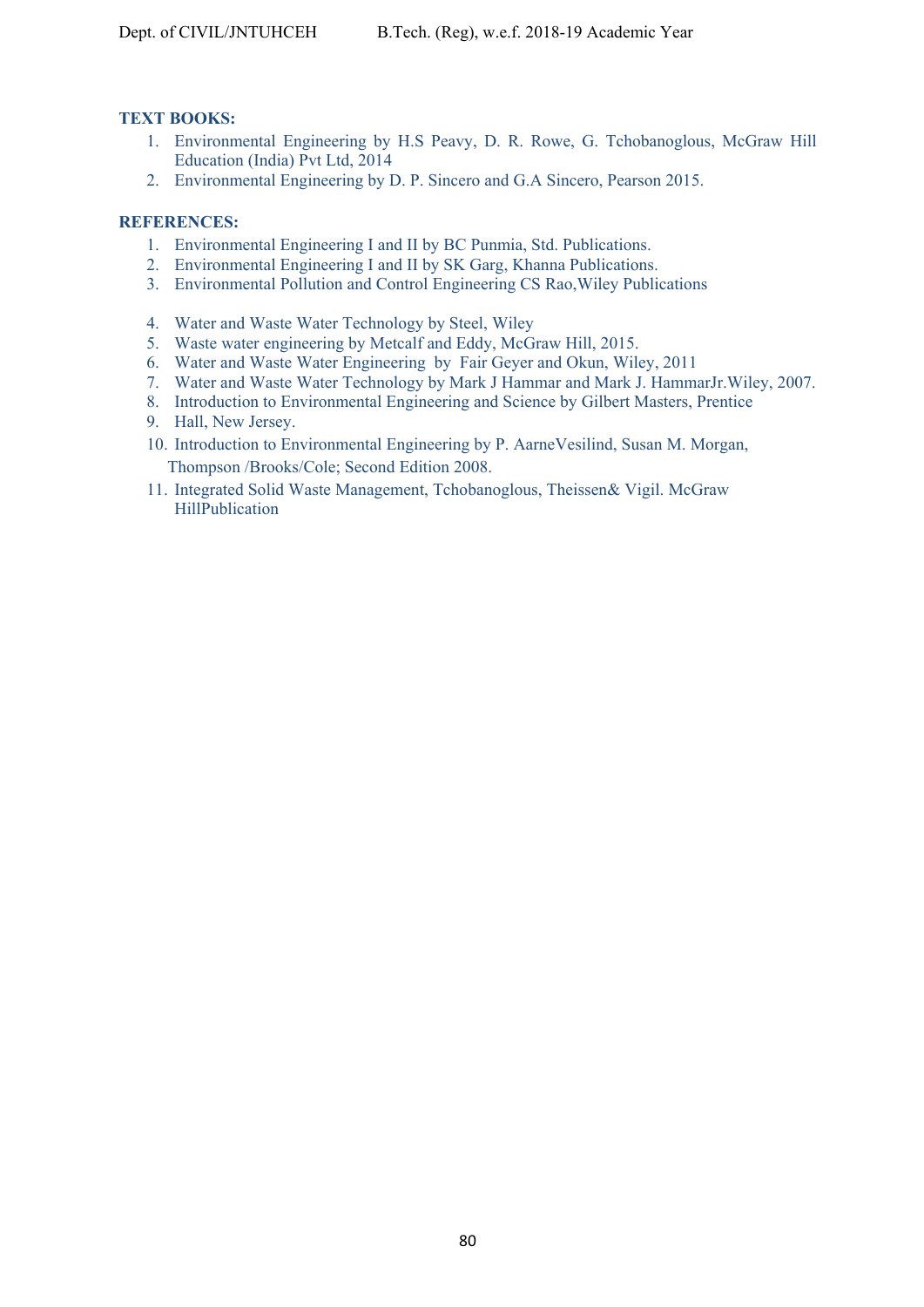## **FOUNDATION ENGINEERING**

## **III Year B.Tech. II-Sem**

| <b>B.Tech. II-Sem</b> | L T P C |  |  |
|-----------------------|---------|--|--|
|                       | 3 0 0 3 |  |  |

**Pre-Requisites:** Soil Mechanics

#### **Course Objectives:**

To Plan Soil explorationprogramme for civil Engineering Projects To check the stability of slopes To determine the lateral earth pressures and design retaining walls To determine the Bearing capacity of Soil To design pile group foundation

## **UNIT – I**

**SOIL EXPLORATION:** Need – methods of soil exploration – boring and sampling methods – penetration tests – plate load test– planning of soil exploration programme, Bore logs and preparation of soil investigation report.

## **UNIT – II**

**SLOPE STABILITY**: Infinite and finite earth slopes – types of failures – factor of safety of infinite slopes – stability analysis by Swedish slip circle method, method of slices, Bishop's Simplified method of slices – Taylor's Stability Number- stability of slopes of earth dams under different conditions.

## **UNIT – III**

**EARTH PRESSURE THEORIES**: Active , Passive and at rest soil pressures Rankine's theory of earth pressure – earth pressures in layered soils – Coulomb's earth pressure theory.

**RETAINING WALLS**: Types of retaining walls – stability of gravity and cantilever retaining walls against overturning, sliding and, bearing capacity, filter material for drainage.

## **UNIT –IV**

**SHALLOW FOUNDATIONS**- Types - choice of foundation – location and depth - safe bearing capacity – shear criteria – Terzaghi's, and IS code methods - settlement criteria – allowable bearing pressure based on SPT N value and plate load test – allowable settlements of structures.

## **UNIT -V**

**PILE FOUNDATION:** Types of piles – load carrying capacity of piles based on static pile formulae – dynamic pile formulae – Pile Capacity through SPT results - pile load tests - load carrying capacity of pile groups in sands and clays – Settlement of pile groups – negative skin friction

## **Course Outcomes:**

## **At the end of the course the student will able to**

- Understand the principles and methods of Geotechnical Exploration
- Decide the suitability of soils and check the stability of slopes
- Calculate lateral earth pressures and check the stability of retaining walls
- Analyse and design the shallow and deep foundations

## **Text books:**

- 1. Basic and Applied Soil Mechanics by Gopal Ranjan & ASR Rao, New age International Pvt . Ltd, New Delhi
- 2. Principals of Geotechnical Engineering by BrajaM.Das, Cengage Learning Publishers.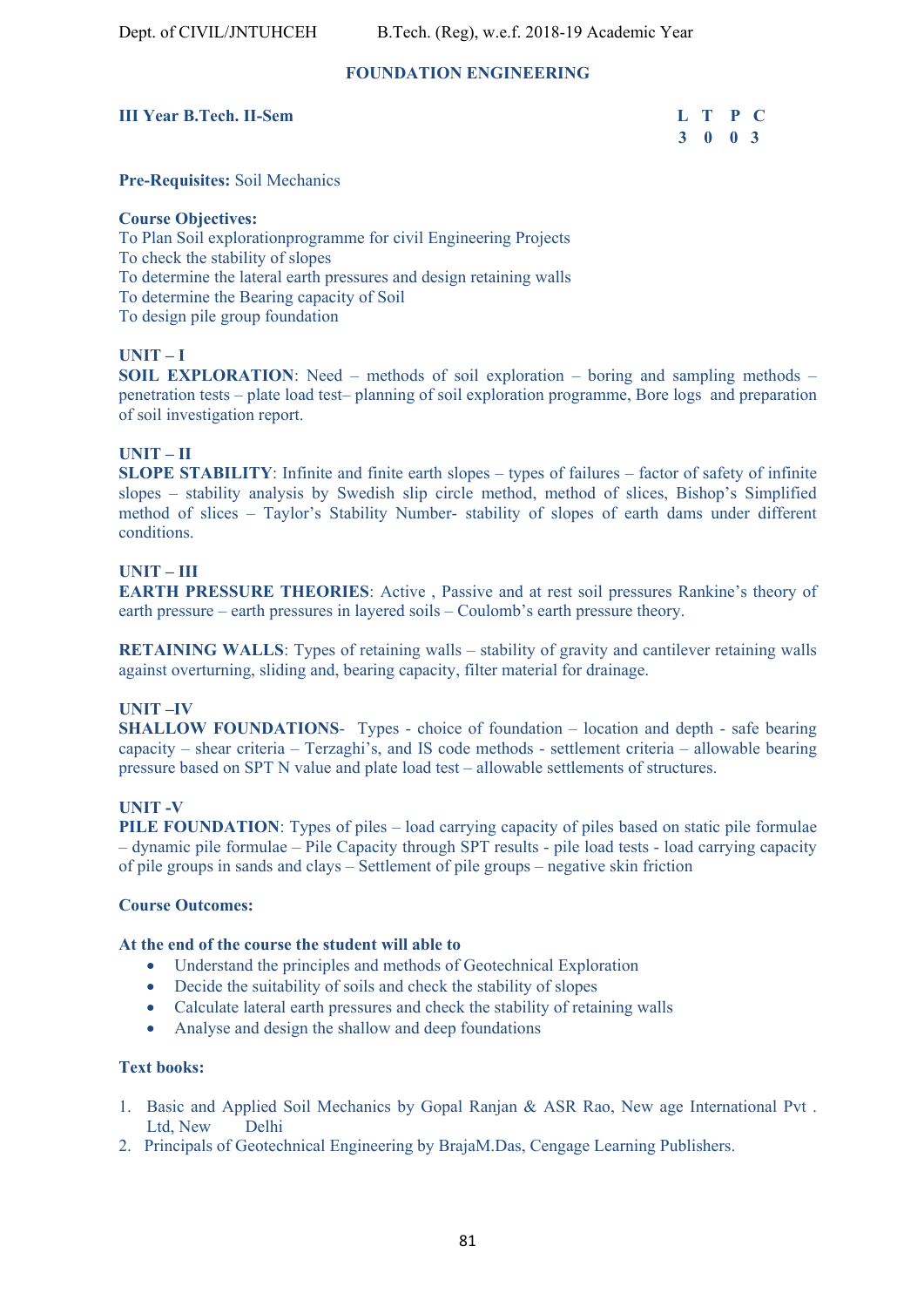# **References:**

- 1. Soil Mechanics and Foundation Engineeringby VNS Murthy, CBS Publishers and Distributors.
- 2. Geotechnical Engineering Principles and Practices by Cuduto, PHI Intrernational.
- 3. Analysis and Design of Substructures Swami Saran, Oxford and IBH Publishing company Pvt Ltd

(1998 ).

- 4. Geotechnical Engineering by S. K.Gulhati&Manoj Datta Tata Mc.Graw Hill Publishing company New Delhi. 2005.
- 5. Bowles, J.E., (1988) Foundation Analysis and Design 4th Edition, McGraw-Hill Publishing company, New york.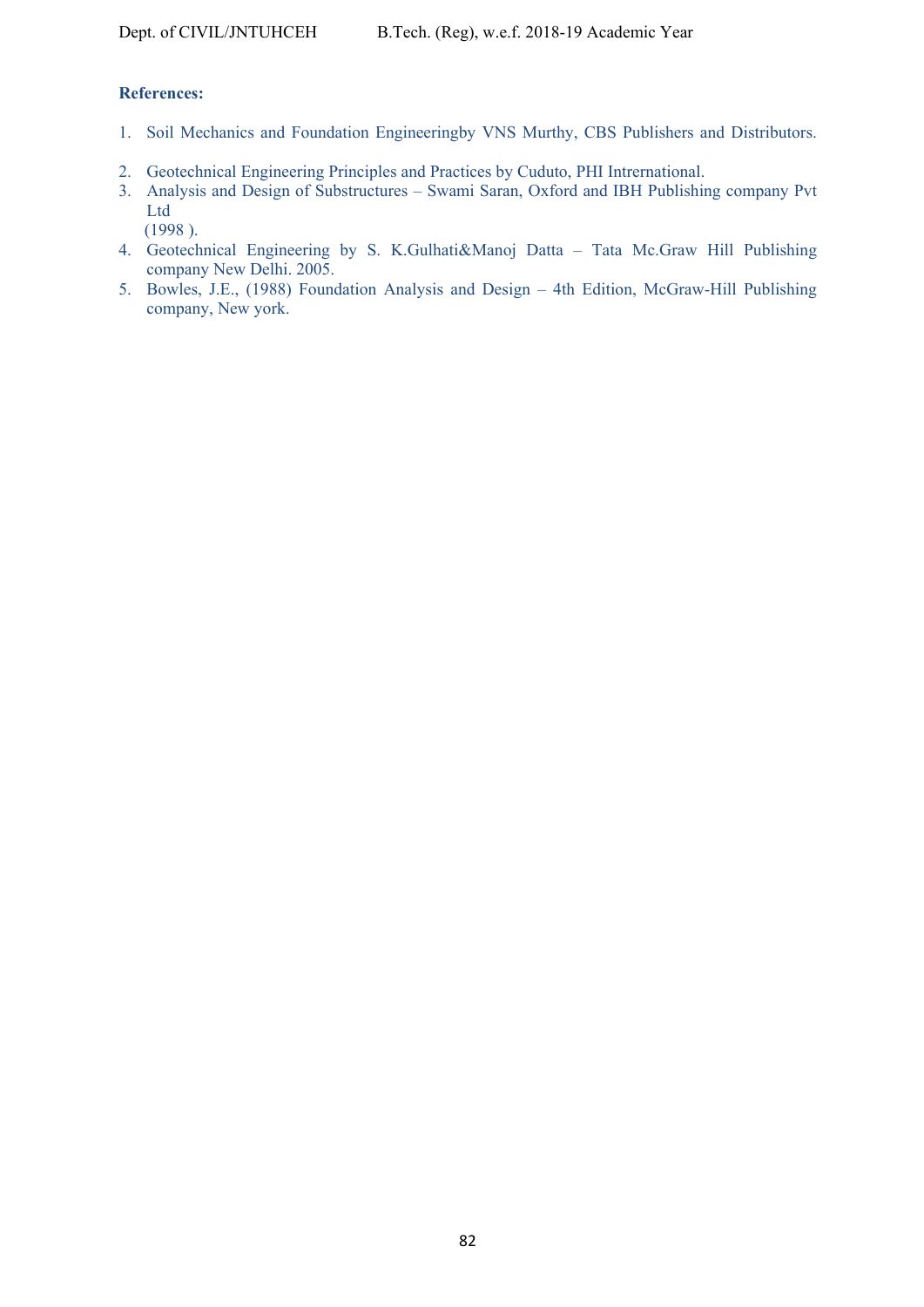# **STRUCTURAL ENGINEERING – II (Steel)**

# **III Year B.Tech. II-Sem L T P C**

 **3 0 24** 

**Pre-Requisites:** Structural Analysis I & II

**Course Objectives The objectives of the course is to** 

- Explain the mechanical properties of structural steel, plasticity,yield .
- **Describe** the salient features of Limit State Method of design of Steel structures.
- **Identify** and **explain** the codal provisions given in IS. 800.
- **Analyze** the Behaviour of steel structures under tension, compression and flexure.
- **Design** the tension, compression , flexural members andplate girder
- Design the connection in steel structure,`build -up member and (bolted and welded).

# **UNIT – I**

Materials – Types of structural steel – Mechanical properties of steel – Concepts of plasticity – yield strength - Loads and Stresses – Local buckling behavior of steel. Concepts of limit State Design – Different Limit States – Load combinations for different Limit states - Design Strengths- deflection limits – serviceability – stability check.

Design of Connections– Different types of connections – Bolted connections –Design strength – efficiency of joint–prying action - Welded connections – Types of welded joints – Design requirements - Design of Beam-column connections- Eccentric connections - Type I and Type II connection – Framed connection.

# **UNIT – II**

Design of tension members –Simple and built up members - Design strength – Design procedure for splicing - lug angle.

Design of compression members – Buckling class – slenderness ratio –Design of simple compression members - laced – battened columns – splice – column base – slab base.

# **UNIT – III**

*Plastic Analysis;*Plastic moment – Plastic section modulus - Plastic analysis of continuous beams Design of Flexural Members –Laterally supported and unsupported Beams – Design of laterally supported beams- Bending and shear strength/buckling – Built-up sections - Beam splice

## **UNIT – IV**

Design of welded plate girders – elements – economical depth – design of main section – connections between web and flange – design of stiffeners - bearing stiffener– intermediatestiffeners – Design of web splice and flange splice.

# **UNIT – V**

Design of Industrial Structures;Types of roof trusses - loads on trusses – wind loads - Purlin design – truss design.

# *Note: Design of structural members include detailed sketches.*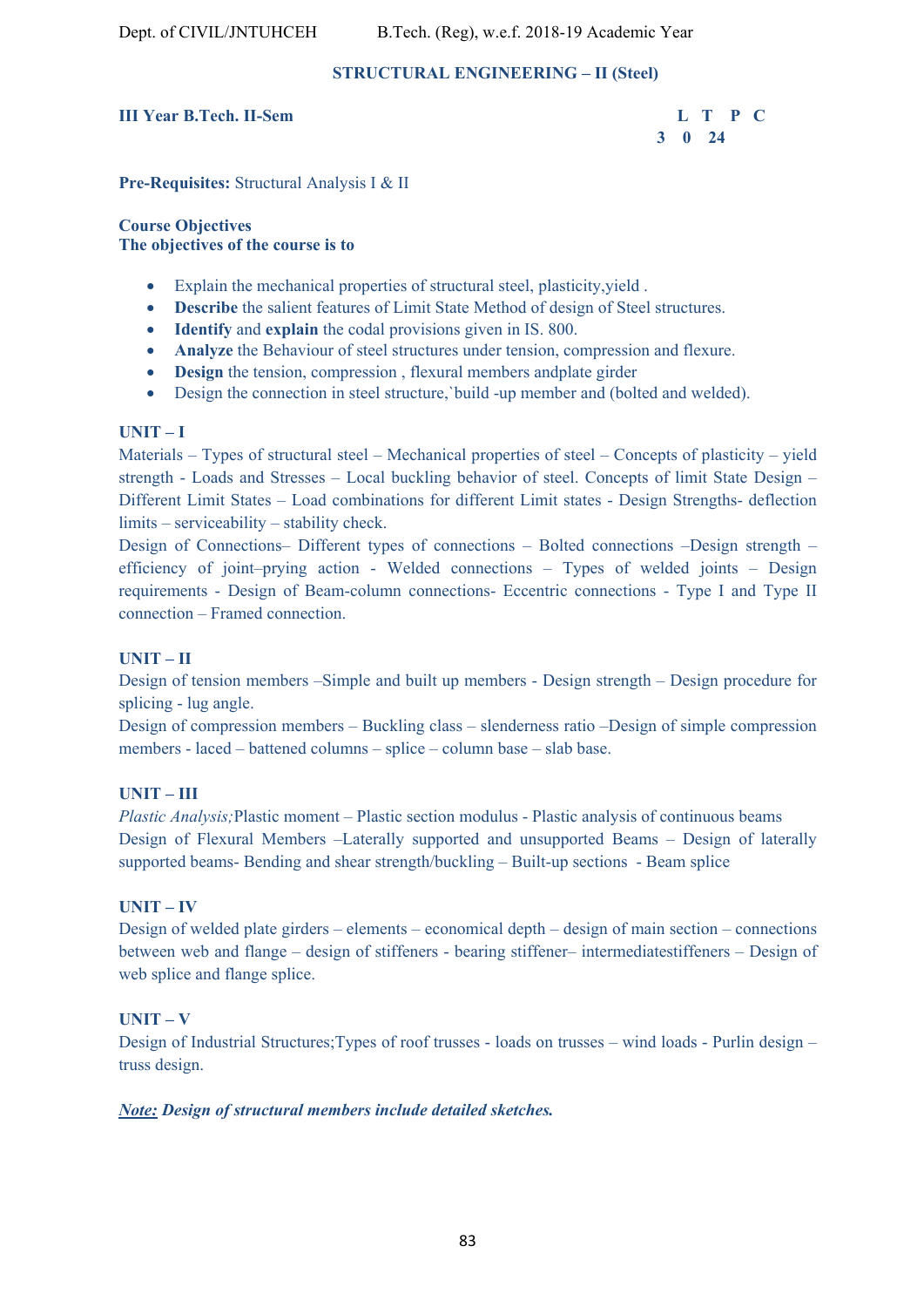# **Course Outcomes:**

# **After the completion of the course student should be able to**

- Analyze the tension members, compression members.
- Design the tension members, compression members and column bases and joints and connections
- Analyze and Design the beams including built-up sections and beam and connections.
- Identify and Design the various components of welded plate girder including stiffeners

# **Text Books:**

1.Design of steel structures by S.K.Duggal,Tata Macgrawhill publishers,2000,2<sup>nd</sup> Edition 2.Design of steel structures by N.Subramanian,Oxford University press,2008

# **Reference Books:**

- 1. Design of steel structures by K.S.Sairam,Pearson Educational India, 2nd Edition,2013
- 2. Design of steel structures by Edwin H.Gayrold and Charles Gayrold,Tata Mac-grawhill publishers,1972
- 3. Design of steel structures by L.S.JayaGopal,D.Tensing,Vikas Publishing House

# **NOTE :**

Alternate weeks two periods of theory can be converted into drawing classes. The end examination paper should consist of Part – A and Part – B. Part – A should consist of two questions in design and drawing out of which one question to be answered. Part –B should consist of five questions in design out of which three to be answered. Weightage for Part – A is 40 % and Part – B is 60 %.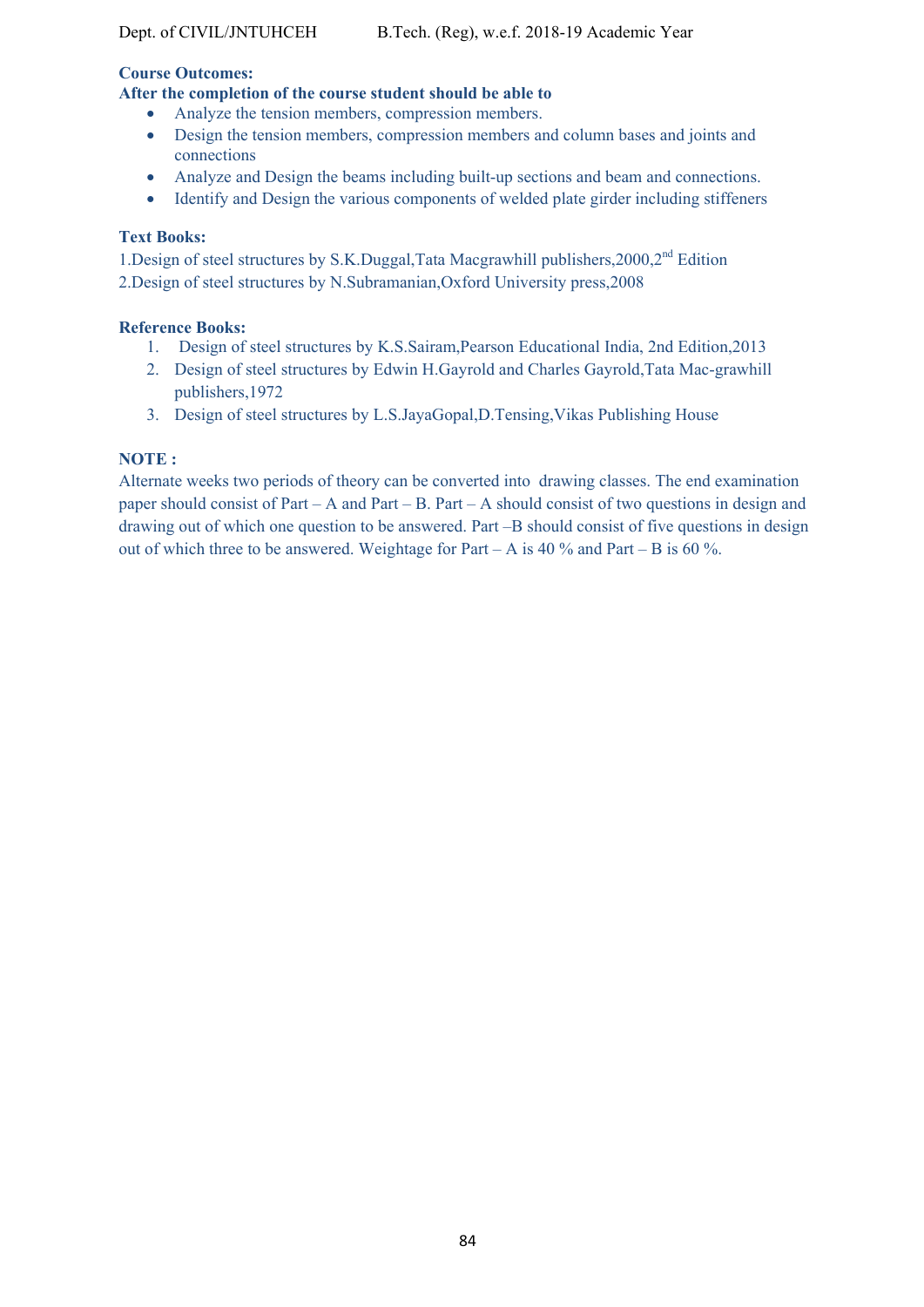# **HYDROLOGY & WATER RESOURCES ENGINEERING**

## **III Year B.Tech. II-Sem L T P C**

# **3 1 0 4**

**Pre-Requisites:** Fluid Mechanics & HHM

## **Course Objectives:**

**This course provides the description of** hydrological cycle and derive various formulas used in estimation of different basic components of surface and Ground water cycle. And its components. Further it will explain the water requirement for irrigation and connectivity of hydrology to the field requirement.

## **Unit - I**

**Introduction:** Concepts of Hydrologic cycle, Global Water Budget, Applications in Engineering. Sources of data.

## **Precipitation**

Forms of precipitation, characteristics of precipitation in India, measurement of precipitation: Recording and non-recording types, rain gauge network: mean precipitation over an area: Arithmetic, Theissen's and Isohyetal methods, Missing Rainfall Data – Estimation, Consistency of Rainfall records, depth area-duration relationships, maximum intensity/depth-duration-frequency relationship, Probable Maximum Precipitation (PMP), rainfall data in India.

## **Unit - II**

## **Abstractions from precipitation**

Evaporation process, evaporimeters,analytical

methodsofevaporationestimation,reservoirevaporationand methodsfor itsreduction,

evapotranspiration, measurement of evapotranspiration, evapotranspiration equations: Penman and Blaney &Criddle Methods, potentialevapotranspiration overIndia,actual evapotranspiration, interception,depression storage,infiltration,infiltrationcapacity,measurementof

infiltration,modellinginfiltrationcapacity,classificationofinfiltrationcapacities,infiltrationindices. **Runoff** 

Components of Runoff, Factors affecting runoff, Basin yield, SCS-CN method of estimating runoff, Flow duration curves, Mass curve of runoff – Analysis.

# **Unit - III**

## **Hydrographs**

Hydrograph –Distribution of Runoff – Hydrograph Analysis Flood Hydrograph – Effective Rainfall – Base Flow- Base Flow Separation - Direct Runoff Hydrograph Unit pulse and Unit step function - Unit Hydrograph, definition, limitations and applications of Unit hydrograph, derivation of Unit Hydrograph from Direct Runoff Hydrograph and vice versa - S-hydrograph, Synthetic Unit Hydrograph.

## **Unit - IV**

## **Groundwater Hydrology**

Occurrence, movement and distribution of groundwater, aquifers – types, Specific Yield, Permeability, Storage coefficient, Transmissibility, Darcy's Law. **Well Hydraulics -** Steady radial flow into well for confined and unconfined aquifers, Recuperation tests. Well constants. **Crop Water Requirements**– Water requirementofcrops-CropsandcropseasonsinIndia,

croppingpattern, dutyanddelta; Quality ofirrigationwater;Soil-

waterrelationships,rootzonesoilwater,infiltration,

consumptiveuse,irrigationrequirement,frequencyofirrigation;Methodsofapplyingwater tothefields:surface,sub-surface,sprinklerand trickle /dripirrigation.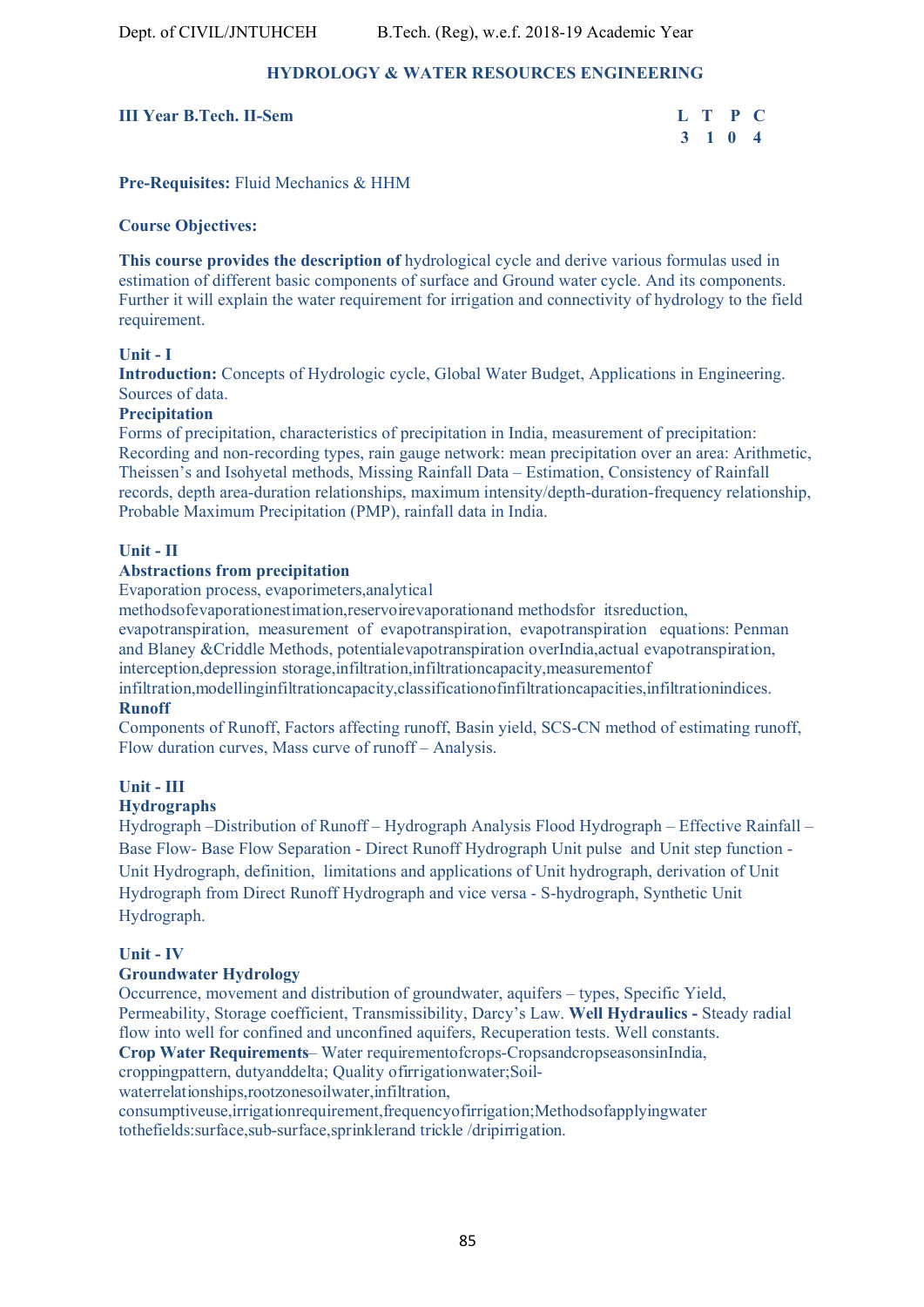# **Unit - V**

**Canal Systems:** Canal systems, alignment of canals, canallosses,estimation of designdischarge.Designofchannels–rigidboundary channels,alluvialchannels, Regime channels, Kennedy'sandLacey'stheoryofregime channels. Canaloutlets: non-modular,semi-modular andmodularoutlets.Waterlogging:causes,effects andremedialmeasures.Lining of canals-Typesoflining-Advantages and disadvantages.Drainageofirrigatedlands- necessity,methods.

## **Course Outcomes:**

## **At the end of the course the student will be able to**

- Understand the different concepts and terms used in engineering hydrology
- To**identify and** explain various formulae used in estimation of surface and Ground water hydrology components
- Demonstrate their knowledge to **connect**hydrology to the field requirement

## **Text Books**

- 1. Hydrology by K. Subramanya (Tata McGraw-Hill)
- **2.** Irrigation Engineering and Hydraulic structures by Santhosh kumar Garg Khanna publishers

## **Reference Books**

- 1. Elements of Engineering Hydrology by V.P. Singh (Tata McGraw-Hill)
- 2. Engineering Hydrology by Jaya Rami Reddy (Laxmi Publications
- 3. Ground water Hydrology by David Keith Todd, John Wiley & Son, New York.
- 4. Elements of Water Resources Engineering by K.N.Duggal and J.P.Soni (New Age International)
- 5. G L Asawa, IrrigationEngineering, WileyEastern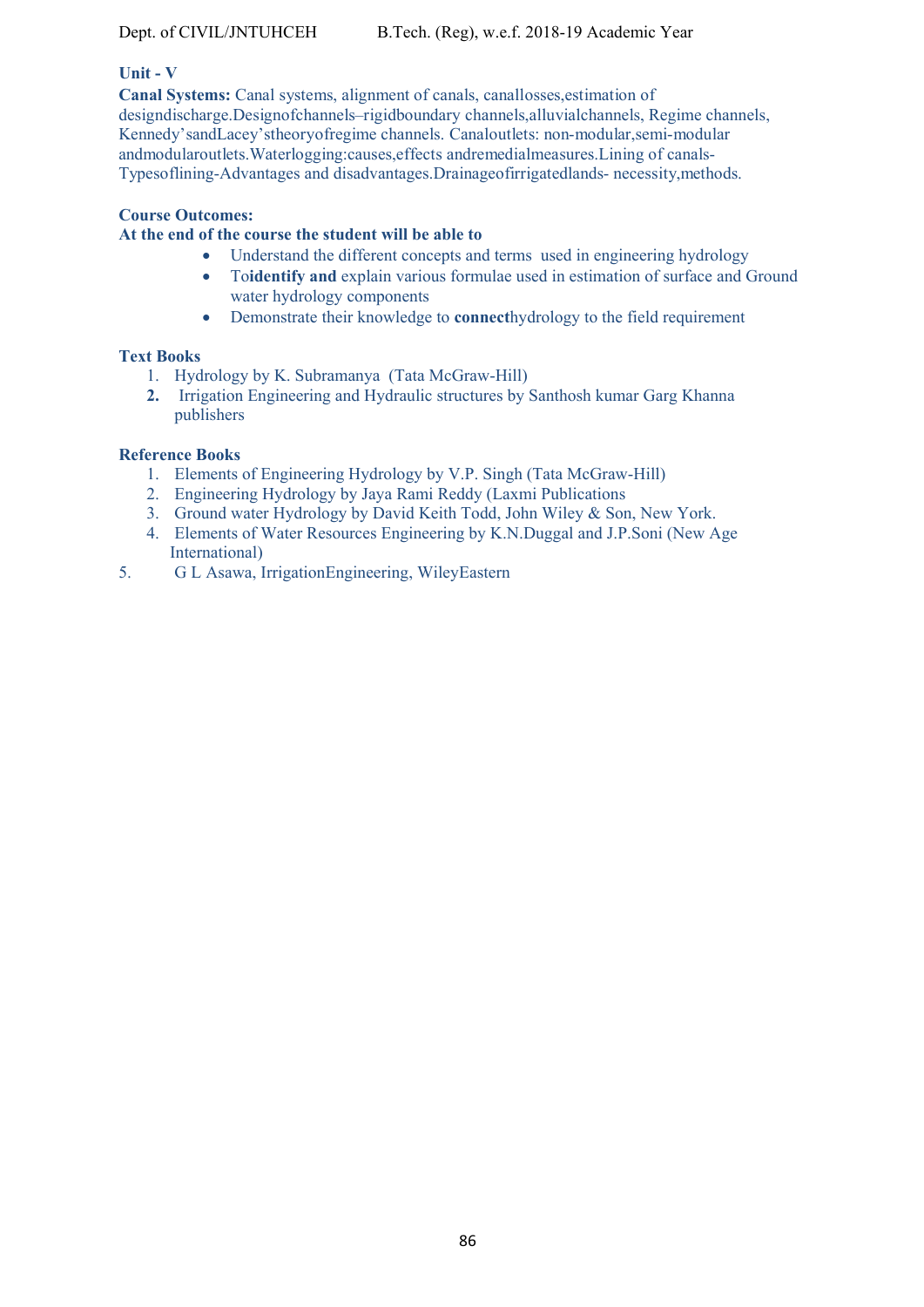# **ENVIRONMENTAL ENGINEERING LAB**

## **III Year B.Tech. II-Sem L T P C**

# **Pre-Requisites:**

## **Course Objectives: the objectives of the course are to**

- **Perform** the experiments to determine water and waste water quality
- **Understand** the water & waste water sampling, their quality standards
- **Estimate** quality of water, waste water, Industrial water

## **Practical Work: List of Experiments**

- 1. Determination of pH
- 2. Determination of Electrical Conductivity
- 3. Determination of Total Solids (Organic and inorganic)
- 4. Determination of Acidity
- 5. Determination of Alkalinity
- 6. Determination of Hardness (Total, Calcium and Magnesium Hardness)
- 7. Determination of Chlorides
- 8. Determination of optimum coagulant Dosage
- 9. Determination of Dissolved Oxygen (Winkler Method)
- 10. Determination of COD
- 11. Determination of BOD/DO
- 12. Determination of Residual Chlorine
- 13. Total count No.
- 14. Noise level measurement

## **Course outcomes**

## **After the completion of the course student should be able to**

- **Understand** about the equipment used to conduct the test procedures
- **Perform** the experiments in the lab
- **Examine** and **Estimate** water, waste water, air and soil Quality
- **Compare** the water, air quality standards with prescribed standards set by the local governments
- **Develop** a report on the quality aspect of the environment

## **Text/Reference Books:**

1. Introduction to Environmental Engineering and Science by Gilbert Masters, Prentice Hall, New Jersey.

2. Introduction to Environmental Engineering by P. AarneVesilind, Susan M. Morgan, Thompson /Brooks/Cole; Second Edition 2008.

3. Peavy, H.s, Rowe, D.R, Tchobanoglous, G. Environmental Engineering, Mc-Graw - Hill International Editions, New York 1985.

# **0 0 2 1**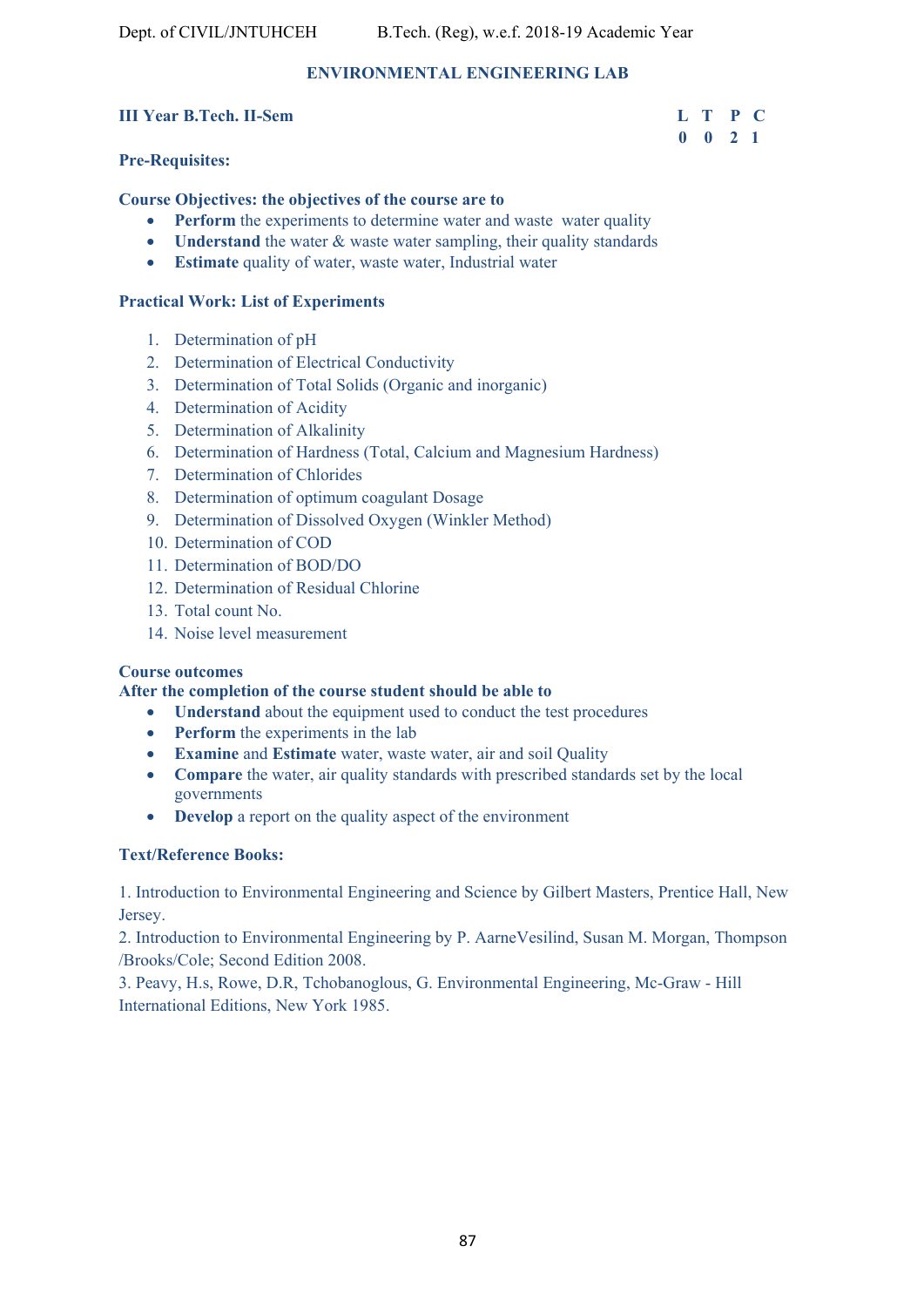# **COMPUTER AIDED DESIGN LAB**

# **III Year B.Tech. II-Sem L T P C**

# **0 0 2 1**

**Pre-Requisites:**Computer Aided Civil Engineering Drawing or AUTO CAD Principles –Excel-Structural Engineering -1 & 2

## **Course Objectives : The objectives of the course are to**

- **Learn** the usage of any fundamental software for design
- **Create** geometries using pre-processor
- **Analyse**and Interpret the results using post processor
- **• Design** the structural elements

# **LIST OF EXPERIMENTS**

- 1. Analysis &Design determinate structures using a software
- 2. Analysis &Design of fixed & continuous beams using a software
- 3. Analysis & Design of Plane Frames
- 4. Analysis &Design of space frames subjected to DL & LL
- 5. Analysis &Design of residential building subjected to all loads (DL,LL,WL,EQL)
- 6. Analysis & Design of Roof Trusses
- 7. Design and detailing of built up steel beam
- 8. Developing a design programme for foundation using EXCEL Spread Sheet
- 9. Detailing ofRCC beam and RCCslab
- 10. Detailing of Steel built up compression member

## **Course Outcomes**

## **After the completion of the course student should be able to**

- Model the geometry of real world structure Represent the physical model of structural element/structure
- Perform **analysis**
- **Interpret** from the Post processing results
- **Design** the structural elements anda system as per IS Codes

**Note:** Drafting of all the exercises is to be carried out using commercially available designing software's.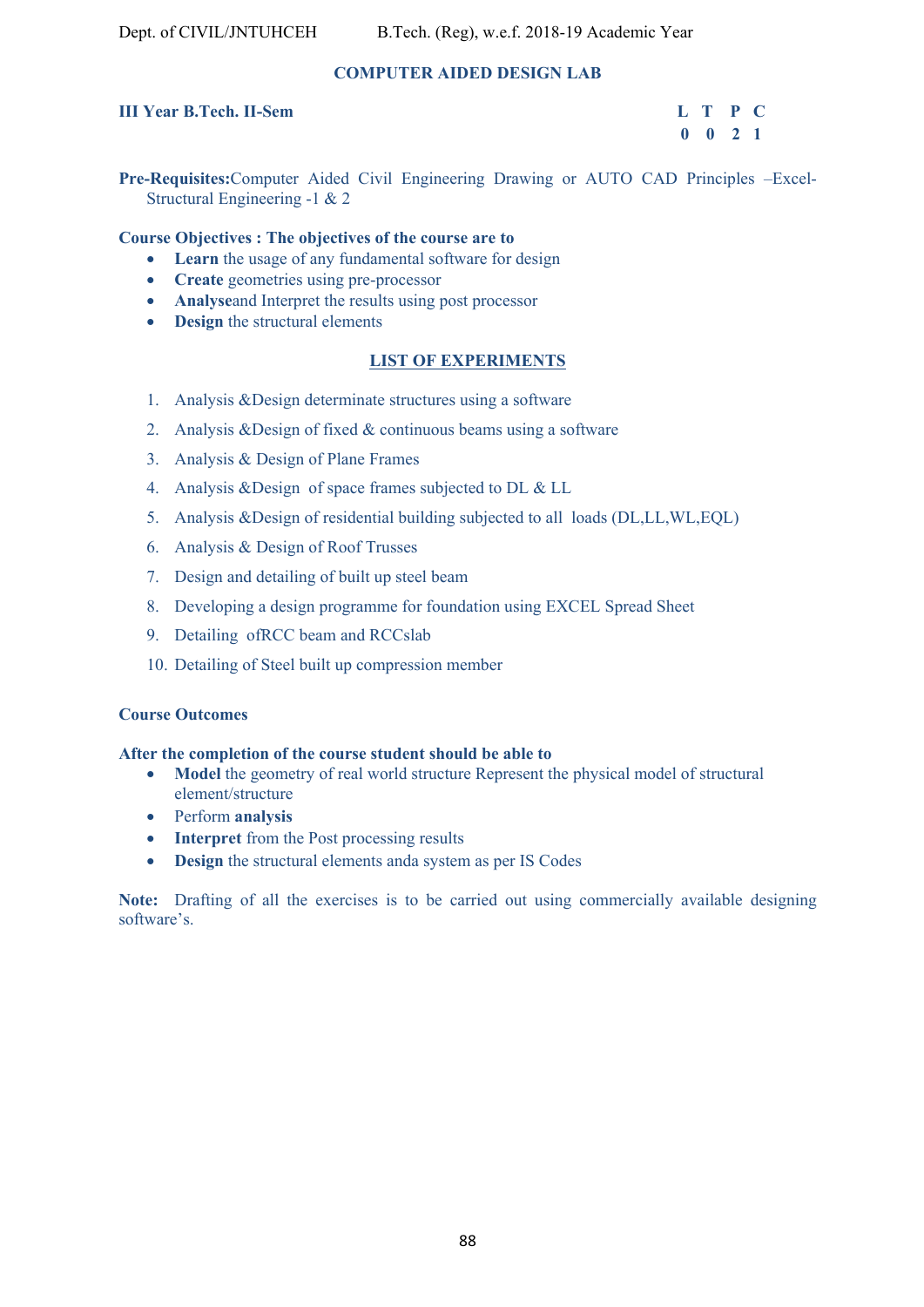# **III Year B.Tech. II-Sem**

| r B.Tech. II-Sem | L T P C |  |
|------------------|---------|--|
|                  | 2 0 0 0 |  |

# **INDIAN CONSTITUTION**

## **Course Objectives:**

Students will be able to:

1. Understand the premises informing the twin themes of liberty and freedom from a civil rights perspective.

2. To address the growth of Indian opinion regarding modern Indian intellectuals' constitutional role and entitlement to civil and economic rights as well as the emergence of nationhood in the early years of Indian nationalism.

3. To address the role of socialism in India after the commencement of the Bolshevik

Revolution in 1917 and its impact on the initial drafting of the Indian Constitution.

# **Syllabus**

**UNIT 1: History of Making of the Indian Constitution:** History Drafting Committee, (Composition & Working)

**UNIT 2: Philosophy of the Indian Constitution**: Preamble, Salient Features

**UNIT 3:** 

## **Contours of Constitutional Rights & Duties:**

Fundamental Rights Right to Equality Right to Freedom Right against Exploitation Right to Freedom of Religion Cultural and Educational Rights Right to Constitutional Remedies Directive Principles of State Policy Fundamental Duties.

# **UNIT 4:**

**Organs of Governance:** Parliament Composition Qualifications and Disqualifications Powers and Functions Executive President Governor Council of Ministers Judiciary, Appointment and Transfer of Judges, Qualifications Powers and Functions **UNIT 5: Local Administration:** District's Administration head: Role and Importance, Municipalities: Introduction, Mayor and role of Elected Representative,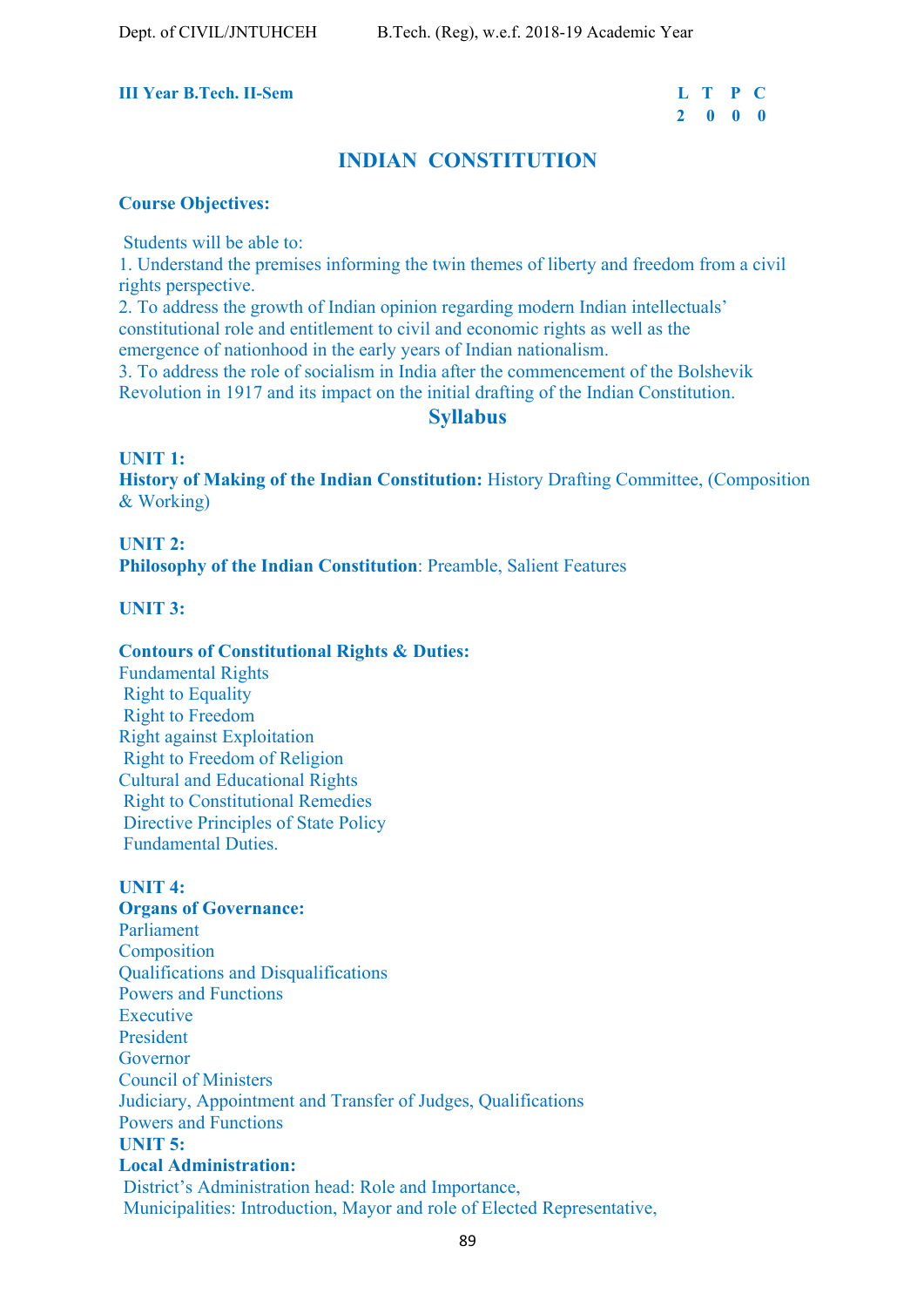CEO of Municipal Corporation.

 Pachayati raj: Introduction, PRI: ZilaPachayat. Elected officials and their roles, CEO ZilaPachayat: Position and role. Block level: Organizational Hierarchy (Different departments), Village level: Role of Elected and Appointed officials, Importance of grass root democracy **UNIT 6:** 

# **Election Commission:**

 Election Commission: Role and Functioning. Chief Election Commissioner and Election Commissioners. State Election Commission: Role and Functioning. Institute and Bodies for the welfare of SC/ST/OBC and women.

# **Suggested reading**

1. The Constitution of India, 1950 (Bare Act), Government Publication.

2. Dr. S. N. Busi, Dr. B. R. Ambedkar framing of Indian Constitution, 1st Edition, 2015.

3. M. P. Jain, Indian Constitution Law, 7th Edn., Lexis Nexis, 2014.

4. D.D. Basu, Introduction to the Constitution of India, Lexis Nexis, 2015.

# **Course Outcomes:**

Students will be able to:

1. Discuss the growth of the demand for civil rights in India for the bulk of Indians before the arrival of Gandhi in Indian politics.

2. Discuss the intellectual origins of the framework of argument that informed the conceptualization of social reforms leading to revolution in India.

3. Discuss the circumstances surrounding the foundation of the Congress Socialist Party [CSP]

under the leadership of Jawaharlal Nehru and the eventual failure of the proposal of direct elections through adult suffrage in the Indian Constitution.

4. Discuss the passage of the Hindu Code Bill of 1956.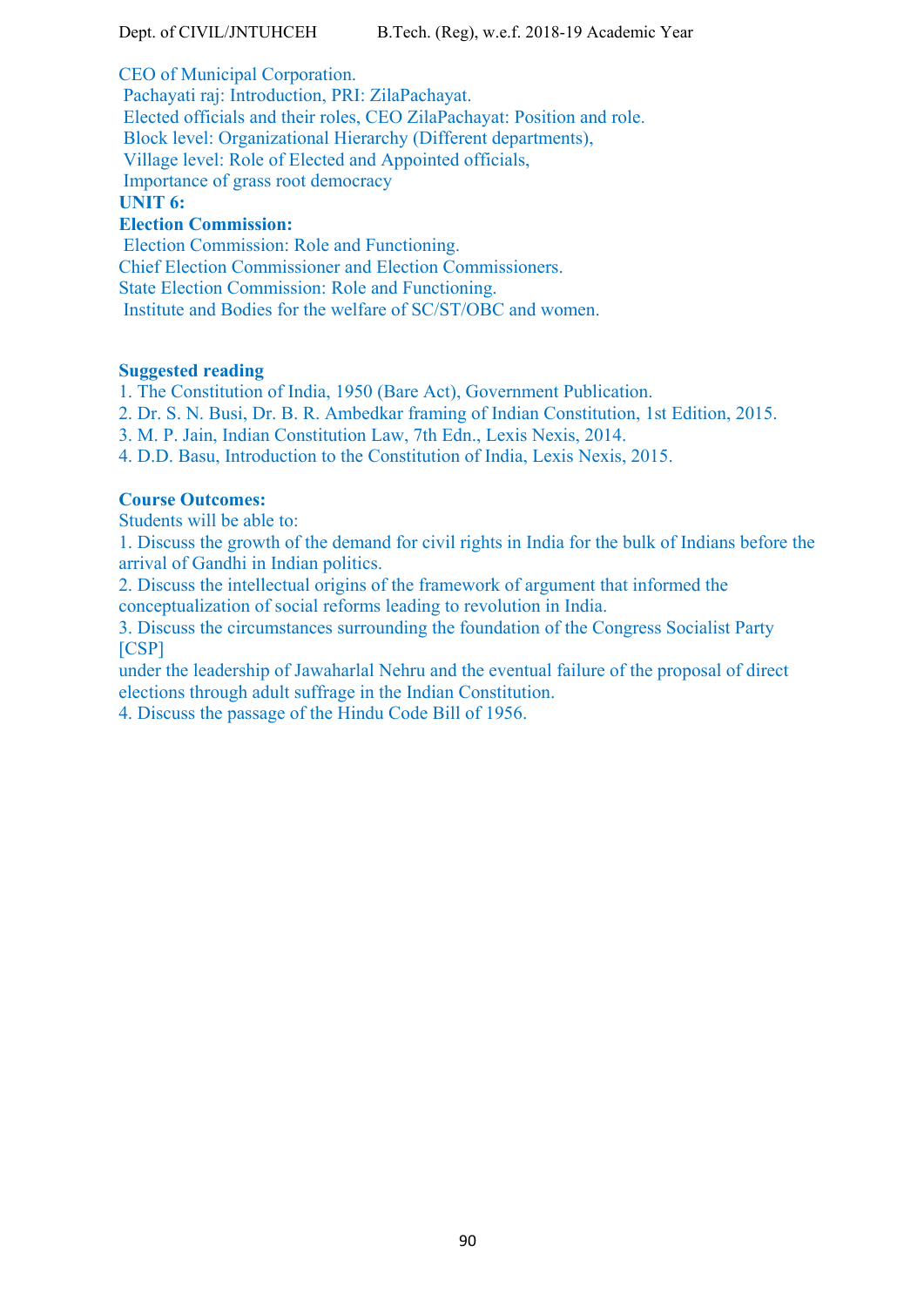# **ESTIMATION, COSTING AND PROJECT MANAGEMENT**

| <b>IV Year B.Tech. I-Sem</b> | L T P C |  |
|------------------------------|---------|--|
|                              | 3 1 0 3 |  |

## **Pre-Requisites:NIL**

**Course Objectives:** The subject provide process of estimations required for various work in construction. To have knowledge of using SOR & SSR for analysis of rates on various works and basics of planning tools for a construction projects.

# **UNIT – I**

General items of work in Building – Standard Units Principles of working out quantities for detailed and abstract estimates – Approximate method of Estimating. Detailed Estimates of Buildings

## **UNIT – II**

Reinforcement bar bending and bar requirement schedules Earthwork for roads and canals.

# **UNIT – III**

Rate Analysis – Working out data for various items of work over head and contingent charges.

## **UNIT-IV**

Contracts – Types of contracts – Contract Documents – Conditions of contract, Valuation -Standard specifications for different items of building construction.

## **UNIT-V**

**Construction project planning**- Stages of project planning: pre-tender planning,pre-construction planning, detailed construction planning, role of client and contractor, level of detail. Process of development of plans and schedules, work break-down structure, activity lists, assessment of work content, concept of productivities, estimating durations, sequence of activities, activity utility data; Techniques of planning- Bar charts, Gantt Charts.

Networks: basic terminology, types of precedence relationships, preparation of CPM networks: activity on link and activity on node representation, computation of float values, critical and semi critical paths, calendaring networks. PERT- Assumptions underlying PERT analysis, determining three time estimates, analysis, slack computations, calculation of probability of completion

## **NOTE** : NUMBER OF EXERCISES PROPOSED :

- 1. Three in flat Roof & one in Sloped Roof
- 2. Exercises on Data three Nos.

## **Course Outcomes:**

- Understand the technical specifications for various works to be performed for a projectand how they impact the cost of a structure.
- Quantify the worth of a structure by evaluating quantities of constituents, derive theircost rates and build up the overall cost of the structure.
- Understand how competitive bidding works and how to submit a competitive bidproposal.
- An idea of how to optimize construction projects based on costs
- An idea how construction projects are administered with respect to contract structures and issues.
- An ability to put forward ideas and understandings to others with effective communication processes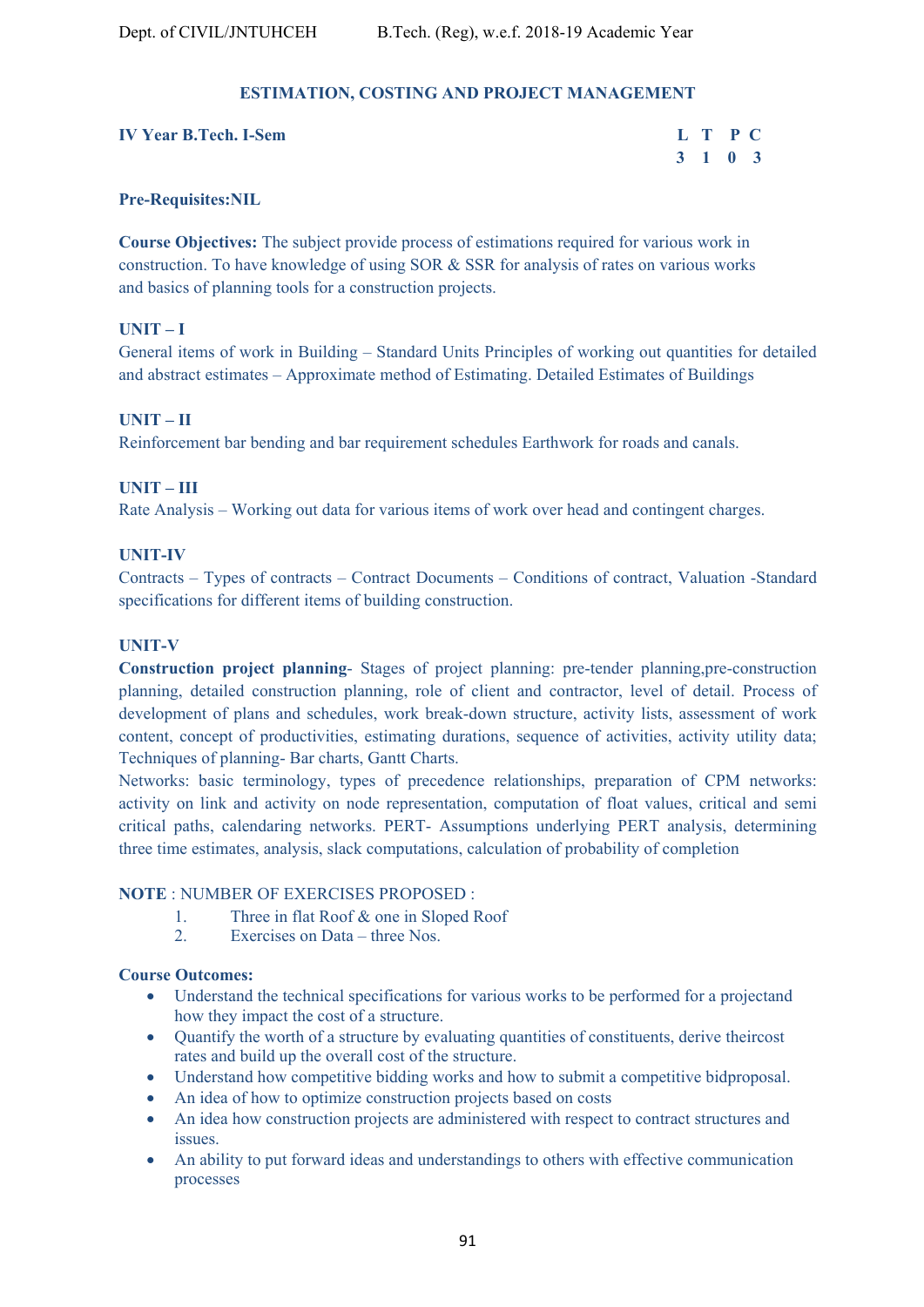# **Text Books**

.

- 1. Estimating and Costing by B.N. Dutta, UBS publishers, 2000.
- 2. Punmia, B.C., Khandelwal, K.K., Project Planning with PERT and CPM, LaxmiPublications, 2016

## **Reference books:**

- 1. Estimating and Costing by G.S. Birdie
- 2. Chitkara, K. K. Construction Project Management. Tata McGraw-Hill Education, 2014\
- 3. Standard Schedule of rates and standard data book by public works department.
- 4. I. S. 1200 ( Parts I to XXV 1974/ method of measurement of building and Civil Engineering works  $-$  B.I.S.)
- 5. Estimation, Costing and Specifications by M. Chakraborthi; Laxmi publications.
- 6. Peurifoy, R.L. Construction Planning, Methods and Equipment, McGraw Hill, 2011
- 5. Nunnally, S.W. Construction Methods and Management, Prentice Hall, 2006
- 6. Jha, Kumar Neeraj., Construction Project management, Theory & Practice, Pearson Education India, 2015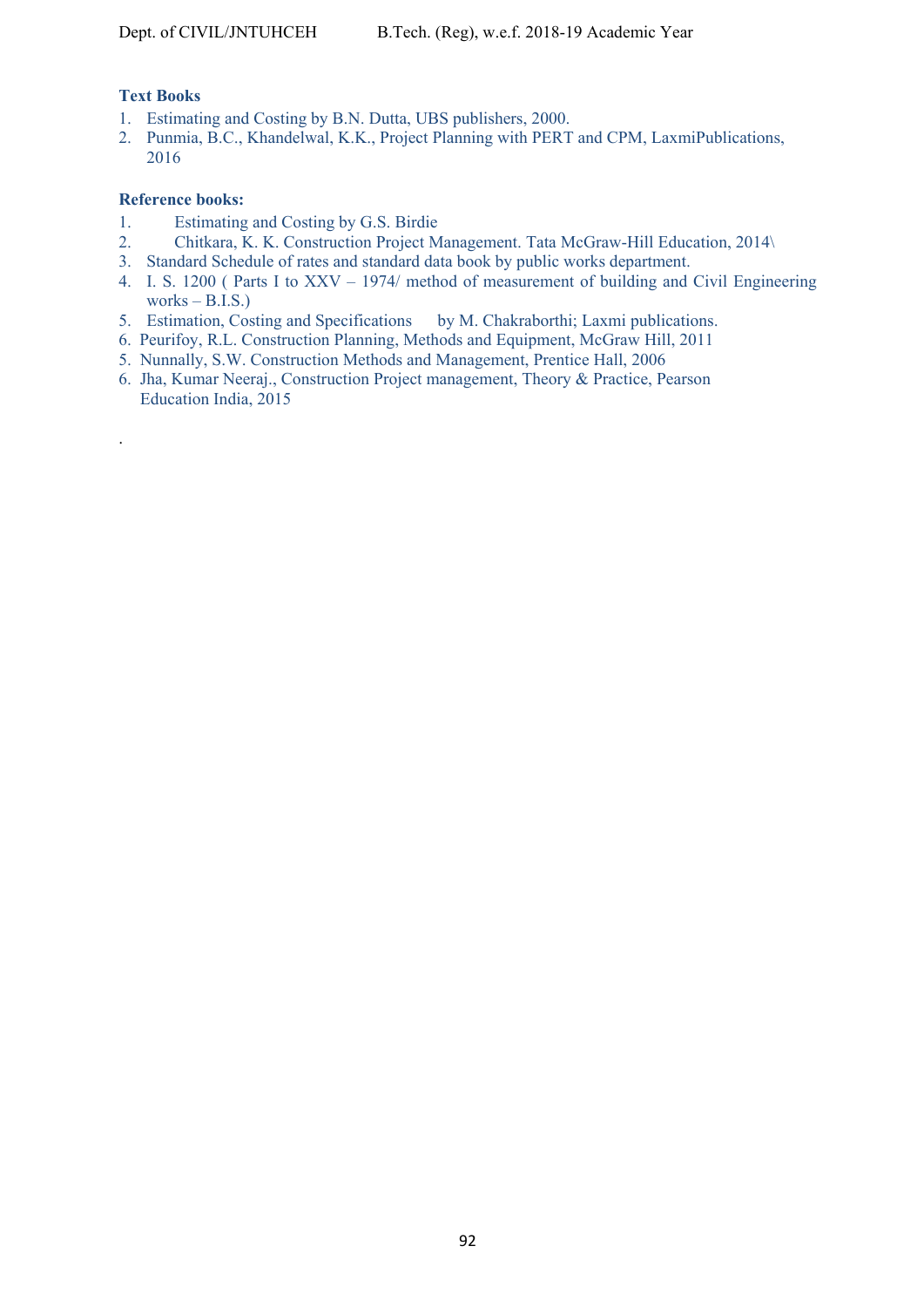# **PROFFESSIONAL ELECTIVE -III**

| <b>IV Year B.Tech. I-Sem</b> | L T P C |  |
|------------------------------|---------|--|
|                              |         |  |

| r B.Tech. I-Sem | L T P C |  |
|-----------------|---------|--|
|                 | 3 0 0 3 |  |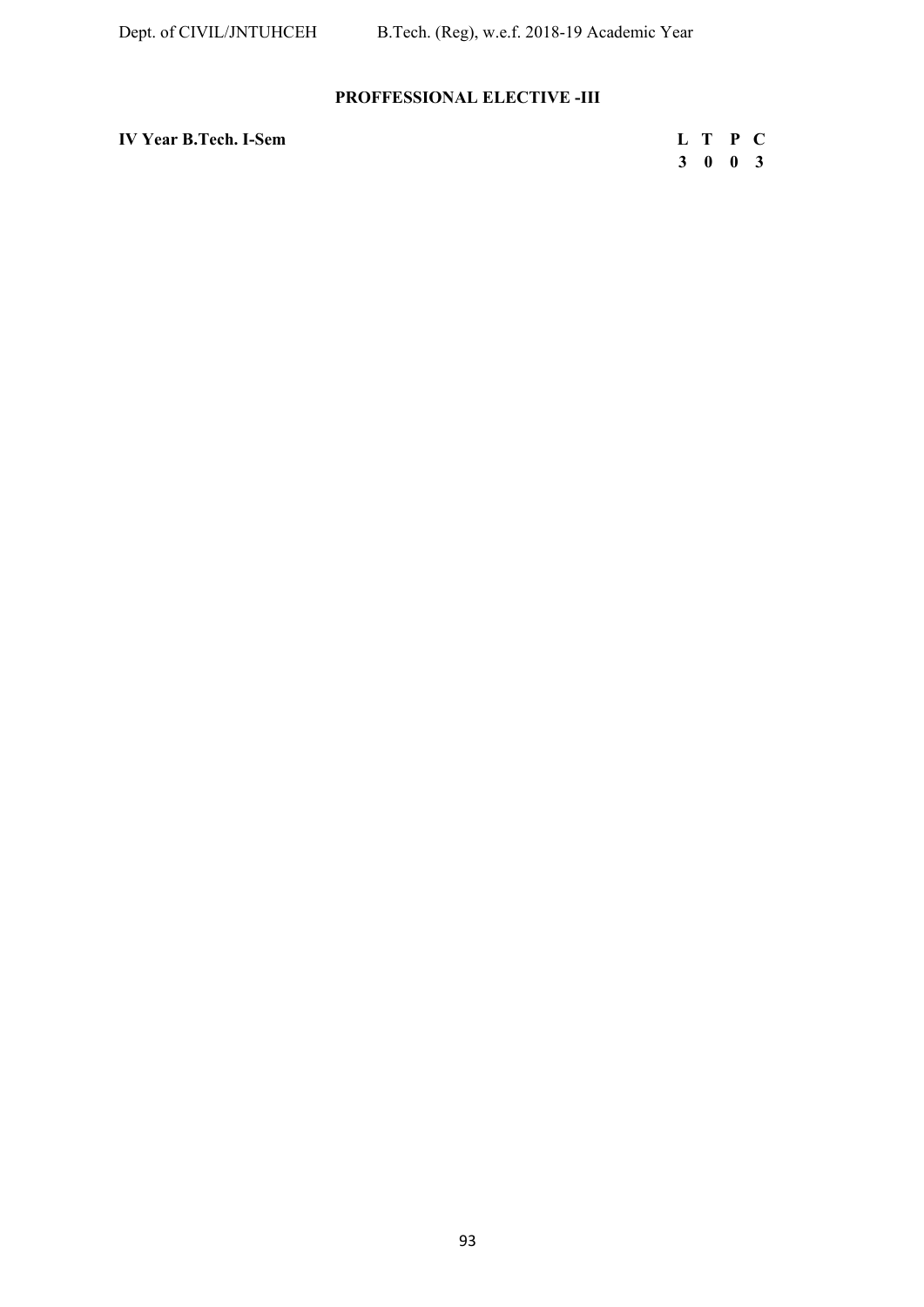# **PROFFESSIONAL ELECTIVE -IV**

**IV Year B.Tech. I-Sem L T P C** 

 **3 0 0 3**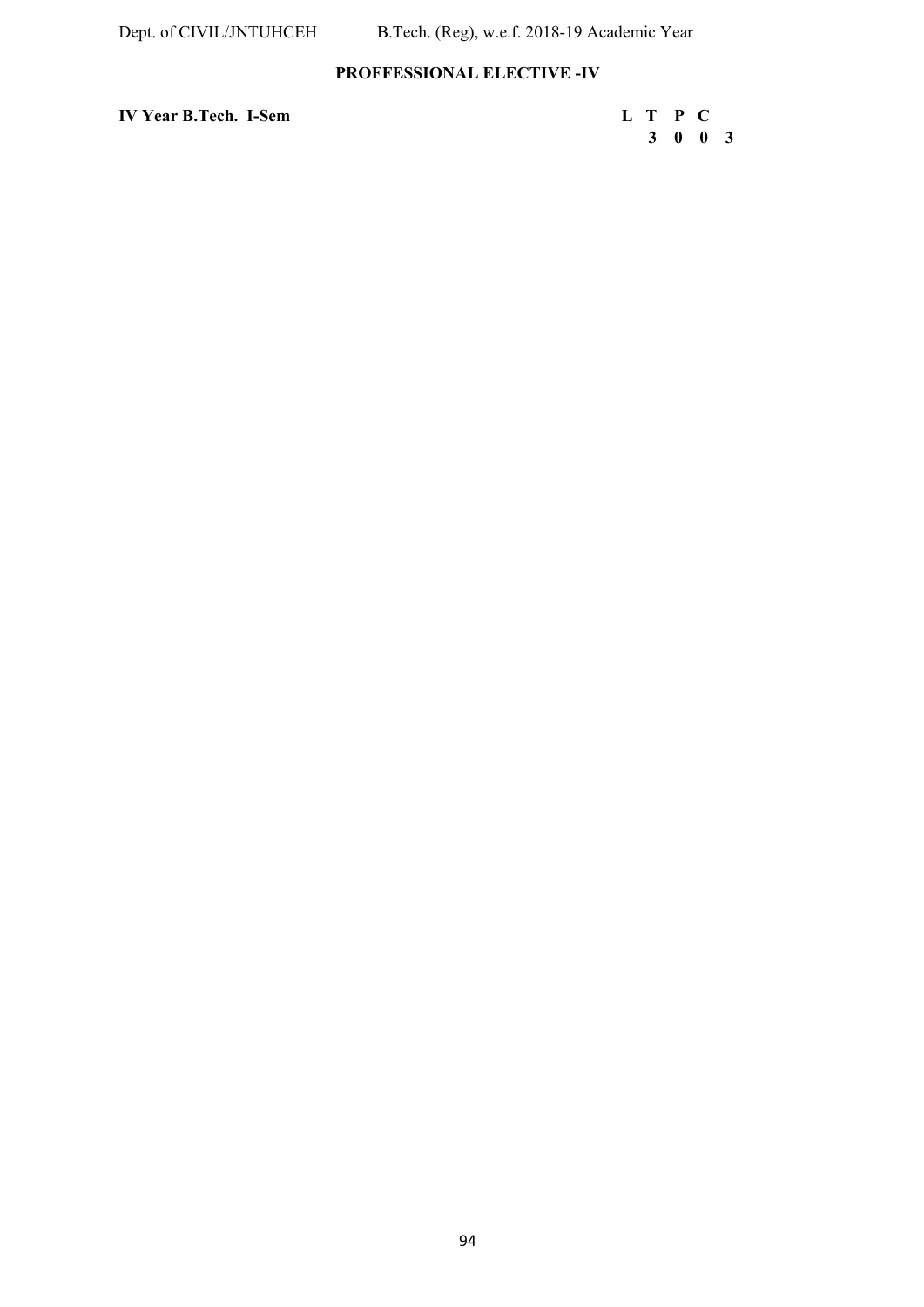# **OPEN ELECTIVE -II**

**IV Year B.Tech. I-Sem L T P C** 

 **3 0 0 3**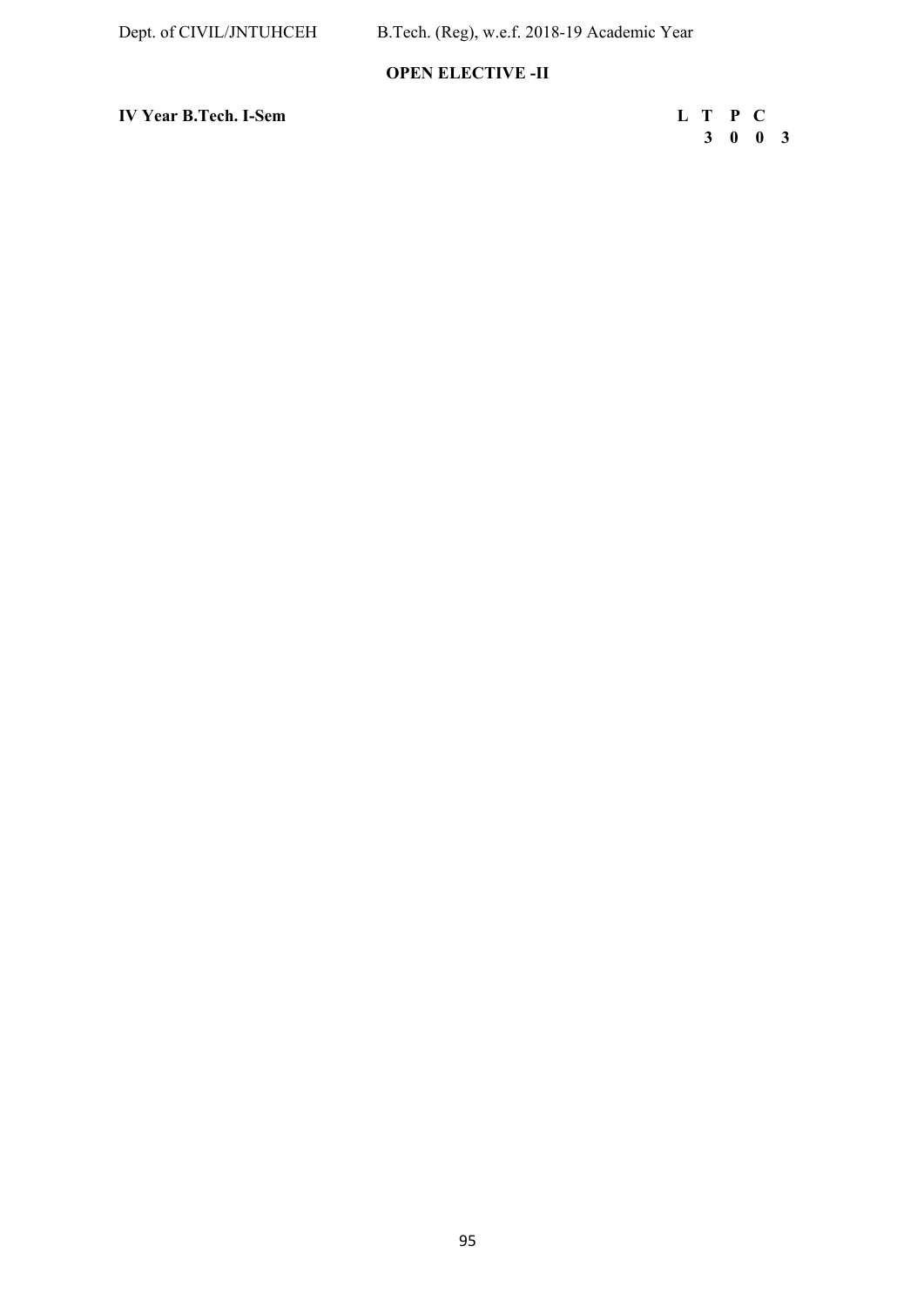# **MANAGEMENT FUNDAMENTALS FOR ENGINEERS**

| <b>IV Year B.Tech. I Sem</b> |  | L T P C |  |
|------------------------------|--|---------|--|
|                              |  | 3 0 0 3 |  |

# **Course Objective**

To understand the Management Concepts, applications of Concepts in Practical aspects of business and development of Managerial Skills for Engineers.

# **Course Outcome**

The students understand the significance of Management in their Profession. The various Management Functions like Planning, Organizing, Staffing, Leading, Motivation and Control aspects are learnt in this course. The students can explore the Management Practices in their domain area.

# **UNIT I**

## **Introduction to Management**

Evolution of Management, Nature & Scope-Functions of Management-Role of Manager-levels of Management-Managerial Skills - Challenges-Planning-Planning Process-Types of Plans-MBO.

# **UNIT II**

# **Organization Structure & HRM**

Organization Design-Organizational Structure-Departmentation–Delegation-Centralization - Decentralization-Recentralization-Organizational Culture- Organizational climate- Organizational change.

Human Resource Management-HR Planning - Recruitment & Selection - Training & Development-Performance appraisal - Job satisfaction-Stress Management Practices.

# **UNIT III**

# **Operation Management**

Introduction to Operations Management-Principles and Types of Plant layout-Methods of production (Job Batch and Mass production) - Method study and Work measurement-Quality Management - TQM-Six sigma - Deming's Contribution to Quality - Inventory Management – EOQ - ABC Analysis - JIT System-Business Process Re-engineering(BPR).

# **UNIT IV**

# **Marketing Management**

Introduction to Marketing-Functions of Marketing-Marketing vs. Selling-Marketing Mix - Marketing Strategies - Product Life Cycle - Market Segmentation -Types of Marketing - Direct Marketing-Network Marketing - Digital Marketing-Channels of Distribution - Supply Chain Management (SCM).

# **UNIT V**

# **Project Management**

Introduction to Project Management-steps in Project Management - Project Planning - Project Life Cycle-Network Analysis-Program Evaluation & Review Technique(PERT)-Critical Path Method(CPM) - Project Cost Analysis - Project Crashing - Project Information Systems.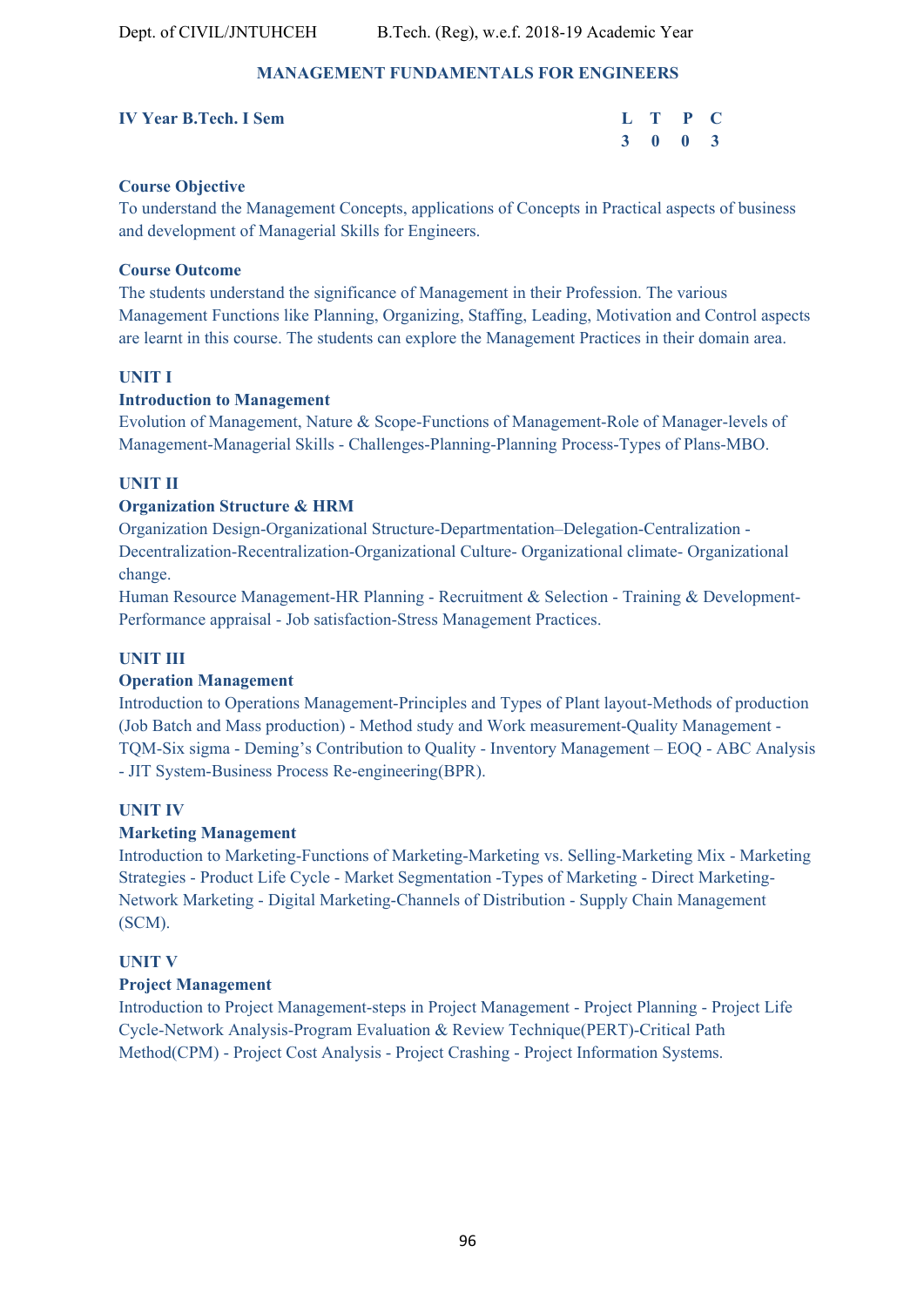## **Suggested Readings**

- 1. Management Essentials, Andrew DuBrin, 9e, Cengage Learning, 2012.
- 2. Fundamentals of Management, Stephen P.Robbins, Pearson Education, 2009.
- 3. Essentials of Management, Koontz Kleihrich, Tata Mc Graw Hill.
- 4. Management Fundamentals, Robert N Lussier, 5e, Cengage Learning, 2013.
- 5. Industrial Engineering and Management: Including Production Management, T.R.Banga, S.C Sharma , Khanna Publishers.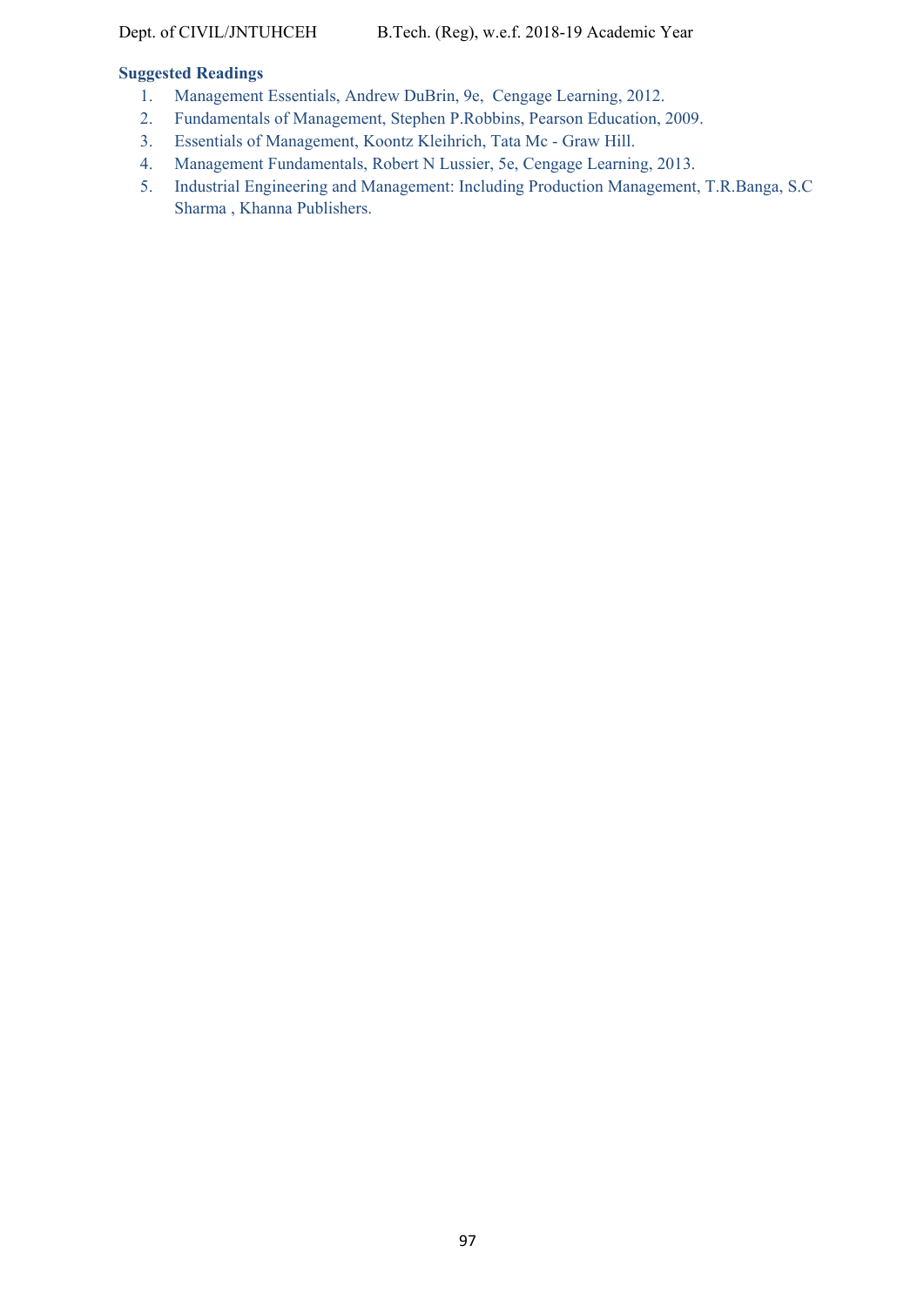## **MINI PROJECT / INTERNSHIP**

**IV Year B.Tech. I-Sem L T P C** 

 **0042** 

A) There shall be an Industrial oriented Mini Project in Collaboration with an Industry of the relevant specialization to be registered immediately after III Year II Semester Examinations and taken up during the summer vacation for about eight weeks duration.

B) The industry oriented Mini-Project shall be submitted in a report form, and a presentation of the same shall be made before a Committee, which evaluates it for 100 marks. The committee shall consist of Head of the Department, the supervisor of Mini-Project, and a Senior Faculty Member of the Department. There shall be no internal marks for Industry oriented Mini-Project. The Mini-Project shall be evaluated in the IV year I Semester.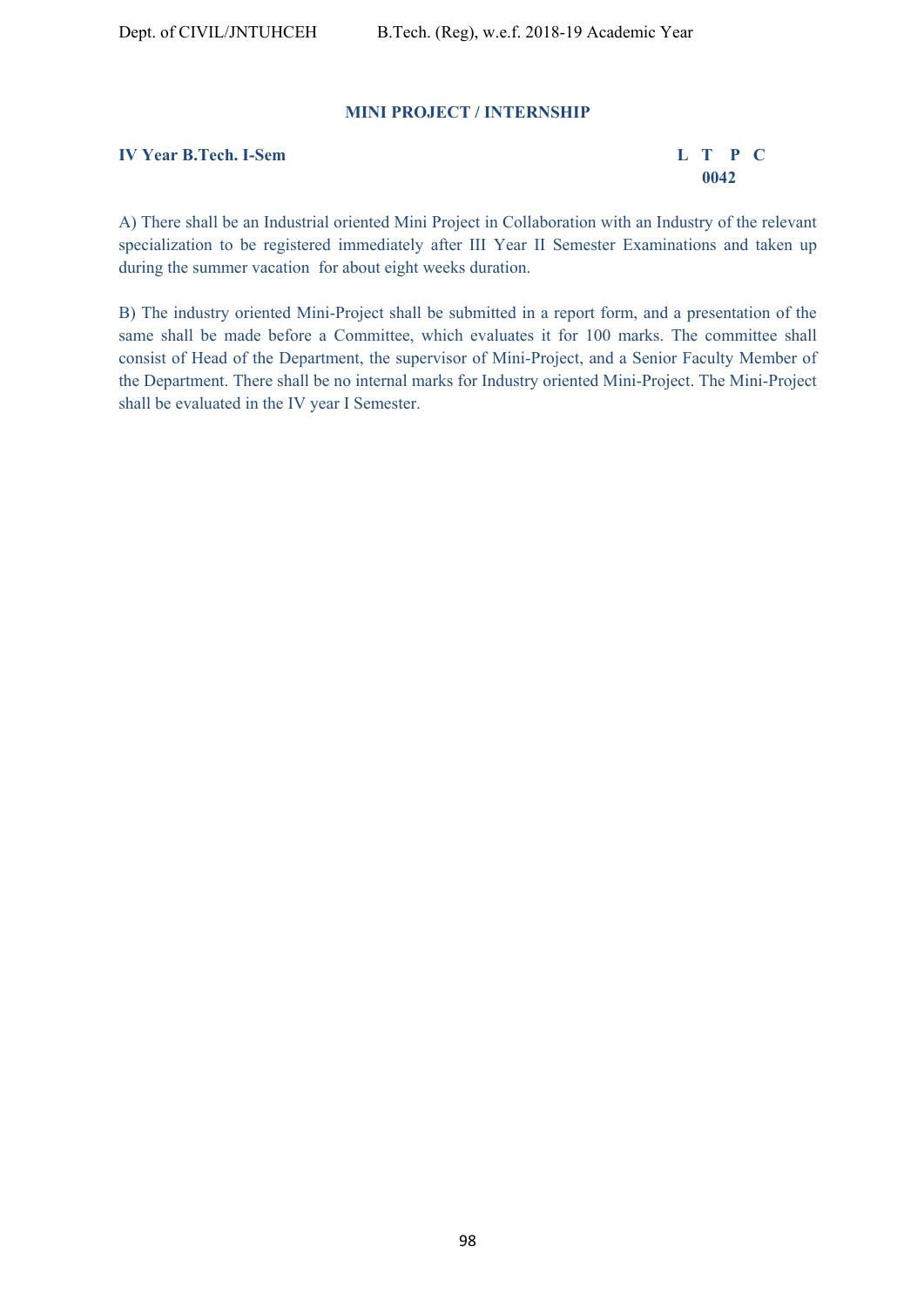## **PROJECT STAGE – I**

# **IV Year B.Tech.I-Sem L T P C**

 **0063** 

Each Student shall start the project work during the IVth Year –I Semester as per the instructions of the of the Project Guide/Project Supervisor assigned by the HEAD Of The DEPARTMEN. Out of a total 200 marks allotted for the Project Work, 60 marks shall be for CIE( Continuous Project Evaluation ) and 140 marks for SEE(End Semester Viva –Voce Examination.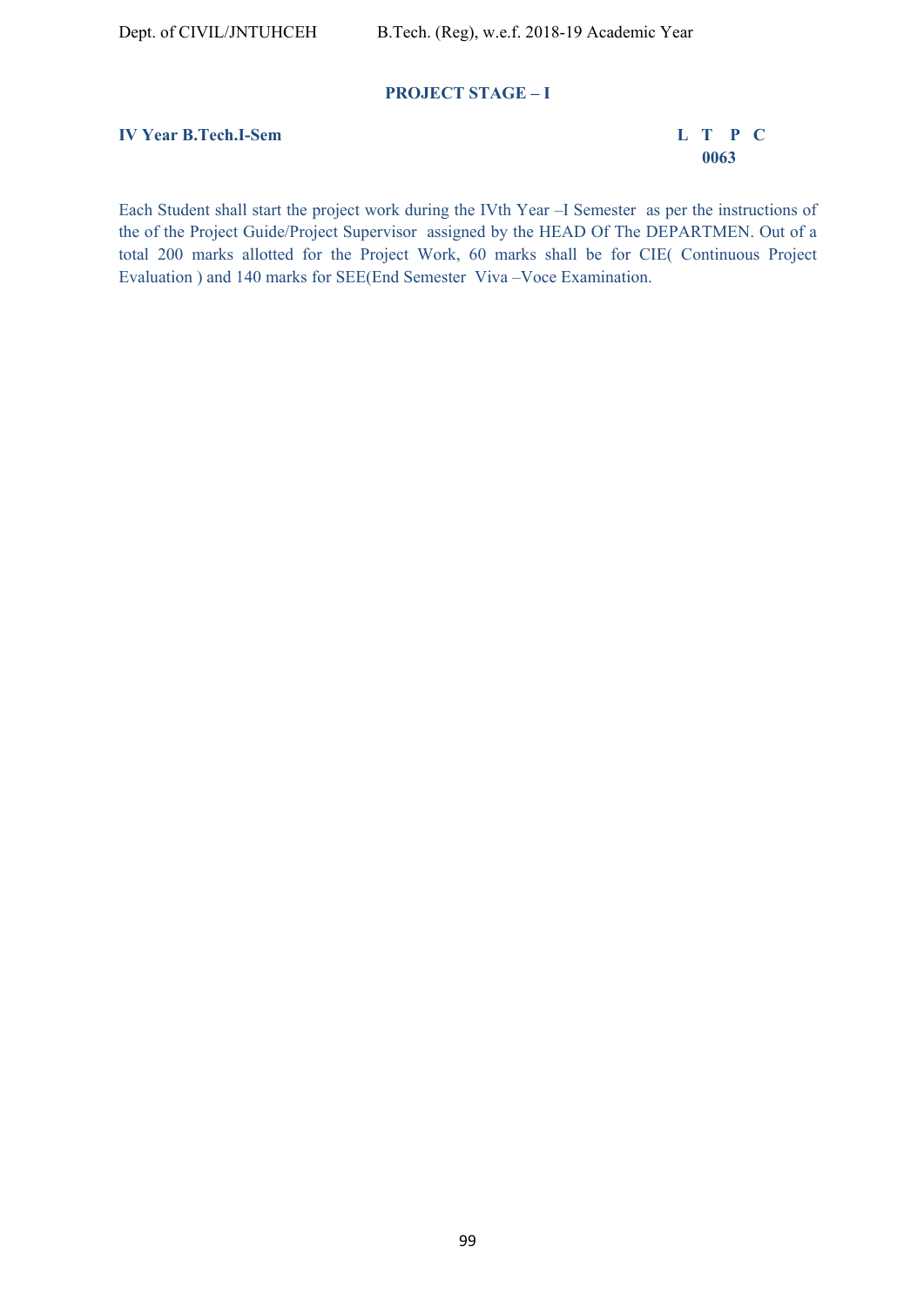## **SEMINAR**

**IV Year B.Tech. I-Sem L T P C** 

 **0021** 

There shall be a Seminar Presentation in IV Year II Semester.

For the seminar, the student shall collect the information on a specialized topic, prepare a Technical Report and Submit to the Departmentat the time of Seminar Presentation. The Seminar Presentation (along with the Technical Report) shall be evaluated by two faculty members assigned by the Head of the Department, for 100 marks. There shall be SEE or external Examination for Seminar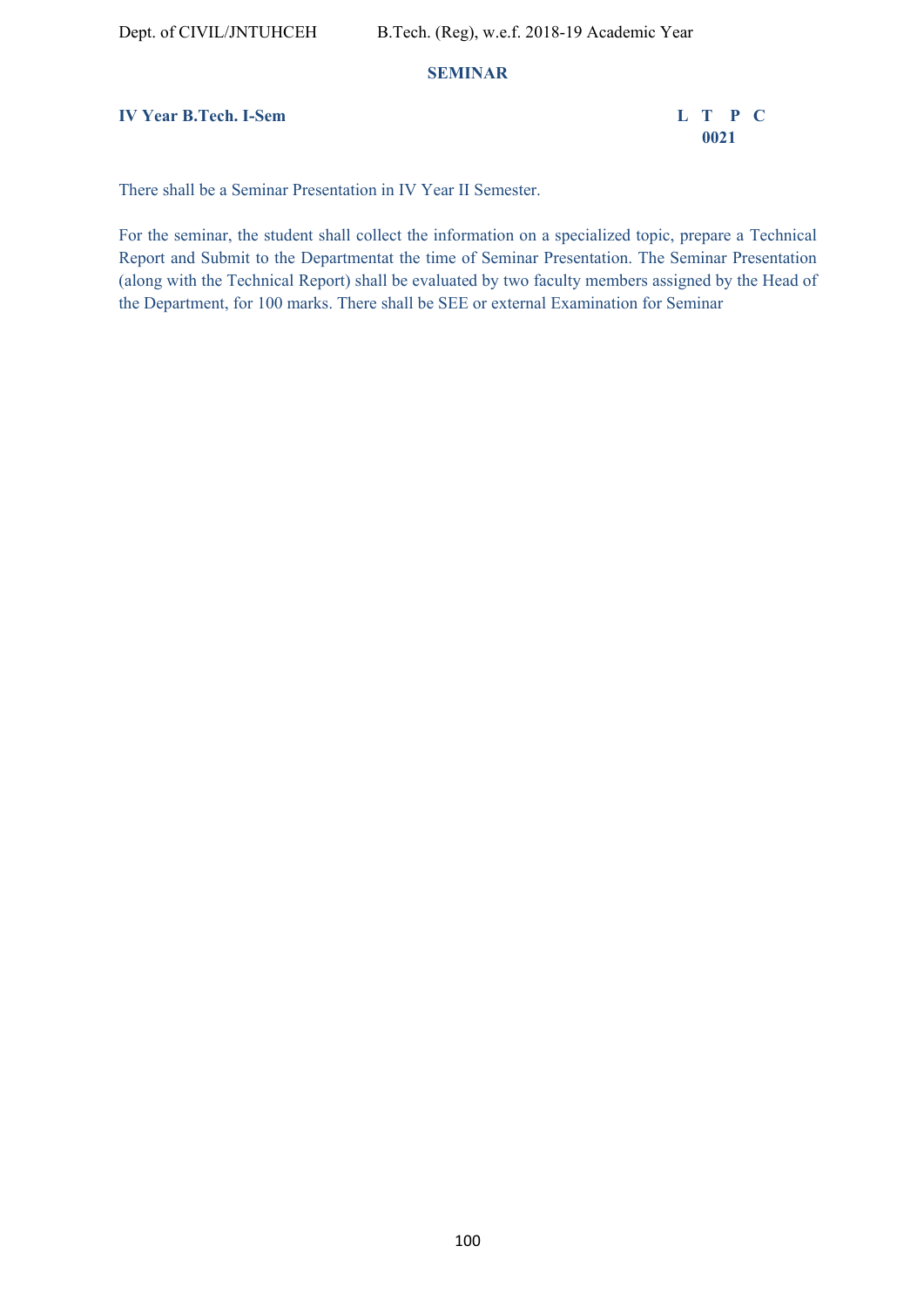# **PROFFESSIONAL ELECTIVE -V**

**IV Year B.Tech. II-Sem L T P C** 

 **3 0 0 3**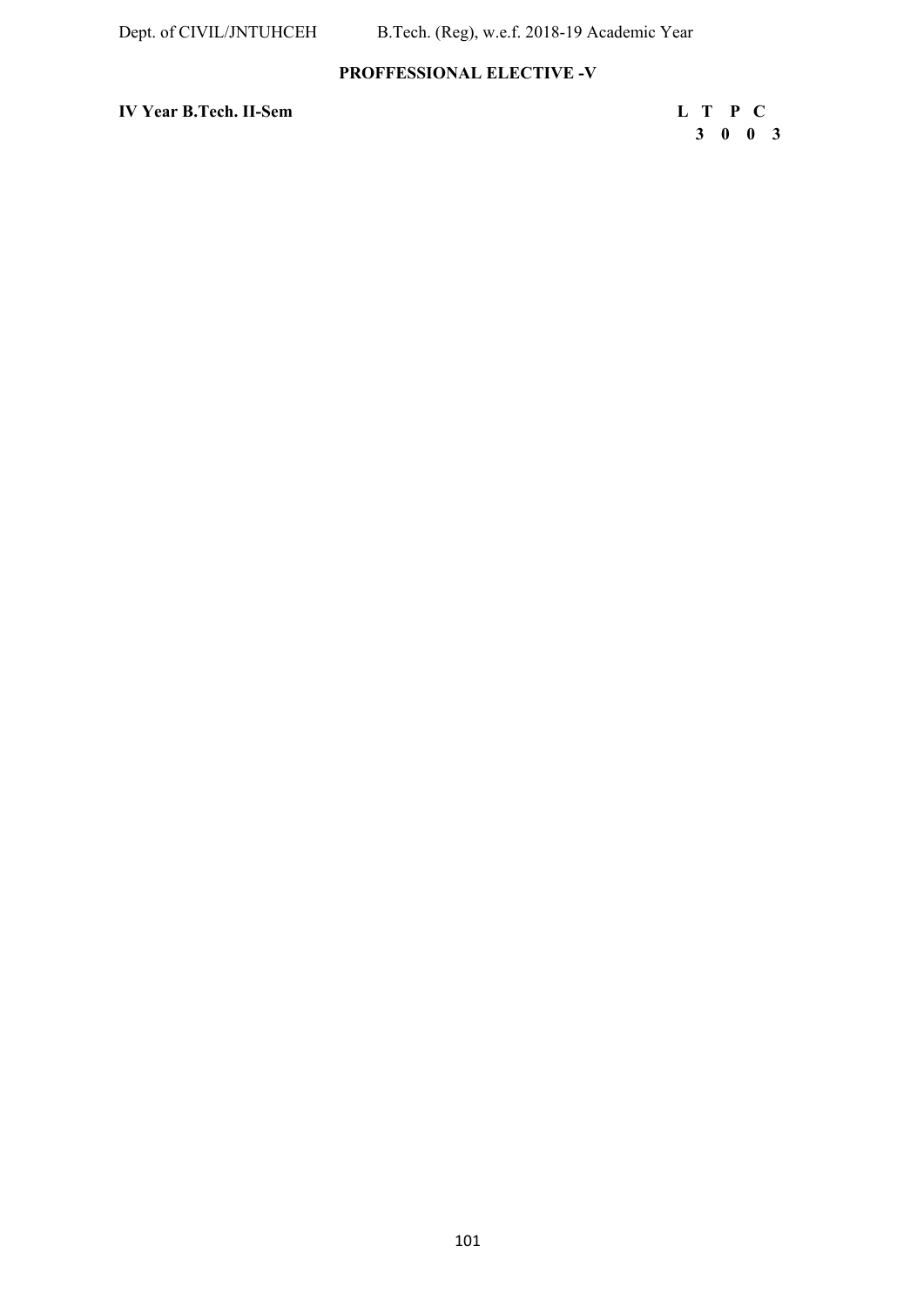# **PROFFESSIONAL ELECTIVE -VI**

**IV Year B.Tech. II-Sem L T P C** 

 **3 0 0 3**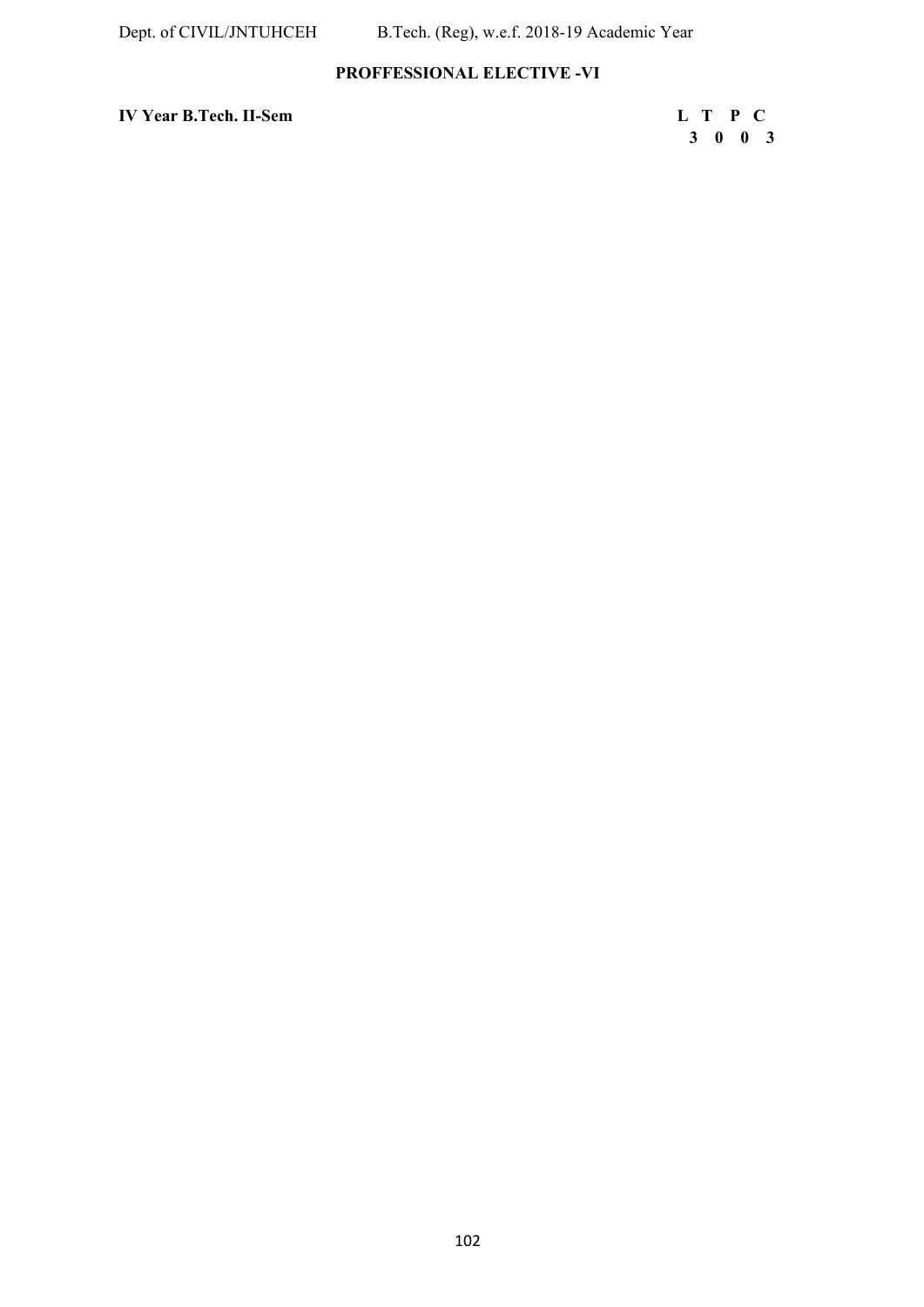# **OPEN ELECTIVE -III**

**IV Year B.Tech. II-Sem L T P C** 

| r B.Tech. II-Sem | L T P C         |  |
|------------------|-----------------|--|
|                  | $3 \t0 \t0 \t3$ |  |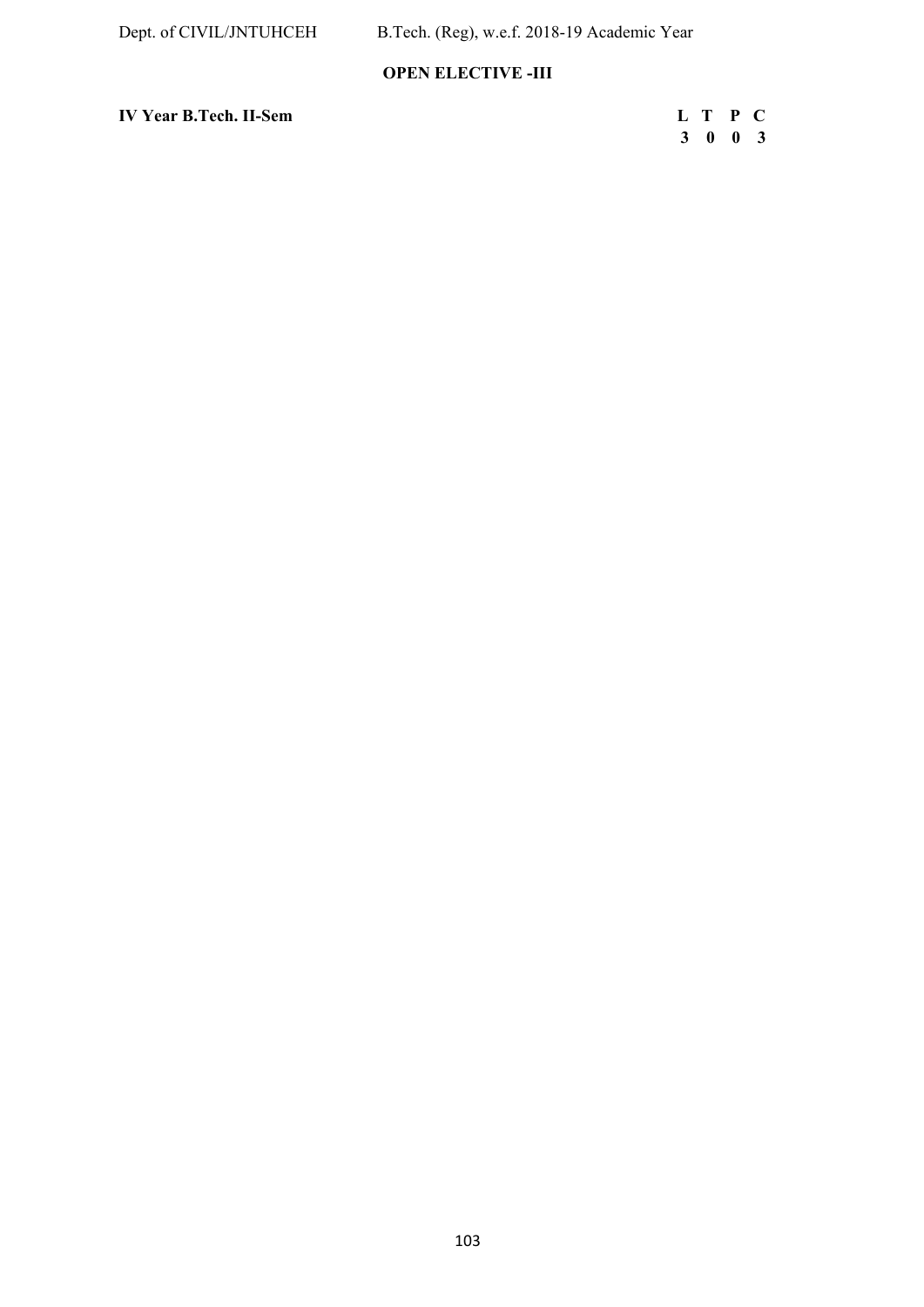#### **PROJECT STAGE - II**

**IV Year B.Tech. II-Sem L T P C** 

 **0 0 16 8** 

 The Project Viva –Voce shall be conducted by a committee comprising of an External Examiner, Head of the Department and Project Supervisor. Out of 60 marks allocated for CIE, 30 marks shall be awarded by the Project Supervisor (based on the Continuous Evaluation of Student's Performance throught the Project work period) and the other 30 marks Shall be awarded by a Departmental Committee Consisting of Head of the Department and Project Supervisor, based on the work carried out the presentation made by the Student at the time of Viva –Voce Examination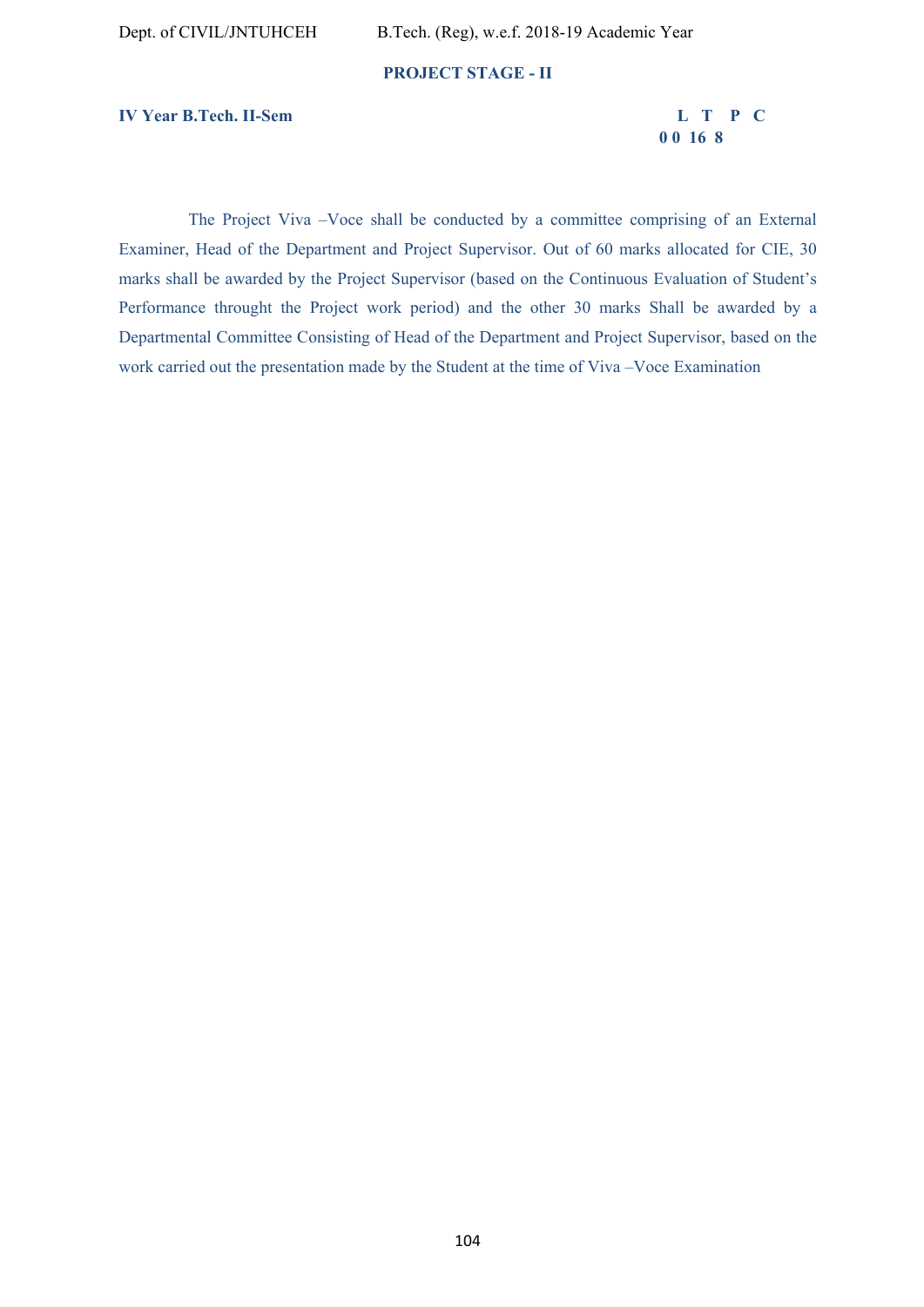# **PROFESSIONAL ELECTIVE - I CONCRETE TECHNOLOGY**

# **III Year B.Tech. I-Sem L T P C**

 **3 0 0 3** 

**Pre Requisites**: Building Materials

**Course Objectives:** The objectives of the course are to

- **Know**different types of cement as per their properties for different field applications.
- **Understand Design** economic concrete mix proportion for different exposure conditions and intended purposes.
- **Know** field and laboratory **tests** on concrete in plastic and hardened stage.

## **UNIT I**

**CEMENT:** Portland cement – chemical composition – Hydration, Setting of cement – Structure of hydrated cement – Tests on physical properties – Different grades of cement. Admixtures: Types of admixtures – mineral and chemical admixtures.

# **UNIT - II**

**AGGREGATES:** Classification of aggregate – Particle shape & texture – Bond, strength & other mechanical properties of aggregate – Specific gravity, Bulk density, porosity, adsorption & moisture content of aggregate – Bulking of sand – Deleterious substance in aggregate – Soundness of aggregate – Alkali aggregate reaction – Thermal properties – Sieve analysis – Fineness modulus – Grading curves – Grading of fine, Manufactured sand and coarse Aggregates – Gap graded aggregate – Maximum aggregate size- Properties Recycled aggregate.

# **UNIT – III**

**FRESH CONCRETE:** Workability – Factors affecting workability – Measurement of workability by different tests – Setting times of concrete – Effect of time and temperature on workability – Segregation & bleeding – Mixing, vibration and revibration of concrete – Steps in manufacture of concrete – Quality of mixing water.

# **UNIT - IV**

**HARDENED CONCRETE :** Water / Cement ratio – Abram's Law – Gel/space ratio – Gain of strength of concrete – Maturity concept – Strength in tension and compression – Factors affecting strength – Relation between compression and tensile strength - Curing.

**TESTING OF HARDENED CONCRETE:**Compression tests– Tension tests – Factors affecting strength – Flexure tests – Splitting tests – Pull-out test, Non-destructive testing methods – codal provisions for NDT.

ELASTICITY, CREEP & SHRINKAGE – Modulus of elasticity – Dynamic modulus of elasticity – Posisson's ratio – Creep of concrete – Factors influencing creep – Relation between creep & time – Nature of creep – Effects of creep – Shrinkage – types of shrinkage.

# **UNIT – V**

**MIX DESIGN :**Factors in the choice of mix proportions – Durability of concrete – Quality Control of concrete – Statistical methods – Acceptance criteria – Proportioning of concrete mixes by various methods – BIS method of mix design.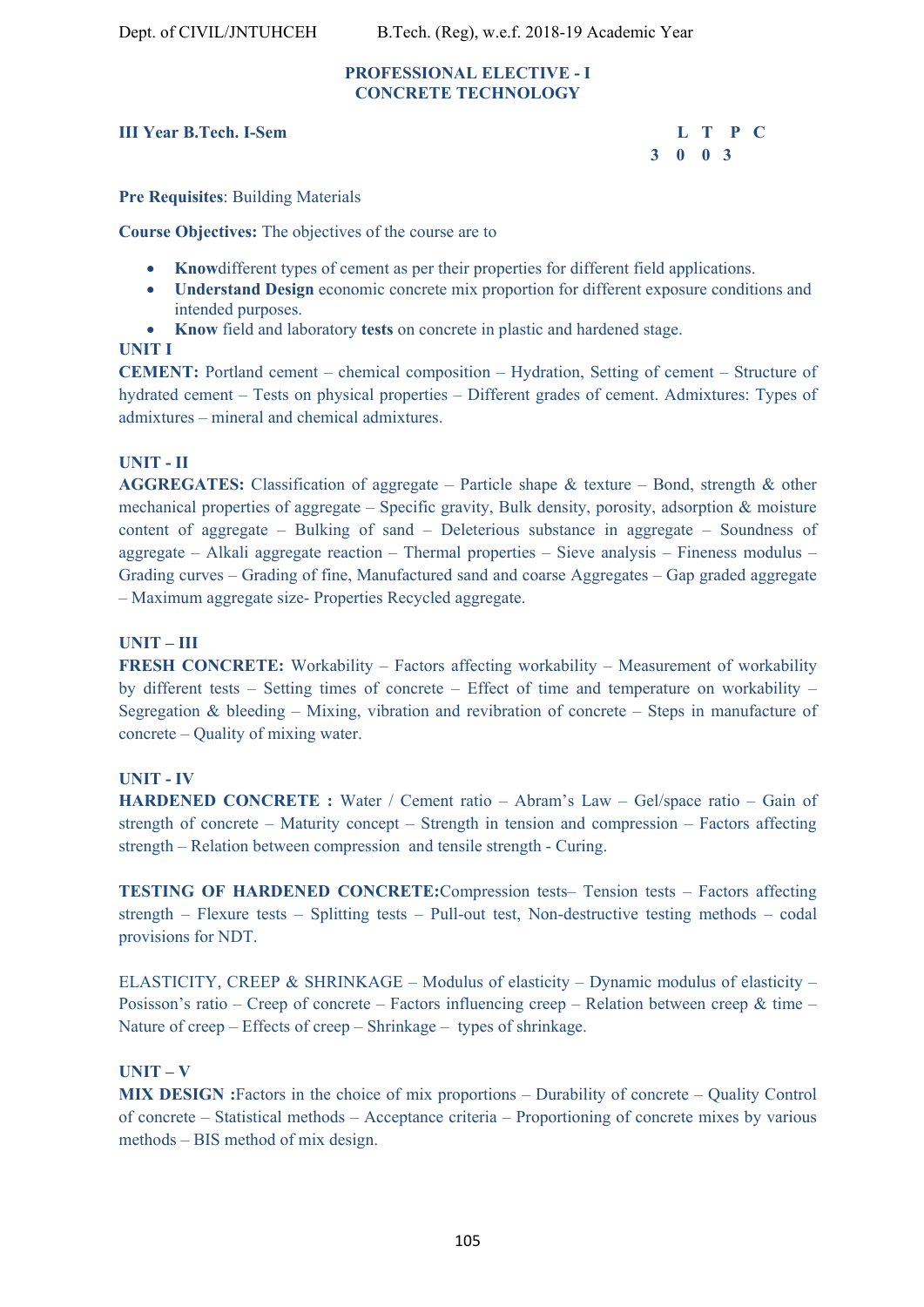**SPECIAL CONCRETES:** Introduction to Light weight concrete – Cellular concrete – No-fines concrete – High density concrete – Fibre reinforced concrete – Polymer concrete – High performance concrete – Self compacting concrete.

# **Course Outcomes:**

## **After the completion of the course student should be able to**

- **• Determine** the properties of concrete ingredients i.e. cement, sand, coarse aggregate by conducting different tests. Recognize the effects of the rheology and early age properties of concrete on its long-term behavior.
- **Apply** the use of various chemical admixtures and mineral additives to design cement based materials with tailor-made properties
- **Use** advanced laboratory techniques to characterize cement-based materials.
- **Perform** mix design and engineering properties of special concretes such as highperformance concrete, self-compacting concrete, and fibre reinforced concrete.

## **Text books:**

1. Concrete Technology by M.S.Shetty. – S.Chand& Co. ; 2004

2. Concrete Technology by A.R. Santhakumar, 2<sup>nd</sup> Edition, Oxford university Press, New Delhi

## **References:**

1. Properties of Concrete by A.M.Neville – Low priced Edition – 4th edition

2.Concrete: Micro structure, Properties and Materials – P.K.Mehta and J.M.Monteiro, Mc-Graw Hill Publishers

3. Concrete Technology by M.L. Gambhir. – Tata Mc. Graw Hill Publishers, New Delhi

## **IS Codes:**

IS 383 IS 516 IS 10262 - 2009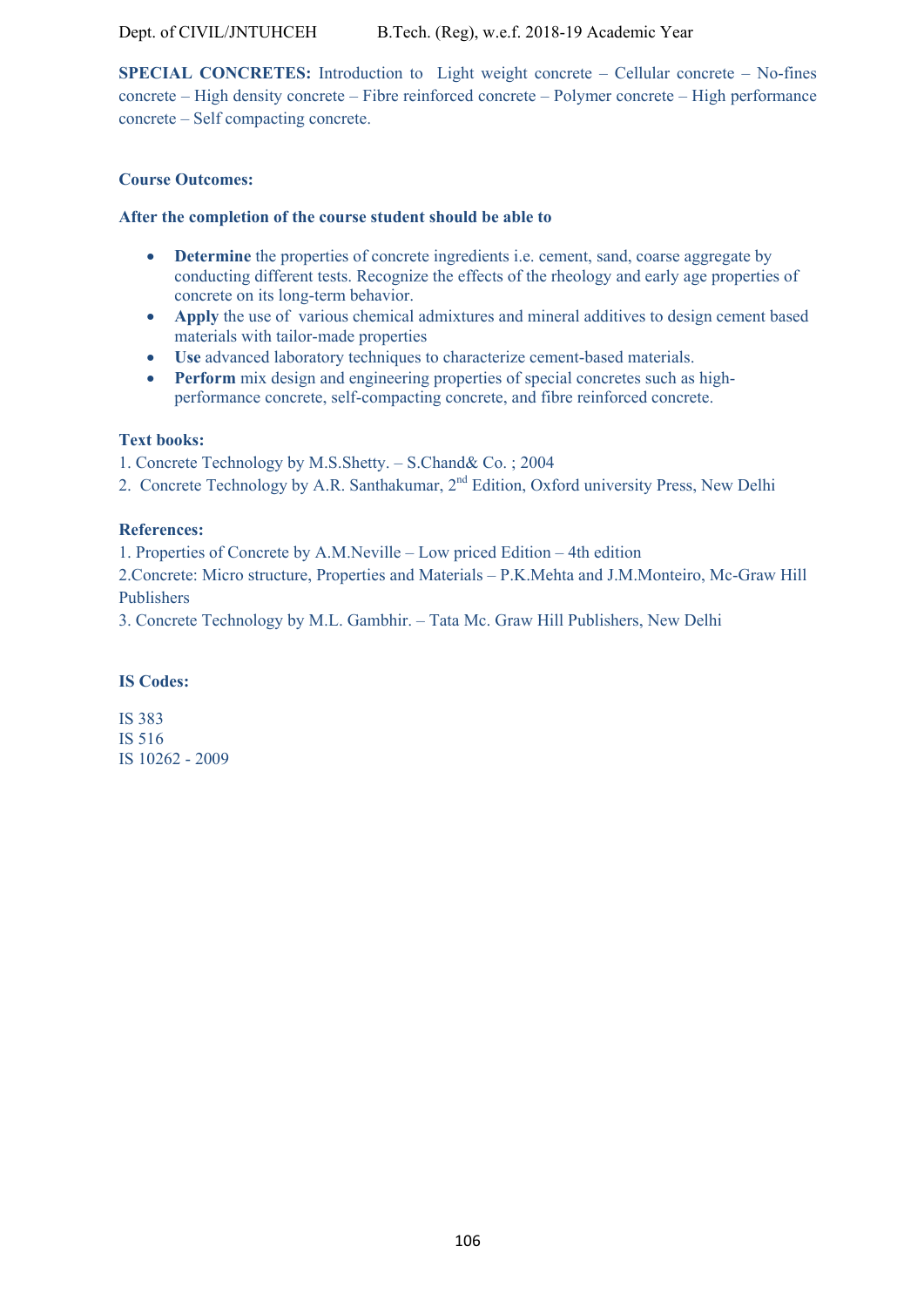# **PROFESSIONAL ELECTIVE - I ELEMENTS EARTHQUAKE ENGINEERING**

# **III Year B.Tech. I-Sem L T P C**

 **3 0 0 3** 

**Pre-Requisites**: Structual Engineering –II & RC Design

# **Course Objectives**

# **The objectives of the course are to**

- **Understand** Engineering Seismology
- **Explain** and discuss single degree of freedom systems subjected to free and forced vibrations
- **Acquire** the knowledge of the conceptual design and principles of earthquake resistant designs as per IS codes
- **understand** importance of ductile detailing of RC structures

# **UNIT - I**

Engineering Seismology: Earthquake phenomenon cause of earthquakes-Faults- Plate tectonics- Seismic waves- Terms associated with earthquakes-Magnitude/Intensity of an earthquake-scales-Energy released-Earthquake measuring instruments-Seismoscope, Seismograph, accelerograph-Characteristics of strong ground motions- Seismic zones of India.

Introduction-Functional planning-Continuous load path-Overall form-simplicity and symmetry-elongated shapes-stiffness and strength - Seismic design requirements-regular and irregular configurations-basic assumptions.

# **UNIT II**

**Conceptual design**: Introduction-Functional planning-Continuous load path-Overall formsimplicity and symmetry-elongated shapes-stiffness and strength-Horizontal and Vertical members-Twisting of buildings-Ductility-definition-ductility relationships-flexible buildingsframing systems-choice of construction materials-unconfined concrete-confined concretemasonry-reinforcing steel.

**Introduction to earthquake resistant design**: Seismic design requirements-regular and irregular configurations-basic assumptions-design earthquake loads-basic load combinationspermissible stresses-seismic methods of analysis-factors in seismic analysis-equivalent lateral force method.

# **UNIT III**

**Reinforced Concrete Buildings**: Principles of earthquake resistant deign of RC members-Structural models for frame buildings- Seismic methods of analysis- Seismic deign methods-IS code based methods for seismic design- Seismic evaluation and retrofitting- Vertical irregularities- Plan configuration problems- Lateral load resisting systems- Determination of design lateral forces- Equivalent lateral force procedure- Lateral distribution of base shear.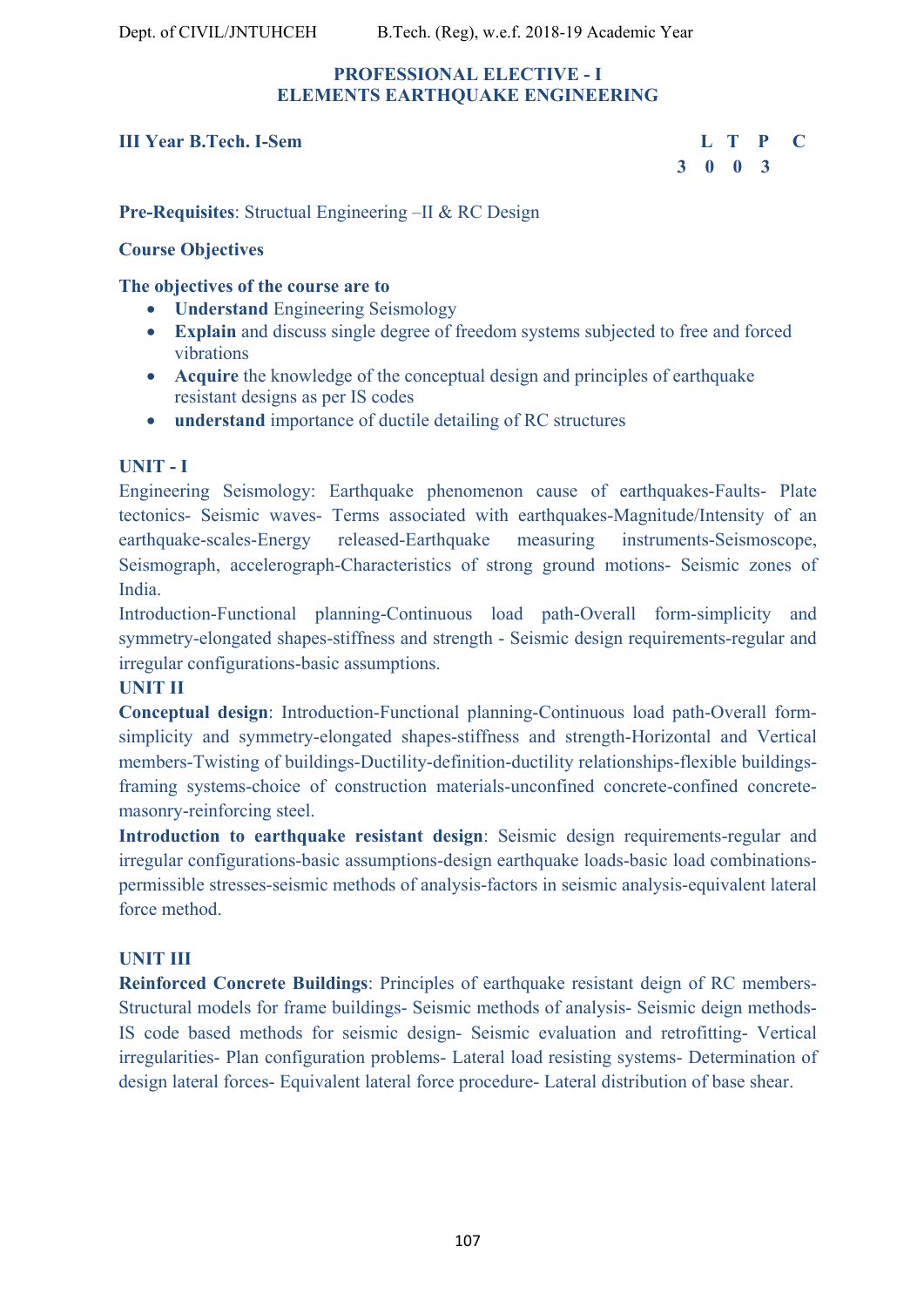# **UNIT IV**

**Masonry Buildings**: Introduction- Elastic properties of masonry assemblage- Categories of masonry buildings- Behaviour of unreinforced and reinforced masonry walls- Behaviour of walls- Box action and bands- Behaviour of infill walls- Improving seismic behaviour of masonry buildings- Load combinations and permissible stresses- Seismic design requirements- Lateral load analysis of masonry buildings.

# **UNIT V**

**Structural Walls and Non-Structural Elements**: Strategies in the location of structural walls- sectional shapes- variations in elevation- cantilever walls without openings – Failure mechanism of non-structures- Effects of non-structural elements on structural system-Analysis of non-structural elements- Prevention of non-structural damage- Isolation of nonstructures. Ductility Considerations in Earthquake Resistant Design of RC Buildings: Introduction- Impact of Ductility- Requirements for Ductility- Assessment of Ductility-Factors affecting Ductility- Ductile detailing considerations as per IS 13920. Behaviour of beams, columns and joints in RC buildings during earthquakes-Vulnerability of open ground storey and short columns during earthquakes.

# **Course Outcomes**

## **After the completion of the course student should be able to**

- **Explain** and **derive** fundamental equations in structural dynamics
- **Discuss** and **explain** causes and Theories on earthquake, seismic waves, measurement of earthquakes
- **Evaluate** base shear using IS methods
- **Design and Detail** the reinforcement for earthquake forces

# **TEXT BOOKS:**

- 1. Earthquake Resistant Design of structures S. K. Duggal, Oxford University Press
- 2. Earthquake Resistant Design of structures Pankaj Agarwal and Manish Shrikhande, Prentice Hall of India Pvt. Ltd.

# **REFERENCES:**

- 1. Seismic Design of Reinforced Concrete and Masonry Building T. Paulay and M.J.N. Priestly, John Wiley & Sons.
- 2. Eartquake Resistant Design of Buidling structures by Vinod Hosur, Wiley India Pvt. Ltd.
- 3. Elements of Mechanical Vibration by R.N.Iyengar, I.K.International Publishing House Pvt. Ltd.
- 4. Masory and Timber structures including earthquake Resistant Design –Anand S.Arya, Nem chand & Bros
- 5. Earthquake Tips Learning Earthquake Design and Construction a. C.V.R. Murthy
- 6. Design of Reinforce Concrete Foundations P.C Varghese, PHI Learning Private Limited., New Delhi.
- 7. Design of Reinforced Concrete Structures by N.Subramaniam- Oxford University.
- 8. Reinforced Concrete Design by Unnikrishna Pillai and Devdas Menon, Tata Mc Graw Hill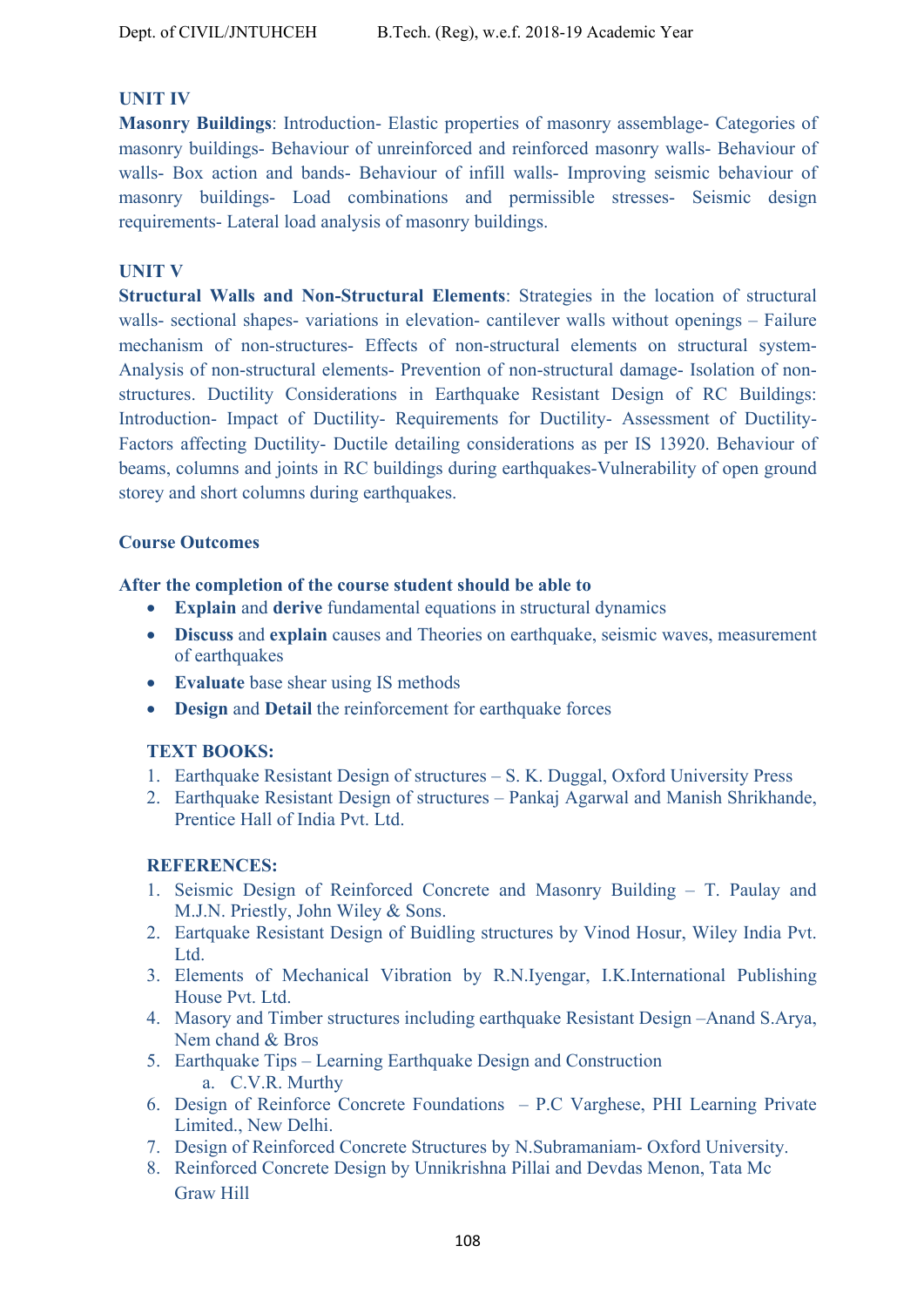#### **PROFESSIONAL ELECTIVE - I INTRODUCTION TO OFFSHORE STRUCTURES**

#### **III Year B.Tech. I-Sem L T P C**

 **3 0 0 3** 

**Pre Requisites**: FM & Hydraulics, Structural Analysis, RC Design

**Course Objectives:** The subject provide a knowledge on offshore structures, analysis and design of offshore structures.

#### **UNIT I**

Types of offshore structures .selection .function - Physical, environmental and geotechnical aspects of marine and offshore construction. Loads and responses of offshore structures.Foundations for offshore structures. Introduction to design and installation of offshore piled platforms,concrete offshore platforms, Moored floating structures and Submarine pipelines

#### **UNIT II**

### **WAVE THEORIES**

Wave generation process, small and finite amplitude wave theories.

#### **UNIT III**

#### **FORCES OF OFFSHORE STRUCTURES**

Wind forces, wave forces on vertical, inclined cylinders, structures - current forces and use of Morison equation.

#### **UNIT IV**

#### **OFFSHORE SOIL AND STRUCTURE MODELING**

Different types of offshore structures, foundation modeling and structural modeling.

#### **UNIT V**

#### **ANALYSIS AND DESIGN OF OFFSHORE STRUCTURES**

Static method of analysis, foundation analysis and dynamics of offshore structures. Design of platforms, helipads, Jacket tower and mooring cables and pipe lines.

**Course Outcomes:** Able to understand & design offshore structures

#### **Text Books**

- 1. Gerwick, C., Construction of Marine and Offshore structures, CRC Press.
- 2. Alonzo Def. Quinn., Design and construction of Port and Marine structuresMcGraw Hill Book co.
- 3. Chakrabarti.,S.K., Hand Book of Offshore Engineering (Vols. 1 & 2)" ElsevierPublications

#### **References**

- 1. Brebbia C.A. and Walker, 'Dynamic Analysis of Offshore Structures', Newnes Butterworth, London, 1978.
- 2. Sarpakaya T and Isaacson M., 'Mechanics of Wave Forces on Offshore Structures', Van Nostrand Reinhold, New York, 1981.
- 3. Hallam M.G., Heaf N.J. and Wootton, L.R., 'Dynamics of Marine Structures', CIRIA Publications, Underwater Engg., Group, London, 1978.
- 4. Graff W.J., 'Introduction to Offshore Structures', Gulf Publishing Co., Houston, Texas, 1981.
- 5. Clough R.W. and Penzien J., 'Dynamics of Structures', II Edition, McGraw-Hill, 1992.
- 6. Simiu E. and Scanlan R.H., 'Wind Effects on Structures', Wiley, New York, 1978.
- 7. Codes of Practices (latest versions) such as API RP-2A, Bureau Veritas etc.
- 8. Proceedings of Offshore Technology Conference (O.T.C.), Behaviour of Offshore Structures (BOSS) and other Conferences on Offshore Engineering.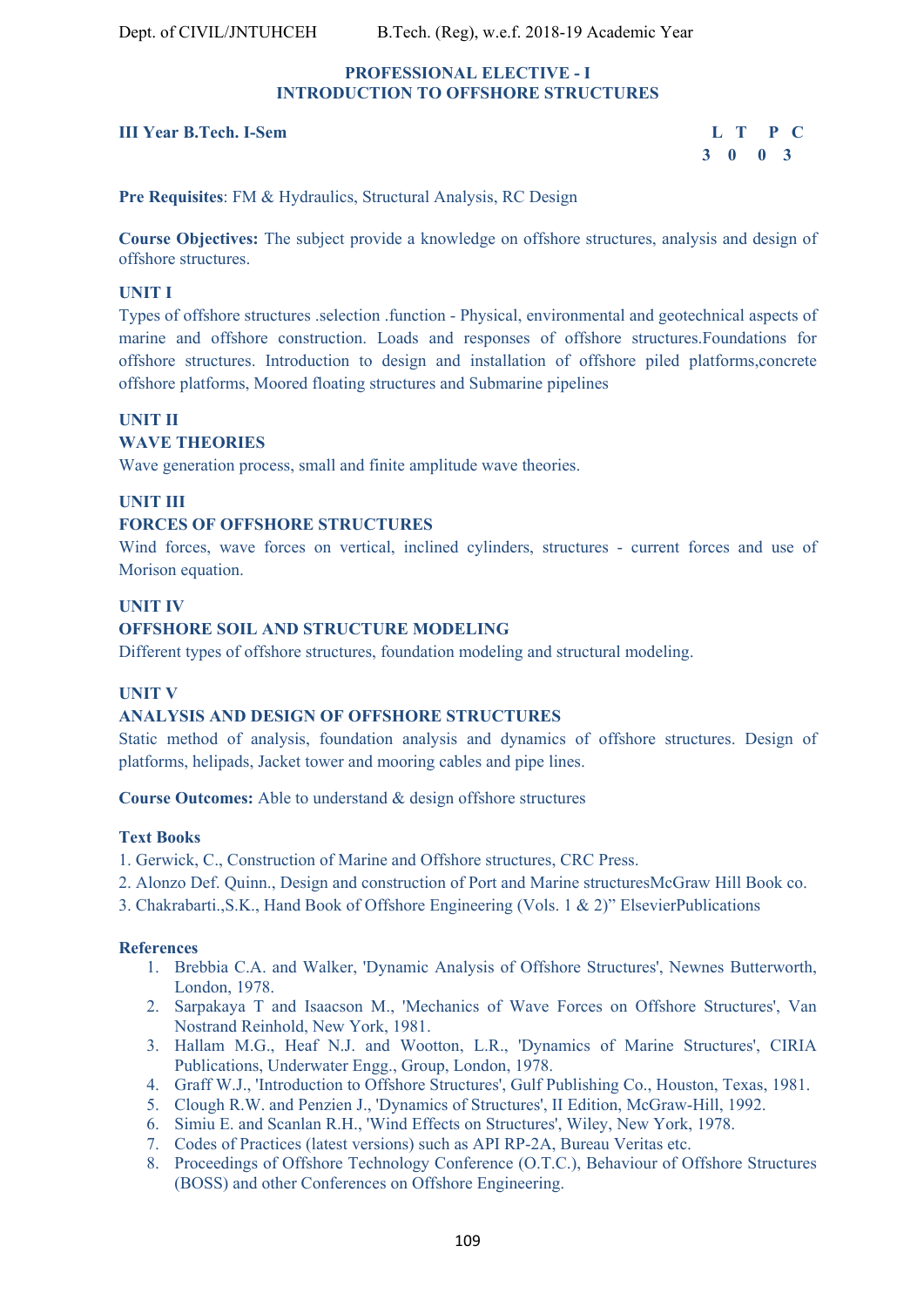Dept. of CIVIL/JNTUHCEH B.Tech. (Reg), w.e.f. 2018-19 Academic Year

#### **PROFESSIONAL ELECTIVE - II PRESTRESSED CONCRETE**

#### **III Year B.Tech. II-Sem**

| r B.Tech. II-Sem | L T P C |  |
|------------------|---------|--|
|                  | 3 0 0 3 |  |

**Pre-Requisites:**Reinforced Concrete Design

#### **Course Objectives**

#### **The objectives of the course are to**

- Understand theprinciples &necessity of prestressed concrete structures.
- Know different techniques of prestressing.
- Get the knowledge on various losses of prestress.
- Understand Analysis and design of prestressed concrete members.

#### **UNIT I:**

**Introduction&Methods and Systems of prestressing::** Historic development- General principles of prestressing pretensioning and post tensioning- Advantages and limitations of Prestressed concrete-General principles of PSC- Classification and types of prestressing- Materials- high strength concrete and high tensile steel their characteristics.Pretensioning and Posttensioning methodsand systems of prestressing like Hoyer system, MagnelBlaton system, Freyssinet system and Gifford- Udall System-Lee McCall system

**Flexure:** Analysis of sections for flexure- beams prestressed with straight, concentric, eccentric, bent and parabolic tendons, Line of Thrust – Pressure Line, Load Balancing Concept.

#### **UNIT II:**

**Losses of Prestress:** Loss of prestress in pretensioned and posttesnioned members due to various causes like elastic shortening of concrete, shrinkage of concrete, creep of concrete, relaxation of stress in steel, slip in anchorage, frictional losses.

Loses of Prestressed Concrete Beams: Introduction, Estimation of Various Losses,

**Ultimate Flexural Strength of PSC beams**: Introduction, Flexural theory Using First Principles, Simplified Methods for the estimation of Ultimate Moment.

#### **UNIT III**

**Deflections:** Importance of control of deflections- Factors influencing deflections – Short term deflections of uncracked beams- prediction of long time deflections- IS code requirements.

**Composite Beams:** Different Types- Propped and Unpropped- stress distribution- Differential shrinkage- Analysis of composite beams- Deflection of determinate composite beam.

#### **UNIT IV:**

**Transfer of Prestress in Pretensioned Members :** Transmission of prestressing force by bond – Transmission length – Flexural bond stresses – IS code provisions – Anchorage zone stresses in post tensioned members – stress distribution in End block – Analysis by Guyon, Magnel, Zienlinski and Rowe's methods – Anchorage zone reinforcement- IS Code 1343:2012 provisions.

**Indeterminate structures** : Introduction, Advantages and Disadvantages of continuous Beam, Methods of Achieving Continuity, Basic Definitions, Method of Analysis of continuous Beam, Theorem of Three Moments - Clapeyron;s Theorem, Concordant Cable Profile, Line of Action of compressive Force, Moment Redistribution, Redistribution of Moments in a Two-span Continuous Beam Subjected to Uniformly Distributed Load.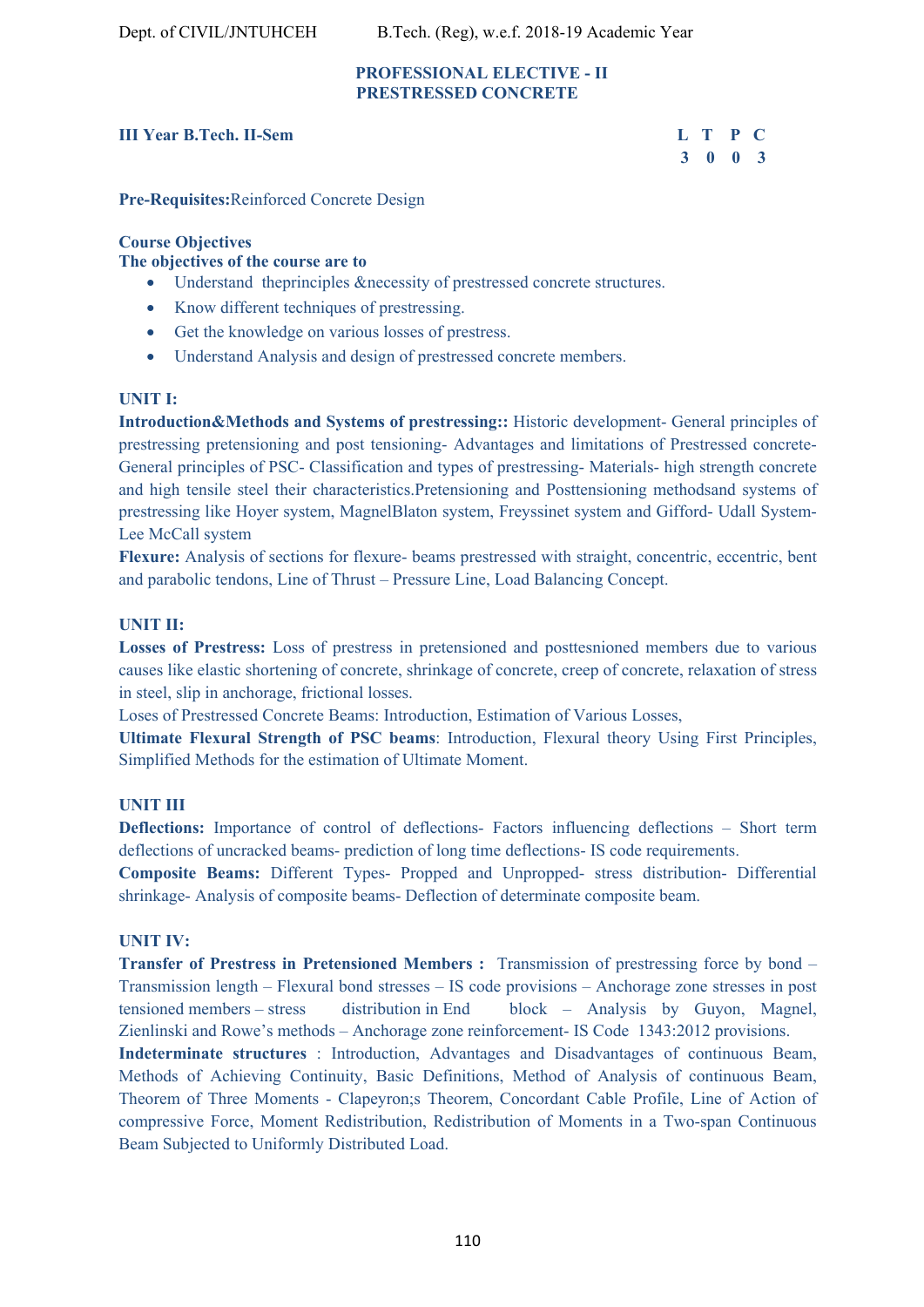#### **UNIT V:**

**Ultimate Flexural and Shear strength of PSC beams**: Flexural Theory using first Principle – Simplified method for estimation of Ultimate moment.

**Ultimate Shear Strength of PSC Beams:** Introduction, Shear Strength of Beams without Shear Reinforcement, Modes of Shear Failure in PSC Beams , Truss Analogy – The Variable Truss Inclination method for Sections which require Shear Reinforcement, IS 1343 -2012 Codal Provisions –Bending , Shear and Torsion,

#### **Course Outcomes**

#### **After the completion of the course student should be able to**

- Acquire the knowledge of evolution of process of prestressing.
- Acquire the knowledge of various prestressing techniques.
- Develop skills in analysis design of prestressed structural elements as per the IS codal provisions

#### **Text Books :-**

- 1. Prestressed Concrete by N.Krishna Raju, Tata Mc Graw Hill Book co.
- 2. Prestressed Concrete by K.U.Muthu PHI Learning Pvt. Ltd.

#### **References :**

- 1. Design of prestress concrete structures by T.Y. Lin and Burn, John Wiley, New York.
- 2. Prestressed Concrete by N. Rajagopalan Narosa Publishing House.
- 3. Prestressed concrete by S. RamamruthamDhanpat Rai & Sons, Delhi.
- 4. IS 1343:2012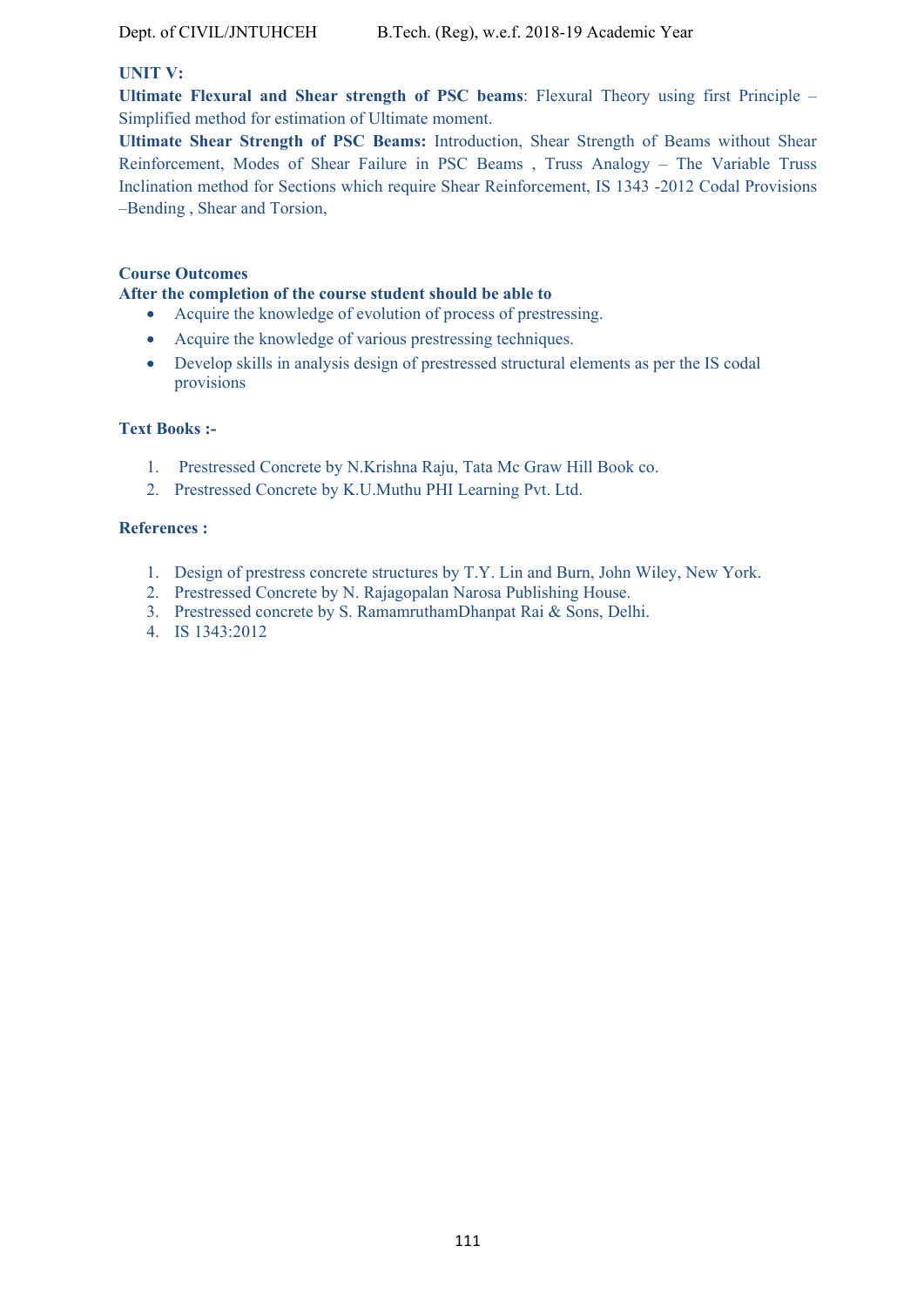#### **PROFESSIONAL ELECTIVE - II OPTIMIZATION TECHNIQUES IN STRUCTURAL ENGINEERING**

**III Year B.Tech. II-Sem** 

| r B.Tech. II-Sem | L T P C |  |
|------------------|---------|--|
|                  | 3 0 0 3 |  |

#### **Pre- requisites:-Mathematics I&II**

**Course Objectives:** To understand the theory of optimization methods and algorithms developed for solving various types of optimization problems.

#### **UNIT 1**

**Introduction to Optimization:**Introduction - Historical developments - Engineering applications of Optimization - Statement of an Optimization problem - Classification of Optimization problems - Optimization Techniques. Optimization by calculus: Introduction - Unconstrained functions of a single variable - Problems involving simple constraints - Unconstrained functions of several variables - treatment of equality constraints - Extension to multiple equality constraints - Optimization with inequality constraints - The generalized Newton-Raphson method.

#### **UNIT II**

**Linear Programming:**Introduction - Applications of linear programming - standard form of a linear programming problem - Geometry of linear programming problems - Definitions and theorems - Solution of a system of Linear simultaneous equations - Pivotal reduction of a general system of equations - Motivation of the Simplex Method - Simplex Algorithm - Two phases of the simplex method. non-Linear Programming: Introduction - Unimodal Function - Unrestricted search - Exhaustive search - Dichotomous search - Interval Halving method - Fibonacci method - Golden section method - Comparison of elimination methods - Unconstrained optimization techniques - Direct search methods - Random search methods - grid search method - Univariate method - Powell's method - Simplex method - Indirect search methods - Gradient of a function - Steepest descent method - Conjugate gradient - Newton's method.

#### **UNIT III**

**Dynamic Programming:**Introduction - Multistage decision processes - concept of sub-optimization and the principle of optimality - computational procedure in dynamic programming - example illustrating the Calculus method of solution - example illustrating the Tabular of solution - conversion of a final value problem into an initial value problem - continuous dynamic programming - Additional applications.

#### **UNIT IV**

**Network Analysis:**Introduction - Elementary graph theory - Network variables and problem types - Minimum-cost route - Network capacity problems - Modification of the directional sense of the network.

#### **UNIT V**

Application of Optimization techniques to trusses, Beams and Frames.

**Course Outcomes:** The student will be able to understand the basic principles of optimization, and in a position to formulate optimization models for a wide range of civil engineering problems and able to solve them.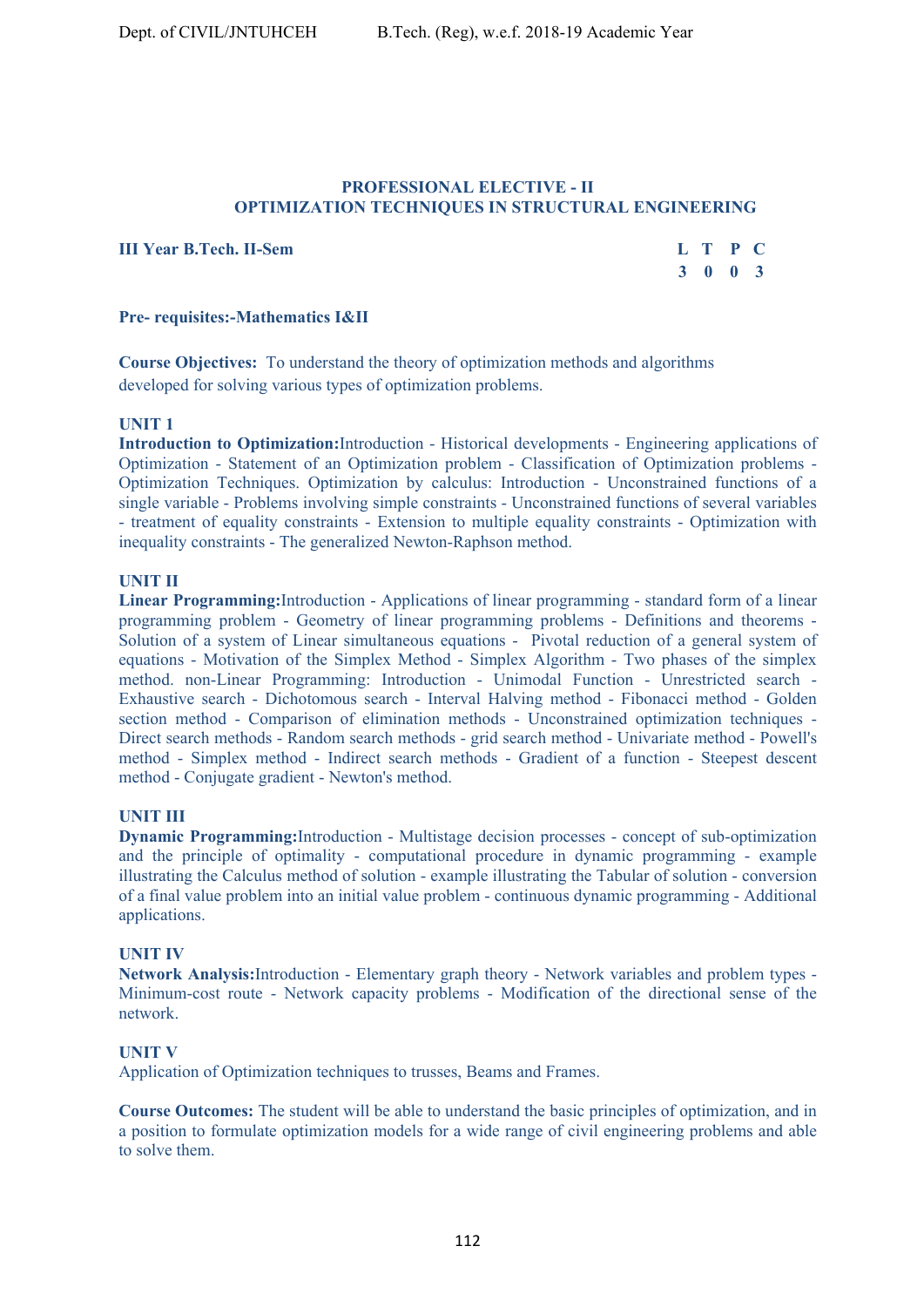### **Text Books:**

- 1. Introduction to Optimum Design by J.S.Arora. McGraw Hill New York
- 2. Optimization: Theory and Applications by S.S.Rao.Wiley & Sons

#### **References**

- 1. Numerical Optimization Techniques for Engineering Design with applications by G.N.Vanderplaats. McGraw-Hill, New York
- 2. Elements of Structural Optimization by R.T.Haftka and Z.Gurdal. Kluwer Academic Publishers, Dordrecht, 1992
- 3. Optimum Structural Design by U.Kirsch. McGraw-Hill, New York
- 4. Optimum Design of Structures by K.I.Majid. Wiley, New York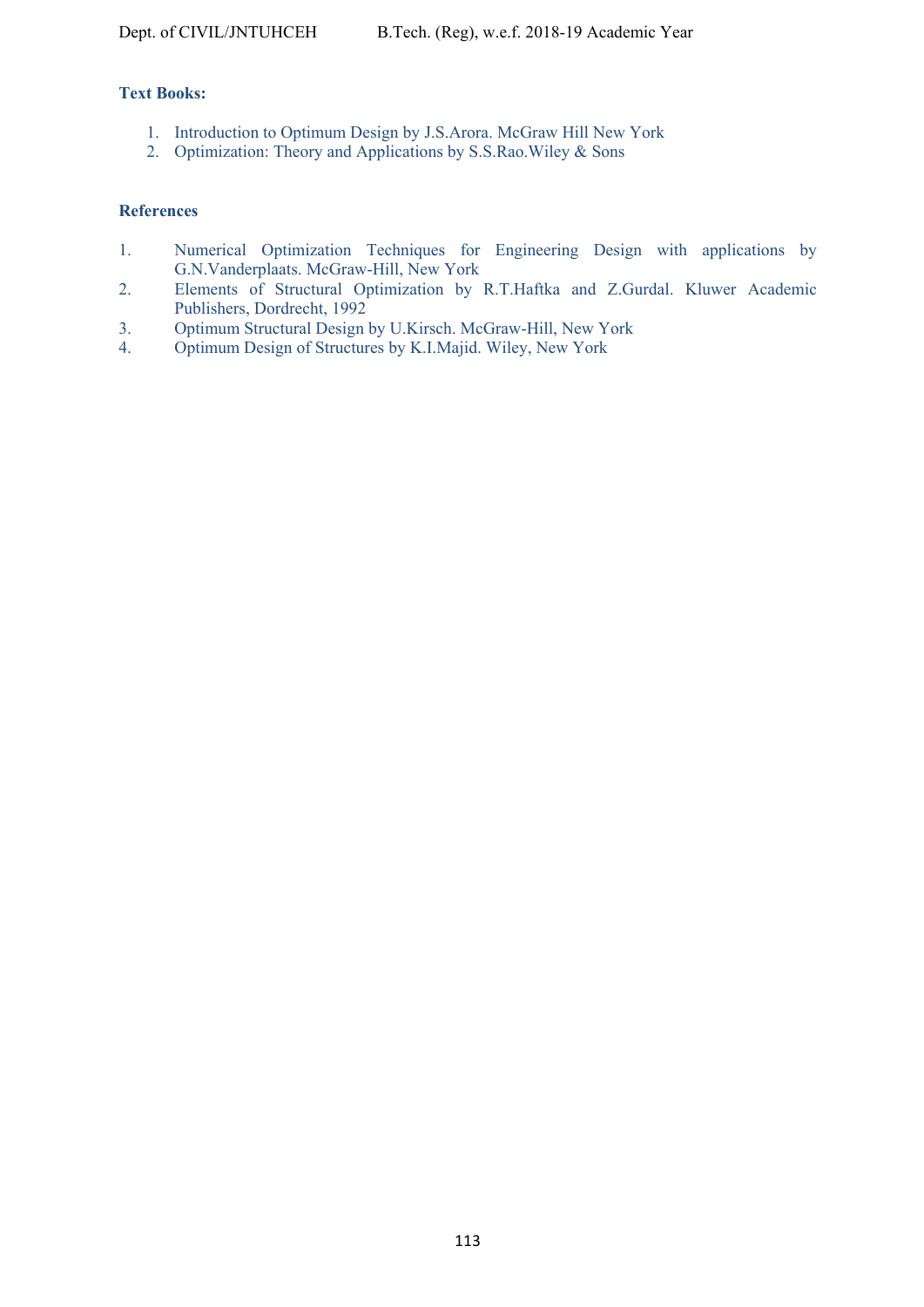#### **PROFESSIONAL ELECTIVE - II INTROUDUCTION TO COMPOSITE MATERIALS**

#### **III Year B.Tech. II-Sem L T P C**

# **3 0 0 3**

#### **Pre- Requisites: -Structural Engineering –I (RCC)**

#### **Course Objectives:-**

- To Study the properties of Composite Laminae and its macro mechanical analysis
- To study the behavior of glass fibre reinforced laminates.
- To design GRP box beams and stressed skinned roof structures.

#### **UNIT - I**

Introduction: Requirements of structural materials, influence of nature of materials in structural form, Nature of structural materials- Homogeneous materials, composite materials.

#### **UNIT - II**

Macro mechanical Properties of composite Laminae: Introduction, Assumptions and Idealizations, Stress Strain relationships for composite Laminae- Isotropic, Orthotropic laminae, Strength Characteristics- Basic concepts, Strength hypothesis for isotropic and Orthotropic laminae. Macro mechanical Analysis of composite Laminae: Introduction, Assumptions and Limitations, Stiffness characteristics of glass reinforced laminae- Stress- Strain relationships in continuous, discontinuous fibre laminae, Strength characteristics of glass reinforced laminae- Strengths in continuous, discontinuous fibre laminae.

#### **UNIT - III**

Behaviour of Glass Fibre-Reinforced laminates: Introduction, Stiffness characteristics of Laminated composites-Behaviour of Laminated beams and plates, Strength characteristics of Laminated composites- Strength analysis and failure criteria, Effect of inter laminar structures. Glass Reinforced Composites: Introduction, Continuously reinforced laminates- uni-directionally and multi directionally continuously reinforced laminates, discontinuously reinforced laminates – Stiffness and Strength properties.

#### **UNIT - IV**

GRP properties relevant to structural Design: Introduction, Short-term strength and stiffness-Tensile, Compressive, Flexural and Shearing. Long term strength and stiffness properties, Temperature effects, Effect of fire, Structural joints- Adhesive, mechanical, Combinational, Transformed sections.

#### **UNIT - V**

Design of GRP Box Beams: Introduction, loading, span and cross-sectional shape, Selection of material, Beam manufacture, Beam stresses, Experimental Behaviour, Effect on Beam performance-Modulus of Elasticity, Compressive Strength, I value, prevention of compression buckling failure, Behaviour under long term loading.

Design of Stressed skinned roof structure: Introduction, loading and material properties, preliminary design, and computer analysis.

#### **Course Outcomes:-**

#### **After the completion of the course the student will be able to**

- Acquire the knowledge about the composite laminae, glass fibre reinforced laminae and their strength characteristics
- Develop skills in design of GRP box beams&Stressed skinned roof structure.

#### **Text book**

1. GRP in Structural Engineering M.Holmes and D.J.Just.

2. Mechanics of Composite materials and Structures by Madhujith Mukhopadhyay; Universities Press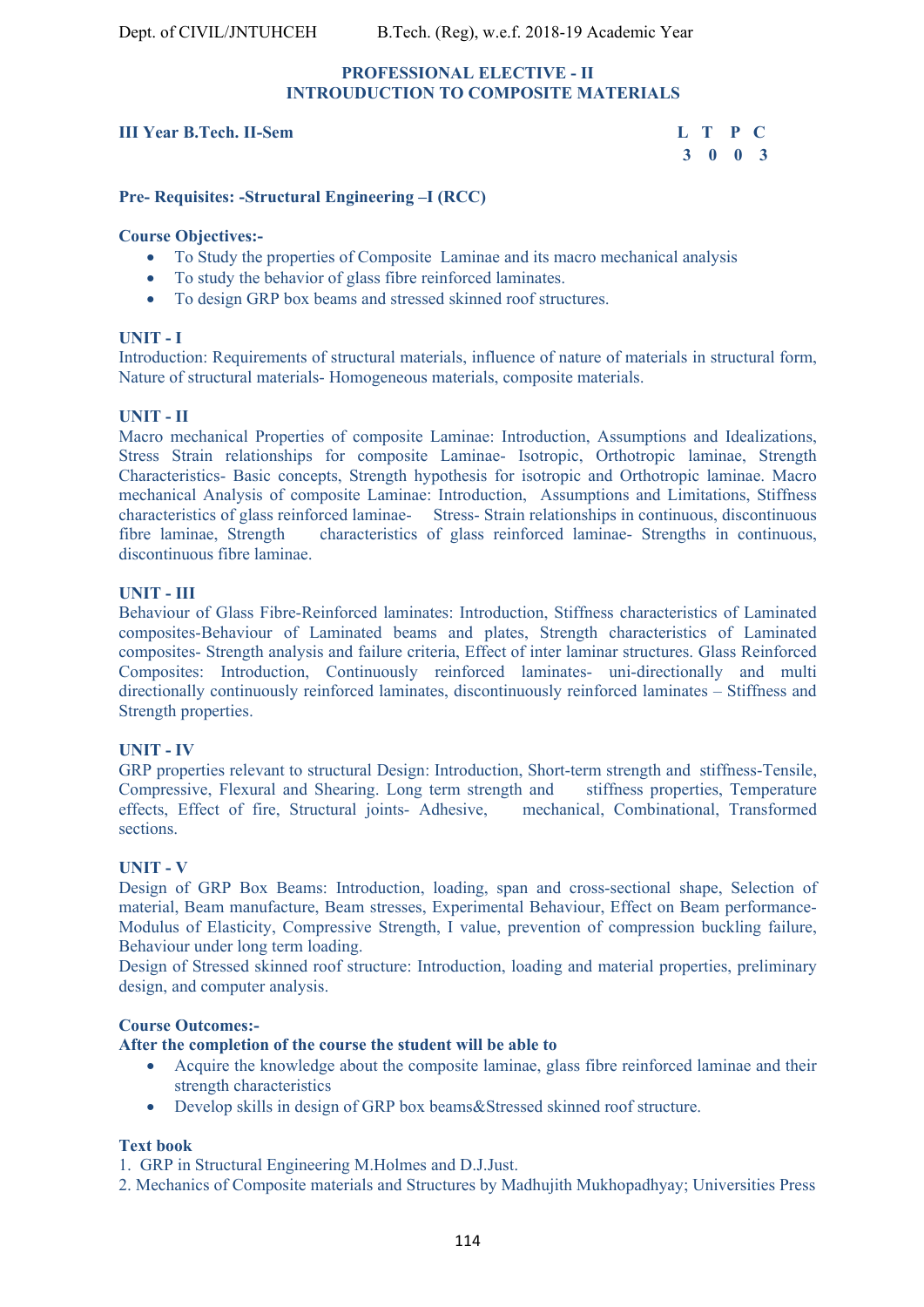#### **PROFESSIONAL ELECTIVE – III IRRIGATION AND HYDRAULIC STRUCTURES**

#### **IV Year B.Tech. I-Sem**

| r B.Tech. I-Sem | L T P C |  |
|-----------------|---------|--|
|                 | 3 0 0 3 |  |

**Pre-Requisites**: Hydraulics& Hydraulic machinery, Hydrology &Water Resources Engineering

**Course Objectives:** To study various types of storage works and diversion headwork, their components and design principles for their construction.

#### **UNIT - I**

Storage Works-Reservoirs - Types of reservoirs, selection of site for reservoir, zones of storage of a reservoir, reservoir yield, estimation of capacity of reservoir using mass curve- Reservoir Sedimentation – Life of Reservoir.. Types of dams, factors affecting selection of type of dam, factors governing selection of site for a dam.

#### **UNIT - II**

Gravity dams: Forces acting on a gravity dam, causes of failure of a gravity dam, elementary profile, and practical profile of a gravity dam, limiting height of a low gravity dam, Factors of Safety - Stability Analysis, Foundation for a Gravity Dam, drainage and inspection galleries.

#### **UNIT- III**

Earth dams: types of Earth dams, causes of failure of earth dam, criteria for safe design of earth dam, seepage through earth dam-graphical method, measures for control of seepage. Spillways: types of spillways, Design principles of Ogee spillways - Spillway gates. Energy Dissipaters and Stilling Basins Significance of Jump Height Curve and Tail Water Rating Curve - USBR and Indian types of Stilling Basins.

#### **UNIT- IV**

Diversion Head works: Types of Diversion head works- weirs and barrages, layout of diversion head work - components. Causes and failure of Weirs and Barrages on permeable foundations,-Silt Ejectors and Silt Excluders

Weirs on Permeable Foundations – Creep Theories - Bligh's, Lane's and Khosla's theories, Determination of uplift pressure- Various Correction Factors – Design principles of weirs on permeable foundations using Creep theories - exit gradient, U/s and D/s Sheet Piles - Launching Apron.

#### **UNIT- V**

Canal Falls - types of falls and their location, Design principles of Notch Fall and Sarada type Fall.Canal regulation works, principles of design of cross and distributary head regulators, types of Canal escapes - types of canal modules, proportionality, sensitivity,setting and flexibility. Cross Drainage works: types, selection of suitable type, various types, design considerations for cross drainage works

**Course Outcomes:**At the end of the course, the student will be able to:

- Know types of water retaining structures for multiple purposes and its key parameters considered for planning and designing
- Understand details in any Irrigation System and its requirements
- Know, Analyze and Design of a irrigation system components

- **TEXT BOOKS:**<br>1. Irrigation Engineering and Hydraulic structures by Santhosh kumar Garg, Khanna Publishers.
	- 2. Irrigation engineering by K. R. Arora Standard Publishers.
	- 3. Irrigation and water power engineering by Punmia & Lal, Laxmi publications Pvt. Ltd., New Delhi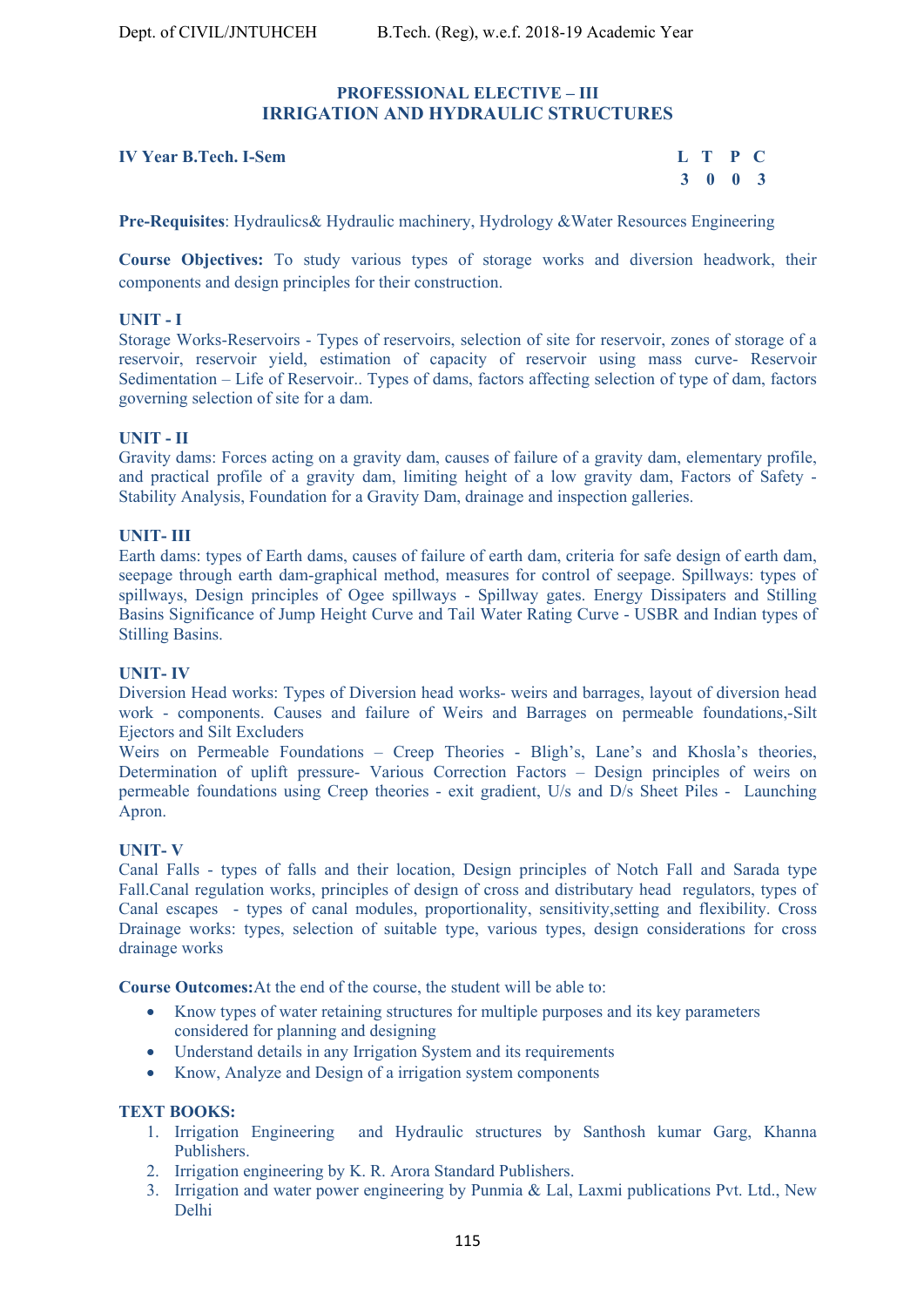# **REFERENCES:**

- 1. Theory and Design of Hydraulic structures by Varshney, Gupta & Gupta
- 2. Irrigation Engineering by R.K. Sharma and T.K. Sharma, S. Chand Publishers 2015.
- 3. Irrigation Theory and Practice by A. M. Micheal Vikas Publishing House 2015.
- 4. Irrigation and water resources engineering by G.L. Asawa, New Age International Publishers.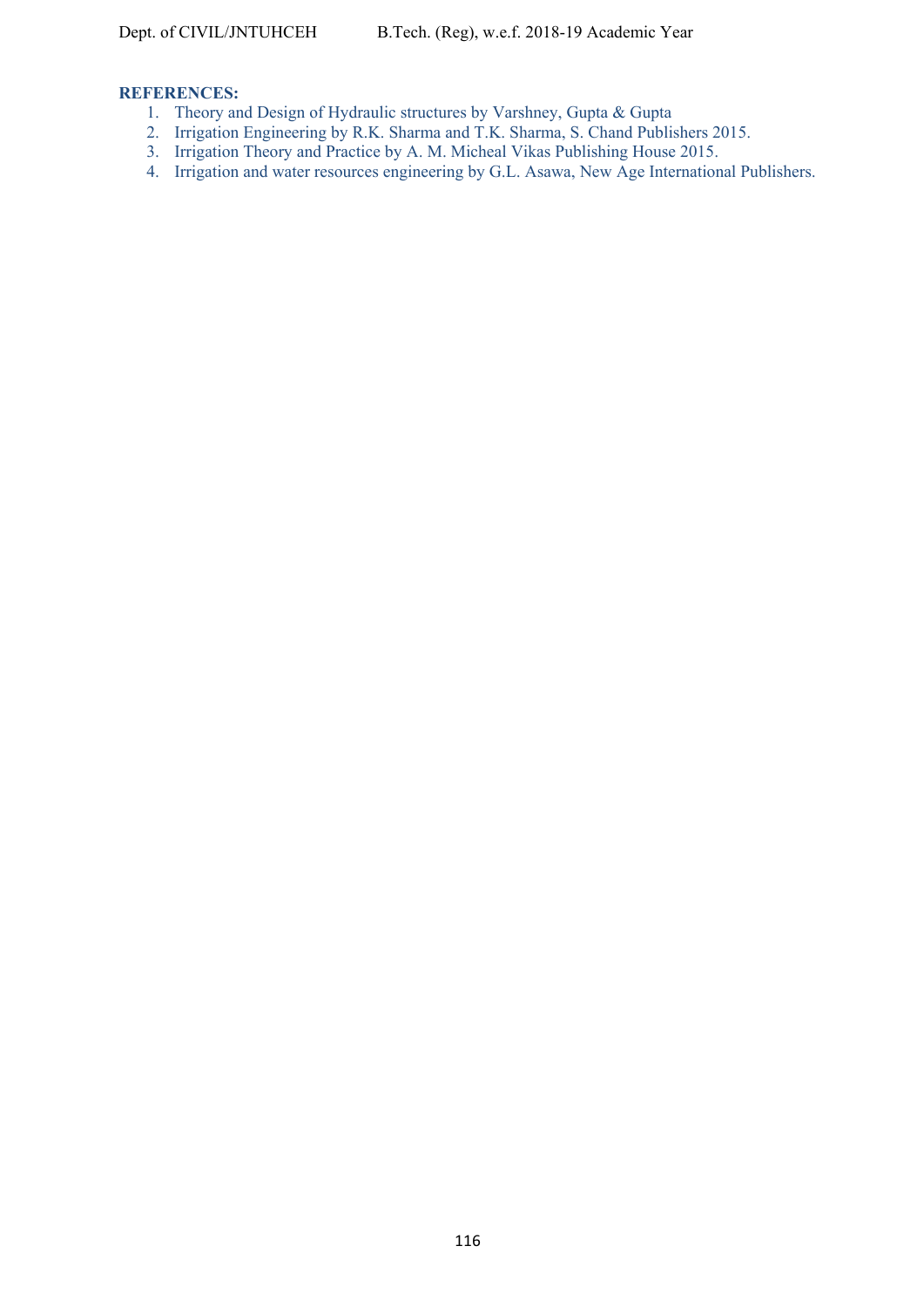#### **PROFESSIONAL ELECTIVE - III GEO ENVIRONMENTAL ENGINEERING**

#### **IV Year B Tech. L-Sem**

| r B.Tech. I-Sem | L T P C |  |
|-----------------|---------|--|
|                 | 3 0 0 3 |  |

**Pre Requisites**: Soil Mechanics & Environmental Engineering-I

#### **Course Objectives:**

- 1. To study the sources of contamination and characterization of contaminated ground.
- 2. To study and model the contaminable Transport.
- 3. To identify appropriate remediation technique for the contaminated.

#### **Unit. I**

**Sources and Site Characterization:** Scope of Geoenvironmental Engineering, Various Sources of Contaminations, Need for contaminated site characterization; and Characterisation methods.

### **Unit. II**

**Solid and Hazardous Waste Management**: Classification of waste, Characterisation solid wastes, Environmental Concerns with waste, waste management strategies.

#### **Unit. III**

**Contaminant Transport:** Transport process, Mass-transfer process, Modeling, Bioremediation, Phytoremediation.

#### **Unit. IV**

**Remediation Techniques:** Objectives of site remediation, various active and passive methods, remediation NAPL sites, Emerging Remediation Technologies.

### **Unit. V**

**Landfills:** Types oflandfills, Site Selection, Waste Containment Liners, Leachate collection system, Cover system, Gas collection system.

**Course Outcomes:** Able to identify appropriate remediation techniques for contaimination & provide models

#### **Text Books**

- 1. Bedient, Refai & Newell Ground Water Contamination
- 2. Sharma, H. D. and Reddy, K. R. Geoenvironmental Engineering

#### **References:**

- 1. Rowe, R. K. Geotechnical & Geoenvironmental Engineering Handbook
- 2. Reddi, L. N. and Inyang, H. I. Geoenvironmental Engineering
- 3. LaGrega, M. D., Buckingham, P. L. and Evans, J. C. Hazardous Waste Management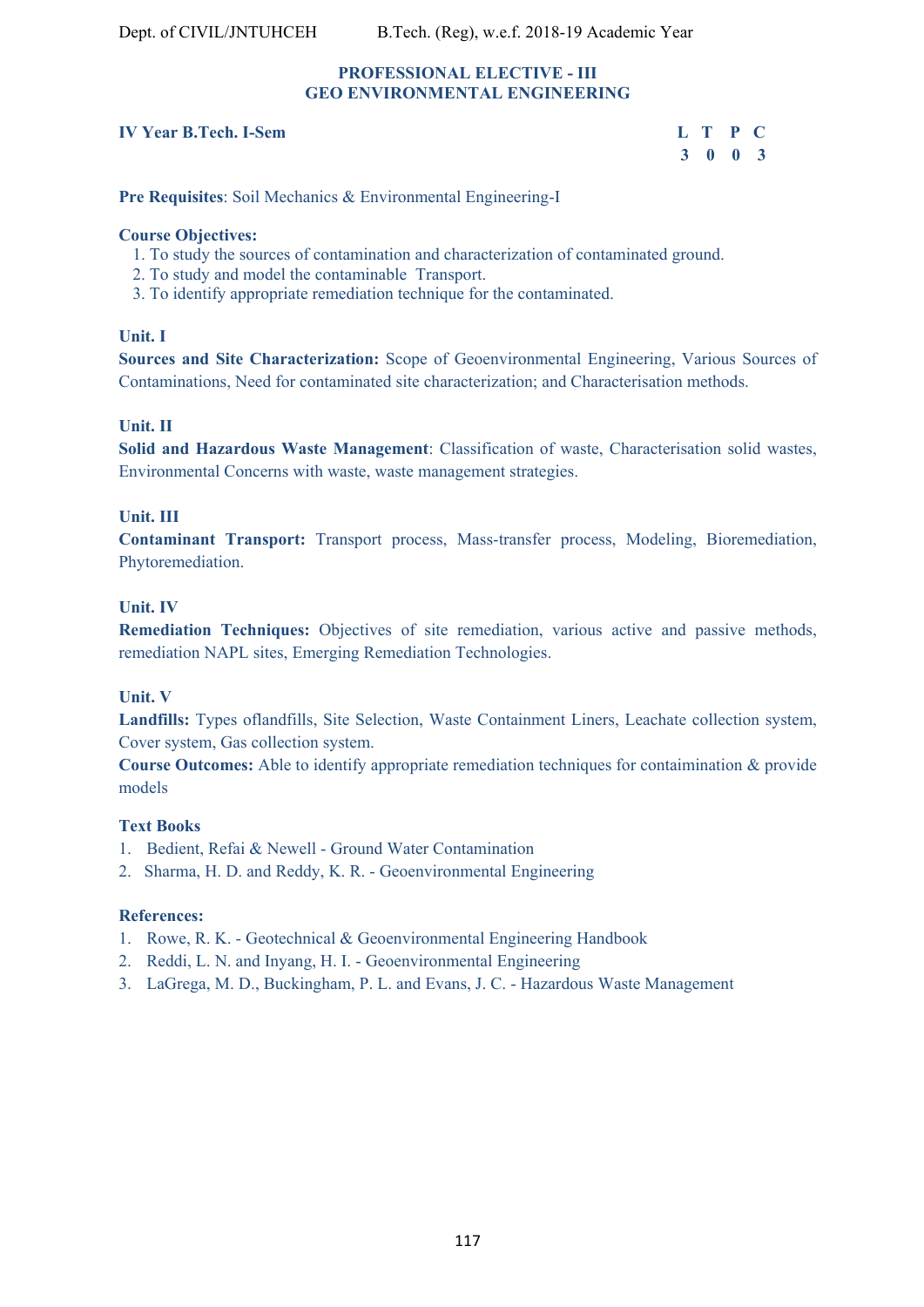#### **PROFESSIONAL ELECTIVE - IV REMOTE SENSING & GIS**

#### **IV Year B.Tech. I-Sem L T P C**

 **3 0 0 3** 

#### **Course Objectives:**

#### **The objectives of the course are to**

- Know the concepts of Remote Sensing, its interpreting Techniques and concepts of Digital images
- know the concept of Geographical Information System (GIS), coordinate system GIS Data and its types
- Understand the students managing the spatial Data Using GIS.
- Understand Implementation of GIS interface for practical usage.

#### **UNIT – I**

 Concepts of Remote Sensing Basics of remote sensing- elements involved in remote sensing, electromagnetic spectrum, remote sensing terminology  $\&$  units, energy resources, energy interactions with earth surface features & atmosphere, atmospheric effects, satellite orbits, Sensor Resolution, types of sensors. Remote Sensing Platforms and Sensors, IRS satellites.

Remote Sensing Data Interpretation Visual interpretation techniques, basic elements, converging evidence, interpretation for terrain evaluation, spectral properties of soil, water and vegetation. Concepts of Digital image processing, image enhancements, qualitative & quantitative analysis and pattern recognition, classification techniques and accuracy estimation.

#### **UNIT- II:**

**Introduction to GIS:** Introduction, History of GIS, GIS Components, GIS Applications in Real life, The Nature of geographic data, Maps, Types of maps, Map scale, Types of scale, Map and Globe, Coordinate systems, Map projections, Map transformation, Geo-referencing,

**Spatial Database Management System:** Introduction: Spatial DBMS, Data storage, Database structure models, database management system, entity-relationship model, normalization **Data models and data structures:** Introduction, GIS Data model, vector data structure, raster data structure, attribute data, geo-database and metadata,

#### **UNIT- III:**

**Spatial Data input and Editing:** Data input methods – keyboard entry, digitization, scanning, conversion of existing data, remotely sensed data, errors in data input, Data accuracy, Micro and Macro components of accuracy, sources of error in GIS.

**Spatial Analysis:** Introduction, topology, spatial analysis, vector data analysis, Network analysis, raster data analysis, Spatial data interpolation techniques

#### **UNIT- IV:**

#### **Implementing a GIS and Applications**

**Implementing a GIS:** Awareness, developing system requirements, evaluation of alternative systems, decision making using GIS

#### **Applications of GIS**

GIS based road network planning, Mineral mapping using GIS, Shortest path detection using GIS, Hazard Zonation using remote sensing and GIS, GIS for solving multi criteria problems, GIS for business applications.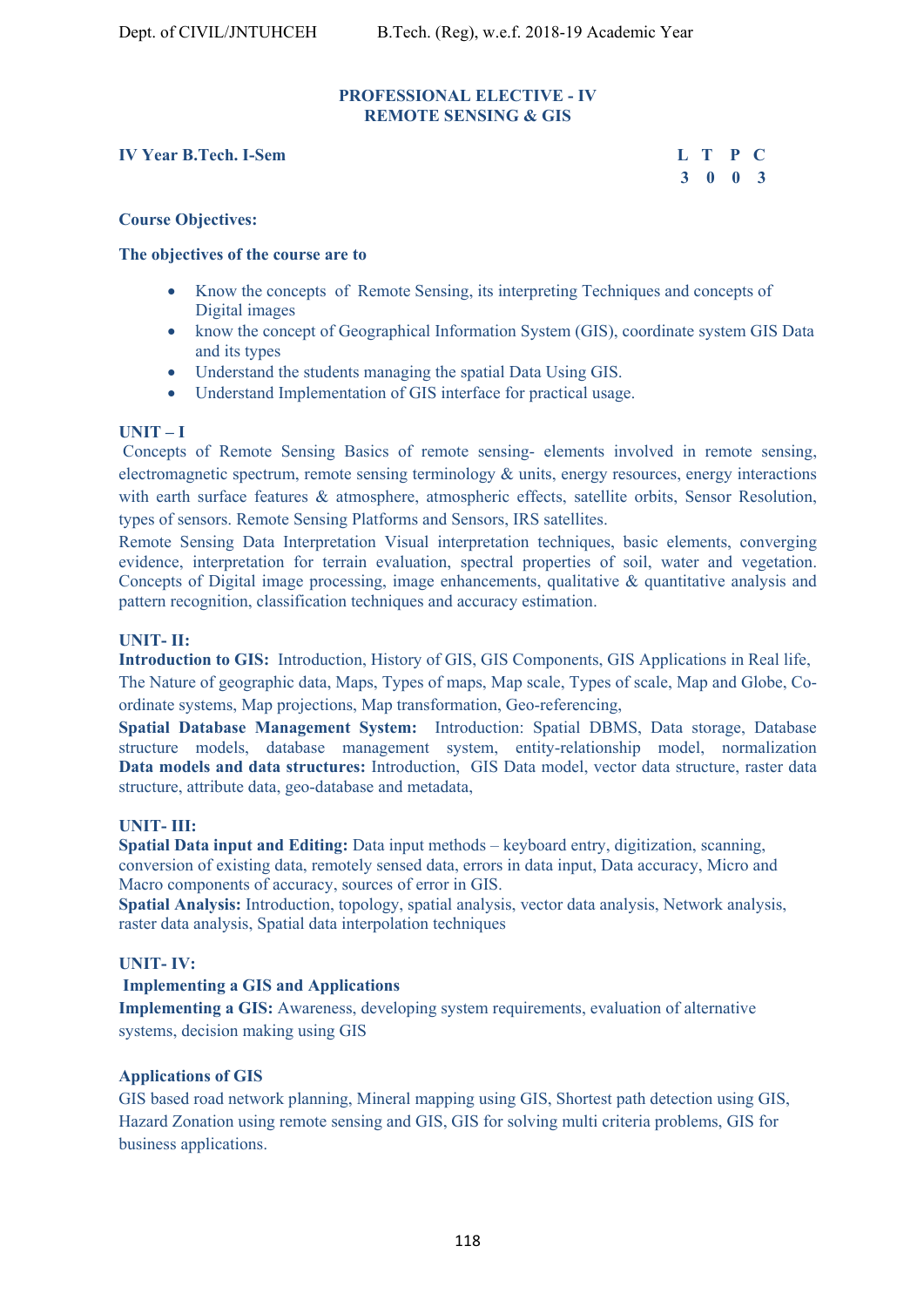### **Course Outcomes After the completion of the course student should be able to**

- **Describe** different concepts and terms used in Remote Sensing and its data
- Understand the Data conversion and Process in different coordinate systems of GIS interface
- **Evaluate** the accuracy of Data and implementing a GIS
- Understand the applicability of RS and GIS for various applications.

# **TEXT BOOKS**

- 1. Remote Sensing and GIS by Basudeb Bhatta, Oxford University Press, 2<sup>nd</sup> Edition, 2011.
- 2. Introduction to Geographic Information systems by Kang-tsung Chang, McGrawHill Education (Indian Edition),  $7<sup>th</sup>$  Edition, 2015.
- 3. Fundamentals of Geographic Information systems by Michael N. Demers, 4<sup>th</sup> Edition, Wiley Publishers, 2012.

# **REFERENCES**

- 1. Remote Sensing and Image Interpretation by Thomas M. Lillesand and Ralph W.Kiefer, Wiley Publishers,  $7<sup>th</sup>$  Edition, 2015.
- 2. Geographic Information systems An Introduction by Tor Bernhardsen, Wiley India Publication, 3rd Edition, 2010.
- 3. Advanced Surveying: Total Station, GIS and Remote Sensing by Satheesh Gopi, R.SathiKumar, N.Madhu, Pearson Education, 1st Edition, 2007.
- 4. Textbook of Remote Sensing and Geographical Information systems by M.Anji Reddy,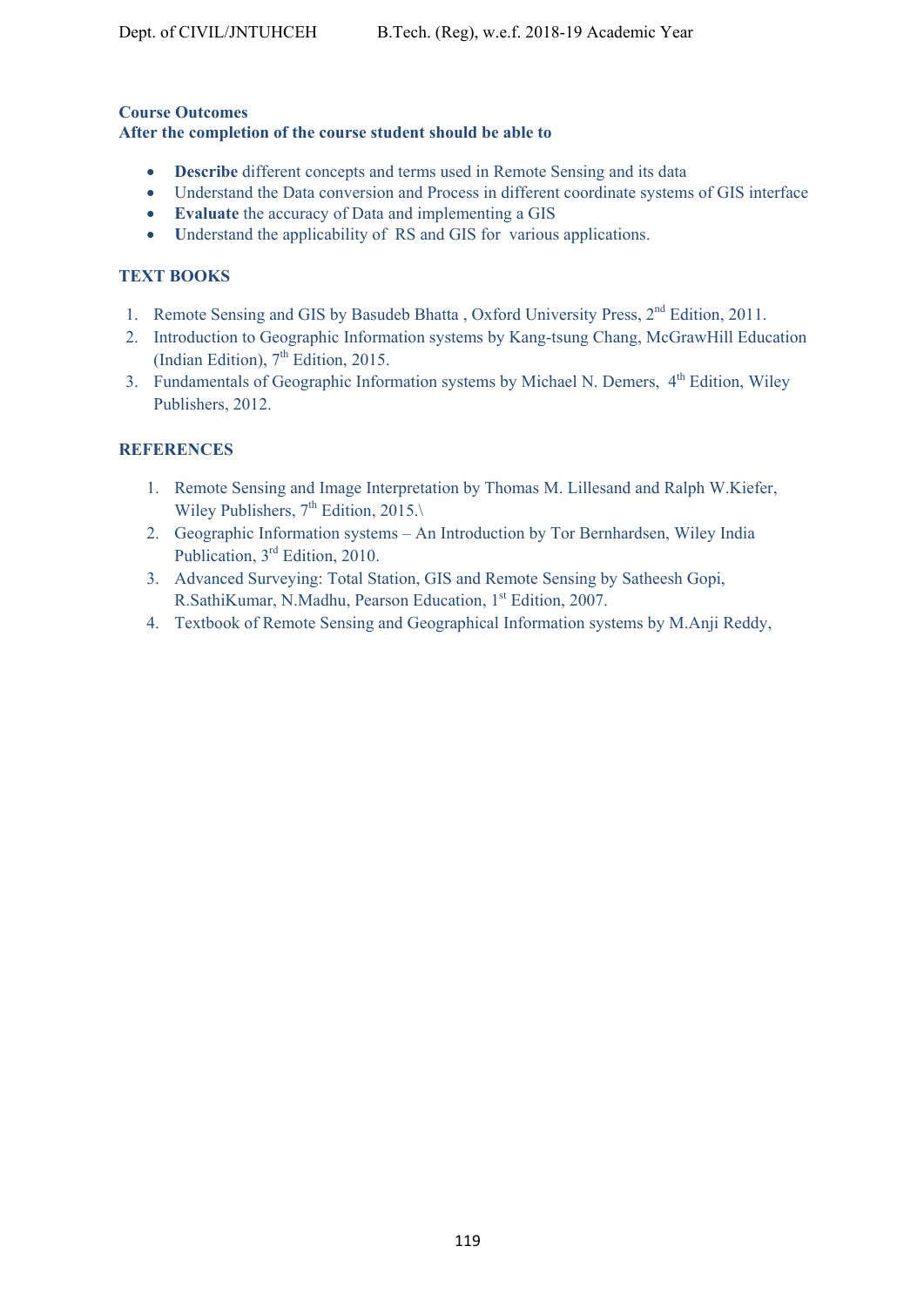#### **PROFESSIONAL ELECTIVE - IV DESIGN AND DRAWING OF IRRIGATION STRUCTURES**

#### **IV Year B.Tech. I-Sem L T P C**

| r B.Tech. I-Sem | L T P C |         |  |  |
|-----------------|---------|---------|--|--|
|                 |         | 3 0 0 3 |  |  |

#### **Pre Requisites**: WRE – I & II

**Course Objectives:** Learn designing and drawing of hydraulic structure like surplus weir , siphon well drop, trapezoidal notch fall, tank sluice with tower head.

#### **Design and drawing of the following hydraulic structures**

Group A

- 1. Surplus weir.
- 2. Syphon Well Drop
- 3. Trapezoidal notch fall.
- 4. Tank sluice with tower head

Group B

- 1. Sloping glacis weir.
- 2. Canal regulator
- 3. Under Tunnel.
- 4. Type III Syphon aqueduct

#### **Final Examination pattern:**

The Question paper is divided into two parts with two questions in each part. The student has to answer ONE question from each part. Part I should cover the designs and drawings from Group A for 45 marks and Part II should cover only designs from group B carrying 30 marks.

The duration of examination will be FOUR hours.

However, the students are supposed to practice the drawings for Group B structures also for internal evaluation.

**Course Outcomes:** Able to provide design & drawing of irrigation structures

**TEXT BOOKS:**1. Water Resources Engineering – Principles and Practice by Challa Satyanarayana Murthy, New Age International Publishers.2. Irrigation engineering and Hydraulic structures by S.K.Garg, Standard Book House.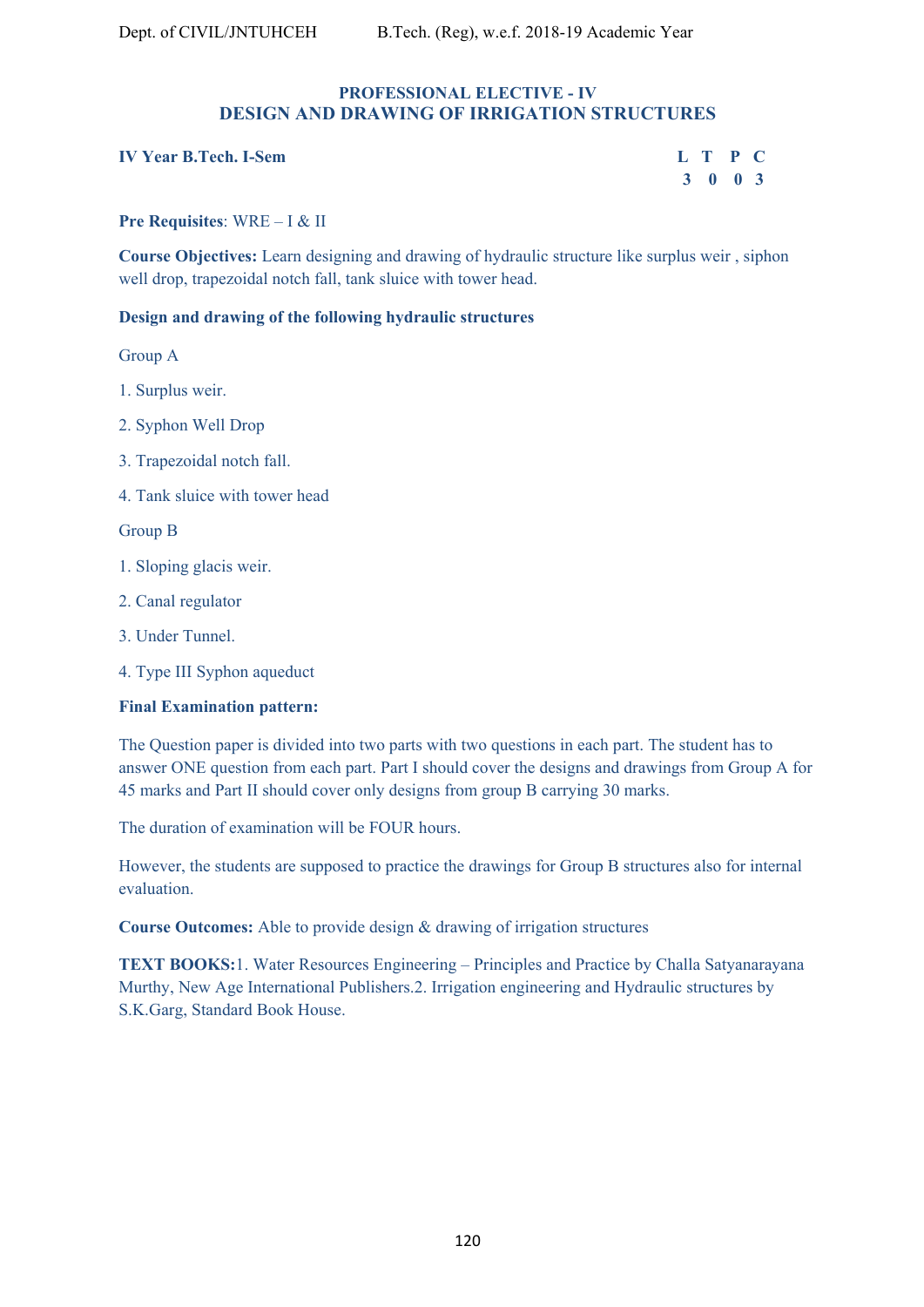#### **PROFESSIONAL ELECTIVE – IV ADVANCED FOUNDATION ENGINEERING**

#### **IV Year B.Tech. II-Sem L T P C**

 **3 0 0 3** 

**Pre- Requisites:-**Soil Mechanics &Foundation Engineering

# **Course Objectives:**

- To study Soil exploration & Preparation of soil reports.
- To study the concepts of foundations on collapsible and expansive soils
- In depth study of Shallow & Deep foundations
- To study the settlements of Pile groups.

# **UNIT- I**

**Soil Exploration**: Exploration Methods; Planning the Exploration Program; Boring and Sampling; In Situ Tests: Standard & Cone Penetration Tests, Field Vane & Borehole shear tests, Dilatometer, Pressuremeter; Rock Sampling, Core Recovery, RQD; Geophysical Exploration; Preparation of Soil Report.

#### **UNIT- II**

**Shallow Foundations**: **Bearing Capacity:**- General Formulae; Effect of Water Table; Footings with eccentric or Inclined Loads, Foundations on Layered Soils, on finite layer with a Rigid Base at Shallow Depth, effect of compressibility of soil.

#### **UNIT- III**

**Settlement**: Components – Immediate, Consolidation & Creep, Stresses and Displacements in Homogeneous, Layered and Anisotropic Soils; Consolidation Settlement; One, Two & Three Dimensional Consolidation; Secondary Compression Settlement; Bearing Pressure using SPT, CPT, Dilatometer and Pressuremeter; Settlement of foundations on Sands-Schmertmann and Burland & Busbridge methods; Structure Tolerance to Settlement and Differential Settlements, Rotation of Tall Structures.

#### **UNIT- IV**

**Deep Foundations**: **Single Pile:** Vertically loaded piles, Static capacity α, β and λ Methods, Dynamic formulae; Point Bearing Resistance with SPT and CPT Results; Bearing Resistance of Piles on Rock; Settlement; Pile Load Test; Uplift Resistance; Laterally Loaded Piles -Ultimate Lateral Resistance; Negative Skin Friction; Batter Piles; Under Reamed Piles; Ultimate Capacity of Pile Groups in Compression, Pullout & Lateral Load; Efficiency; Settlements of Pile Groups; Interaction of Axially & Laterally Loaded Pile Groups.

### **UNIT- V**

### **Special Topics of Foundation Engineering**

Foundations on Collapsible Soils: Origin and occurrence, Identification, Sampling and Testing, Preventive and Remedial measures.

**Foundations on Expansive Soils**: The nature, origin and occurrence, Identifying, testing and evaluating expansive soils, typical structural distress patterns and Preventive design & construction measures.

**Introduction to Reliability-Based Design**: Methods, LRFD for structural strength requirements, LRFD for geotechnical strength requirements, Serviceability requirements.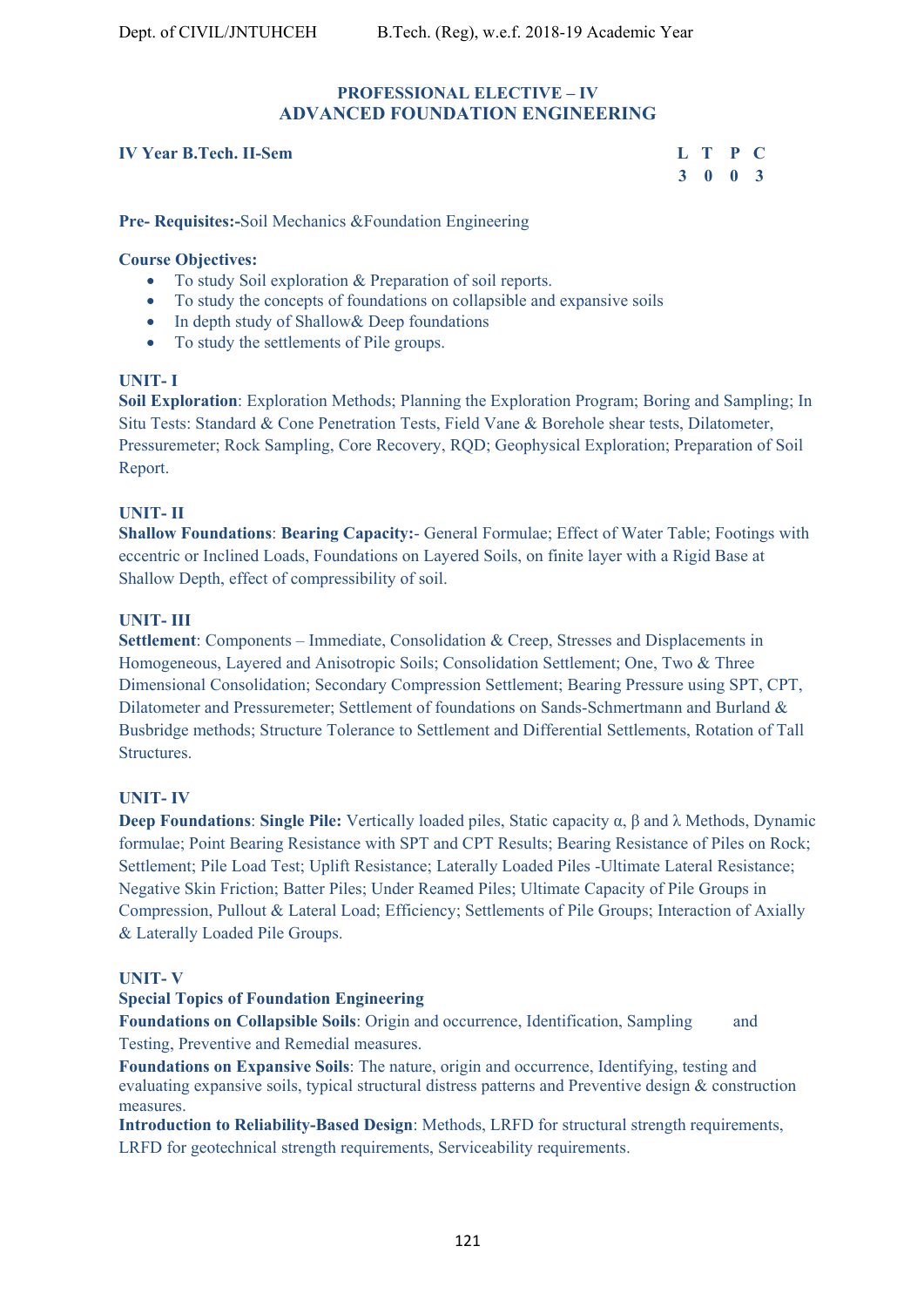### **Course Outcomes:**

- $\triangleright$  Able to plan and select the soil exploration methods
- Determine the Bearing capacity of Soil and elements for the design of shallow foundations
- $\triangleright$  To design the deep foundations under different loading conditions
- $\triangleright$  To design the foundations on problematic soils and reliability based design for shallow and deep foundations

# **REFERENCE:**

- 1. Das, B. M. Principles of Foundation Engineering  $7<sup>th</sup>$  Cengage Learning (2013)
- 2. Donald P Coduto Foundation Design Principles and Practices,  $2<sup>nd</sup>$  edition, Pearson, Indian edition, 2012. Phi Learning (2008)
- 3. Bowles, J. E. Foundation Analysis & Design  $5<sup>th</sup>$  Edition McGraw-Hill Companies, Inc. (1996)
- 4. Poulos, H. G. & Davis, E. H. Pile Foundation Analysis and Design john wiley & sons inc (1980-08)
- 5. Reese, L. C. & Van Impe, W. F. Single Piles and Pile Groups under Lateral Loading -Taylor & Francis Group (Jan 2000)
- 6. Tomlinson, M. J. Foundation Design and Construction Prentice Hall (2003)
- 7. Lymon C. Reese, William M. Isenhower, Shin-Tower Wang- Analysis and Design of Shallow and Deep Foundations (2006)
- 8. Salgado, R. The Engineering of Foundations McGraw-Hill, Boston (2008)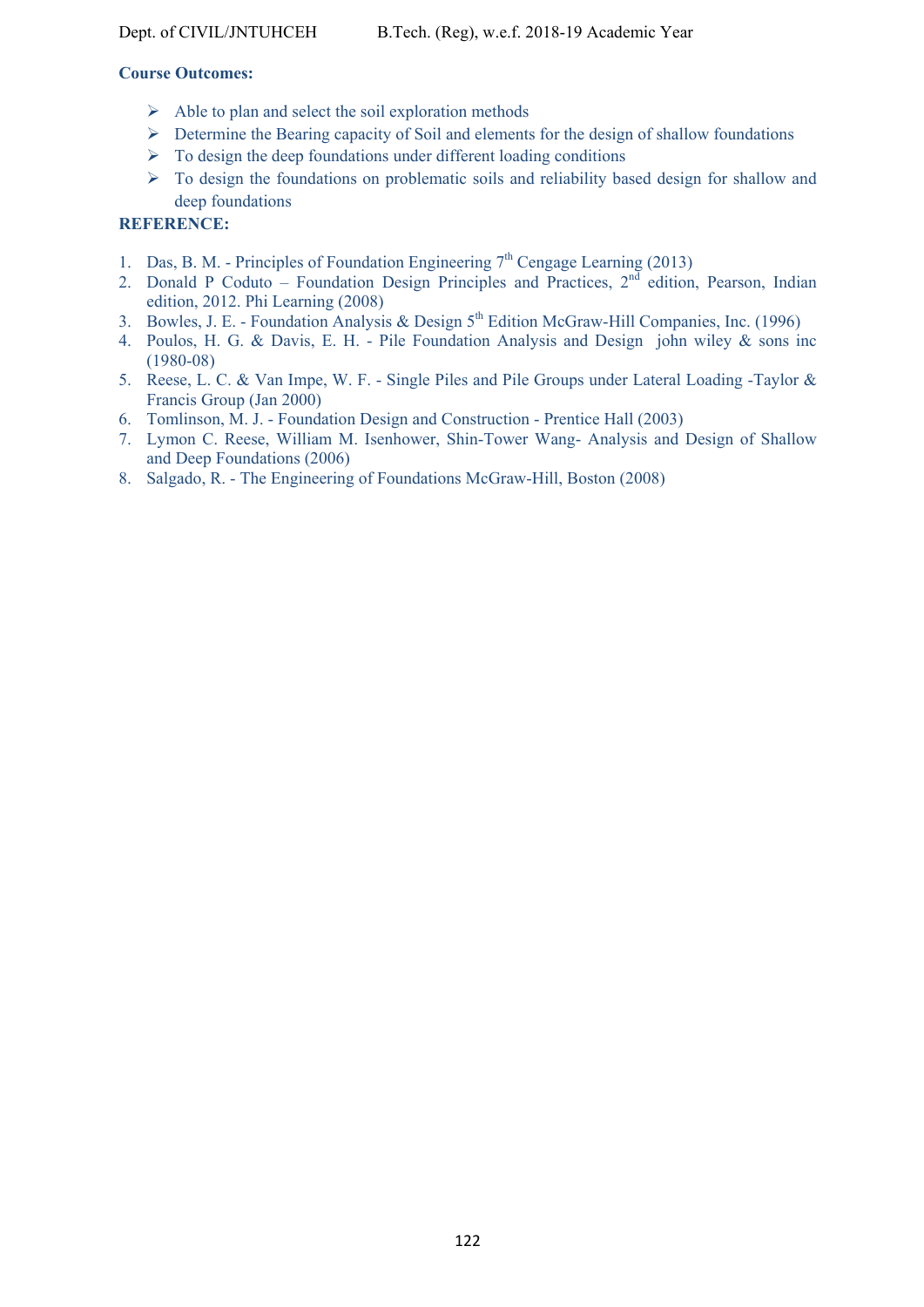#### **PROFESSIONAL ELECTIVE - V ENVIRONMENTAL ENGINEERING -II**

### **IV Year B Tech. L-Sem**

| r <b>B.Tech. I-Sem</b> |  | L T P C |  |
|------------------------|--|---------|--|
|                        |  | 3 0 0 3 |  |

#### **Pre –Requisites : Environmental Engineering-I**

**Course Objectives:** The objectives of the course are to

- **Understand the** Air pollution Concepts
- **Define** the terms **and Understands** the necessity of solid waste management
- Understanding the concepts of industrial waste treatment and hazardous waste

#### **UNIT – I**

Air Pollution – sources of pollution – Classification – effects on human beings – Global effects of Air pollution.

#### **UNIT – II**

Air pollution Control Methods – Particulate control devices – General Methods of Controlling Gaseous Emission,Special Treatment Methods – Adsorption – Reverse Osmosis – Defluoridation – Ion exchange – Ultra Filtration.

#### **UNIT –III**

Theories industrial waste treatment – Volume reduction – strength reduction – Neutralization – Equalization – Proportioning – Nitrification and Denitrification – Removal of Phosphates.

#### **UNIT – IV**

Solid waste Management – sources, composition and properties of solid waste – collection and handling – separation and processing, Solid waste disposal methods – Land filling – Incineration composting.

#### **UNIT – V**

Hazardous Waste – Nuclear waste – Biomedical wastes – chemical wastes – Effluent – disposal and Control methods,Noise Pollution – effects of noise and control methods – Effluent standards – Air emission standards – Water Act – Air Act – Environment Protection Act.

#### **Course Outcomes:-**

- Identify Air pollution control Methods
- Gain Knowledge about environmental protection Act's

#### **TEXT BOOKS:**

- 1. Environmental Science and Engineering by J.G.Henry and G.W.Heinke Person Education.
- 2. Environmental Engineering and Management Dr.Suresh K.Dhameja S.K.Kartarai & Sons 2<sup>nd</sup> Edition 2005.

#### **REFERENCES:**

- 1. Physico Chemical process for waster quality control by Weber
- 2. Air Pollution and Control by MN Rao & H.N.Rao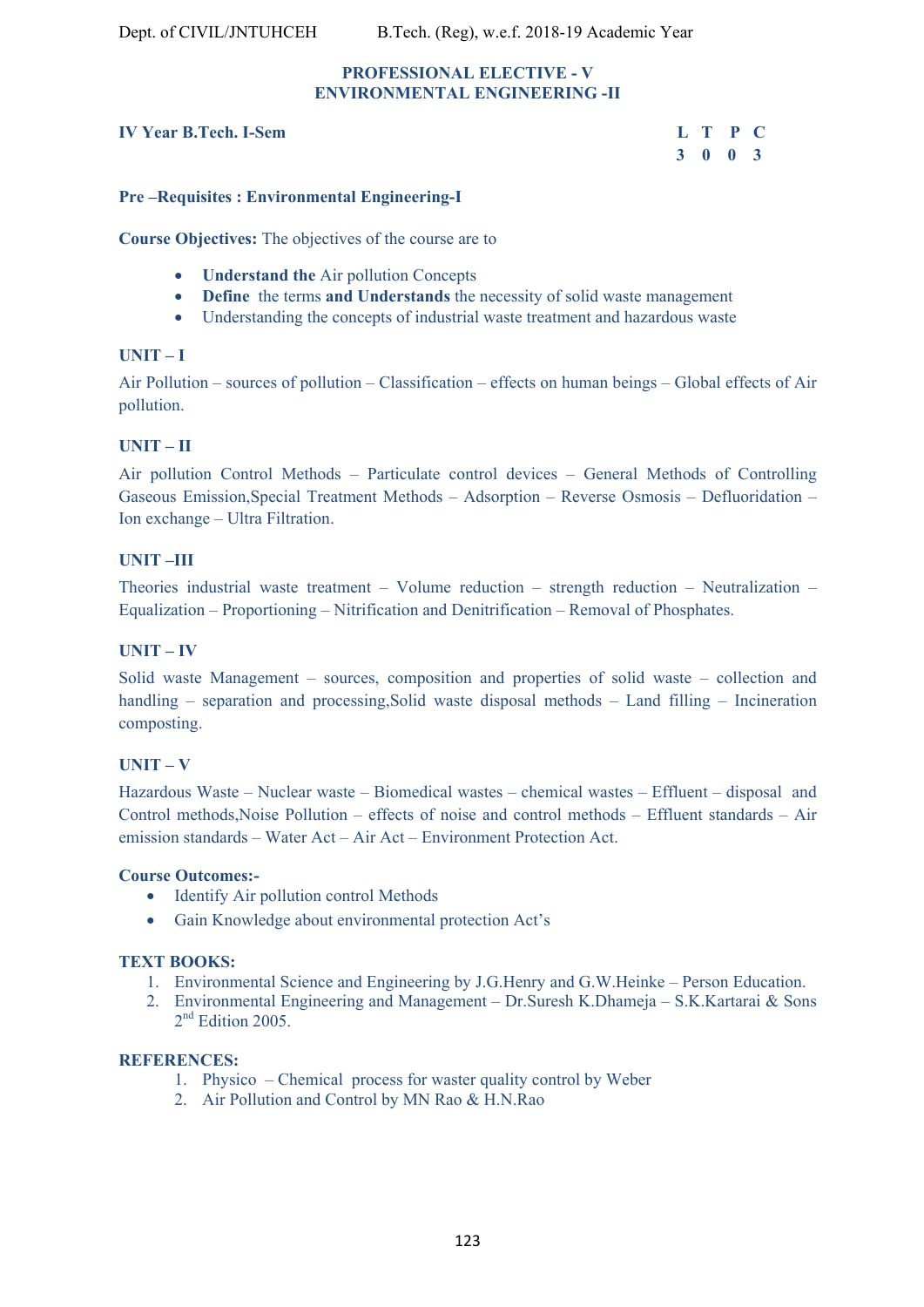### **PROFESSIONAL ELECTIVE - V THEORY AND APPLICATIONS OF CEMENT COMPOSITES**

#### **IV Year B. Tech. L-Sem.**

| r <b>B.Tech. I-Sem</b> |         | L T P C |  |
|------------------------|---------|---------|--|
|                        | 3 0 0 3 |         |  |

**Course Outcomes:** At the end of the course, students will be able to

- Formulate constitutive behaviour of composite materials Ferrocement, SIFCON and Fibre Reinforced Concrete - by understanding their strain- stress behaviour.
- Classify the materials as per orthotropic and anisotropic behaviour.
- Estimate strain constants using theories applicable to composite materials.
- Analyze and design structural elements made of cement composites.

# **UNIT – I**

**Introduction:** Classification and Characteristics of Composite Materials- Basic Terminology, Advantages. Stress-Strain Relations- Orthotropic and Anisotropic Materials, Engineering Constants for Orthotropic Materials, Restrictions on Elastic Constants, Plane Stress Problem, Biaxial Strength, Theories for an Orthotropic Lamina.

# **UNIT – II**

**Mechanical Behaviour:** Mechanics of Materials Approach to Stiffness- Determination of Relations between Elastic Constants, Elasticity Approach to Stiffness- Bounding Techniques of Elasticity, Exact Solutions - Elasticity Solutions with Continuity, Halpin, Tsai Equations, Comparison of approaches to Stiffness.

# **UNIT – III**

**Cement Composites:** Types of Cement Composites, Terminology, Constituent Materials And their Properties, Construction Techniques for Fibre Reinforced Concrete – Ferro cement,

SIFCON, Polymer Concretes, Preparation of Reinforcement, Casting and Curing.

# **UNIT – IV**

**Mechanical Properties of Cement Composites**:BehaviorofFerrocement, Fiber Reinforced Concrete in Tension, Compression, Flexure, Shear, Fatigue and Impact, Durability and Corrosion.

# **UNIT – V**

**Application of Cement Composites:** FRC andFerrocement- Housing, Water Storage, Boats and Miscellaneous Structures. Composite Materials- Orthotropic and Anisotropic behaviour, Constitutive relationship, Elastic Constants.

**Analysis and Design of Cement Composite Structural Elements -** Ferro cement, SIFCON and Fiber Reinforced Concrete.

# **Reference Books:**

- 1. Mechanics of Composite Materials, Jones R. M,, 2nd Ed., Taylor and Francis, BSP Books, 1998.
- 2. Ferro cement Theory and Applications, Pama R. P., IFIC, 1980.
- **3.** New Concrete Materials, Swamy R.N., 1stEd., Blackie, Academic and Professional, Chapman & Hall, 1983.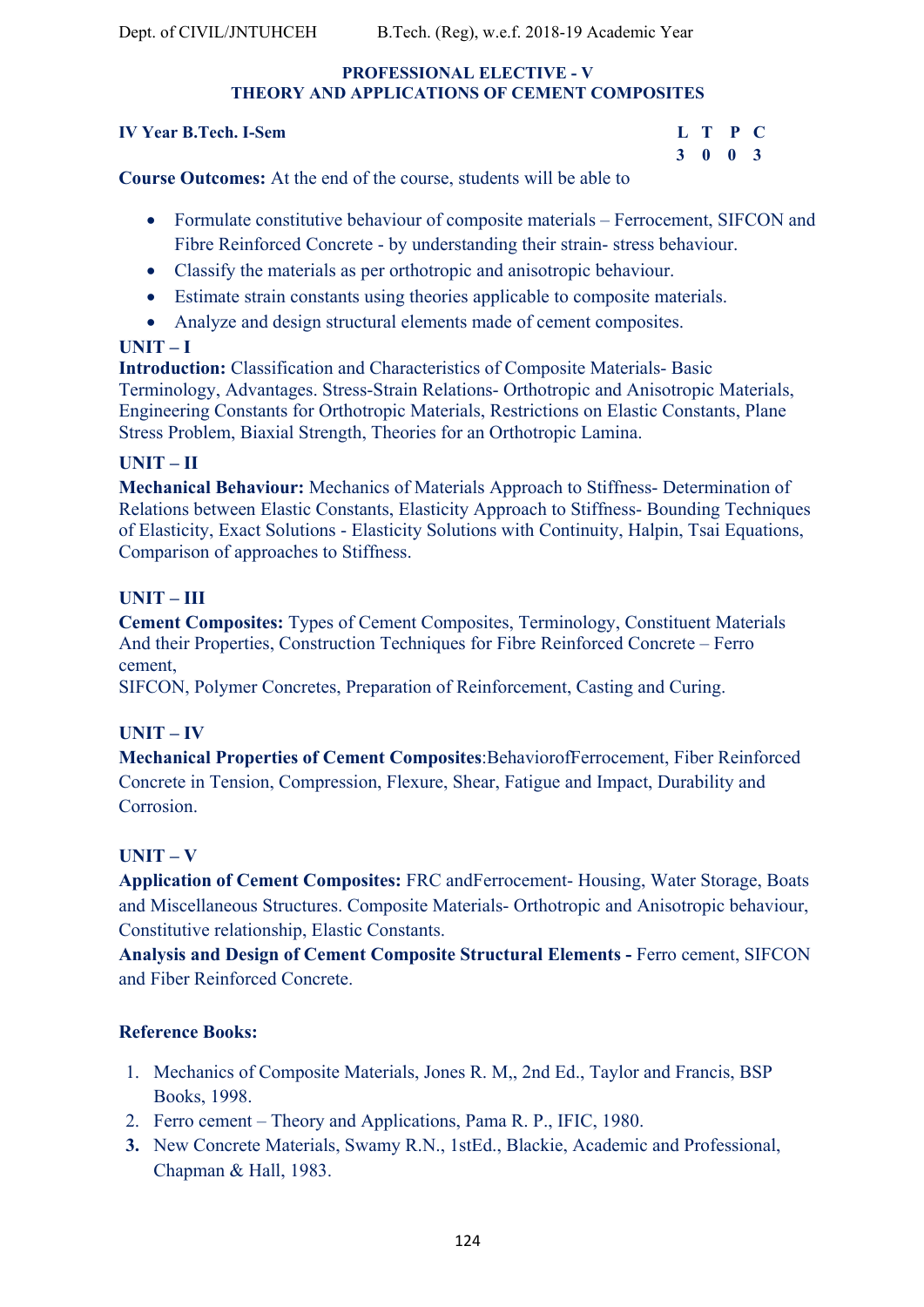Dept. of CIVIL/JNTUHCEH B.Tech. (Reg), w.e.f. 2018-19 Academic Year

#### **PROFESSIONAL ELECTIVE - V PAVEMENT DESIGN**

#### **IV Year B.Tech. II-Sem**

| r B.Tech. II-Sem | L T P C |  |
|------------------|---------|--|
|                  | 3 0 0 3 |  |

#### **Pre Requisites**: Transportation Engineering

**Course Objectives:** The study factors affecting pavement design, material characteristics , design of flexible, rigid pavements and low volume roads.

#### **UNIT – I**

**Factors Affecting Pavement Design**: Variables Considered in Pavement Design, Types of Pavements, Functions of Individual Layers, Classification of Axle Types of Rigid Chassis and Articulated Commercial Vehicles, Legal Axle and Gross Weights on Single and Multiple Units, Tire Pressure, Contact Pressure, EAL and ESWL Concepts, Traffic Analysis: ADT, AADT, Truck Factor, Growth Factor, Lane, Directional Distributions & Vehicle Damage Factors, Effect of Transient & Moving Loads.

### **UNIT – II**

**Stresses In Pavements**: Vehicle-Pavement Interaction: Transient, Random & Damping Vibrations, Steady State of Vibration, Experiments on Vibration, Stress Inducing Factors in Flexible and Rigid pavements. **Stresses In Flexible Pavements**: Visco-Elastic Theory and Assumptions, Layered Systems Concepts, Stress Solutions for One, Two and Three Layered Systems, Fundamental Design Concepts.**Stresses In Rigid Pavements**: Westergaard's Theory and Assumptions, Stresses due to Curling, Stresses and Deflections due to Loading, Frictional Stresses, Stresses in Dowel Bars & Tie Bars

#### **UNIT – III**

**Material Characteristics:** CBR and Modulus of Subgrade Reaction of Soil, Mineral aggregates – Blending of aggregates, binders, polymer and rubber modified bitumen, Resilient, Diametral Resilient and Complex (Dynamic) Moduli of Bituminous Mixes, Permanent Deformation Parameters and other Properties, Effects and Methods of Stabilisation and Use of Geo Synthetics.

### **UNIT - IV**

**Design Of Flexible Pavements**: Flexible Pavement Design Concepts, Asphalt Institute's Methods with HMA and other Base Combinations, AASHTO, IRC Methods

**Design Of Rigid Pavements:** Calibrated Mechanistic Design Process, PCA, AASHTO & IRC Specifications, Introduction to Prestressed and Continuously Reinforced Cement Concrete Pavement Design.

#### **UNIT – V**

**Design of Pavement for Low Volume Roads:** Pavement design for low volume roads, Rural road designs – code of practice. **Design of Overlays**: Types of Overlays, Suitability, Design of overlays.

**Course Outcomes:**The student will be able to design pavements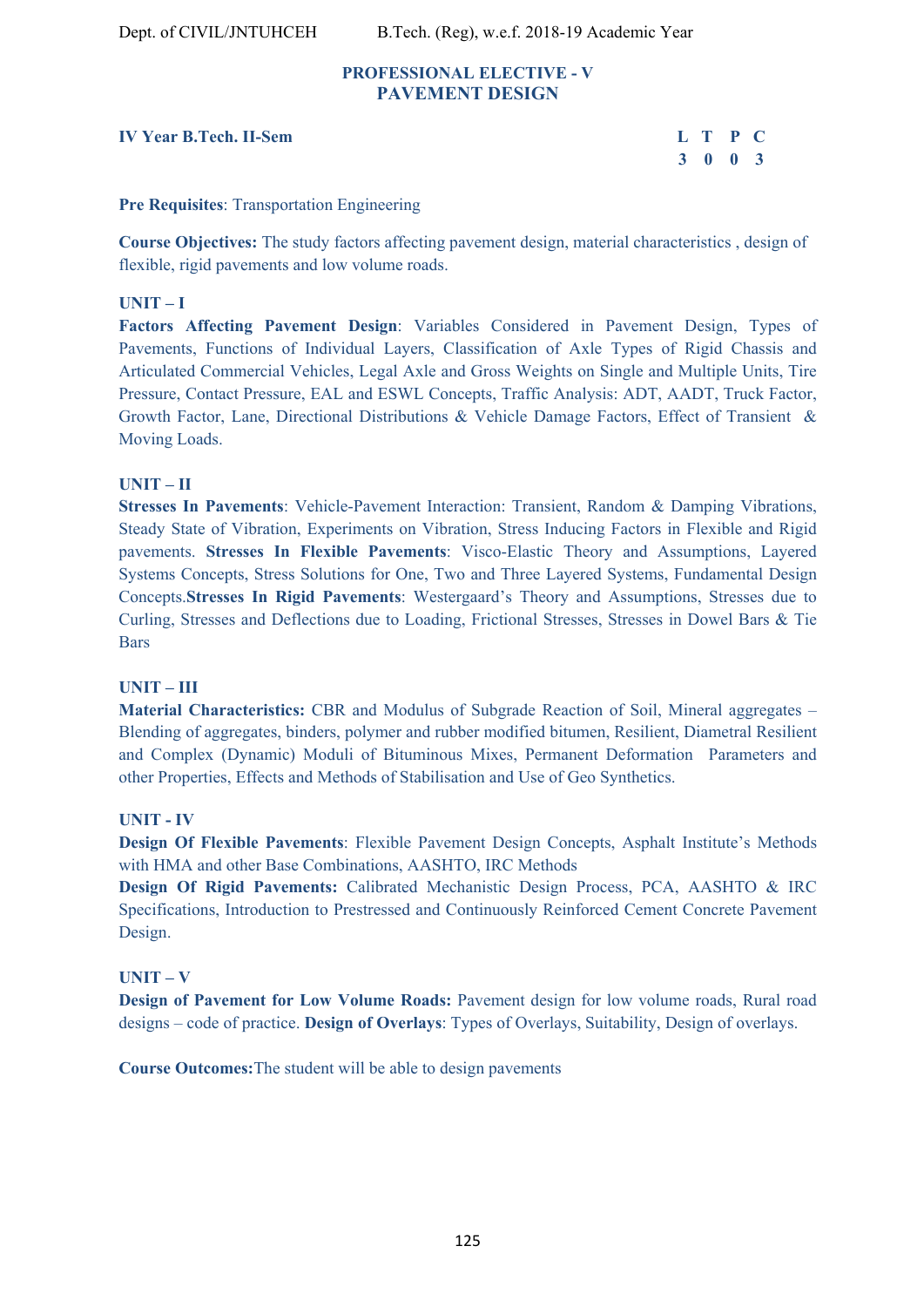#### **Text Books:**

- 1. Concrete Pavements, AF Stock, Elsevier, Applied Science Publishers
- 2. Pavement Analysis & Design, Yang H. Huang, Prentice Hall Inc

#### **References:**

- 1. Design of Functional Pavements, Nai C. Yang, McGraw Hill Publications
- 2. Principles of Pavement Design, Yoder.J. &Witzorac Mathew, W. John Wiley & Sons Inc
- 3. Pavement and Surfacings for Highway & Airports, Micheal Sargious, Applied Science Publishers Limited.
- 4. IRC Codes 37,58,62,81 for Flexible and Rigid Pavements design, low volume roads and over lays.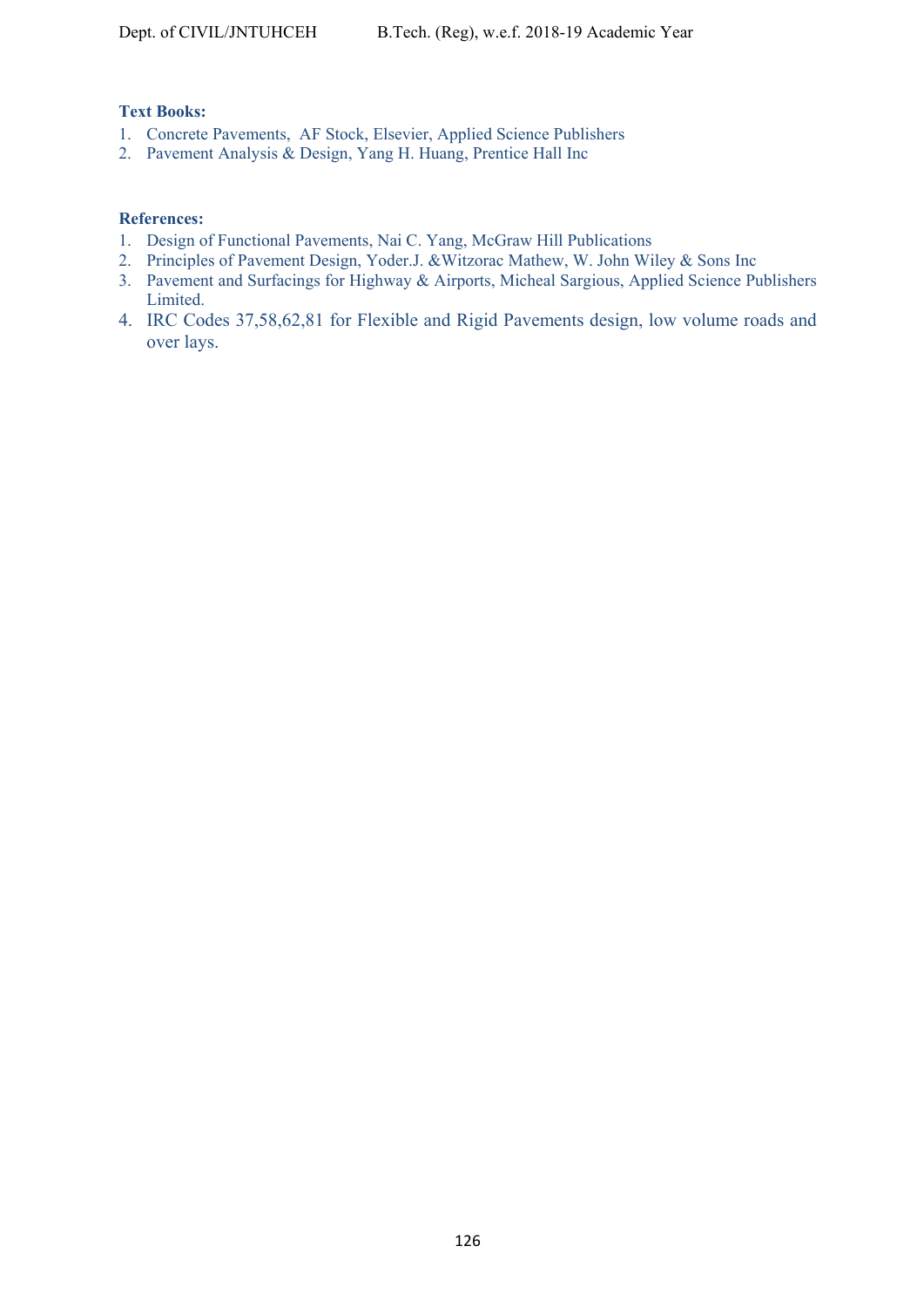# **PROFESSIONAL ELECTIVE - VI GROUND IMPROVEMENT TECHNIQUES**

#### **IV Year B.Tech. II-Sem**

| <b>Tech. II-Sem</b> |         |  | L T P C |  |
|---------------------|---------|--|---------|--|
|                     | 3 0 0 3 |  |         |  |

#### **Prerequisites: Geo-Technical Engineering, Foundation Engineering**

#### **Course Objectives: The objectives of the course are**

- To know the need of ground improvement
- To acquire the knowledge on the various ground improvement techniques available and their applications for different types of soils
- To understand suitable ground improvement technique for given soil conditions.

#### **UNIT I:**

**Introduction to Engineering Ground Modification**: Need and objectives, Identification of soil types, In situ and laboratory tests to characterize problematic soils; Mechanical, Hydraulic, Physicochemical, Electrical, Thermal methods, and their applications.

#### **UNIT II:**

**Mechanical Modification**: Shallow Compaction Techniques- Deep Compaction Techniques-Blasting- Vibrocompaction- Dynamic Tamping and Compaction piles.

#### **UNIT III:**

**Hydraulic Modification**: Objectives and techniques, traditional dewatering methods and their choice, Design of dewatering system, Electro-osmosis, Electro-kinetic dewatering-Filtration, Drainage and Seepage control with Geosynthetics, Preloading and vertical drains.

#### **UNIT IV:**

**Physical and Chemical Modification** – Modification by admixtures, Modification Grouting,Introduction to Thermal Modification including freezing.

#### **UNIT V:**

**Modification by Inclusions and Confinement** - Soil reinforcement, reinforcement with strip, and grid reinforced soil. In-situ ground reinforcement, ground anchors, rock bolting and soil nailing.

#### **Course Outcomes: At the end of the course the student able to**

- Know the necessity of ground improvement
- Understand the various ground improvement techniques available
- $\bullet$  Select & design suitable ground improvement technique for existing soil conditions in the field

#### **Text Books**

- 1. Hausmann, M. R. (1990) Engineering Principles of Ground Modifications, McGraw Hill publications
- 2. M. P. Moseley and K. Krisch (2006) Ground Improvement, II Edition, Taylor and Francis

#### **References:**

- 1. Koerner, R. M (1994) Designing with Geosynthetics Prentice Hall, New Jersey
- 2. Jones C. J. F. P. (1985) Earth Reinforcement and soil structures Butterworths, London.
- 3. Xianthakos, Abreimson and Bruce Ground Control and Improvement, John Wiley & Sons, 1994.
- 4.K. Krisch& F. Krisch (2010) Ground Improvement by Deep Vibratory Methods, Spon Press, Taylor and Francis
- 5. Donald P Coduto Foundation Design Principles and Practices,  $2<sup>nd</sup>$  edition, Pearson, Indian edition, 2012.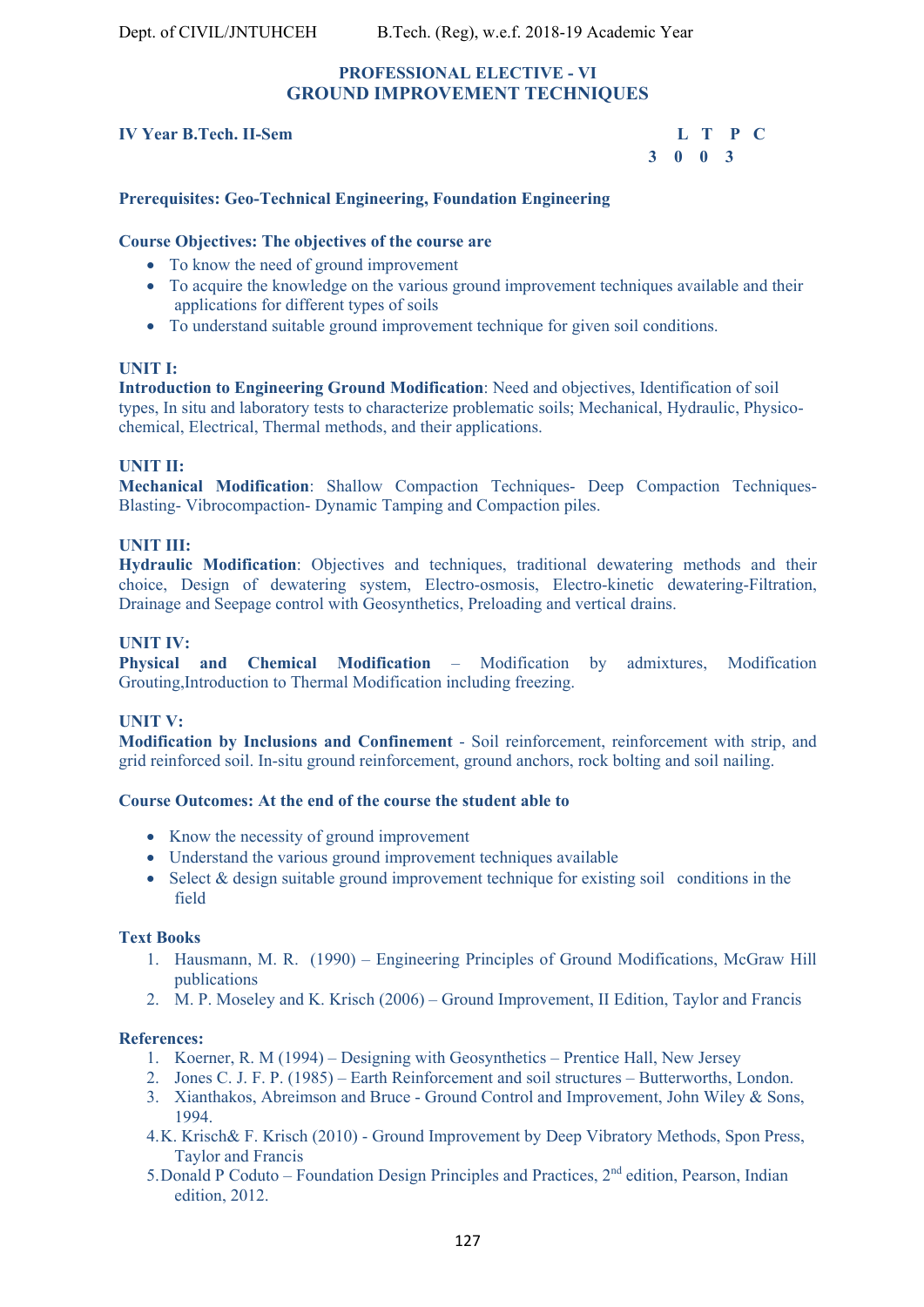### **PROFESSIONAL ELECTIVE - VI PIPELINEENGINEERING**

#### **IV Year B.Tech. I-Sem L T P C**

 **3 0 0 3** 

#### **Pre Requisites: Fluid Mechanics, Hydraulics and Hydraulic Machinery**

#### **CourseObjectives:**

- To familiarize thestudents with the various elements and stages involved in transportationofwater.
- Tounderstandstandardsandpracticesinpipingdesign.
- Toknowvariousequipmentandtheiroperationinpipelinetransportation.
- Tounderstandtechnologyintransportationof fluids.

#### **UNIT - I**

**Elementsofpipelinedesign:** Types of piping systems; transmission lines, In-plant piping systems, Distribution mains, Service lines. Types of Water distribution networks; serial networks, branched networks and looped networks. Network components and Network model. Basic hydraulic principles; continuity and Energy principle.

**Pipelinerouteselection,surveyandgeotechnicalguidelines:** Introduction -Preliminary routeselection-Keyfactorsforrouteselection- Engineeringsurvey-Legalsurvey- Construction/Asbuiltsurvey-Geotechnicaldesign.

#### **UNIT – II**

**Frictional Head loss in Pipes:** Major and Minor losses, Artificially roughened pipes, moody Diagram. Friction coefficient relationships, Empirical formulae, Simple pipe flow problems Equivalent pipes; pipes in series, parallel, series-parallel; problems. Water Hammer and energy transmission through pipes: gradual and Instantaneous closure

#### **UNIT– III**

**Reservoirs, Pumps and Valves:** Types of Reservoirs, Pumps; introduction, system head-dischargepump head and head-discharge relationships, characteristic curves, pump combination. Valves: check valves, flow control valves, Pressure Reducing valves, both Flow control and Pressure Reducing Valves.

**Network Parameters and Types of analysis**: Network parameters, Parameter interrelationships, Necessity of Analysis, common Assumptions, types of analysis, rules for Solvability of Pipe networks.

#### **UNIT – IV**

**NetworkFormulation of Equations**: States of parameters, Single-Source Networks with known pipe Resistances. Multisource Networks with known pipes resistances. Networks with unknown pipe resistances. Inclusion of Pumps, Check Valves, Flow Control Valves and Pressure Reducing Valves – Problems.

Hardy Cross Method: Methods of balancing heads (Loop Method). Method of Balancing Flows (Node Method). Modified Hardy Cross Method. Convergence Problem. Different softwareforWDNanalysisanddesign.

#### **UNIT - V**

**Materialsselectionandqualitymanagement:**Elementsofdesign–Materialsdesignation standards– Qualitymanagement.

**Pipelineconstruction:**Construction–Commissioning.

**Pipelineprotection,Instrumentation,pigging&Operations:**Pipelinecoating–Cathodic protection– Cathodicprotectioncalculationsforlandpipelines–Internalcorrosion– Flow metersandtheircalibration– Sensors–Pigs-PipelineOperationsandmaintenance.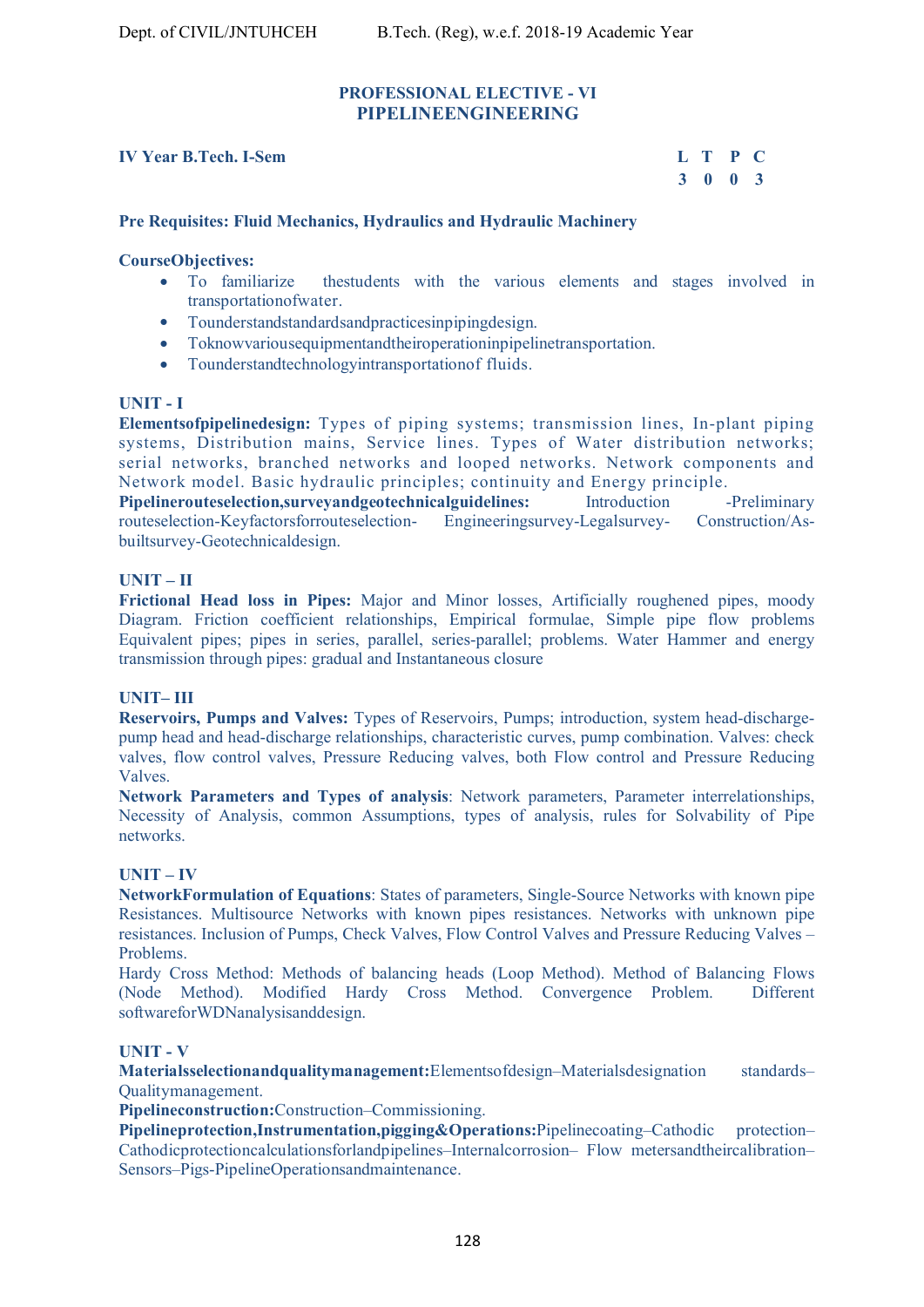# **CourseOutcome: At the end of the course the student will able to**

getanunderstandingofthekeystepsinapipeline's

lifecycle:design,construction,installation,assetmanagementandmaintenance.

#### **TextBooks:**

- 1. Analysis of Water Distribution Networks, P.R. Bhave and R. Gupta, Narosa Publishing House Pvt. Ltd.
- 2. PipelineEngineering,HenryLiu,LewisPublishers(CRCPress),2003.
- 3. PipingandPipeline Engineering: Design, Construction, MaintenanceIntegrity andRepair,GeorgeA.Antaki,CRCPress,2003.

#### **ReferenceBooks:**

- 1. PipingCalculationManual,E.ShashiMenon,McGraw-Hill,2004.
- 2. PipelineRulesofThumbHandbook,E.W.McAllister, $7^{th}$ Edition,2009.
- 3. LiquidPipelineHydraulics,E.ShashiMenon,MareelDekkerInc.,2004.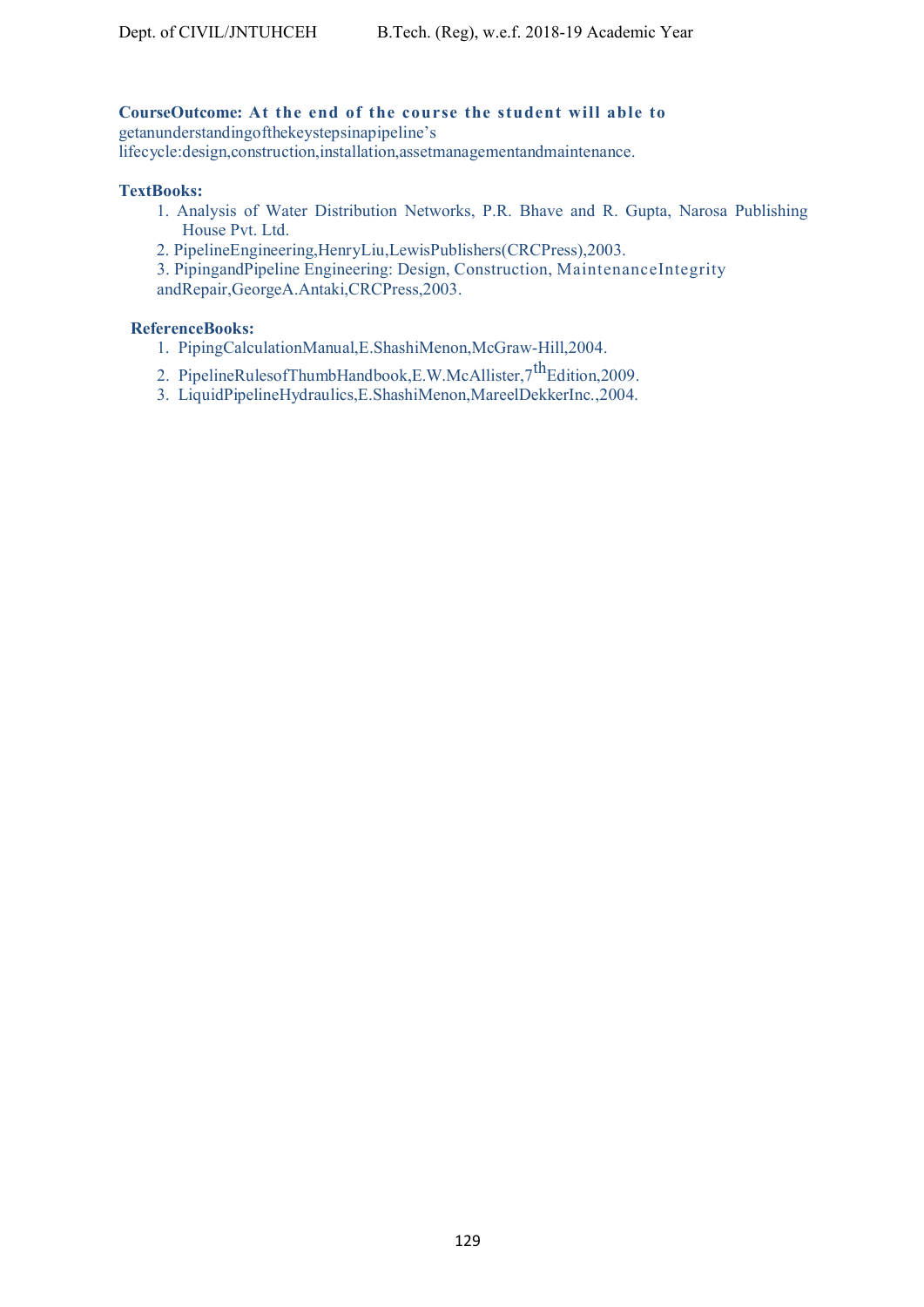# **PROFESSIONAL ELECTIVE -VI URBAN TRANSPORTATION ENGINEERING**

#### **IV Year B.Tech. II-Sem**

| r B.Tech. II-Sem | L T P C                     |  |
|------------------|-----------------------------|--|
|                  | $3 \quad 0 \quad 0 \quad 3$ |  |

#### **Course Objectives:**

- The course introduces students to the fundamentals of Urban transportation engineering
- It familiarizes students with contemporary transportation planning issues and methods of analysis.

#### **Unit I:**

**Introduction:** Fundamentals of Transportation, Principles of planning, evaluation, selection, adoption, financing, and implementation of alternative urban transportation systems

#### **Unit II:**

**Data Collection And Inventories:** Collection of data – Organization of surveys and Analysis, Study Area, Zoning, Types and Sources of Data, Road Side Interviews, Home Interview Surveys, Commercial Vehicle Surveys, Sampling Techniques, Expansion Factors, Accuracy Checks, Use of Secondary Sources, Economic data – Income – Population – Employment – Vehicle Owner Ship.

#### **Unit III:**

**Travel Demand issues:**Travel Attributes, Assumptions in Demand Estimation, Detailed approach on 4 step travel demand estimation; Sequential, and Simultaneous Approaches, Aggregate and Disaggregate Techniques.

#### **Unit IV:**

**Demand and supply planning** Plan Preparation and Evaluation: Travel Forecasts to Evaluate Alternative Improvements, Impacts of New Development on Transportation Facilities. Master plans, Selection of Corridor, Corridor Identification, Corridor deficiency Analysis

#### **Unit V:**

**Metropolitan cities:** Issues in urban mobility, integrating land use and transport planning; Overview of urbanization process, city structure and urban activity and infrastructure systems, Economic and social significance of urban infrastructure systems; Transport's Role in tackling Social Inclusion

#### **Course Outcomes:**

At the end of the course, the student will be able to:

- Identify urban transportation problems.
- Estimate urban travel demand.
- Plan urban transport networks.
- Identify urban transport corridors.
- Prepare urban transportation plans

#### **Text books**

- 1. Introduction to Transportation Planning M.J.Bruton; Hutchinson of London Ltd.
- 2. Introduction to Urban System Planning B.G.Hutchinson; Mc Graw Hill.

#### **References:**

- 1. Traffic Engineering and Transport Planning Kadiyali L.R., Khanna Publishers
- 2. Lecture notes on UTP Prof. S. Raghavachari , R.E.C.Warangal.
- 3. Metropolitan transportation planning John W. Dickey, Tata Mc Graw Hill, New Delhi,1975.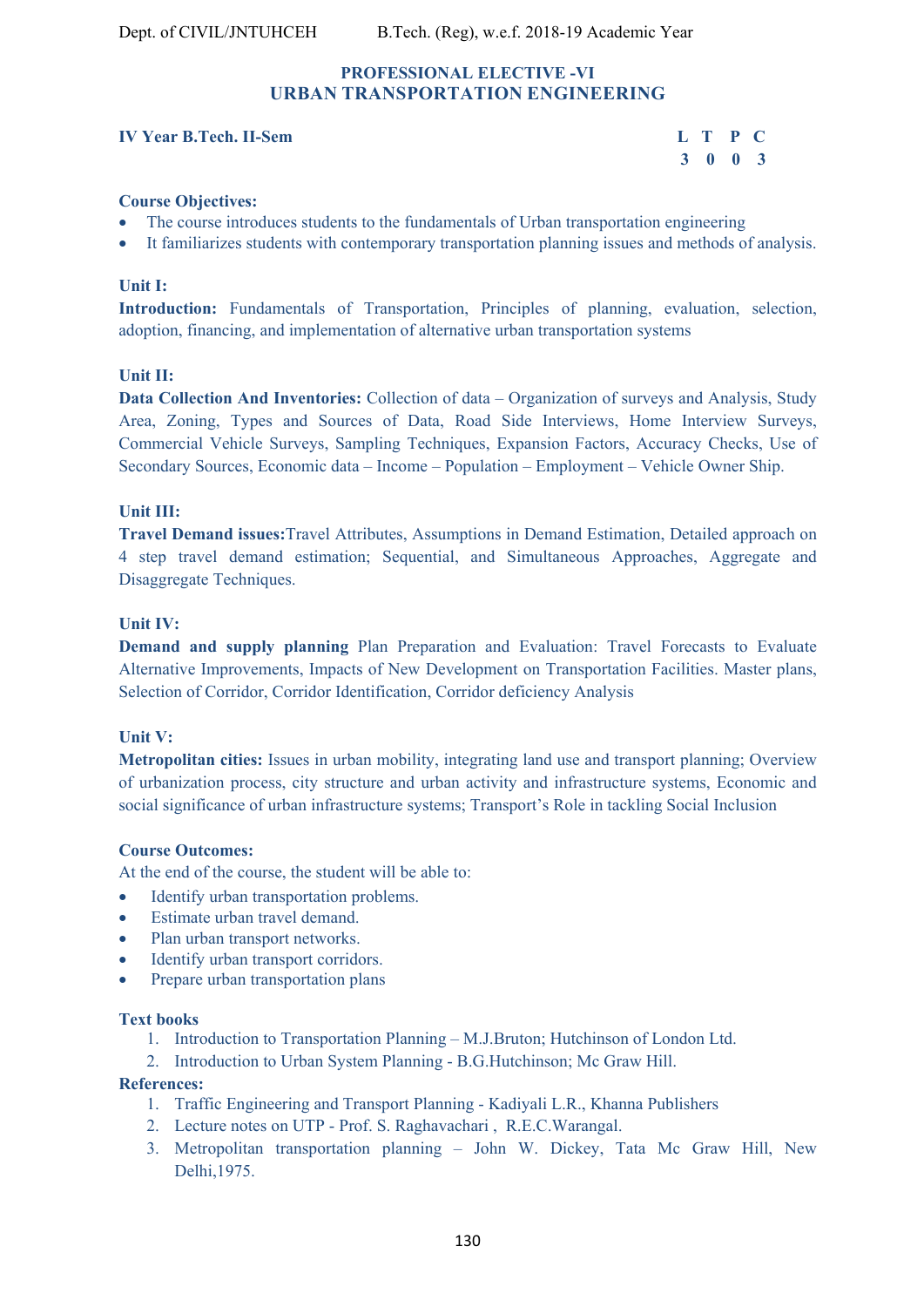#### **OPEN ELECTIVE - I DISASTER PREPAREDNESS & PLANNING MANAGEMENT**

#### **III Year B.Tech. II-Sem L T P C**

# **3 0 0 3**

#### **Course Objectives:**

The objectives of the course are

- To Understand basic concepts in Disaster Management
- To Understand Definitions and Terminologies used in Disaster Management
- To Understand Types and Categories of Disasters
- To Understand the Challenges posed by Disasters
- To understand Impacts of Disasters Key Skills

#### **UNIT I:**

**Introduction** *-* Concepts and definitions: disaster, hazard, vulnerability, resilience, risks severity, frequency and details, capacity, impact, prevention, mitigation.

#### **UNIT II**

**Disasters***-* Disasters classification; natural disasters (floods, draught, cyclones, volcanoes, earthquakes, tsunami, landslides, coastal erosion, soil erosion, forest fires etc.); manmade disasters (industrial pollution, artificial flooding in urban areas, nuclear radiation, chemical spills, transportation accidents, terrorist strikes, etc.); hazard and vulnerability profile of India, mountain and coastal areas, ecological fragility.

#### **UNIT III**

**Disaster Impacts***-* Disaster impacts (environmental, physical, social, ecological, economic, political, etc.); health, psycho-social issues; demographic aspects (gender, age, special needs); hazard locations; global and national disaster trends; climate change and urban disasters.

#### **UNIT IV**

**Disaster Risk Reduction** (DRR) *-* Disaster management cycle – its phases; prevention, mitigation, preparedness, relief and recovery; structural and non-structural measures; risk analysis, vulnerability and capacity assessment; early warning systems, Post disaster environmental response (water, sanitation, food safety, waste management, disease control, security, communications); Roles and responsibilities of government, community, local institutions, NGOs and other stakeholders; Policies and legislation for disaster risk reduction, DRR programmes in India and the activities of National Disaster Management Authority.

#### **UNIT V**

**Disasters, Environment and Development**- Factors affecting vulnerability such as impact of developmental projects and environmental modifications (including of dams, landuse changes, urbanization etc.), sustainable and environmental friendly recovery; reconstruction and development methods.

#### **Course Outcomes:**

The student will develop competencies in

- the application of Disaster Concepts to Management
- Analyzing Relationship between Development and Disasters.
- Ability to understand Categories of Disasters and
- realization of the responsibilities to society

#### **Text Books:**

1. Pradeep Sahni, 2004, Disaster Risk Reduction in South Asia, Prentice Hall.

2. Singh B.K., 2008, Handbook of Disaster Management: Techniques & Guidelines, Rajat Publication.

3. Ghosh G.K., 2006, Disaster Management, APH Publishing Corporation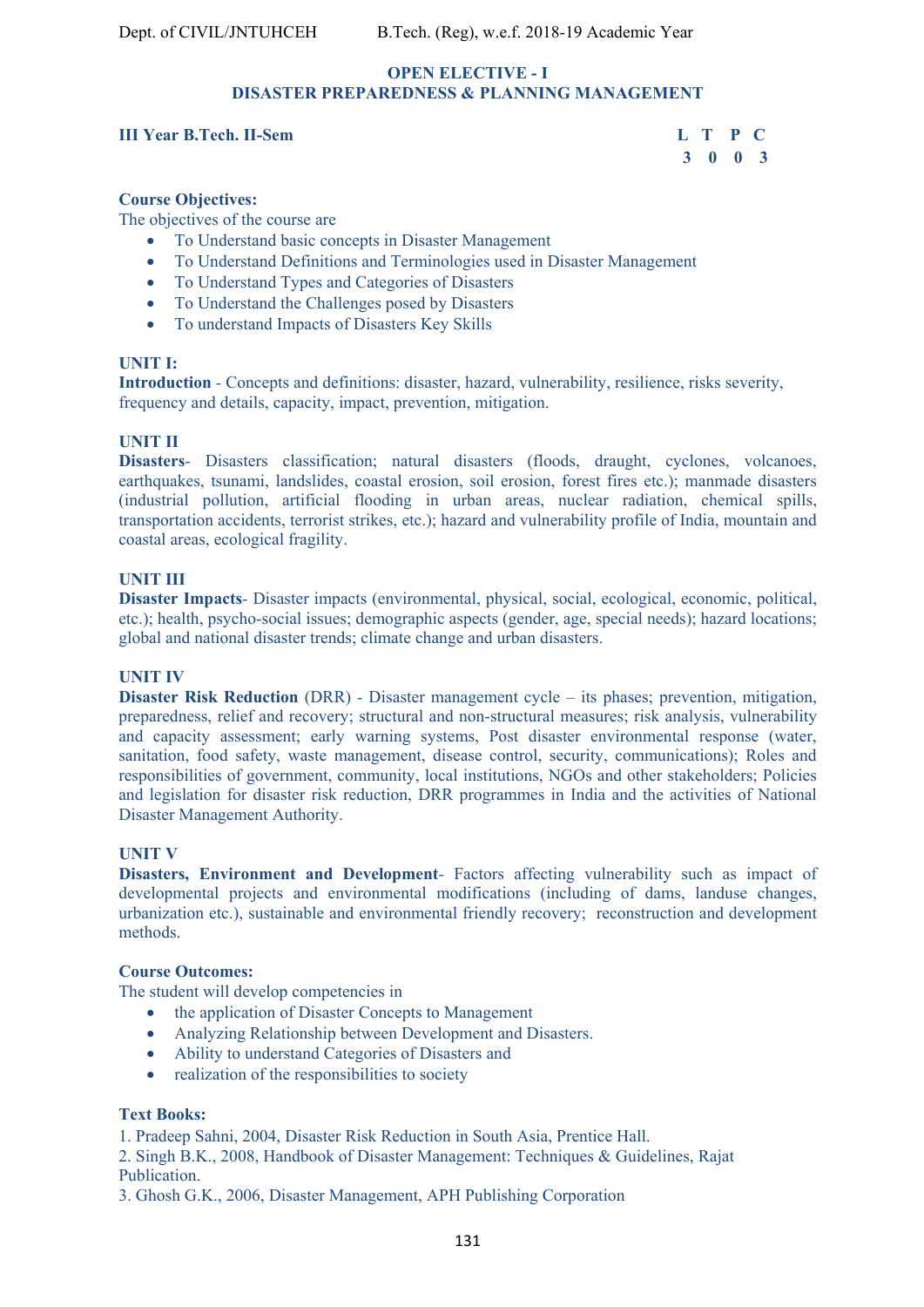#### **Reference Books:**

1. http://ndma.gov.in/ (Home page of National Disaster Management Authority)

2. http://www.ndmindia.nic.in/ (National Disaster management in India, Ministry of Home Affairs).

3. Disaster Medical Systems Guidelines. Emergency Medical Services Authority, State of California, EMSA no.214, June 2003

4. Inter Agency Standing Committee (IASC) (Feb. 2007). IASC Guidelines on Mental Health and Psychosocial Support in Emergency Settings. Geneva: IASC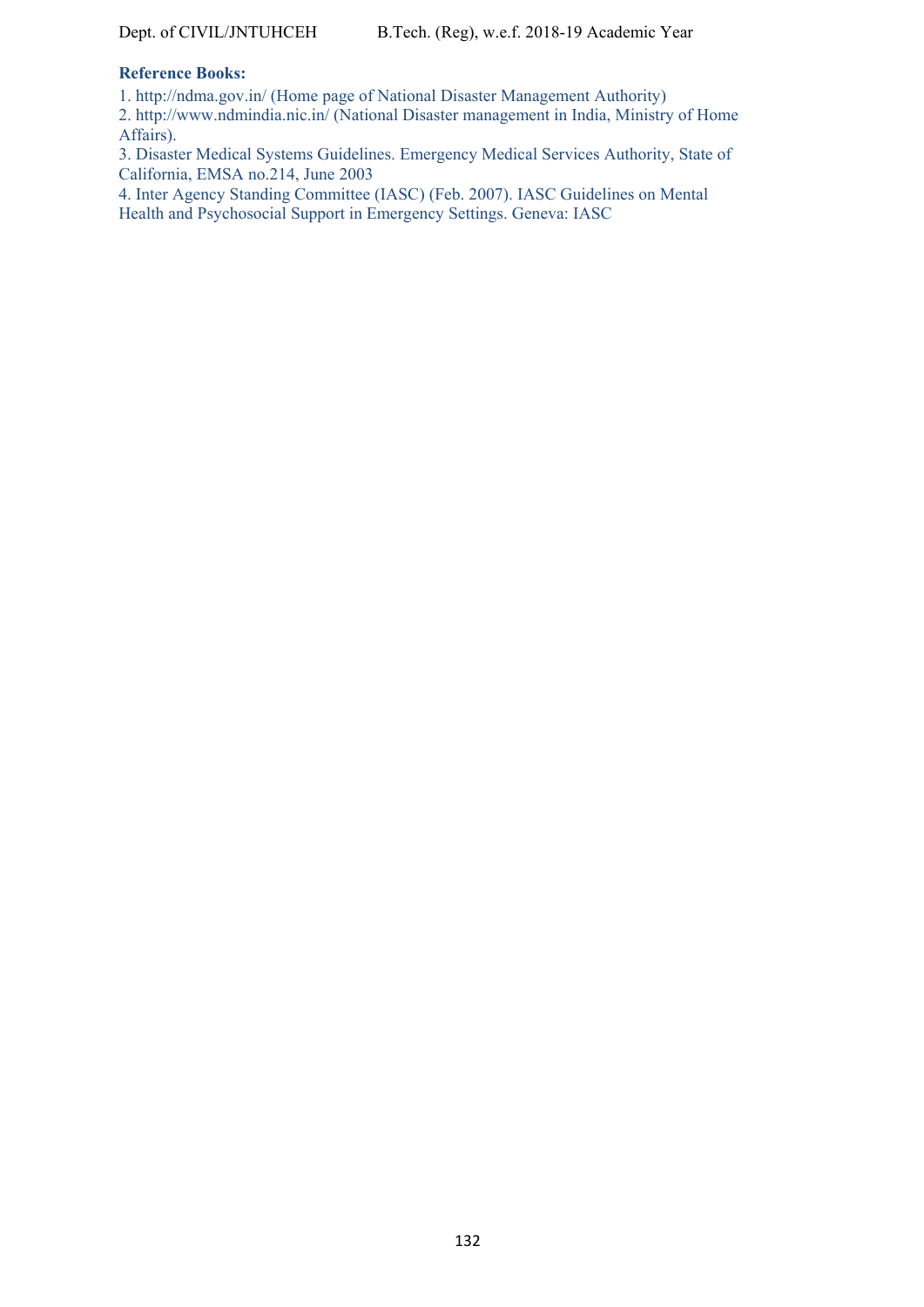#### **OPEN ELECTIVE - II REMOTE SENSING & GIS**

#### **IV Year B.Tech. I-Sem**

| r B.Tech. I-Sem | L T P C |  |
|-----------------|---------|--|
|                 | 3 0 0 3 |  |

#### **Course Objectives: The objectives of the course are to**

- Know the concepts of Remote Sensing, its interpreting Techniques and concepts of Digital images
- know the concept of Geographical Information System (GIS), coordinate system GIS Data and its types
- Understand the students managing the spatial Data Using GIS.
- Understand Implementation of GIS interface for practical usage.

#### **UNIT – I**

 Concepts of Remote Sensing Basics of remote sensing- elements involved in remote sensing, electromagnetic spectrum, remote sensing terminology  $\&$  units, energy resources, energy interactions with earth surface features & atmosphere, atmospheric effects, satellite orbits, Sensor Resolution, types of sensors. Remote Sensing Platforms and Sensors, IRS satellites.

Remote Sensing Data Interpretation Visual interpretation techniques, basic elements, converging evidence, interpretation for terrain evaluation, spectral properties of soil, water and vegetation. Concepts of Digital image processing, image enhancements, qualitative & quantitative analysis and pattern recognition, classification techniques and accuracy estimation.

#### **UNIT- II:**

**Introduction to GIS:** Introduction, History of GIS, GIS Components, GIS Applications in Real life, The Nature of geographic data, Maps, Types of maps, Map scale, Types of scale, Map and Globe, Coordinate systems, Map projections, Map transformation, Geo-referencing,

**Spatial Database Management System:** Introduction: Spatial DBMS, Data storage, Database structure models, database management system, entity-relationship model, normalization **Data models and data structures:** Introduction, GIS Data model, vector data structure, raster data structure, attribute data, geo-database and metadata,

#### **UNIT- III:**

**Spatial Data input and Editing:** Data input methods – keyboard entry, digitization, scanning, conversion of existing data, remotely sensed data, errors in data input, Data accuracy, Micro and Macro components of accuracy, sources of error in GIS.

**Spatial Analysis:** Introduction, topology, spatial analysis, vector data analysis, Network analysis, raster data analysis, Spatial data interpolation techniques

## **UNIT- IV: Implementing a GIS and Applications**

**Implementing a GIS:** Awareness, developing system requirements, evaluation of alternative systems, decision making using GIS

#### **Applications of GIS**

GIS based road network planning, Mineral mapping using GIS, Shortest path detection using GIS, Hazard Zonation using remote sensing and GIS, GIS for solving multi criteria problems, GIS for business applications.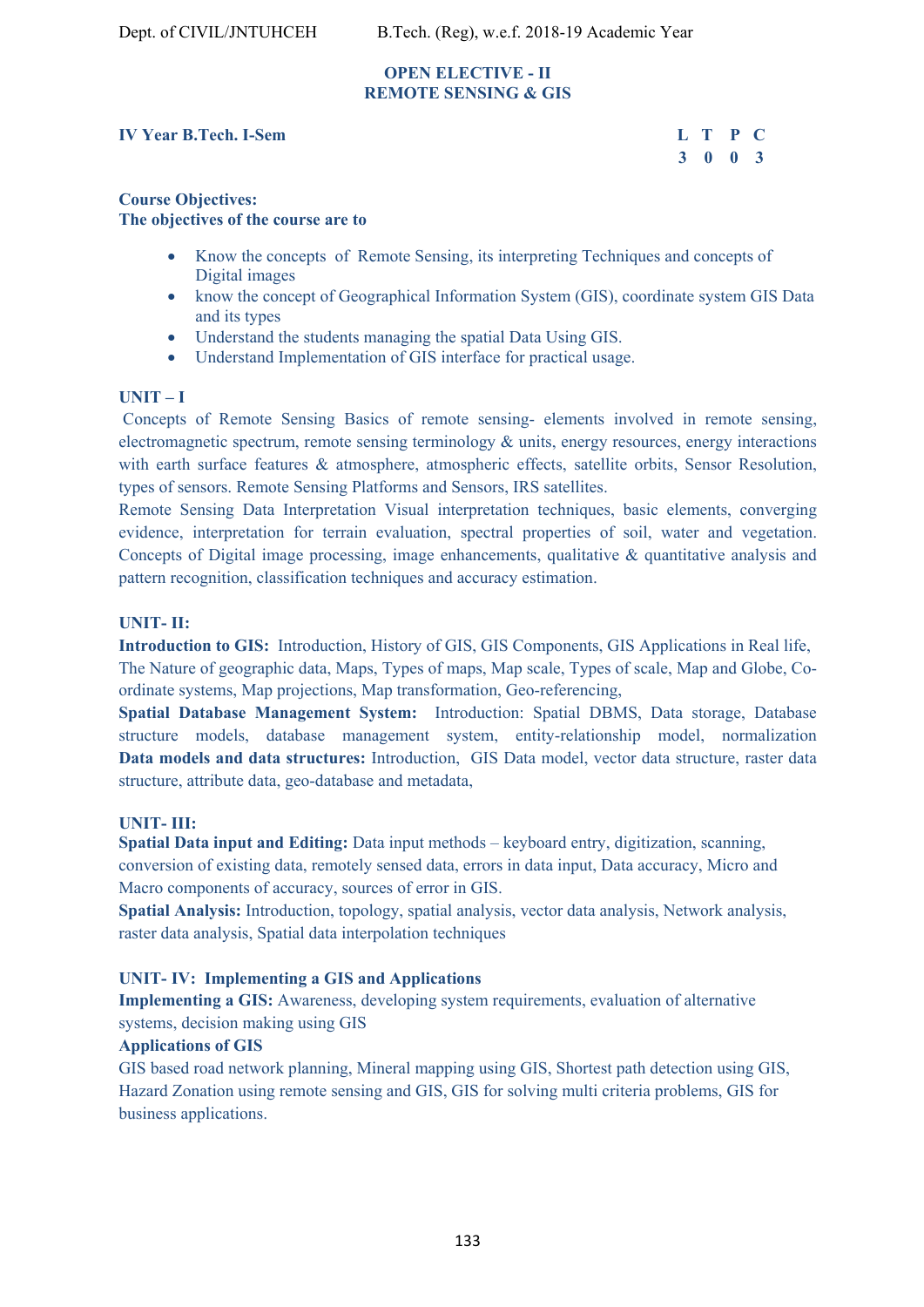#### **Course Outcomes**

**After the completion of the course student should be able to** 

- **Describe** different concepts and terms used in Remote Sensing and its data
- Understand the Data conversion and Process in different coordinate systems of GIS interface
- **Evaluate** the accuracy of Data and implementing a GIS
- Understand the applicability of RS and GIS for various applications.

# **TEXT BOOKS**

- 4. Remote Sensing and GIS by Basudeb Bhatta, Oxford University Press,  $2^{nd}$  Edition, 2011.
- 5. Introduction to Geographic Information systems by Kang-tsung Chang, McGrawHill Education (Indian Edition),  $7<sup>th</sup>$  Edition, 2015.
- 6. Fundamentals of Geographic Information systems by Michael N. Demers,  $4<sup>th</sup>$  Edition, Wiley Publishers, 2012.

# **REFERENCES**

- 5. Remote Sensing and Image Interpretation by Thomas M. Lillesand and Ralph W.Kiefer, Wiley Publishers,  $7<sup>th</sup>$  Edition, 2015. $\setminus$
- 6. Geographic Information systems An Introduction by Tor Bernhardsen, Wiley India Publication, 3<sup>rd</sup> Edition, 2010.
- 7. Advanced Surveying: Total Station, GIS and Remote Sensing by Satheesh Gopi, R.SathiKumar, N.Madhu, Pearson Education, 1st Edition, 2007.
- 8. Textbook of Remote Sensing and Geographical Information systems by M.Anji Reddy,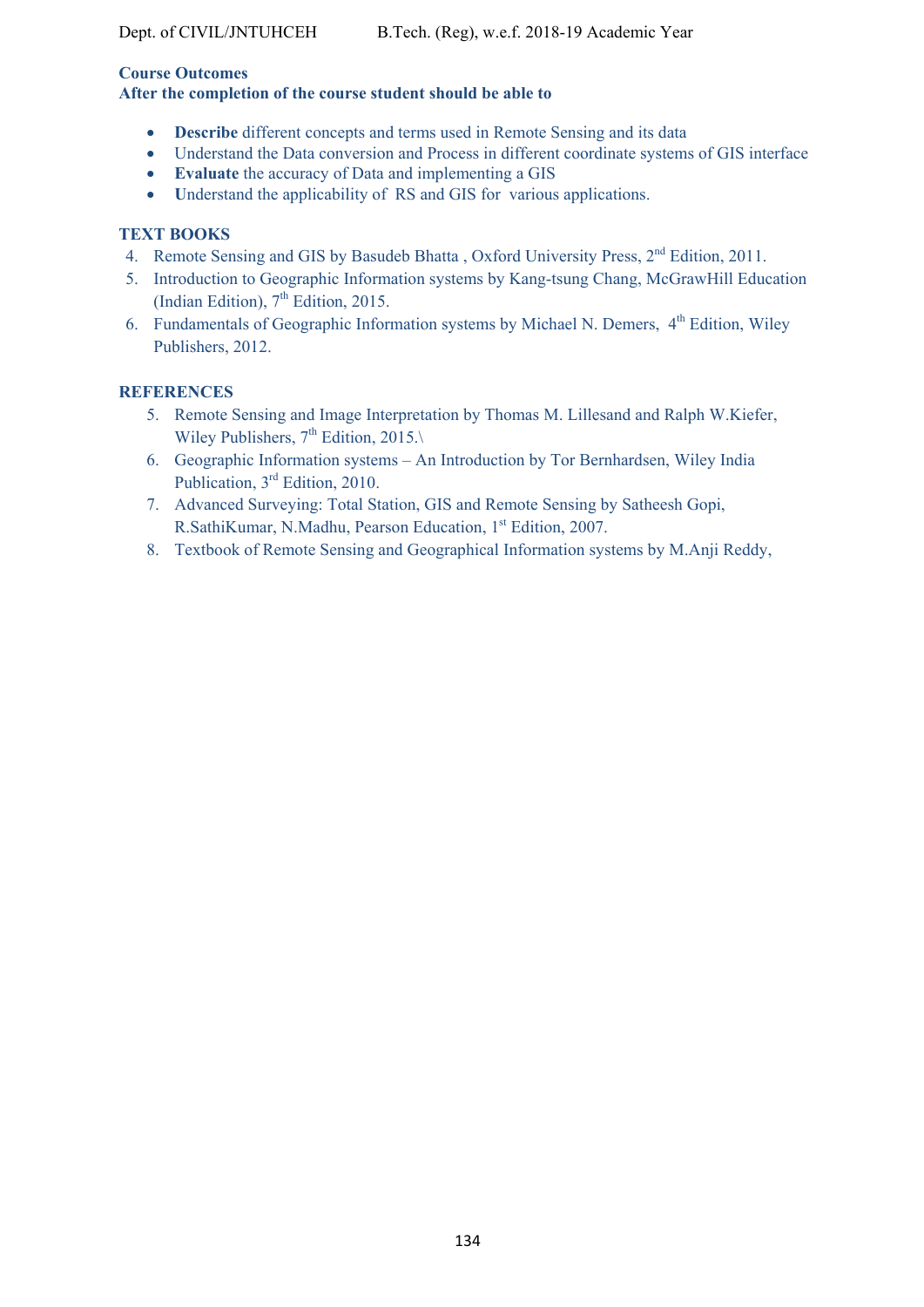#### **OPEN ELECTIVE - III ENVIRONMENTAL IMPACT ASSESSMENT**

#### **IV Year B.Tech. II-Sem L T P C**

# **3 0 0 3**

**Course Objectives**: The objectives of the course are to

- **Define and Classify** Environmental Impacts and the terminology
- **Understands** the environmental Impact assessment procedure
- **Explain** the EIA methodology
- **List and describe** environmental audits

#### **UNIT-I**

**Introduction**: The Need for EIA, Indian Policies Requiring EIA, The EIA Cycle and Procedures, Screening, Scoping, Baseline Data, Impact Prediction, Assessment of Alternatives, Delineation of Mitigation Measure and EIA Report, Public Hearing, Decision Making, Monitoring the Clearance Conditions, Components of EIA, Roles in the EIA Process. Government of India Ministry of Environment and Forest Notification (2000), List of projects requiring Environmental clearance, Application form, Composition of Expert Committee, Ecological sensitive places, International agreements.

#### **UNIT-II**

**EIA Methodologies**: Environmental attributes-Criteria for the selection of EIA methodology, impact identification, impact measurement, impact interpretation & Evaluation, impact communication, Methods-Adhoc methods, Checklists methods, Matrices methods, Networks methods, Overlays methods. EIA review- Baseline Conditions -Construction Stage Impacts, post project impacts.

#### **UNIT-III**

**Environmental Management Plan:** EMP preparation, Monitoring Environmental Management Plan, Identification of Significant or UnacceptableImpactsRequiringMitigation,MitigationPlansandRelief&Rehabilitation,Stipulating the Conditions, Monitoring Methods, Pre- Appraisal andAppraisal.

#### **UNIT-IV**

**Environmental Legislation and Life cycle Assessment**: Environmental laws and protection acts, Constitutional provisions-powers and functions of Central and State government, The Environment (Protection) Act 1986, The Water Act 1974, The Air act 1981, Wild Life act 1972, Guidelines for control of noise, loss of biodiversity, solid and Hazardous waste management rules.

Life cycle assessment: Life cycle analysis, Methodology, Management, Flow of materials-cost criteria-case studies.

#### **UNIT-V**

**CaseStudies**:PreparationofEIAfordevelopmentalprojects-Factorstobeconsideredinmaking assessmentdecisions,WaterResourcesProject,Pharmaceuticalindustry,thermalplant,Nuclear fuel complex, Highway project, Sewage treatment plant, Municipal Solid waste processing plant, Air ports.

**Course Outcomes**: At the end of the course the student will be able to

- Identify the environmental attributes to be considered for the EIA study
- Formulate objectives of the EIA studies
- Identify the methodology to prepare rapid EIA
- Prepare EIA reports and environmental management plans